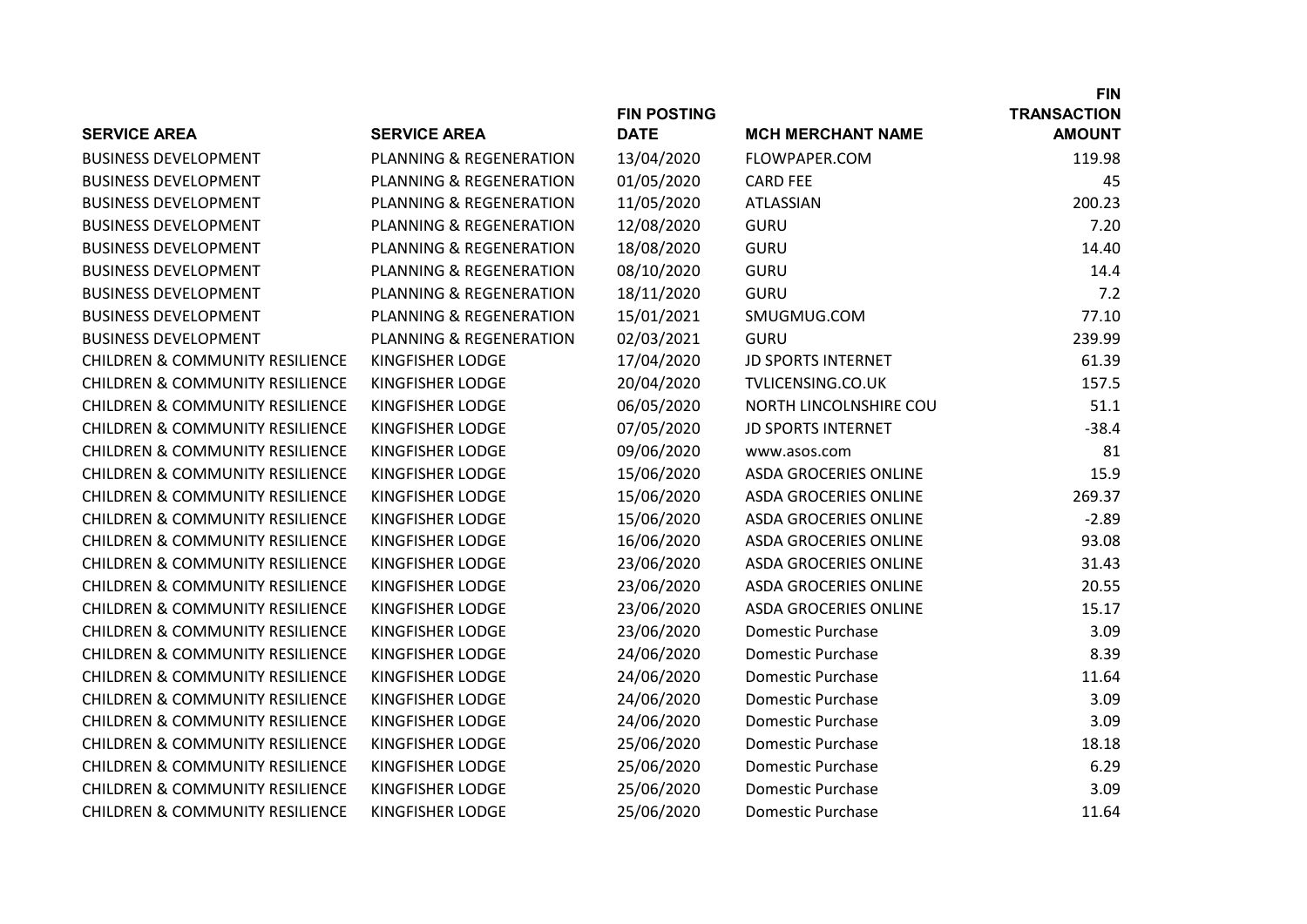| <b>CHILDREN &amp; COMMUNITY RESILIENCE</b> | KINGFISHER LODGE | 25/06/2020 | Domestic Purchase            | 8.39    |
|--------------------------------------------|------------------|------------|------------------------------|---------|
| <b>CHILDREN &amp; COMMUNITY RESILIENCE</b> | KINGFISHER LODGE | 25/06/2020 | <b>Domestic Purchase</b>     | 3.09    |
| <b>CHILDREN &amp; COMMUNITY RESILIENCE</b> | KINGFISHER LODGE | 26/06/2020 | Domestic Purchase            | 29.5    |
| <b>CHILDREN &amp; COMMUNITY RESILIENCE</b> | KINGFISHER LODGE | 26/06/2020 | Domestic Purchase            | 18.18   |
| <b>CHILDREN &amp; COMMUNITY RESILIENCE</b> | KINGFISHER LODGE | 26/06/2020 | <b>Domestic Purchase</b>     | 6.29    |
| <b>CHILDREN &amp; COMMUNITY RESILIENCE</b> | KINGFISHER LODGE | 26/06/2020 | <b>Domestic Purchase</b>     | 3.09    |
| <b>CHILDREN &amp; COMMUNITY RESILIENCE</b> | KINGFISHER LODGE | 27/06/2020 | <b>Domestic Purchase</b>     | 20.95   |
| <b>CHILDREN &amp; COMMUNITY RESILIENCE</b> | KINGFISHER LODGE | 27/06/2020 | <b>Domestic Purchase</b>     | 2       |
| <b>CHILDREN &amp; COMMUNITY RESILIENCE</b> | KINGFISHER LODGE | 27/06/2020 | <b>Domestic Purchase</b>     | 29.5    |
| <b>CHILDREN &amp; COMMUNITY RESILIENCE</b> | KINGFISHER LODGE | 28/06/2020 | <b>Domestic Purchase</b>     | 20.95   |
| <b>CHILDREN &amp; COMMUNITY RESILIENCE</b> | KINGFISHER LODGE | 28/06/2020 | Domestic Purchase            | 2       |
| <b>CHILDREN &amp; COMMUNITY RESILIENCE</b> | KINGFISHER LODGE | 28/06/2020 | Domestic Purchase            | 12.98   |
| <b>CHILDREN &amp; COMMUNITY RESILIENCE</b> | KINGFISHER LODGE | 29/06/2020 | <b>ASDA GROCERIES ONLINE</b> | 36.79   |
| <b>CHILDREN &amp; COMMUNITY RESILIENCE</b> | KINGFISHER LODGE | 29/06/2020 | <b>ASDA GROCERIES ONLINE</b> | 25.55   |
| <b>CHILDREN &amp; COMMUNITY RESILIENCE</b> | KINGFISHER LODGE | 29/06/2020 | <b>ASDA GROCERIES ONLINE</b> | 67.08   |
| <b>CHILDREN &amp; COMMUNITY RESILIENCE</b> | KINGFISHER LODGE | 29/06/2020 | <b>ASDA GROCERIES ONLINE</b> | 2.8     |
| <b>CHILDREN &amp; COMMUNITY RESILIENCE</b> | KINGFISHER LODGE | 29/06/2020 | <b>ASDA GROCERIES ONLINE</b> | $-2.58$ |
| <b>CHILDREN &amp; COMMUNITY RESILIENCE</b> | KINGFISHER LODGE | 29/06/2020 | <b>Domestic Purchase</b>     | 14.44   |
| <b>CHILDREN &amp; COMMUNITY RESILIENCE</b> | KINGFISHER LODGE | 29/06/2020 | <b>Domestic Purchase</b>     | 9.91    |
| <b>CHILDREN &amp; COMMUNITY RESILIENCE</b> | KINGFISHER LODGE | 29/06/2020 | <b>Domestic Purchase</b>     | 12.98   |
| <b>CHILDREN &amp; COMMUNITY RESILIENCE</b> | KINGFISHER LODGE | 30/06/2020 | <b>ASDA GROCERIES ONLINE</b> | 27.38   |
| <b>CHILDREN &amp; COMMUNITY RESILIENCE</b> | KINGFISHER LODGE | 30/06/2020 | <b>ASDA GROCERIES ONLINE</b> | 94.8    |
| <b>CHILDREN &amp; COMMUNITY RESILIENCE</b> | KINGFISHER LODGE | 30/06/2020 | <b>ASDA GROCERIES ONLINE</b> | $-6.33$ |
| <b>CHILDREN &amp; COMMUNITY RESILIENCE</b> | KINGFISHER LODGE | 30/06/2020 | <b>Domestic Purchase</b>     | 2.18    |
| <b>CHILDREN &amp; COMMUNITY RESILIENCE</b> | KINGFISHER LODGE | 30/06/2020 | <b>Domestic Purchase</b>     | 14.44   |
| <b>CHILDREN &amp; COMMUNITY RESILIENCE</b> | KINGFISHER LODGE | 30/06/2020 | Domestic Purchase            | 9.91    |
| <b>CHILDREN &amp; COMMUNITY RESILIENCE</b> | KINGFISHER LODGE | 01/07/2020 | THE LINCOLNSHIRE GO          | 10      |
| <b>CHILDREN &amp; COMMUNITY RESILIENCE</b> | KINGFISHER LODGE | 01/07/2020 | <b>ASDA SUPERSTORE</b>       | 2.18    |
| <b>CHILDREN &amp; COMMUNITY RESILIENCE</b> | KINGFISHER LODGE | 02/07/2020 | THE LINCOLNSHIRE GO          | 6       |
| <b>CHILDREN &amp; COMMUNITY RESILIENCE</b> | KINGFISHER LODGE | 02/07/2020 | <b>ASDA SUPERSTORE</b>       | 20.18   |
| <b>CHILDREN &amp; COMMUNITY RESILIENCE</b> | KINGFISHER LODGE | 03/07/2020 | <b>ASDA SUPERSTORE</b>       | 12.1    |
| <b>CHILDREN &amp; COMMUNITY RESILIENCE</b> | KINGFISHER LODGE | 03/07/2020 | <b>ASDA SUPERSTORE</b>       | 20.18   |
| <b>CHILDREN &amp; COMMUNITY RESILIENCE</b> | KINGFISHER LODGE | 03/07/2020 | THE LINCOLNSHIRE GOLF        | 10      |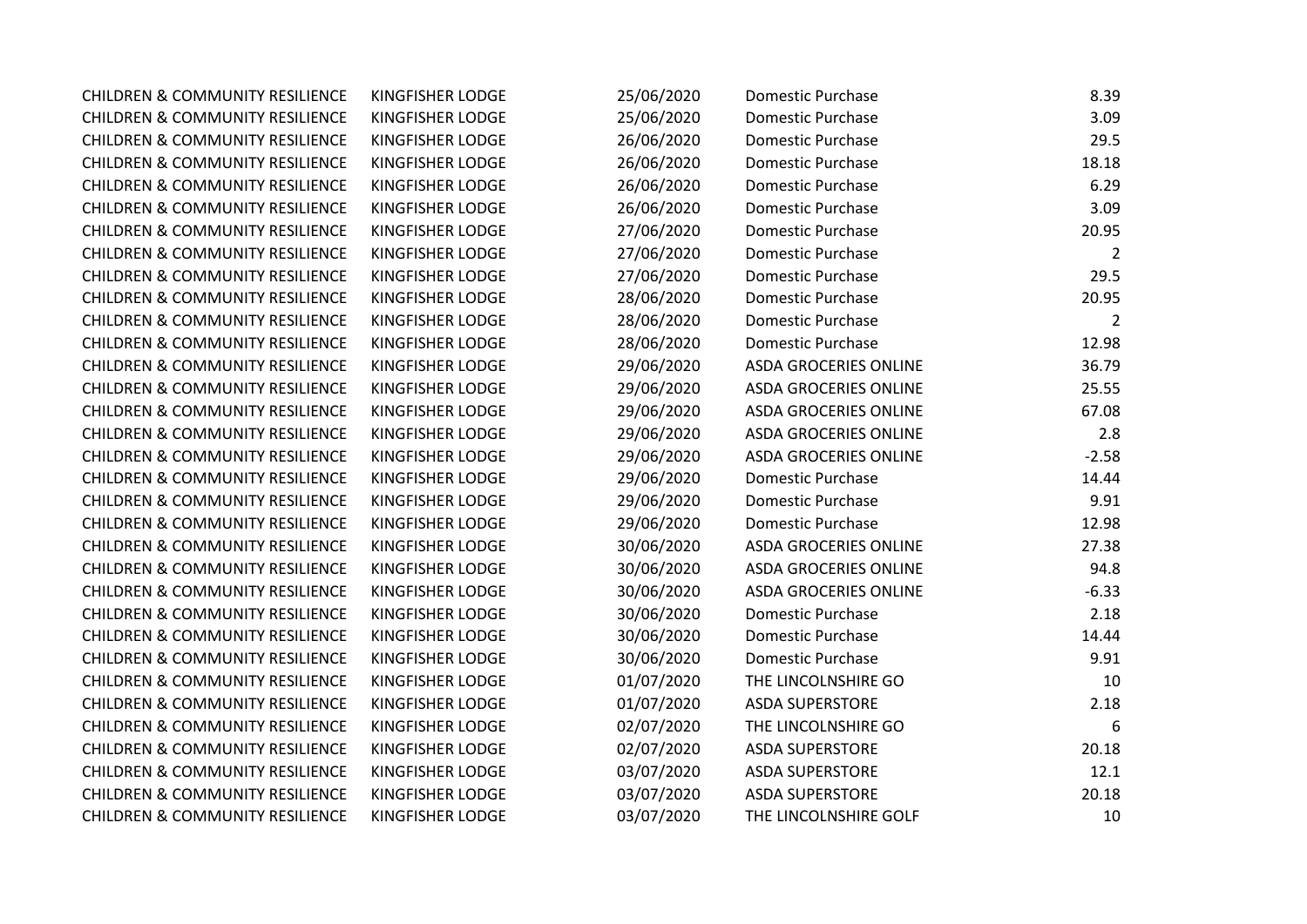| <b>CHILDREN &amp; COMMUNITY RESILIENCE</b> | KINGFISHER LODGE | 04/07/2020 | <b>MCDONALDS</b>             | 4.38     |
|--------------------------------------------|------------------|------------|------------------------------|----------|
| <b>CHILDREN &amp; COMMUNITY RESILIENCE</b> | KINGFISHER LODGE | 04/07/2020 | THE LINCOLNSHIRE GOLF        | 6        |
| <b>CHILDREN &amp; COMMUNITY RESILIENCE</b> | KINGFISHER LODGE | 04/07/2020 | <b>ASDA SUPERSTORE</b>       | 12.1     |
| <b>CHILDREN &amp; COMMUNITY RESILIENCE</b> | KINGFISHER LODGE | 06/07/2020 | <b>ASDA GROCERIES ONLINE</b> | $-13.53$ |
| <b>CHILDREN &amp; COMMUNITY RESILIENCE</b> | KINGFISHER LODGE | 06/07/2020 | <b>ASDA GROCERIES ONLINE</b> | 7.40     |
| <b>CHILDREN &amp; COMMUNITY RESILIENCE</b> | KINGFISHER LODGE | 06/07/2020 | <b>ASDA GROCERIES ONLINE</b> | 51.15    |
| <b>CHILDREN &amp; COMMUNITY RESILIENCE</b> | KINGFISHER LODGE | 06/07/2020 | <b>ASDA GROCERIES ONLINE</b> | 84.61    |
| <b>CHILDREN &amp; COMMUNITY RESILIENCE</b> | KINGFISHER LODGE | 06/07/2020 | <b>ASDA GROCERIES ONLINE</b> | $-0.16$  |
| <b>CHILDREN &amp; COMMUNITY RESILIENCE</b> | KINGFISHER LODGE | 06/07/2020 | THE LINCOLNSHIRE GO          | 10       |
| <b>CHILDREN &amp; COMMUNITY RESILIENCE</b> | KINGFISHER LODGE | 06/07/2020 | <b>MCDONALDS</b>             | 4.38     |
| <b>CHILDREN &amp; COMMUNITY RESILIENCE</b> | KINGFISHER LODGE | 07/07/2020 | <b>ASDA GROCERIES ONLINE</b> | 30.01    |
| <b>CHILDREN &amp; COMMUNITY RESILIENCE</b> | KINGFISHER LODGE | 07/07/2020 | <b>ASDA GROCERIES ONLINE</b> | 43.67    |
| <b>CHILDREN &amp; COMMUNITY RESILIENCE</b> | KINGFISHER LODGE | 07/07/2020 | <b>ASDA GROCERIES ONLINE</b> | $-1.3$   |
| <b>CHILDREN &amp; COMMUNITY RESILIENCE</b> | KINGFISHER LODGE | 07/07/2020 | PPOINT_*QUEBEC SUPERMA       | 3.47     |
| <b>CHILDREN &amp; COMMUNITY RESILIENCE</b> | KINGFISHER LODGE | 08/07/2020 | THE LINCOLNSHIRE GOLF        | 10       |
| <b>CHILDREN &amp; COMMUNITY RESILIENCE</b> | KINGFISHER LODGE | 08/07/2020 | PPOINT_*QUEBEC SUPERMA       | 3.47     |
| <b>CHILDREN &amp; COMMUNITY RESILIENCE</b> | KINGFISHER LODGE | 09/07/2020 | THE LINCOLNSHIRE GO          | 12       |
| <b>CHILDREN &amp; COMMUNITY RESILIENCE</b> | KINGFISHER LODGE | 10/07/2020 | THE LINCOLNSHIRE GO          | 6        |
| <b>CHILDREN &amp; COMMUNITY RESILIENCE</b> | KINGFISHER LODGE | 10/07/2020 | <b>ASDA SUPERSTORE</b>       | 35.72    |
| <b>CHILDREN &amp; COMMUNITY RESILIENCE</b> | KINGFISHER LODGE | 11/07/2020 | <b>ASDA SUPERSTORE</b>       | 86.22    |
| <b>CHILDREN &amp; COMMUNITY RESILIENCE</b> | KINGFISHER LODGE | 11/07/2020 | THE LINCOLNSHIRE GOLF        | 12       |
| <b>CHILDREN &amp; COMMUNITY RESILIENCE</b> | KINGFISHER LODGE | 11/07/2020 | <b>ASDA SUPERSTORE</b>       | 35.72    |
| <b>CHILDREN &amp; COMMUNITY RESILIENCE</b> | KINGFISHER LODGE | 12/07/2020 | SP * THE PUDDING CO SC       | 24.7     |
| <b>CHILDREN &amp; COMMUNITY RESILIENCE</b> | KINGFISHER LODGE | 12/07/2020 | THE LINCOLNSHIRE GO          | 12       |
| <b>CHILDREN &amp; COMMUNITY RESILIENCE</b> | KINGFISHER LODGE | 13/07/2020 | <b>HOME BARGAINS</b>         | 13.69    |
| <b>CHILDREN &amp; COMMUNITY RESILIENCE</b> | KINGFISHER LODGE | 13/07/2020 | SP * THE PUDDING CO SC       | 24.7     |
| <b>CHILDREN &amp; COMMUNITY RESILIENCE</b> | KINGFISHER LODGE | 13/07/2020 | <b>ASDA SUPERSTORE</b>       | 86.22    |
| <b>CHILDREN &amp; COMMUNITY RESILIENCE</b> | KINGFISHER LODGE | 13/07/2020 | THE LINCOLNSHIRE GOLF        | 6        |
| <b>CHILDREN &amp; COMMUNITY RESILIENCE</b> | KINGFISHER LODGE | 14/07/2020 | THE LINCOLNSHIRE GOLF        | 12       |
| <b>CHILDREN &amp; COMMUNITY RESILIENCE</b> | KINGFISHER LODGE | 14/07/2020 | <b>HOME BARGAINS</b>         | 13.69    |
| <b>CHILDREN &amp; COMMUNITY RESILIENCE</b> | KINGFISHER LODGE | 15/07/2020 | <b>HOME BARGAINS</b>         | 13.54    |
| <b>CHILDREN &amp; COMMUNITY RESILIENCE</b> | KINGFISHER LODGE | 15/07/2020 | <b>ARGOS</b>                 | 43       |
| <b>CHILDREN &amp; COMMUNITY RESILIENCE</b> | KINGFISHER LODGE | 16/07/2020 | ANGLING DIRECT SCUNTHO       | 16.98    |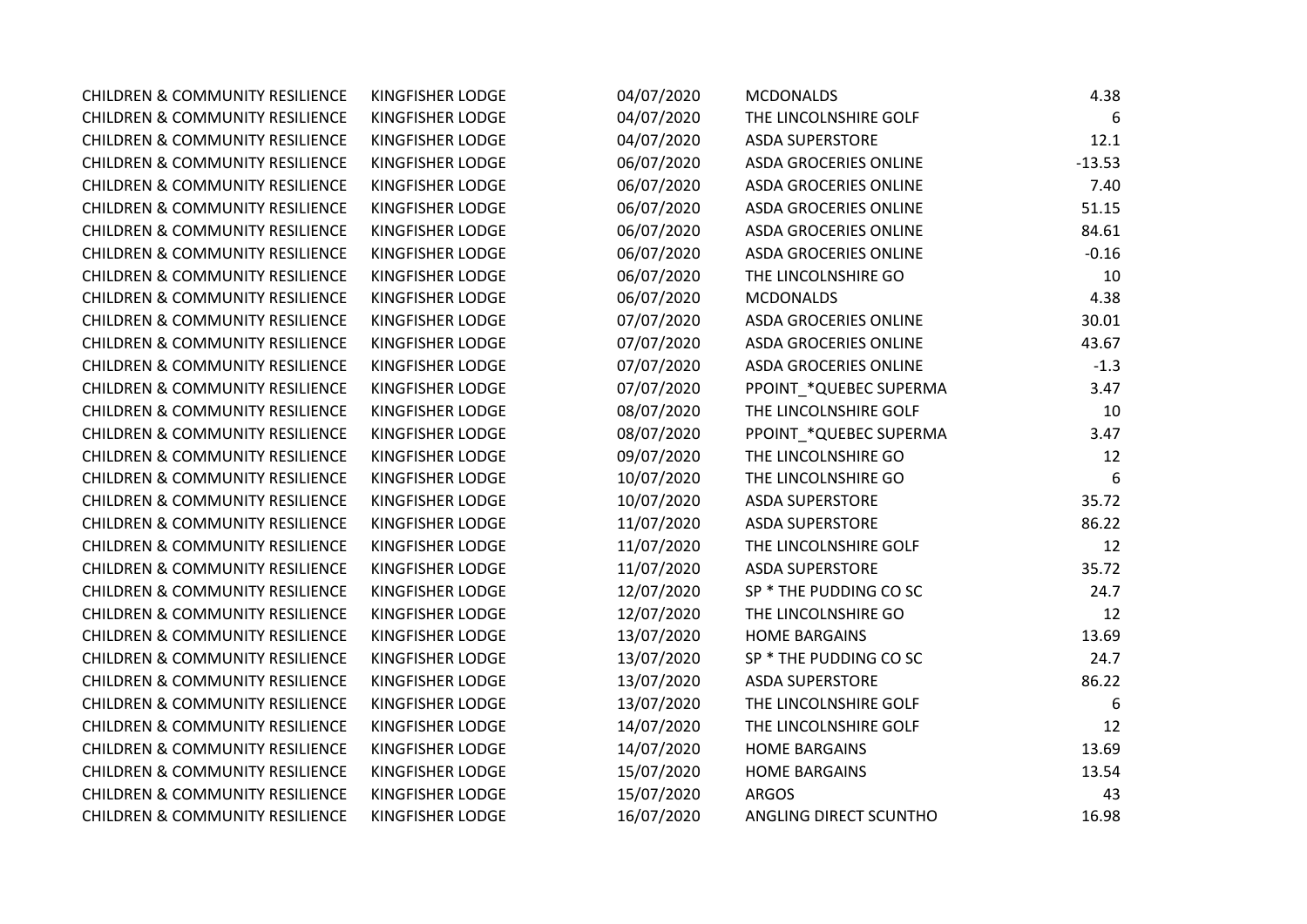| <b>CHILDREN &amp; COMMUNITY RESILIENCE</b> | KINGFISHER LODGE        | 16/07/2020 | THE LINCOLNSHIRE GO           | 7.6    |
|--------------------------------------------|-------------------------|------------|-------------------------------|--------|
| <b>CHILDREN &amp; COMMUNITY RESILIENCE</b> | KINGFISHER LODGE        | 16/07/2020 | CO OP FOOD                    | 2.4    |
| <b>CHILDREN &amp; COMMUNITY RESILIENCE</b> | KINGFISHER LODGE        | 16/07/2020 | <b>ARGOS LTD</b>              | 43     |
| <b>CHILDREN &amp; COMMUNITY RESILIENCE</b> | <b>KINGFISHER LODGE</b> | 16/07/2020 | POPPIN SHOP                   | 5.56   |
| <b>CHILDREN &amp; COMMUNITY RESILIENCE</b> | KINGFISHER LODGE        | 16/07/2020 | <b>HOME BARGAINS</b>          | 13.54  |
| <b>CHILDREN &amp; COMMUNITY RESILIENCE</b> | KINGFISHER LODGE        | 17/07/2020 | <b>ASDA GROCERIES ONLINE</b>  | 123.90 |
| <b>CHILDREN &amp; COMMUNITY RESILIENCE</b> | KINGFISHER LODGE        | 17/07/2020 | <b>MCDONALDS</b>              | 4.76   |
| <b>CHILDREN &amp; COMMUNITY RESILIENCE</b> | KINGFISHER LODGE        | 17/07/2020 | <b>MCDONALDS</b>              | 9.78   |
| <b>CHILDREN &amp; COMMUNITY RESILIENCE</b> | KINGFISHER LODGE        | 17/07/2020 | ANGLING DIRECT SCUNTHO        | 9.98   |
| <b>CHILDREN &amp; COMMUNITY RESILIENCE</b> | KINGFISHER LODGE        | 17/07/2020 | CO OP FOOD                    | 2.4    |
| <b>CHILDREN &amp; COMMUNITY RESILIENCE</b> | KINGFISHER LODGE        | 17/07/2020 | <b>MCDONALDS</b>              | 5.08   |
| <b>CHILDREN &amp; COMMUNITY RESILIENCE</b> | KINGFISHER LODGE        | 17/07/2020 | ANGLING DIRECT SCUNTHO        | 16.98  |
| <b>CHILDREN &amp; COMMUNITY RESILIENCE</b> | KINGFISHER LODGE        | 17/07/2020 | POPPIN SHOP                   | 5.56   |
| <b>CHILDREN &amp; COMMUNITY RESILIENCE</b> | KINGFISHER LODGE        | 18/07/2020 | <b>ASDA SUPERSTORE</b>        | 20     |
| <b>CHILDREN &amp; COMMUNITY RESILIENCE</b> | KINGFISHER LODGE        | 18/07/2020 | <b>ASDA SUPERSTORE</b>        | 3.62   |
| <b>CHILDREN &amp; COMMUNITY RESILIENCE</b> | <b>KINGFISHER LODGE</b> | 18/07/2020 | THE LINCOLNSHIRE GOLF         | 7.6    |
| <b>CHILDREN &amp; COMMUNITY RESILIENCE</b> | <b>KINGFISHER LODGE</b> | 18/07/2020 | <b>MCDONALDS</b>              | 9.78   |
| <b>CHILDREN &amp; COMMUNITY RESILIENCE</b> | KINGFISHER LODGE        | 18/07/2020 | <b>MCDONALDS</b>              | 5.08   |
| <b>CHILDREN &amp; COMMUNITY RESILIENCE</b> | KINGFISHER LODGE        | 18/07/2020 | <b>MCDONALDS</b>              | 4.76   |
| <b>CHILDREN &amp; COMMUNITY RESILIENCE</b> | KINGFISHER LODGE        | 18/07/2020 | ANGLING DIRECT SCUNTHO        | 9.98   |
| <b>CHILDREN &amp; COMMUNITY RESILIENCE</b> | KINGFISHER LODGE        | 19/07/2020 | <b>ASDA SUPERSTORE</b>        | 20     |
| <b>CHILDREN &amp; COMMUNITY RESILIENCE</b> | KINGFISHER LODGE        | 19/07/2020 | <b>ASDA SUPERSTORE</b>        | 3.62   |
| <b>CHILDREN &amp; COMMUNITY RESILIENCE</b> | KINGFISHER LODGE        | 19/07/2020 | <b>SPAR - BRUMBY CORNER</b>   | 3.43   |
| <b>CHILDREN &amp; COMMUNITY RESILIENCE</b> | KINGFISHER LODGE        | 19/07/2020 | SP * THE PUDDING CO SC        | 29.5   |
| <b>CHILDREN &amp; COMMUNITY RESILIENCE</b> | KINGFISHER LODGE        | 20/07/2020 | THE LINCOLNSHIRE GO           | 12     |
| <b>CHILDREN &amp; COMMUNITY RESILIENCE</b> | KINGFISHER LODGE        | 20/07/2020 | SAINSBURYS SACAT 2077         | 13.75  |
| <b>CHILDREN &amp; COMMUNITY RESILIENCE</b> | KINGFISHER LODGE        | 20/07/2020 | <b>SPAR BRUMBY</b>            | 3.43   |
| <b>CHILDREN &amp; COMMUNITY RESILIENCE</b> | KINGFISHER LODGE        | 20/07/2020 | SP * THE PUDDING CO SC        | 29.5   |
| <b>CHILDREN &amp; COMMUNITY RESILIENCE</b> | KINGFISHER LODGE        | 21/07/2020 | <b>ASDA GROCERIES ONLINE</b>  | 59.08  |
| <b>CHILDREN &amp; COMMUNITY RESILIENCE</b> | KINGFISHER LODGE        | 21/07/2020 | <b>ASDA GROCERIES ONLINE</b>  | 43.12  |
| <b>CHILDREN &amp; COMMUNITY RESILIENCE</b> | KINGFISHER LODGE        | 21/07/2020 | <b>ASDA GROCERIES ONLINE</b>  | $-0.4$ |
| <b>CHILDREN &amp; COMMUNITY RESILIENCE</b> | KINGFISHER LODGE        | 21/07/2020 | SAINSBURYS SACAT 2077         | 13.75  |
| <b>CHILDREN &amp; COMMUNITY RESILIENCE</b> | <b>KINGFISHER LODGE</b> | 22/07/2020 | <b>Tattershall Lakes Wate</b> | 40     |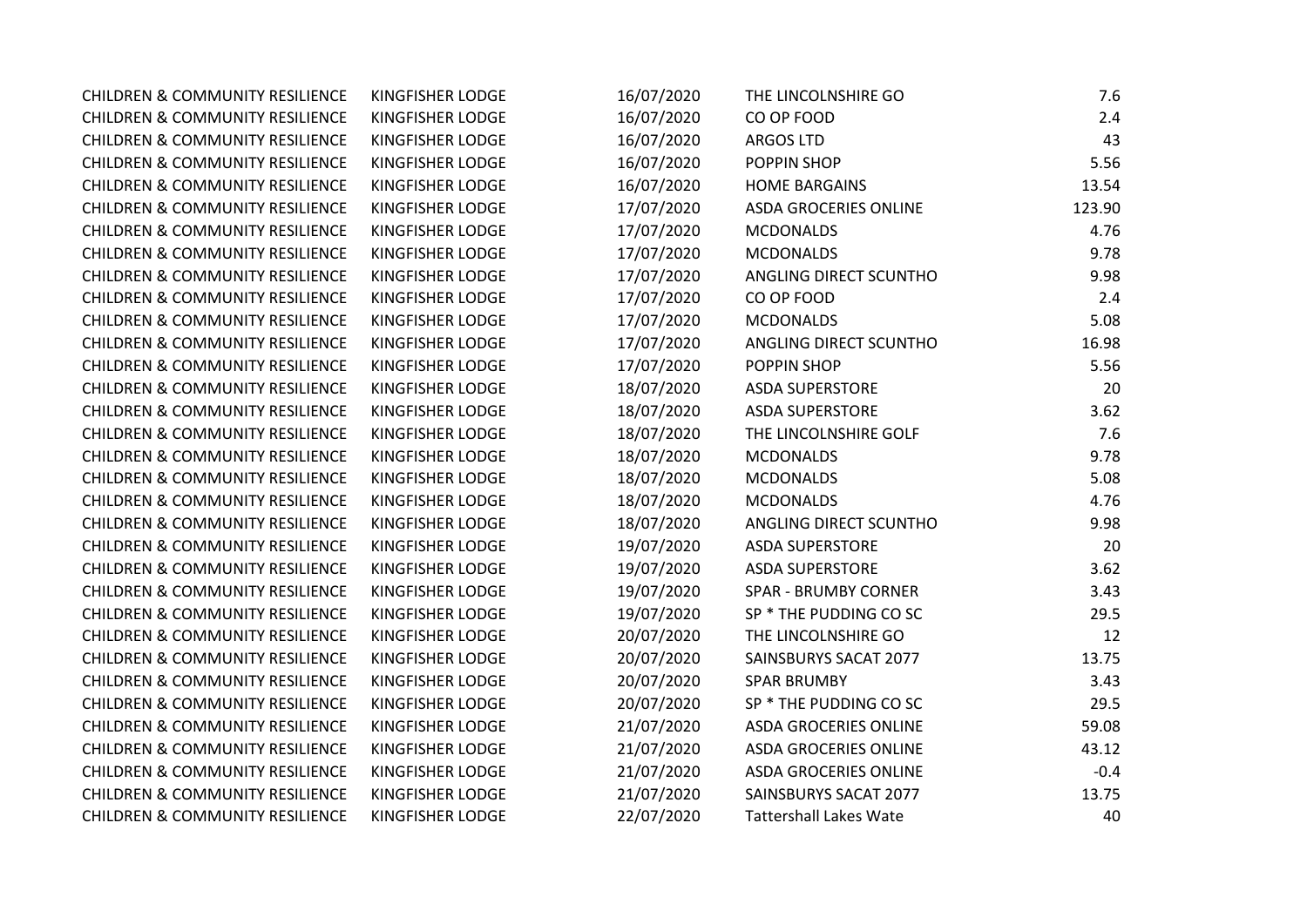| <b>CHILDREN &amp; COMMUNITY RESILIENCE</b> | KINGFISHER LODGE        | 22/07/2020 | THE LINCOLNSHIRE GOLF        | 12      |
|--------------------------------------------|-------------------------|------------|------------------------------|---------|
| <b>CHILDREN &amp; COMMUNITY RESILIENCE</b> | KINGFISHER LODGE        | 23/07/2020 | <b>MFG WESTCLIFFE</b>        | 4.05    |
| <b>CHILDREN &amp; COMMUNITY RESILIENCE</b> | KINGFISHER LODGE        | 23/07/2020 | THE LINCOLNSHIRE GO          | 2       |
| <b>CHILDREN &amp; COMMUNITY RESILIENCE</b> | <b>KINGFISHER LODGE</b> | 23/07/2020 | THE LINCOLNSHIRE GO          | 6       |
| <b>CHILDREN &amp; COMMUNITY RESILIENCE</b> | KINGFISHER LODGE        | 23/07/2020 | <b>ASDA SUPERSTORE</b>       | 13.39   |
| <b>CHILDREN &amp; COMMUNITY RESILIENCE</b> | KINGFISHER LODGE        | 23/07/2020 | TATTERSHALL LAKES WATE       | 40      |
| <b>CHILDREN &amp; COMMUNITY RESILIENCE</b> | <b>KINGFISHER LODGE</b> | 24/07/2020 | <b>MCDONALDS</b>             | 2.58    |
| <b>CHILDREN &amp; COMMUNITY RESILIENCE</b> | KINGFISHER LODGE        | 24/07/2020 | <b>ASDA SUPERSTORE</b>       | 13.39   |
| <b>CHILDREN &amp; COMMUNITY RESILIENCE</b> | KINGFISHER LODGE        | 25/07/2020 | THE LINCOLNSHIRE GOLF        | 2       |
| <b>CHILDREN &amp; COMMUNITY RESILIENCE</b> | KINGFISHER LODGE        | 25/07/2020 | THE LINCOLNSHIRE GOLF        | 6       |
| <b>CHILDREN &amp; COMMUNITY RESILIENCE</b> | KINGFISHER LODGE        | 25/07/2020 | <b>MCDONALDS</b>             | 2.58    |
| <b>CHILDREN &amp; COMMUNITY RESILIENCE</b> | KINGFISHER LODGE        | 25/07/2020 | MFG WESTCLIFFE               | 4.05    |
| <b>CHILDREN &amp; COMMUNITY RESILIENCE</b> | KINGFISHER LODGE        | 27/07/2020 | <b>ASDA GROCERIES ONLINE</b> | 123.26  |
| <b>CHILDREN &amp; COMMUNITY RESILIENCE</b> | KINGFISHER LODGE        | 27/07/2020 | <b>ASDA GROCERIES ONLINE</b> | 88.29   |
| <b>CHILDREN &amp; COMMUNITY RESILIENCE</b> | KINGFISHER LODGE        | 27/07/2020 | <b>ASDA GROCERIES ONLINE</b> | $-5.61$ |
| <b>CHILDREN &amp; COMMUNITY RESILIENCE</b> | <b>KINGFISHER LODGE</b> | 27/07/2020 | <b>MCDONALDS</b>             | 7.87    |
| <b>CHILDREN &amp; COMMUNITY RESILIENCE</b> | <b>KINGFISHER LODGE</b> | 27/07/2020 | THE LINCOLNSHIRE GO          | 6       |
| <b>CHILDREN &amp; COMMUNITY RESILIENCE</b> | KINGFISHER LODGE        | 28/07/2020 | WWW.JUMPINCFLATED.CO.U       | 22.00   |
| <b>CHILDREN &amp; COMMUNITY RESILIENCE</b> | KINGFISHER LODGE        | 28/07/2020 | <b>LLOYDS PHARMACY</b>       | 1.19    |
| <b>CHILDREN &amp; COMMUNITY RESILIENCE</b> | KINGFISHER LODGE        | 28/07/2020 | <b>ASDA SUPERSTORE</b>       | 15.75   |
| <b>CHILDREN &amp; COMMUNITY RESILIENCE</b> | KINGFISHER LODGE        | 28/07/2020 | <b>MCDONALDS</b>             | 7.87    |
| <b>CHILDREN &amp; COMMUNITY RESILIENCE</b> | <b>KINGFISHER LODGE</b> | 29/07/2020 | <b>HUMBER BRIDGE BOARD</b>   | 1.5     |
| <b>CHILDREN &amp; COMMUNITY RESILIENCE</b> | KINGFISHER LODGE        | 29/07/2020 | <b>STARBUCKS</b>             | 10.95   |
| <b>CHILDREN &amp; COMMUNITY RESILIENCE</b> | KINGFISHER LODGE        | 29/07/2020 | <b>HUMBER BRIDGE BOARD</b>   | 1.5     |
| <b>CHILDREN &amp; COMMUNITY RESILIENCE</b> | <b>KINGFISHER LODGE</b> | 29/07/2020 | <b>MCDONALDS</b>             | 6.38    |
| <b>CHILDREN &amp; COMMUNITY RESILIENCE</b> | KINGFISHER LODGE        | 29/07/2020 | <b>COSTA COFFEE 43036675</b> | 8.19    |
| <b>CHILDREN &amp; COMMUNITY RESILIENCE</b> | KINGFISHER LODGE        | 29/07/2020 | POST OFFICE COUNTER          | 10      |
| <b>CHILDREN &amp; COMMUNITY RESILIENCE</b> | KINGFISHER LODGE        | 29/07/2020 | UNCLE HENRY'S FARM SHO       | 26.2    |
| <b>CHILDREN &amp; COMMUNITY RESILIENCE</b> | KINGFISHER LODGE        | 29/07/2020 | <b>ASDA SUPERSTORE</b>       | 27.36   |
| <b>CHILDREN &amp; COMMUNITY RESILIENCE</b> | KINGFISHER LODGE        | 29/07/2020 | <b>LLOYDS PHARMACY</b>       | 1.19    |
| <b>CHILDREN &amp; COMMUNITY RESILIENCE</b> | KINGFISHER LODGE        | 29/07/2020 | <b>ASDA SUPERSTORE</b>       | 15.75   |
| <b>CHILDREN &amp; COMMUNITY RESILIENCE</b> | KINGFISHER LODGE        | 29/07/2020 | THE LINCOLNSHIRE GOLF        | 6       |
| <b>CHILDREN &amp; COMMUNITY RESILIENCE</b> | <b>KINGFISHER LODGE</b> | 30/07/2020 | <b>HUMBER BRIDGE BOARD</b>   | 1.5     |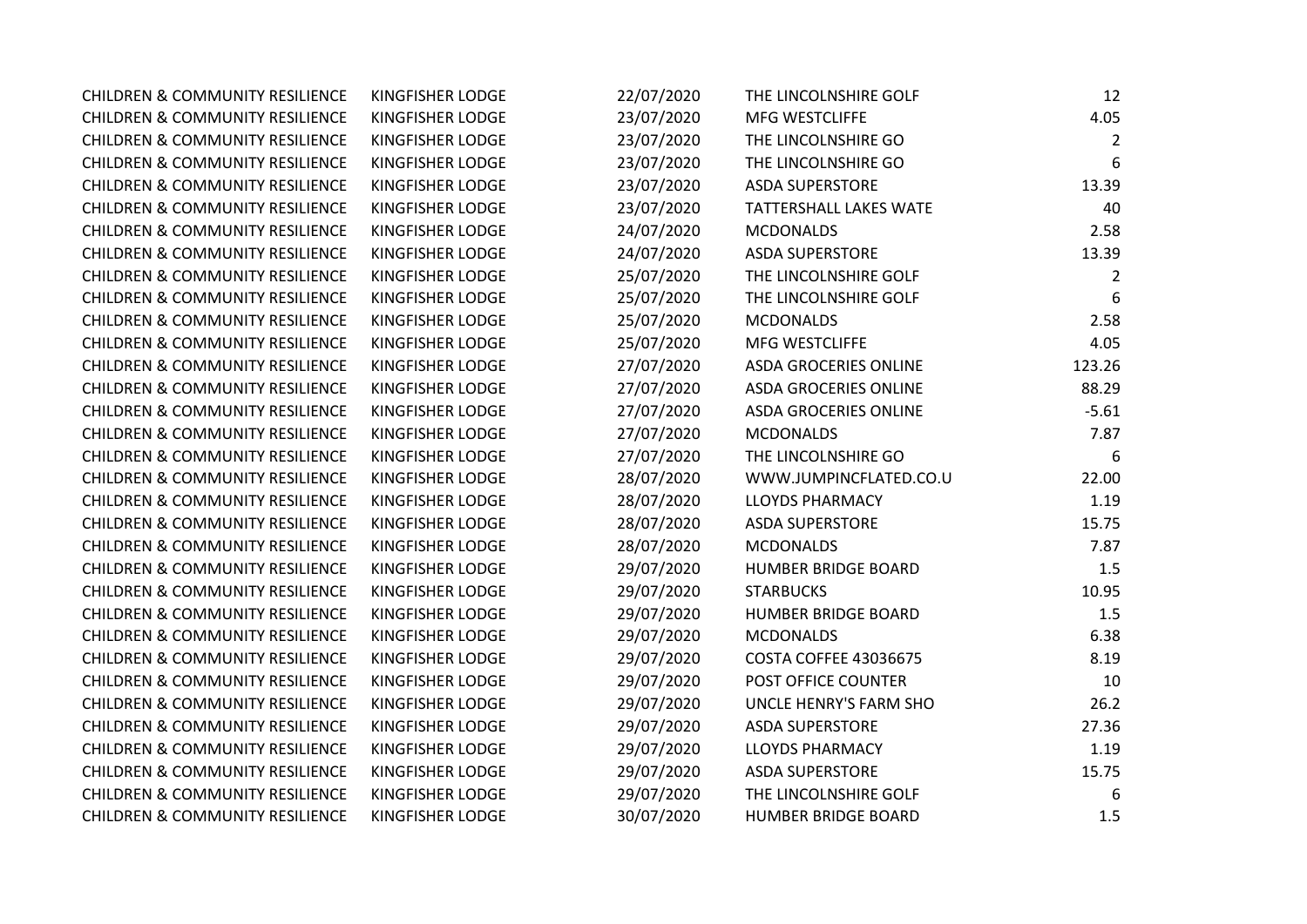| <b>CHILDREN &amp; COMMUNITY RESILIENCE</b> | KINGFISHER LODGE | 30/07/2020 | <b>HUMBER BRIDGE BOARD</b>   | 1.5    |
|--------------------------------------------|------------------|------------|------------------------------|--------|
| <b>CHILDREN &amp; COMMUNITY RESILIENCE</b> | KINGFISHER LODGE | 30/07/2020 | <b>ASDA SUPERSTORE</b>       | 6.92   |
| <b>CHILDREN &amp; COMMUNITY RESILIENCE</b> | KINGFISHER LODGE | 30/07/2020 | <b>COSTA COFFEE 43036675</b> | 7.91   |
| <b>CHILDREN &amp; COMMUNITY RESILIENCE</b> | KINGFISHER LODGE | 30/07/2020 | <b>MCDONALDS</b>             | 6.38   |
| <b>CHILDREN &amp; COMMUNITY RESILIENCE</b> | KINGFISHER LODGE | 30/07/2020 | <b>HUMBER BRIDGE BOARD</b>   | 1.5    |
| <b>CHILDREN &amp; COMMUNITY RESILIENCE</b> | KINGFISHER LODGE | 30/07/2020 | <b>ASDA SUPERSTORE</b>       | 27.36  |
| <b>CHILDREN &amp; COMMUNITY RESILIENCE</b> | KINGFISHER LODGE | 30/07/2020 | <b>STARBUCKS</b>             | 10.95  |
| <b>CHILDREN &amp; COMMUNITY RESILIENCE</b> | KINGFISHER LODGE | 30/07/2020 | UNCLE HENRY'S FARM SHO       | 26.2   |
| <b>CHILDREN &amp; COMMUNITY RESILIENCE</b> | KINGFISHER LODGE | 30/07/2020 | <b>COSTA COFFEE 43036675</b> | 8.19   |
| <b>CHILDREN &amp; COMMUNITY RESILIENCE</b> | KINGFISHER LODGE | 30/07/2020 | POST OFFICE COUNTER          | 10     |
| <b>CHILDREN &amp; COMMUNITY RESILIENCE</b> | KINGFISHER LODGE | 30/07/2020 | <b>HUMBER BRIDGE BOARD</b>   | 1.5    |
| <b>CHILDREN &amp; COMMUNITY RESILIENCE</b> | KINGFISHER LODGE | 31/07/2020 | <b>TESCO STORES 5159</b>     | 7.2    |
| <b>CHILDREN &amp; COMMUNITY RESILIENCE</b> | KINGFISHER LODGE | 31/07/2020 | ATHWALS LIFESTYLE E          | 2.74   |
| <b>CHILDREN &amp; COMMUNITY RESILIENCE</b> | KINGFISHER LODGE | 31/07/2020 | <b>LLOYDS PHARMACY</b>       | 4.99   |
| <b>CHILDREN &amp; COMMUNITY RESILIENCE</b> | KINGFISHER LODGE | 31/07/2020 | <b>HUMBER BRIDGE BOARD</b>   | 1.5    |
| <b>CHILDREN &amp; COMMUNITY RESILIENCE</b> | KINGFISHER LODGE | 31/07/2020 | <b>ASDA SUPERSTORE</b>       | 6.92   |
| <b>CHILDREN &amp; COMMUNITY RESILIENCE</b> | KINGFISHER LODGE | 31/07/2020 | <b>COSTA COFFEE 43036675</b> | 7.91   |
| <b>CHILDREN &amp; COMMUNITY RESILIENCE</b> | KINGFISHER LODGE | 31/07/2020 | <b>HUMBER BRIDGE BOARD</b>   | 1.5    |
| <b>CHILDREN &amp; COMMUNITY RESILIENCE</b> | KINGFISHER LODGE | 01/08/2020 | <b>ASDA SUPERSTORE</b>       | 7.45   |
| <b>CHILDREN &amp; COMMUNITY RESILIENCE</b> | KINGFISHER LODGE | 01/08/2020 | Athwals Lifestyle Expr       | 2.74   |
| <b>CHILDREN &amp; COMMUNITY RESILIENCE</b> | KINGFISHER LODGE | 01/08/2020 | <b>ASDA SUPERSTORE</b>       | 10     |
| <b>CHILDREN &amp; COMMUNITY RESILIENCE</b> | KINGFISHER LODGE | 01/08/2020 | <b>LLOYDS PHARMACY</b>       | 4.99   |
| <b>CHILDREN &amp; COMMUNITY RESILIENCE</b> | KINGFISHER LODGE | 01/08/2020 | <b>TESCO STORES 5159</b>     | 7.2    |
| <b>CHILDREN &amp; COMMUNITY RESILIENCE</b> | KINGFISHER LODGE | 02/08/2020 | <b>ASDA SUPERSTORE</b>       | 1.09   |
| <b>CHILDREN &amp; COMMUNITY RESILIENCE</b> | KINGFISHER LODGE | 02/08/2020 | <b>ASDA SUPERSTORE</b>       | 0.8    |
| <b>CHILDREN &amp; COMMUNITY RESILIENCE</b> | KINGFISHER LODGE | 03/08/2020 | <b>CARD FEE</b>              | 45.00  |
| <b>CHILDREN &amp; COMMUNITY RESILIENCE</b> | KINGFISHER LODGE | 03/08/2020 | <b>ASDA GROCERIES ONLINE</b> | 9.40   |
| <b>CHILDREN &amp; COMMUNITY RESILIENCE</b> | KINGFISHER LODGE | 03/08/2020 | <b>ASDA GROCERIES ONLINE</b> | 111.62 |
| <b>CHILDREN &amp; COMMUNITY RESILIENCE</b> | KINGFISHER LODGE | 03/08/2020 | <b>ASDA GROCERIES ONLINE</b> | 19.70  |
| <b>CHILDREN &amp; COMMUNITY RESILIENCE</b> | KINGFISHER LODGE | 03/08/2020 | <b>ASDA GROCERIES ONLINE</b> | 26.44  |
| <b>CHILDREN &amp; COMMUNITY RESILIENCE</b> | KINGFISHER LODGE | 03/08/2020 | <b>ASDA GROCERIES ONLINE</b> | $-1$   |
| <b>CHILDREN &amp; COMMUNITY RESILIENCE</b> | KINGFISHER LODGE | 03/08/2020 | <b>ASDA SUPERSTORE</b>       | 10.35  |
| <b>CHILDREN &amp; COMMUNITY RESILIENCE</b> | KINGFISHER LODGE | 03/08/2020 | <b>ASDA SUPERSTORE</b>       | 1.09   |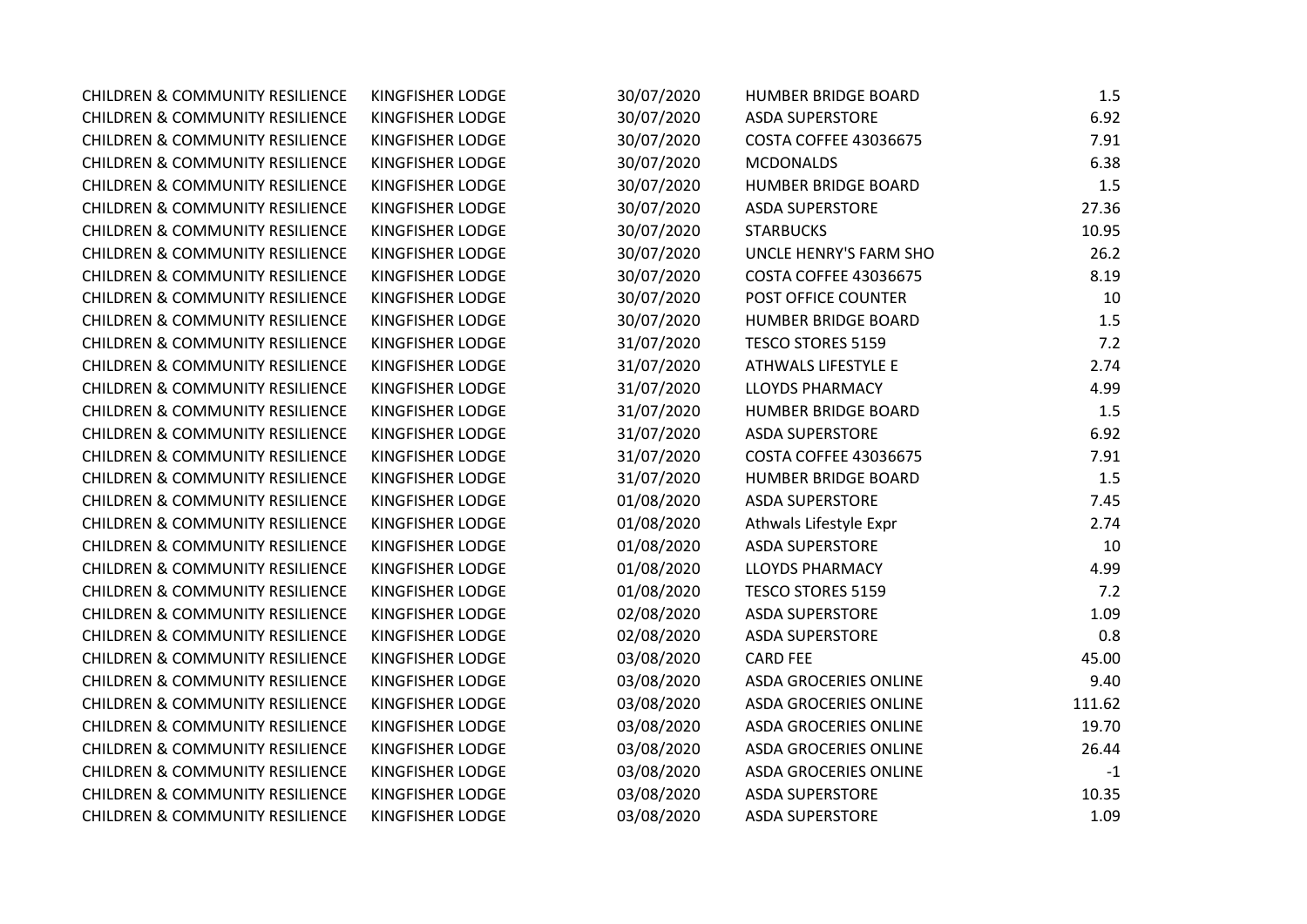| <b>CHILDREN &amp; COMMUNITY RESILIENCE</b> | <b>KINGFISHER LODGE</b> | 03/08/2020 | <b>ASDA SUPERSTORE</b>        | 0.8       |
|--------------------------------------------|-------------------------|------------|-------------------------------|-----------|
| <b>CHILDREN &amp; COMMUNITY RESILIENCE</b> | <b>KINGFISHER LODGE</b> | 03/08/2020 | <b>ASDA SUPERSTORE</b>        | 7.45      |
| <b>CHILDREN &amp; COMMUNITY RESILIENCE</b> | <b>KINGFISHER LODGE</b> | 03/08/2020 | <b>ASDA SUPERSTORE</b>        | 10        |
| <b>CHILDREN &amp; COMMUNITY RESILIENCE</b> | <b>KINGFISHER LODGE</b> | 04/08/2020 | <b>ASDA SUPERSTORE</b>        | 10.35     |
| <b>CHILDREN &amp; COMMUNITY RESILIENCE</b> | KINGFISHER LODGE        | 05/08/2020 | <b>ASDA GROCERIES ONLINE</b>  | 43.72     |
| <b>CHILDREN &amp; COMMUNITY RESILIENCE</b> | <b>KINGFISHER LODGE</b> | 05/08/2020 | <b>ASDA GROCERIES ONLINE</b>  | 3.45      |
| <b>CHILDREN &amp; COMMUNITY RESILIENCE</b> | KINGFISHER LODGE        | 05/08/2020 | <b>MCDONALDS</b>              | 2.78      |
| <b>CHILDREN &amp; COMMUNITY RESILIENCE</b> | KINGFISHER LODGE        | 05/08/2020 | AIRBNB * HMB82ZN98W           | 806.89    |
| <b>CHILDREN &amp; COMMUNITY RESILIENCE</b> | <b>KINGFISHER LODGE</b> | 06/08/2020 | <b>ASDA SUPERSTORE</b>        | 1         |
| <b>CHILDREN &amp; COMMUNITY RESILIENCE</b> | <b>KINGFISHER LODGE</b> | 06/08/2020 | <b>MCDONALDS</b>              | 2.78      |
| <b>CHILDREN &amp; COMMUNITY RESILIENCE</b> | KINGFISHER LODGE        | 06/08/2020 | AIRBNB * HMB82ZN98W           | 806.89    |
| <b>CHILDREN &amp; COMMUNITY RESILIENCE</b> | KINGFISHER LODGE        | 07/08/2020 | <b>SCUNTHORPE LOW FUEL PR</b> | 20.23     |
| <b>CHILDREN &amp; COMMUNITY RESILIENCE</b> | <b>KINGFISHER LODGE</b> | 07/08/2020 | <b>ASDA SUPERSTORE</b>        | 2.5       |
| <b>CHILDREN &amp; COMMUNITY RESILIENCE</b> | <b>KINGFISHER LODGE</b> | 07/08/2020 | <b>ASDA SUPERSTORE</b>        | 17.96     |
| <b>CHILDREN &amp; COMMUNITY RESILIENCE</b> | <b>KINGFISHER LODGE</b> | 07/08/2020 | <b>ASDA SUPERSTORE</b>        | 1         |
| <b>CHILDREN &amp; COMMUNITY RESILIENCE</b> | KINGFISHER LODGE        | 07/08/2020 | AIRBNB * HMB82ZN98W           | 806.89    |
| <b>CHILDREN &amp; COMMUNITY RESILIENCE</b> | KINGFISHER LODGE        | 07/08/2020 | AIRBNB * HMB82ZN98W           | $-806.89$ |
| <b>CHILDREN &amp; COMMUNITY RESILIENCE</b> | KINGFISHER LODGE        | 08/08/2020 | <b>MCDONALDS</b>              | 4.76      |
| <b>CHILDREN &amp; COMMUNITY RESILIENCE</b> | KINGFISHER LODGE        | 08/08/2020 | <b>BUSY BEE?S</b>             | 17.35     |
| <b>CHILDREN &amp; COMMUNITY RESILIENCE</b> | KINGFISHER LODGE        | 08/08/2020 | East Riding P                 | 1.4       |
| <b>CHILDREN &amp; COMMUNITY RESILIENCE</b> | KINGFISHER LODGE        | 08/08/2020 | <b>SCUNTHORPE LOW FUEL PR</b> | 20.23     |
| <b>CHILDREN &amp; COMMUNITY RESILIENCE</b> | KINGFISHER LODGE        | 08/08/2020 | <b>ASDA SUPERSTORE</b>        | 17.96     |
| <b>CHILDREN &amp; COMMUNITY RESILIENCE</b> | <b>KINGFISHER LODGE</b> | 08/08/2020 | <b>ASDA SUPERSTORE</b>        | 2.5       |
| <b>CHILDREN &amp; COMMUNITY RESILIENCE</b> | <b>KINGFISHER LODGE</b> | 09/08/2020 | <b>ASDA SUPERSTORE</b>        | 6         |
| <b>CHILDREN &amp; COMMUNITY RESILIENCE</b> | <b>KINGFISHER LODGE</b> | 09/08/2020 | MFG WESTCLIFFE                | 20        |
| <b>CHILDREN &amp; COMMUNITY RESILIENCE</b> | <b>KINGFISHER LODGE</b> | 09/08/2020 | TESCO-STORES 4826             | 1.15      |
| <b>CHILDREN &amp; COMMUNITY RESILIENCE</b> | KINGFISHER LODGE        | 10/08/2020 | <b>HUMBER BRIDGE BOARD</b>    | 1.5       |
| <b>CHILDREN &amp; COMMUNITY RESILIENCE</b> | KINGFISHER LODGE        | 10/08/2020 | <b>MCDONALDS</b>              | 4.57      |
| <b>CHILDREN &amp; COMMUNITY RESILIENCE</b> | KINGFISHER LODGE        | 10/08/2020 | <b>HEDON ROAD</b>             | 10        |
| <b>CHILDREN &amp; COMMUNITY RESILIENCE</b> | KINGFISHER LODGE        | 10/08/2020 | <b>HUMBER BRIDGE BOARD</b>    | 1.5       |
| <b>CHILDREN &amp; COMMUNITY RESILIENCE</b> | <b>KINGFISHER LODGE</b> | 10/08/2020 | <b>MCDONALDS</b>              | 1.98      |
| <b>CHILDREN &amp; COMMUNITY RESILIENCE</b> | KINGFISHER LODGE        | 10/08/2020 | TESCO-STORES 4826             | 1.15      |
| <b>CHILDREN &amp; COMMUNITY RESILIENCE</b> | <b>KINGFISHER LODGE</b> | 10/08/2020 | <b>ASDA SUPERSTORE</b>        | 6         |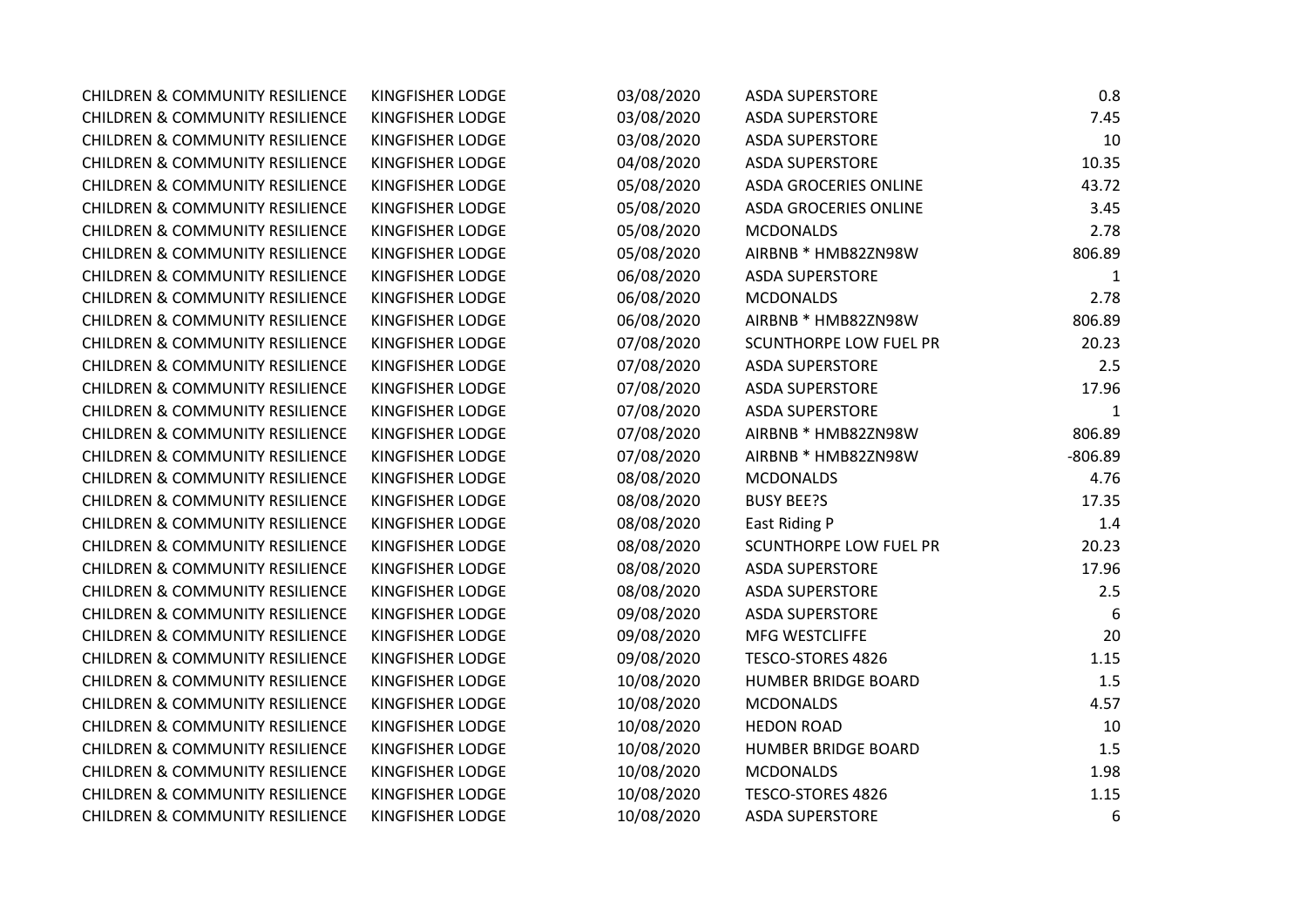| <b>CHILDREN &amp; COMMUNITY RESILIENCE</b> | <b>KINGFISHER LODGE</b> | 10/08/2020 | <b>MFG WESTCLIFFE</b>        | 20     |
|--------------------------------------------|-------------------------|------------|------------------------------|--------|
| <b>CHILDREN &amp; COMMUNITY RESILIENCE</b> | KINGFISHER LODGE        | 10/08/2020 | <b>MCDONALDS</b>             | 4.76   |
| <b>CHILDREN &amp; COMMUNITY RESILIENCE</b> | KINGFISHER LODGE        | 10/08/2020 | <b>East Riding Parking</b>   | 1.4    |
| <b>CHILDREN &amp; COMMUNITY RESILIENCE</b> | KINGFISHER LODGE        | 10/08/2020 | <b>BUSY BEE?S</b>            | 17.35  |
| <b>CHILDREN &amp; COMMUNITY RESILIENCE</b> | KINGFISHER LODGE        | 11/08/2020 | <b>ESSO PARKSIDE SSTN</b>    | 41.25  |
| <b>CHILDREN &amp; COMMUNITY RESILIENCE</b> | KINGFISHER LODGE        | 11/08/2020 | <b>ASDA SUPERSTORE</b>       | 11.51  |
| <b>CHILDREN &amp; COMMUNITY RESILIENCE</b> | KINGFISHER LODGE        | 11/08/2020 | <b>COSTA COFFEE 43036675</b> | 6.97   |
| <b>CHILDREN &amp; COMMUNITY RESILIENCE</b> | KINGFISHER LODGE        | 11/08/2020 | <b>MCDONALDS</b>             | 4.57   |
| <b>CHILDREN &amp; COMMUNITY RESILIENCE</b> | KINGFISHER LODGE        | 11/08/2020 | <b>MCDONALDS</b>             | 1.98   |
| <b>CHILDREN &amp; COMMUNITY RESILIENCE</b> | KINGFISHER LODGE        | 11/08/2020 | <b>HUMBER BRIDGE BOARD</b>   | 1.5    |
| <b>CHILDREN &amp; COMMUNITY RESILIENCE</b> | KINGFISHER LODGE        | 11/08/2020 | <b>HUMBER BRIDGE BOARD</b>   | 1.5    |
| <b>CHILDREN &amp; COMMUNITY RESILIENCE</b> | KINGFISHER LODGE        | 12/08/2020 | <b>COSTA COFFEE 43036675</b> | 9.99   |
| <b>CHILDREN &amp; COMMUNITY RESILIENCE</b> | KINGFISHER LODGE        | 12/08/2020 | <b>ASDA SUPERSTORE</b>       | 4.14   |
| <b>CHILDREN &amp; COMMUNITY RESILIENCE</b> | KINGFISHER LODGE        | 12/08/2020 | <b>ASDA SUPERSTORE</b>       | 58.36  |
| <b>CHILDREN &amp; COMMUNITY RESILIENCE</b> | KINGFISHER LODGE        | 12/08/2020 | <b>HEDON ROAD</b>            | 10     |
| <b>CHILDREN &amp; COMMUNITY RESILIENCE</b> | KINGFISHER LODGE        | 12/08/2020 | <b>ESSO PARKSIDE SSTN</b>    | 41.25  |
| <b>CHILDREN &amp; COMMUNITY RESILIENCE</b> | KINGFISHER LODGE        | 12/08/2020 | <b>ASDA SUPERSTORE</b>       | 11.51  |
| <b>CHILDREN &amp; COMMUNITY RESILIENCE</b> | KINGFISHER LODGE        | 12/08/2020 | <b>COSTA COFFEE 43036675</b> | 6.97   |
| <b>CHILDREN &amp; COMMUNITY RESILIENCE</b> | KINGFISHER LODGE        | 13/08/2020 | MFG WESTCLIFFE               | 5.37   |
| <b>CHILDREN &amp; COMMUNITY RESILIENCE</b> | KINGFISHER LODGE        | 13/08/2020 | <b>ASDA SUPERSTORE</b>       | 58.36  |
| <b>CHILDREN &amp; COMMUNITY RESILIENCE</b> | KINGFISHER LODGE        | 13/08/2020 | <b>ASDA SUPERSTORE</b>       | 4.14   |
| <b>CHILDREN &amp; COMMUNITY RESILIENCE</b> | KINGFISHER LODGE        | 13/08/2020 | <b>COSTA COFFEE 43036675</b> | 9.99   |
| <b>CHILDREN &amp; COMMUNITY RESILIENCE</b> | KINGFISHER LODGE        | 14/08/2020 | giffgaff                     | 10.00  |
| <b>CHILDREN &amp; COMMUNITY RESILIENCE</b> | KINGFISHER LODGE        | 14/08/2020 | <b>MFG WESTCLIFFE</b>        | 5.37   |
| <b>CHILDREN &amp; COMMUNITY RESILIENCE</b> | KINGFISHER LODGE        | 17/08/2020 | <b>ASDA GROCERIES ONLINE</b> | 141.40 |
| <b>CHILDREN &amp; COMMUNITY RESILIENCE</b> | KINGFISHER LODGE        | 19/08/2020 | <b>ASDA SUPERSTORE</b>       | 109    |
| <b>CHILDREN &amp; COMMUNITY RESILIENCE</b> | KINGFISHER LODGE        | 19/08/2020 | <b>ASDA SUPERSTORE</b>       | 15.31  |
| <b>CHILDREN &amp; COMMUNITY RESILIENCE</b> | KINGFISHER LODGE        | 20/08/2020 | <b>ASDA SUPERSTORE</b>       | 15.31  |
| <b>CHILDREN &amp; COMMUNITY RESILIENCE</b> | KINGFISHER LODGE        | 20/08/2020 | <b>ASDA SUPERSTORE</b>       | 109    |
| <b>CHILDREN &amp; COMMUNITY RESILIENCE</b> | KINGFISHER LODGE        | 21/08/2020 | <b>ASDA SUPERSTORE</b>       | 19.35  |
| <b>CHILDREN &amp; COMMUNITY RESILIENCE</b> | KINGFISHER LODGE        | 21/08/2020 | SP * THE PUDDING CO SC       | 37.8   |
| <b>CHILDREN &amp; COMMUNITY RESILIENCE</b> | KINGFISHER LODGE        | 22/08/2020 | <b>MCDONALDS</b>             | 3      |
| <b>CHILDREN &amp; COMMUNITY RESILIENCE</b> | KINGFISHER LODGE        | 22/08/2020 | SP * THE PUDDING CO SC       | 37.8   |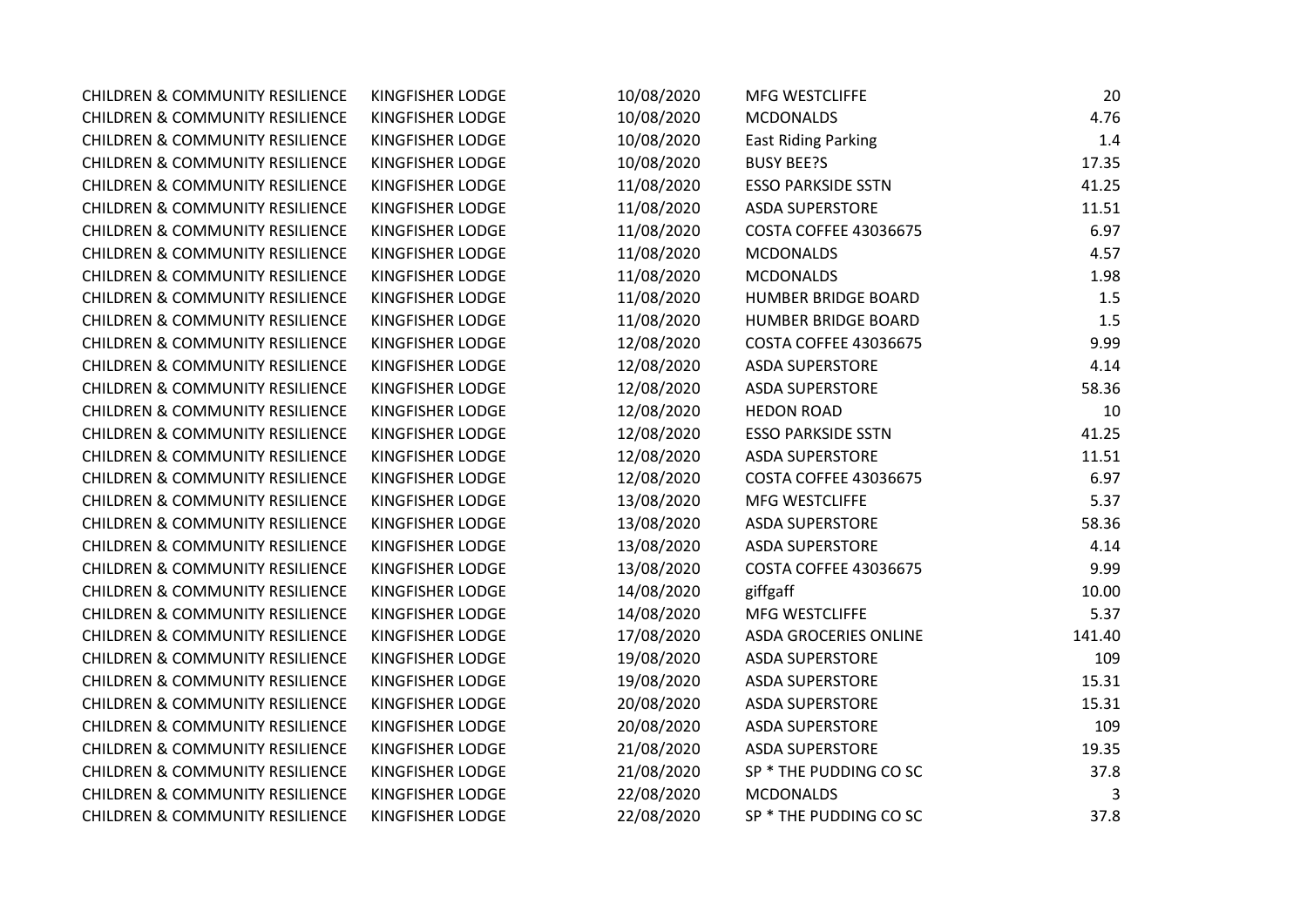| <b>CHILDREN &amp; COMMUNITY RESILIENCE</b> | KINGFISHER LODGE            | 23/08/2020 | MFG WESTCLIFFE                | 7.16           |
|--------------------------------------------|-----------------------------|------------|-------------------------------|----------------|
| <b>CHILDREN &amp; COMMUNITY RESILIENCE</b> | KINGFISHER LODGE            | 24/08/2020 | <b>ASDA GROCERIES ONLINE</b>  | 116.64         |
| <b>CHILDREN &amp; COMMUNITY RESILIENCE</b> | KINGFISHER LODGE            | 24/08/2020 | <b>ASDA GROCERIES ONLINE</b>  | 13.29          |
| <b>CHILDREN &amp; COMMUNITY RESILIENCE</b> | KINGFISHER LODGE            | 24/08/2020 | <b>ASDA GROCERIES ONLINE</b>  | $-0.1$         |
| <b>CHILDREN &amp; COMMUNITY RESILIENCE</b> | KINGFISHER LODGE            | 24/08/2020 | SPORTSDIRECT.COM              | 14.49          |
| <b>CHILDREN &amp; COMMUNITY RESILIENCE</b> | KINGFISHER LODGE            | 24/08/2020 | PRIMARK 663                   | 13             |
| <b>CHILDREN &amp; COMMUNITY RESILIENCE</b> | KINGFISHER LODGE            | 24/08/2020 | MFG WESTCLIFFE                | 7.16           |
| <b>CHILDREN &amp; COMMUNITY RESILIENCE</b> | KINGFISHER LODGE            | 24/08/2020 | <b>MCDONALDS</b>              | 3              |
| <b>CHILDREN &amp; COMMUNITY RESILIENCE</b> | KINGFISHER LODGE            | 25/08/2020 | <b>ASDA GROCERIES ONLINE</b>  | 53.39          |
| <b>CHILDREN &amp; COMMUNITY RESILIENCE</b> | KINGFISHER LODGE            | 25/08/2020 | <b>SPORTSDIRECT 253</b>       | 14.49          |
| <b>CHILDREN &amp; COMMUNITY RESILIENCE</b> | KINGFISHER LODGE            | 26/08/2020 | <b>ASDA SUPERSTORE</b>        | $\overline{2}$ |
| <b>CHILDREN &amp; COMMUNITY RESILIENCE</b> | KINGFISHER LODGE            | 26/08/2020 | MAX SPIELMANN LTD             | 9.99           |
| <b>CHILDREN &amp; COMMUNITY RESILIENCE</b> | KINGFISHER LODGE            | 26/08/2020 | <b>WICKES SCUNTHORPE</b>      | 66.1           |
| <b>CHILDREN &amp; COMMUNITY RESILIENCE</b> | KINGFISHER LODGE            | 26/08/2020 | <b>ARGOS LTD</b>              | 99.99          |
| <b>CHILDREN &amp; COMMUNITY RESILIENCE</b> | KINGFISHER LODGE            | 26/08/2020 | PRIMARK 663                   | 13             |
| <b>CHILDREN &amp; COMMUNITY RESILIENCE</b> | <b>CARE LEAVING SERVICE</b> | 27/08/2020 | <b>BRITISH HEART FOUNDATI</b> | 503            |
| <b>CHILDREN &amp; COMMUNITY RESILIENCE</b> | KINGFISHER LODGE            | 27/08/2020 | <b>ASDA SUPERSTORE</b>        | 13.15          |
| <b>CHILDREN &amp; COMMUNITY RESILIENCE</b> | KINGFISHER LODGE            | 27/08/2020 | <b>MCDONALDS</b>              | 5.39           |
| <b>CHILDREN &amp; COMMUNITY RESILIENCE</b> | KINGFISHER LODGE            | 27/08/2020 | <b>ARGOS LTD</b>              | 99.99          |
| <b>CHILDREN &amp; COMMUNITY RESILIENCE</b> | KINGFISHER LODGE            | 27/08/2020 | <b>WICKES SCUNTHORPE</b>      | 66.1           |
| <b>CHILDREN &amp; COMMUNITY RESILIENCE</b> | KINGFISHER LODGE            | 27/08/2020 | <b>ASDA SUPERSTORE</b>        | 19.35          |
| <b>CHILDREN &amp; COMMUNITY RESILIENCE</b> | KINGFISHER LODGE            | 27/08/2020 | <b>ASDA SUPERSTORE</b>        | $\overline{2}$ |
| <b>CHILDREN &amp; COMMUNITY RESILIENCE</b> | KINGFISHER LODGE            | 27/08/2020 | MAX SPIELMANN LTD             | 9.99           |
| <b>CHILDREN &amp; COMMUNITY RESILIENCE</b> | CARE LEAVING SERVICE        | 28/08/2020 | <b>B &amp; Q WAREHOUSE</b>    | 85             |
| <b>CHILDREN &amp; COMMUNITY RESILIENCE</b> | CARE LEAVING SERVICE        | 28/08/2020 | <b>BRITISH HEART FOUNDATI</b> | 503            |
| <b>CHILDREN &amp; COMMUNITY RESILIENCE</b> | KINGFISHER LODGE            | 28/08/2020 | SPORTSDIRECT.COM              | 14.99          |
| <b>CHILDREN &amp; COMMUNITY RESILIENCE</b> | KINGFISHER LODGE            | 28/08/2020 | <b>MCDONALDS</b>              | 5.39           |
| <b>CHILDREN &amp; COMMUNITY RESILIENCE</b> | KINGFISHER LODGE            | 28/08/2020 | <b>ASDA SUPERSTORE</b>        | 13.15          |
| <b>CHILDREN &amp; COMMUNITY RESILIENCE</b> | CARE LEAVING SERVICE        | 29/08/2020 | B & Q 1218                    | 85             |
| <b>CHILDREN &amp; COMMUNITY RESILIENCE</b> | KINGFISHER LODGE            | 29/08/2020 | <b>ASDA SUPERSTORE</b>        | 7.46           |
| <b>CHILDREN &amp; COMMUNITY RESILIENCE</b> | KINGFISHER LODGE            | 29/08/2020 | <b>SPORTSDIRECT 253</b>       | 14.99          |
| <b>CHILDREN &amp; COMMUNITY RESILIENCE</b> | KINGFISHER LODGE            | 30/08/2020 | adidas UK Limited             | 26.52          |
| <b>CHILDREN &amp; COMMUNITY RESILIENCE</b> | KINGFISHER LODGE            | 30/08/2020 | B&M 015 - GUNNESS             | 10.67          |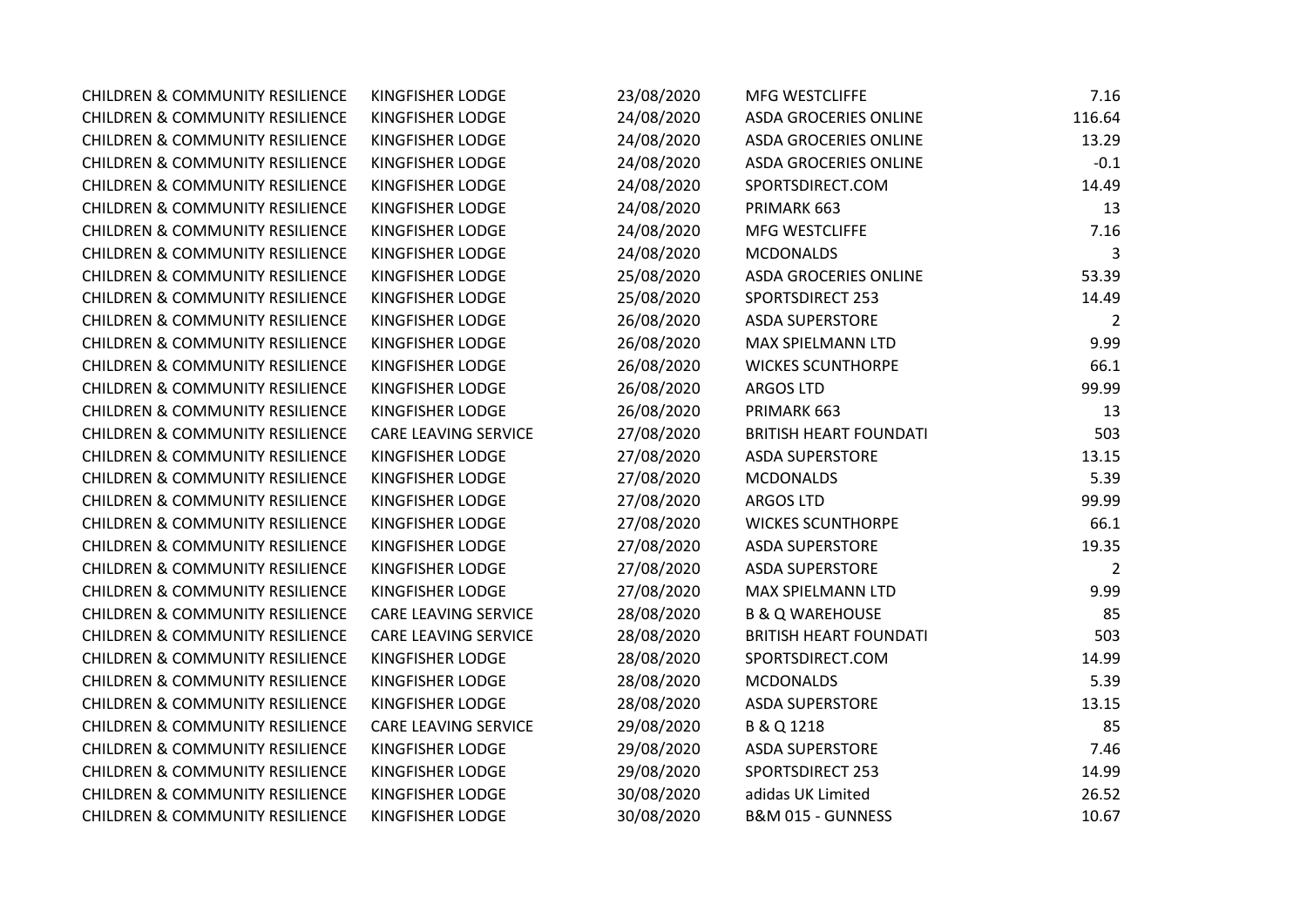| <b>CHILDREN &amp; COMMUNITY RESILIENCE</b> | <b>KINGFISHER LODGE</b> | 31/08/2020 | <b>ASDA GROCERIES ONLINE</b> | 17.27          |
|--------------------------------------------|-------------------------|------------|------------------------------|----------------|
| <b>CHILDREN &amp; COMMUNITY RESILIENCE</b> | KINGFISHER LODGE        | 31/08/2020 | <b>ASDA GROCERIES ONLINE</b> | 156.27         |
| <b>CHILDREN &amp; COMMUNITY RESILIENCE</b> | KINGFISHER LODGE        | 31/08/2020 | <b>ASDA GROCERIES ONLINE</b> | $-4.48$        |
| <b>CHILDREN &amp; COMMUNITY RESILIENCE</b> | KINGFISHER LODGE        | 31/08/2020 | <b>MCDONALDS</b>             | 6.93           |
| <b>CHILDREN &amp; COMMUNITY RESILIENCE</b> | KINGFISHER LODGE        | 31/08/2020 | ATHWALS LIFESTYLE E          | 4.5            |
| <b>CHILDREN &amp; COMMUNITY RESILIENCE</b> | KINGFISHER LODGE        | 31/08/2020 | <b>MCDONALDS</b>             | 3.39           |
| <b>CHILDREN &amp; COMMUNITY RESILIENCE</b> | KINGFISHER LODGE        | 31/08/2020 | POUNDLAND LTD                | $\overline{2}$ |
| <b>CHILDREN &amp; COMMUNITY RESILIENCE</b> | KINGFISHER LODGE        | 31/08/2020 | PRIMARK 642                  | 37.5           |
| <b>CHILDREN &amp; COMMUNITY RESILIENCE</b> | KINGFISHER LODGE        | 31/08/2020 | TESCO PFS 4064               | 20             |
| <b>CHILDREN &amp; COMMUNITY RESILIENCE</b> | KINGFISHER LODGE        | 31/08/2020 | LEISURE & CATERING DSO       | 3              |
| <b>CHILDREN &amp; COMMUNITY RESILIENCE</b> | <b>KINGFISHER LODGE</b> | 31/08/2020 | B&M 015 - GUNNESS            | 10.67          |
| <b>CHILDREN &amp; COMMUNITY RESILIENCE</b> | KINGFISHER LODGE        | 31/08/2020 | MFG WESTCLIFFE               | 3.38           |
| <b>CHILDREN &amp; COMMUNITY RESILIENCE</b> | KINGFISHER LODGE        | 31/08/2020 | <b>ASDA SUPERSTORE</b>       | 7.46           |
| <b>CHILDREN &amp; COMMUNITY RESILIENCE</b> | KINGFISHER LODGE        | 01/09/2020 | <b>ASDA SUPERSTORE</b>       | 10             |
| <b>CHILDREN &amp; COMMUNITY RESILIENCE</b> | KINGFISHER LODGE        | 01/09/2020 | SPORTSDIRECT.COM             | 27.99          |
| <b>CHILDREN &amp; COMMUNITY RESILIENCE</b> | KINGFISHER LODGE        | 01/09/2020 | <b>MCDONALDS</b>             | 3.39           |
| <b>CHILDREN &amp; COMMUNITY RESILIENCE</b> | KINGFISHER LODGE        | 01/09/2020 | <b>MCDONALDS</b>             | 6.93           |
| <b>CHILDREN &amp; COMMUNITY RESILIENCE</b> | KINGFISHER LODGE        | 01/09/2020 | POUNDLAND LTD 1157           | $\overline{2}$ |
| <b>CHILDREN &amp; COMMUNITY RESILIENCE</b> | KINGFISHER LODGE        | 01/09/2020 | TESCO PFS 4064               | 20             |
| <b>CHILDREN &amp; COMMUNITY RESILIENCE</b> | KINGFISHER LODGE        | 01/09/2020 | Athwals Lifestyle Expr       | 4.5            |
| <b>CHILDREN &amp; COMMUNITY RESILIENCE</b> | KINGFISHER LODGE        | 01/09/2020 | LEISURE & CATERING DSO       | 3              |
| <b>CHILDREN &amp; COMMUNITY RESILIENCE</b> | KINGFISHER LODGE        | 01/09/2020 | MFG WESTCLIFFE               | 3.38           |
| <b>CHILDREN &amp; COMMUNITY RESILIENCE</b> | KINGFISHER LODGE        | 01/09/2020 | adidas UK Limited            | 26.52          |
| <b>CHILDREN &amp; COMMUNITY RESILIENCE</b> | KINGFISHER LODGE        | 02/09/2020 | <b>ASDA GROCERIES ONLINE</b> | 91.76          |
| <b>CHILDREN &amp; COMMUNITY RESILIENCE</b> | KINGFISHER LODGE        | 02/09/2020 | ASDA GROCERIES ONLINE        | $-3.5$         |
| <b>CHILDREN &amp; COMMUNITY RESILIENCE</b> | KINGFISHER LODGE        | 02/09/2020 | <b>SPORTSDIRECT 253</b>      | 27.99          |
| <b>CHILDREN &amp; COMMUNITY RESILIENCE</b> | KINGFISHER LODGE        | 02/09/2020 | <b>SHAHS</b>                 | 47.96          |
| <b>CHILDREN &amp; COMMUNITY RESILIENCE</b> | KINGFISHER LODGE        | 02/09/2020 | <b>ASDA SUPERSTORE</b>       | 7.5            |
| <b>CHILDREN &amp; COMMUNITY RESILIENCE</b> | KINGFISHER LODGE        | 02/09/2020 | <b>ASDA SUPERSTORE</b>       | 10             |
| <b>CHILDREN &amp; COMMUNITY RESILIENCE</b> | KINGFISHER LODGE        | 02/09/2020 | PRIMARK 642                  | 37.5           |
| <b>CHILDREN &amp; COMMUNITY RESILIENCE</b> | KINGFISHER LODGE        | 03/09/2020 | <b>ASDA GROCERIES ONLINE</b> | 98.90          |
| <b>CHILDREN &amp; COMMUNITY RESILIENCE</b> | KINGFISHER LODGE        | 03/09/2020 | ASDA GROCERIES ONLINE        | $-0.8$         |
| <b>CHILDREN &amp; COMMUNITY RESILIENCE</b> | <b>KINGFISHER LODGE</b> | 03/09/2020 | <b>ASDA SUPERSTORE</b>       | 7.5            |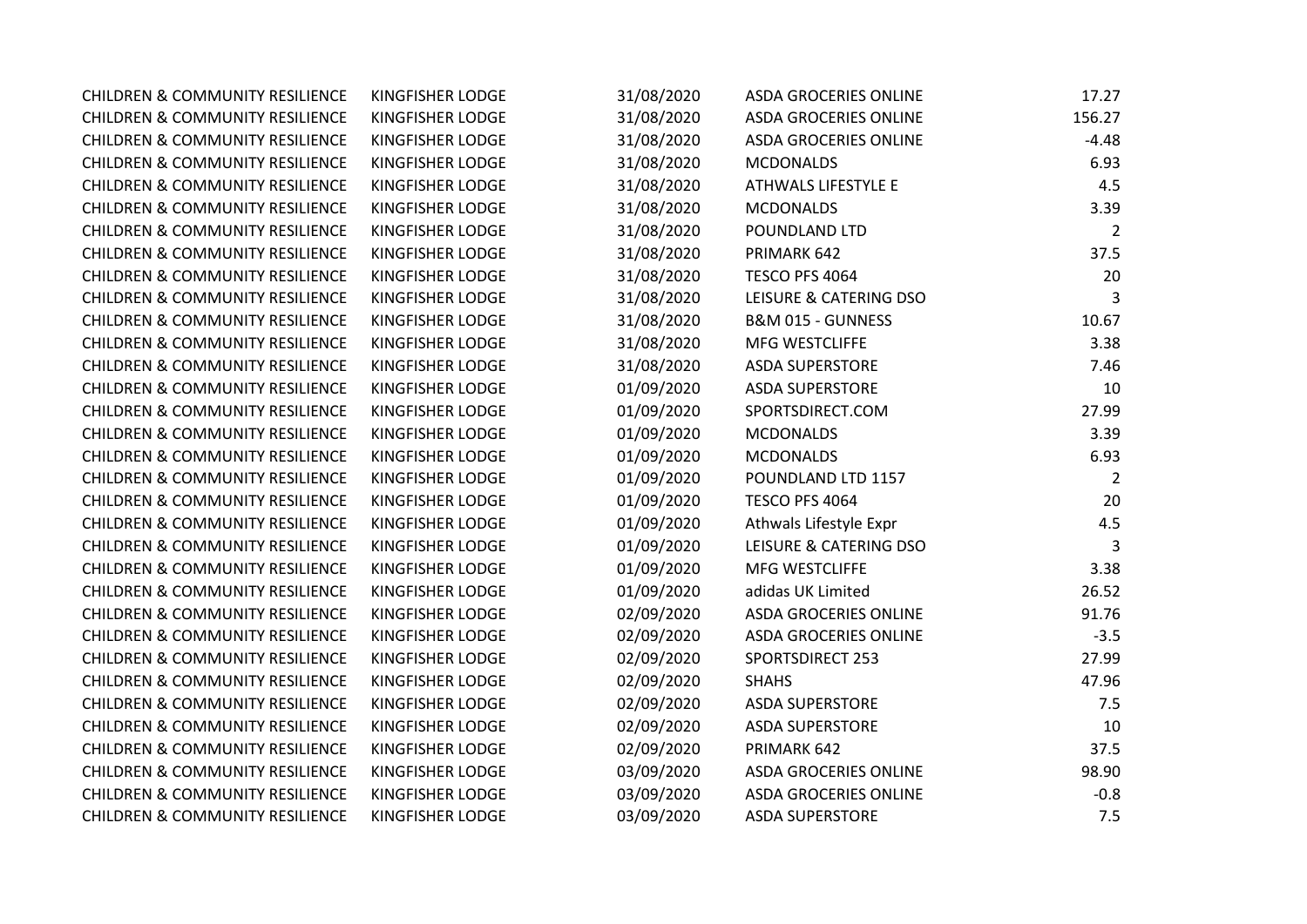| <b>CHILDREN &amp; COMMUNITY RESILIENCE</b> | <b>KINGFISHER LODGE</b>     | 03/09/2020 | <b>SHAHS</b>                  | 47.96 |
|--------------------------------------------|-----------------------------|------------|-------------------------------|-------|
| <b>CHILDREN &amp; COMMUNITY RESILIENCE</b> | <b>CARE LEAVING SERVICE</b> | 04/09/2020 | <b>ASDA SUPERSTORE</b>        | 36    |
| <b>CHILDREN &amp; COMMUNITY RESILIENCE</b> | KINGFISHER LODGE            | 04/09/2020 | <b>ASDA SUPERSTORE</b>        | 21.89 |
| <b>CHILDREN &amp; COMMUNITY RESILIENCE</b> | <b>CARE LEAVING SERVICE</b> | 05/09/2020 | <b>ASDA SUPERSTORE</b>        | 36    |
| <b>CHILDREN &amp; COMMUNITY RESILIENCE</b> | KINGFISHER LODGE            | 05/09/2020 | <b>MCDONALDS</b>              | 7.87  |
| <b>CHILDREN &amp; COMMUNITY RESILIENCE</b> | KINGFISHER LODGE            | 05/09/2020 | <b>MCDONALDS</b>              | 18.88 |
| <b>CHILDREN &amp; COMMUNITY RESILIENCE</b> | KINGFISHER LODGE            | 05/09/2020 | <b>ASDA SUPERSTORE</b>        | 21.89 |
| <b>CHILDREN &amp; COMMUNITY RESILIENCE</b> | KINGFISHER LODGE            | 06/09/2020 | <b>MCDONALDS</b>              | 5.96  |
| <b>CHILDREN &amp; COMMUNITY RESILIENCE</b> | KINGFISHER LODGE            | 07/09/2020 | <b>ASDA GROCERIES ONLINE</b>  | 37.55 |
| <b>CHILDREN &amp; COMMUNITY RESILIENCE</b> | KINGFISHER LODGE            | 07/09/2020 | <b>MCDONALDS</b>              | 5.96  |
| <b>CHILDREN &amp; COMMUNITY RESILIENCE</b> | KINGFISHER LODGE            | 07/09/2020 | <b>MCDONALDS</b>              | 18.88 |
| <b>CHILDREN &amp; COMMUNITY RESILIENCE</b> | KINGFISHER LODGE            | 07/09/2020 | <b>MCDONALDS</b>              | 7.87  |
| <b>CHILDREN &amp; COMMUNITY RESILIENCE</b> | <b>CARE LEAVING SERVICE</b> | 08/09/2020 | <b>ESSO PARKSIDE SSTN</b>     | 20    |
| <b>CHILDREN &amp; COMMUNITY RESILIENCE</b> | <b>CARE LEAVING SERVICE</b> | 08/09/2020 | <b>BRITISH HEART FOUNDATI</b> | 200   |
| <b>CHILDREN &amp; COMMUNITY RESILIENCE</b> | KINGFISHER LODGE            | 08/09/2020 | <b>ASDA GROCERIES ONLINE</b>  | 79.31 |
| <b>CHILDREN &amp; COMMUNITY RESILIENCE</b> | KINGFISHER LODGE            | 08/09/2020 | <b>ASDA GROCERIES ONLINE</b>  | 0.63  |
| <b>CHILDREN &amp; COMMUNITY RESILIENCE</b> | <b>CARE LEAVING SERVICE</b> | 09/09/2020 | <b>ESSO PARKSIDE SSTN</b>     | 20    |
| <b>CHILDREN &amp; COMMUNITY RESILIENCE</b> | CARE LEAVING SERVICE        | 09/09/2020 | <b>BRITISH HEART FOUNDATI</b> | 200   |
| <b>CHILDREN &amp; COMMUNITY RESILIENCE</b> | KINGFISHER LODGE            | 09/09/2020 | <b>B &amp; Q WAREHOUSE</b>    | 9.53  |
| <b>CHILDREN &amp; COMMUNITY RESILIENCE</b> | KINGFISHER LODGE            | 10/09/2020 | B & Q 1218                    | 9.53  |
| <b>CHILDREN &amp; COMMUNITY RESILIENCE</b> | <b>CARE LEAVING SERVICE</b> | 11/09/2020 | PPOINT_*TODAYS LOCAL 3        | 60    |
| <b>CHILDREN &amp; COMMUNITY RESILIENCE</b> | <b>CARE LEAVING SERVICE</b> | 11/09/2020 | <b>MARKET ASIA</b>            | 5.43  |
| <b>CHILDREN &amp; COMMUNITY RESILIENCE</b> | <b>CARE LEAVING SERVICE</b> | 11/09/2020 | <b>LIDL GB SCUNTHORPE</b>     | 4.31  |
| <b>CHILDREN &amp; COMMUNITY RESILIENCE</b> | <b>CARE LEAVING SERVICE</b> | 11/09/2020 | SAINSBURYS 2077               | 10    |
| <b>CHILDREN &amp; COMMUNITY RESILIENCE</b> | CARE LEAVING SERVICE        | 11/09/2020 | SAINSBURYS 2077               | 6     |
| <b>CHILDREN &amp; COMMUNITY RESILIENCE</b> | <b>CARE LEAVING SERVICE</b> | 11/09/2020 | SAINSBURYS 2077               | 15.99 |
| <b>CHILDREN &amp; COMMUNITY RESILIENCE</b> | KINGFISHER LODGE            | 11/09/2020 | <b>ASDA SUPERSTORE</b>        | 6     |
| <b>CHILDREN &amp; COMMUNITY RESILIENCE</b> | KINGFISHER LODGE            | 11/09/2020 | PPOINT_*QUEBEC SUPERMA        | 3.09  |
| <b>CHILDREN &amp; COMMUNITY RESILIENCE</b> | CARE LEAVING SERVICE        | 12/09/2020 | LIDL GB SCUNTHORPE            | 4.31  |
| <b>CHILDREN &amp; COMMUNITY RESILIENCE</b> | <b>CARE LEAVING SERVICE</b> | 12/09/2020 | SAINSBURYS 2077               | -6    |
| <b>CHILDREN &amp; COMMUNITY RESILIENCE</b> | CARE LEAVING SERVICE        | 12/09/2020 | SAINSBURYS 2077               | 10    |
| <b>CHILDREN &amp; COMMUNITY RESILIENCE</b> | CARE LEAVING SERVICE        | 12/09/2020 | SAINSBURYS 2077               | 15.99 |
| <b>CHILDREN &amp; COMMUNITY RESILIENCE</b> | <b>CARE LEAVING SERVICE</b> | 12/09/2020 | PPOINT *TODAYS LOCAL 3        | 60    |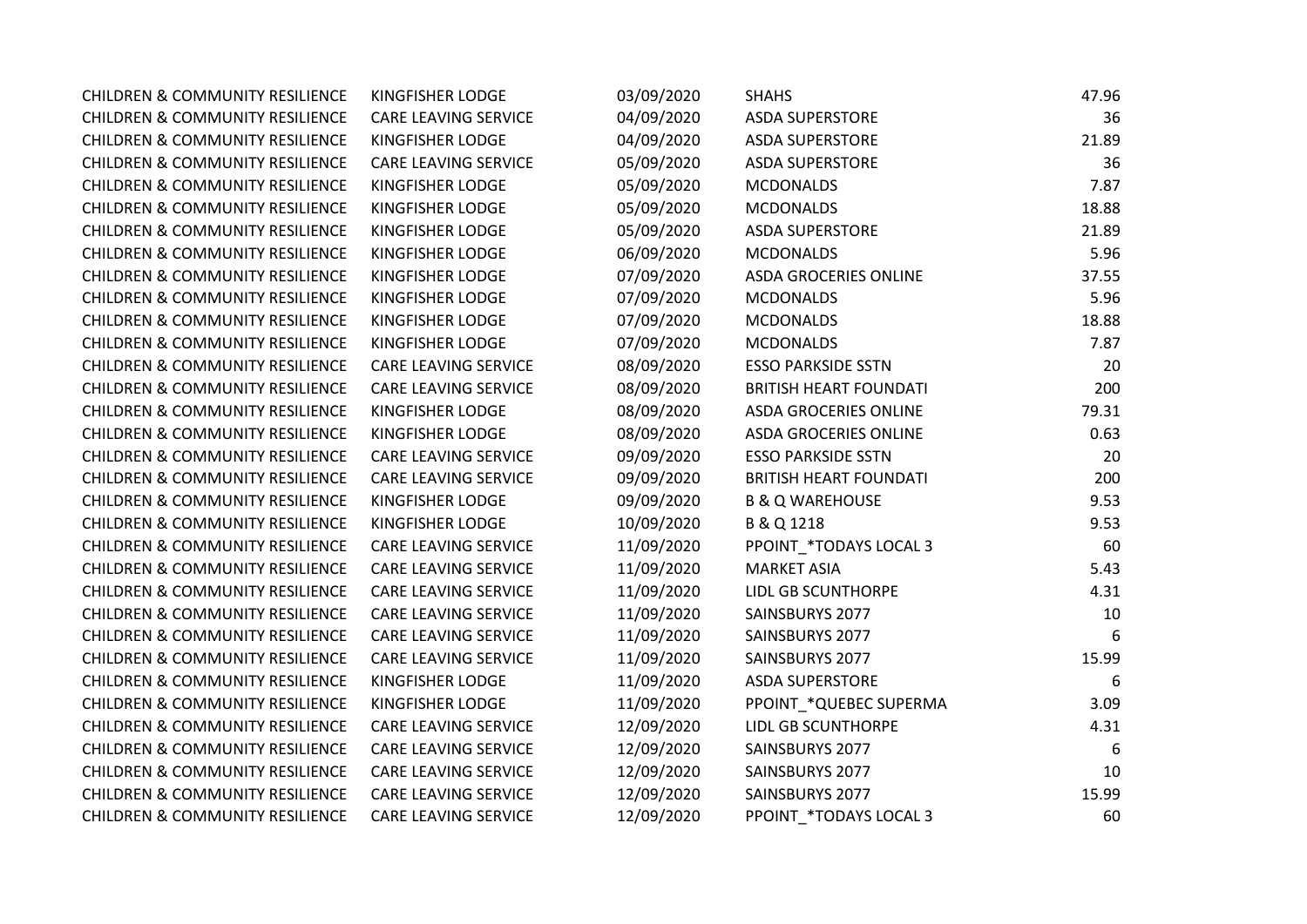| <b>CHILDREN &amp; COMMUNITY RESILIENCE</b> | <b>CARE LEAVING SERVICE</b> | 12/09/2020 | SAINSBURYS 2077              | $-4.99$ |
|--------------------------------------------|-----------------------------|------------|------------------------------|---------|
| <b>CHILDREN &amp; COMMUNITY RESILIENCE</b> | KINGFISHER LODGE            | 12/09/2020 | <b>TESCO STORES 3243</b>     | 5.5     |
| <b>CHILDREN &amp; COMMUNITY RESILIENCE</b> | KINGFISHER LODGE            | 12/09/2020 | SP * THE PUDDING CO SC       | 33.3    |
| <b>CHILDREN &amp; COMMUNITY RESILIENCE</b> | KINGFISHER LODGE            | 12/09/2020 | <b>ICELAND</b>               | 9.33    |
| <b>CHILDREN &amp; COMMUNITY RESILIENCE</b> | KINGFISHER LODGE            | 12/09/2020 | POST OFFICE COUNTER          | 3.7     |
| <b>CHILDREN &amp; COMMUNITY RESILIENCE</b> | KINGFISHER LODGE            | 12/09/2020 | SPAR - ASHBY                 | 1.6     |
| <b>CHILDREN &amp; COMMUNITY RESILIENCE</b> | KINGFISHER LODGE            | 12/09/2020 | <b>ASDA SUPERSTORE</b>       | 6       |
| <b>CHILDREN &amp; COMMUNITY RESILIENCE</b> | KINGFISHER LODGE            | 12/09/2020 | PPOINT_*QUEBEC SUPERMA       | 3.09    |
| <b>CHILDREN &amp; COMMUNITY RESILIENCE</b> | KINGFISHER LODGE            | 13/09/2020 | <b>MCDONALDS</b>             | 10.38   |
| <b>CHILDREN &amp; COMMUNITY RESILIENCE</b> | KINGFISHER LODGE            | 13/09/2020 | J D SPORTS FASHION PLC       | 30      |
| <b>CHILDREN &amp; COMMUNITY RESILIENCE</b> | KINGFISHER LODGE            | 13/09/2020 | J D SPORTS FASHION PLC       | 92.1    |
| <b>CHILDREN &amp; COMMUNITY RESILIENCE</b> | KINGFISHER LODGE            | 13/09/2020 | CO OP FOOD                   | 3.81    |
| <b>CHILDREN &amp; COMMUNITY RESILIENCE</b> | <b>CARE LEAVING SERVICE</b> | 14/09/2020 | <b>MARKET ASIA</b>           | 5.43    |
| <b>CHILDREN &amp; COMMUNITY RESILIENCE</b> | KINGFISHER LODGE            | 14/09/2020 | <b>ASDA GROCERIES ONLINE</b> | 114.59  |
| <b>CHILDREN &amp; COMMUNITY RESILIENCE</b> | KINGFISHER LODGE            | 14/09/2020 | <b>ASDA GROCERIES ONLINE</b> | $-8.22$ |
| <b>CHILDREN &amp; COMMUNITY RESILIENCE</b> | KINGFISHER LODGE            | 14/09/2020 | giffgaff                     | 10.00   |
| <b>CHILDREN &amp; COMMUNITY RESILIENCE</b> | KINGFISHER LODGE            | 14/09/2020 | <b>ASDA SUPERSTORE</b>       | 7.83    |
| <b>CHILDREN &amp; COMMUNITY RESILIENCE</b> | KINGFISHER LODGE            | 14/09/2020 | J D SPORTS PLC               | 30      |
| <b>CHILDREN &amp; COMMUNITY RESILIENCE</b> | KINGFISHER LODGE            | 14/09/2020 | J D SPORTS PLC               | 92.1    |
| <b>CHILDREN &amp; COMMUNITY RESILIENCE</b> | KINGFISHER LODGE            | 14/09/2020 | <b>MCDONALDS</b>             | 10.38   |
| <b>CHILDREN &amp; COMMUNITY RESILIENCE</b> | KINGFISHER LODGE            | 14/09/2020 | CO OP FOOD                   | 3.81    |
| <b>CHILDREN &amp; COMMUNITY RESILIENCE</b> | KINGFISHER LODGE            | 14/09/2020 | SP * THE PUDDING CO SC       | 33.3    |
| <b>CHILDREN &amp; COMMUNITY RESILIENCE</b> | KINGFISHER LODGE            | 14/09/2020 | <b>TESCO STORES 3243</b>     | 5.5     |
| <b>CHILDREN &amp; COMMUNITY RESILIENCE</b> | KINGFISHER LODGE            | 14/09/2020 | <b>ICELAND</b>               | 9.33    |
| <b>CHILDREN &amp; COMMUNITY RESILIENCE</b> | KINGFISHER LODGE            | 14/09/2020 | SPAR - ASHBY                 | 1.6     |
| <b>CHILDREN &amp; COMMUNITY RESILIENCE</b> | KINGFISHER LODGE            | 14/09/2020 | POST OFFICE COUNTER          | 3.7     |
| <b>CHILDREN &amp; COMMUNITY RESILIENCE</b> | <b>CARE LEAVING SERVICE</b> | 15/09/2020 | ASDA STORES 4456             | 2.27    |
| <b>CHILDREN &amp; COMMUNITY RESILIENCE</b> | <b>CARE LEAVING SERVICE</b> | 15/09/2020 | <b>ASDA STORES 4456</b>      | 3.98    |
| <b>CHILDREN &amp; COMMUNITY RESILIENCE</b> | KINGFISHER LODGE            | 15/09/2020 | <b>MCDONALDS</b>             | 2.28    |
| <b>CHILDREN &amp; COMMUNITY RESILIENCE</b> | KINGFISHER LODGE            | 15/09/2020 | <b>ASDA SUPERSTORE</b>       | 13.74   |
| <b>CHILDREN &amp; COMMUNITY RESILIENCE</b> | KINGFISHER LODGE            | 15/09/2020 | <b>ASDA SUPERSTORE</b>       | 7.83    |
| <b>CHILDREN &amp; COMMUNITY RESILIENCE</b> | CARE LEAVING SERVICE        | 16/09/2020 | LIDL GB SCUNTHORPE           | 18.16   |
| <b>CHILDREN &amp; COMMUNITY RESILIENCE</b> | <b>CARE LEAVING SERVICE</b> | 16/09/2020 | ONE STOP 6444                | 10      |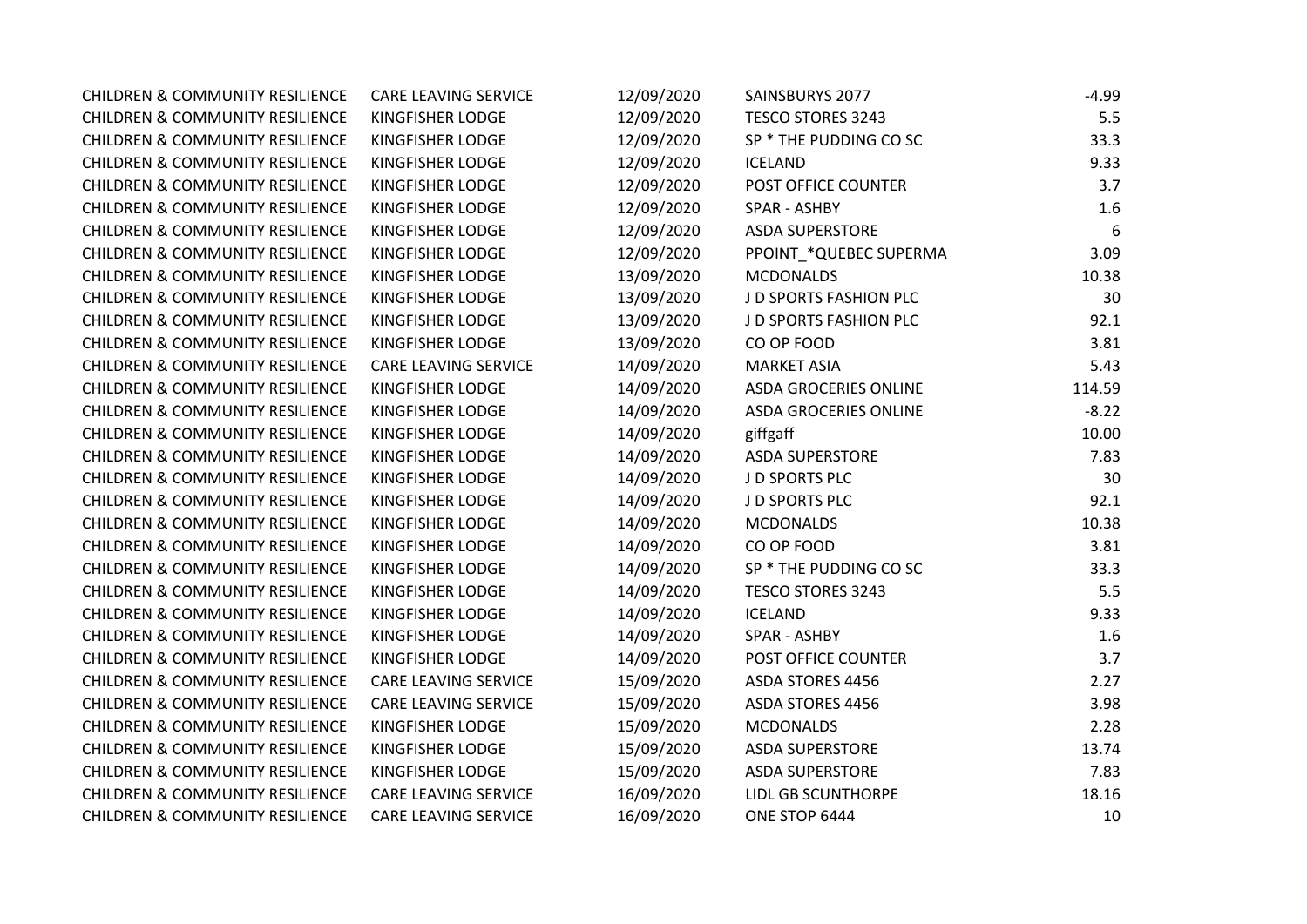| <b>CHILDREN &amp; COMMUNITY RESILIENCE</b> | <b>CARE LEAVING SERVICE</b> | 16/09/2020 | <b>ALDI STORES LIMITED</b>   | 6.81   |
|--------------------------------------------|-----------------------------|------------|------------------------------|--------|
| <b>CHILDREN &amp; COMMUNITY RESILIENCE</b> | <b>CARE LEAVING SERVICE</b> | 16/09/2020 | <b>ASDA STORES 4456</b>      | 2.27   |
| <b>CHILDREN &amp; COMMUNITY RESILIENCE</b> | <b>CARE LEAVING SERVICE</b> | 16/09/2020 | <b>ASDA STORES 4456</b>      | 3.98   |
| <b>CHILDREN &amp; COMMUNITY RESILIENCE</b> | KINGFISHER LODGE            | 16/09/2020 | <b>MCDONALDS</b>             | 2.28   |
| <b>CHILDREN &amp; COMMUNITY RESILIENCE</b> | KINGFISHER LODGE            | 16/09/2020 | <b>ASDA SUPERSTORE</b>       | 13.74  |
| <b>CHILDREN &amp; COMMUNITY RESILIENCE</b> | <b>CARE LEAVING SERVICE</b> | 17/09/2020 | ONE STOP 6444                | 5      |
| <b>CHILDREN &amp; COMMUNITY RESILIENCE</b> | CARE LEAVING SERVICE        | 17/09/2020 | <b>ALDI STORES LIMITED</b>   | 4.81   |
| <b>CHILDREN &amp; COMMUNITY RESILIENCE</b> | CARE LEAVING SERVICE        | 17/09/2020 | CO OP FOOD                   | 20     |
| <b>CHILDREN &amp; COMMUNITY RESILIENCE</b> | CARE LEAVING SERVICE        | 17/09/2020 | CO OP FOOD                   | 40     |
| <b>CHILDREN &amp; COMMUNITY RESILIENCE</b> | CARE LEAVING SERVICE        | 17/09/2020 | ALDI 22 779                  | 6.81   |
| <b>CHILDREN &amp; COMMUNITY RESILIENCE</b> | CARE LEAVING SERVICE        | 17/09/2020 | ONE STOP 6444                | 10     |
| <b>CHILDREN &amp; COMMUNITY RESILIENCE</b> | <b>CARE LEAVING SERVICE</b> | 17/09/2020 | LIDL GB SCUNTHORPE           | 18.16  |
| <b>CHILDREN &amp; COMMUNITY RESILIENCE</b> | KINGFISHER LODGE            | 17/09/2020 | <b>ASDA GROCERIES ONLINE</b> | 97.15  |
| <b>CHILDREN &amp; COMMUNITY RESILIENCE</b> | KINGFISHER LODGE            | 17/09/2020 | <b>ASDA GROCERIES ONLINE</b> | $-1.5$ |
| <b>CHILDREN &amp; COMMUNITY RESILIENCE</b> | <b>CARE LEAVING SERVICE</b> | 18/09/2020 | <b>MARKET ASIA</b>           | 7.8    |
| <b>CHILDREN &amp; COMMUNITY RESILIENCE</b> | CARE LEAVING SERVICE        | 18/09/2020 | LIDL GB SCUNTHORPE           | 8.37   |
| <b>CHILDREN &amp; COMMUNITY RESILIENCE</b> | CARE LEAVING SERVICE        | 18/09/2020 | ONE STOP 3016                | 20     |
| <b>CHILDREN &amp; COMMUNITY RESILIENCE</b> | CARE LEAVING SERVICE        | 18/09/2020 | ONE STOP 3016                | 20     |
| <b>CHILDREN &amp; COMMUNITY RESILIENCE</b> | <b>CARE LEAVING SERVICE</b> | 18/09/2020 | <b>HALFORDS ON LINE</b>      | 580    |
| <b>CHILDREN &amp; COMMUNITY RESILIENCE</b> | CARE LEAVING SERVICE        | 18/09/2020 | CO OP FOOD                   | 20     |
| <b>CHILDREN &amp; COMMUNITY RESILIENCE</b> | CARE LEAVING SERVICE        | 18/09/2020 | CO OP FOOD                   | 40     |
| <b>CHILDREN &amp; COMMUNITY RESILIENCE</b> | <b>CARE LEAVING SERVICE</b> | 18/09/2020 | ALDI 83 779                  | 4.81   |
| <b>CHILDREN &amp; COMMUNITY RESILIENCE</b> | CARE LEAVING SERVICE        | 18/09/2020 | ONE STOP 6444                | 5      |
| <b>CHILDREN &amp; COMMUNITY RESILIENCE</b> | CARE LEAVING SERVICE        | 19/09/2020 | ONE STOP 3016                | 20     |
| <b>CHILDREN &amp; COMMUNITY RESILIENCE</b> | <b>CARE LEAVING SERVICE</b> | 19/09/2020 | ONE STOP 3016                | 20     |
| <b>CHILDREN &amp; COMMUNITY RESILIENCE</b> | CARE LEAVING SERVICE        | 19/09/2020 | <b>LIDL GB SCUNTHORPE</b>    | 8.37   |
| <b>CHILDREN &amp; COMMUNITY RESILIENCE</b> | CARE LEAVING SERVICE        | 21/09/2020 | ALDI 779 164                 | 9.08   |
| <b>CHILDREN &amp; COMMUNITY RESILIENCE</b> | CARE LEAVING SERVICE        | 21/09/2020 | ALDI 779 164                 | 15     |
| <b>CHILDREN &amp; COMMUNITY RESILIENCE</b> | CARE LEAVING SERVICE        | 21/09/2020 | CO OP FOOD                   | 40     |
| <b>CHILDREN &amp; COMMUNITY RESILIENCE</b> | CARE LEAVING SERVICE        | 21/09/2020 | <b>HALFORDS ON LINE</b>      | 580    |
| <b>CHILDREN &amp; COMMUNITY RESILIENCE</b> | <b>CARE LEAVING SERVICE</b> | 21/09/2020 | <b>MARKET ASIA</b>           | 7.8    |
| <b>CHILDREN &amp; COMMUNITY RESILIENCE</b> | KINGFISHER LODGE            | 21/09/2020 | <b>ASDA GROCERIES ONLINE</b> | 38.53  |
| <b>CHILDREN &amp; COMMUNITY RESILIENCE</b> | <b>CARE LEAVING SERVICE</b> | 22/09/2020 | CO OP FOOD                   | 40     |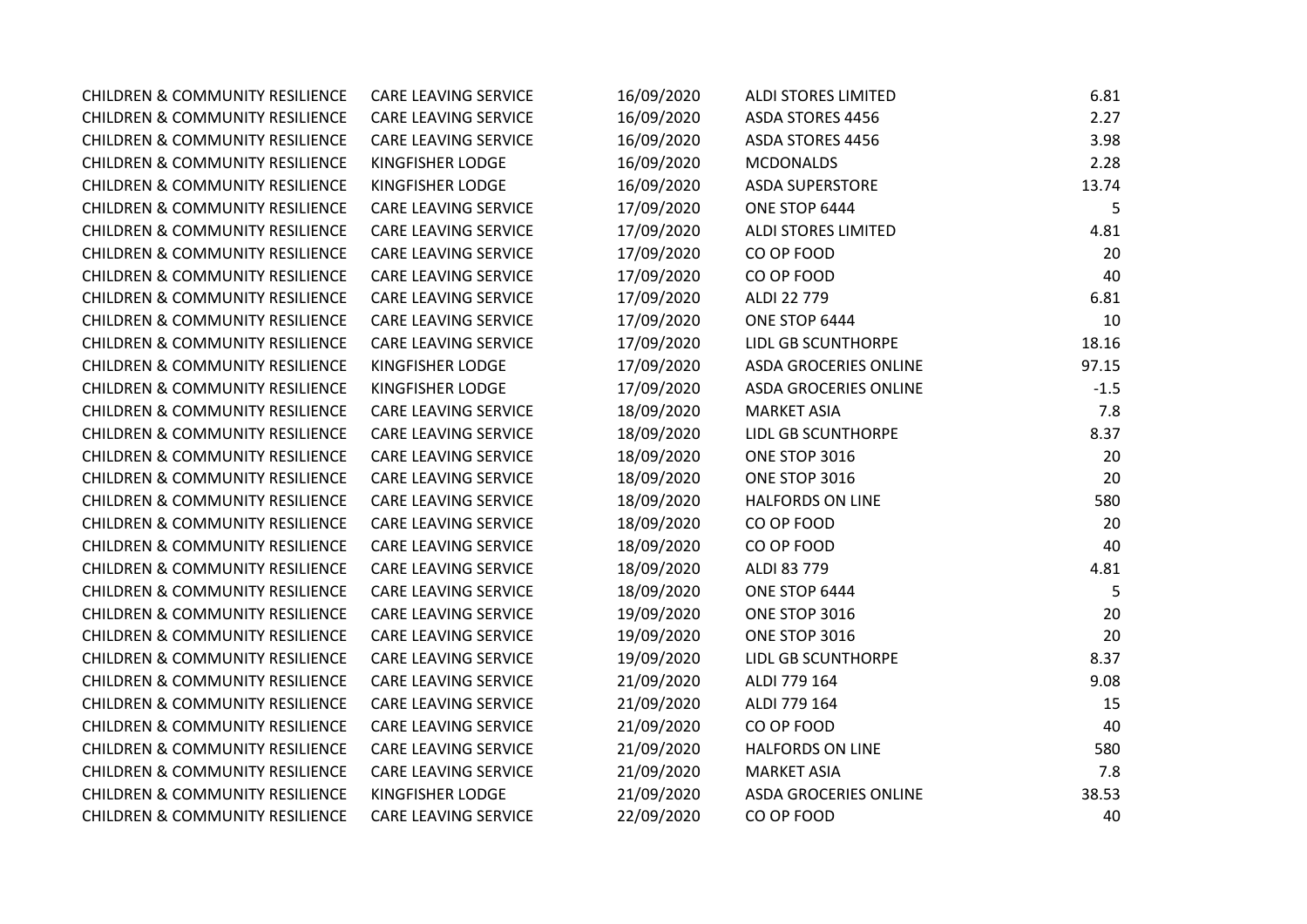| <b>CHILDREN &amp; COMMUNITY RESILIENCE</b> | <b>CARE LEAVING SERVICE</b> | 22/09/2020 | ALDI 779 164                 | 9.08    |
|--------------------------------------------|-----------------------------|------------|------------------------------|---------|
| <b>CHILDREN &amp; COMMUNITY RESILIENCE</b> | <b>CARE LEAVING SERVICE</b> | 22/09/2020 | ALDI 779 164                 | 15      |
| <b>CHILDREN &amp; COMMUNITY RESILIENCE</b> | CARE LEAVING SERVICE        | 24/09/2020 | ONE STOP 3016                | 10      |
| <b>CHILDREN &amp; COMMUNITY RESILIENCE</b> | CARE LEAVING SERVICE        | 24/09/2020 | ONE STOP 6444                | 10      |
| <b>CHILDREN &amp; COMMUNITY RESILIENCE</b> | CARE LEAVING SERVICE        | 24/09/2020 | <b>LIDL GB SCUNTHORPE</b>    | 11.4    |
| <b>CHILDREN &amp; COMMUNITY RESILIENCE</b> | CARE LEAVING SERVICE        | 24/09/2020 | <b>LIDL GB SCUNTHORPE</b>    | 10.74   |
| <b>CHILDREN &amp; COMMUNITY RESILIENCE</b> | CARE LEAVING SERVICE        | 25/09/2020 | PPOINT_*TODAYS LOCAL 3       | 30      |
| <b>CHILDREN &amp; COMMUNITY RESILIENCE</b> | CARE LEAVING SERVICE        | 25/09/2020 | PPOINT_*TODAYS LOCAL 3       | 30      |
| <b>CHILDREN &amp; COMMUNITY RESILIENCE</b> | CARE LEAVING SERVICE        | 25/09/2020 | ONE STOP 6444                | 10      |
| <b>CHILDREN &amp; COMMUNITY RESILIENCE</b> | CARE LEAVING SERVICE        | 25/09/2020 | ONE STOP 3016                | 10      |
| <b>CHILDREN &amp; COMMUNITY RESILIENCE</b> | <b>CARE LEAVING SERVICE</b> | 25/09/2020 | LIDL GB SCUNTHORPE           | 11.4    |
| <b>CHILDREN &amp; COMMUNITY RESILIENCE</b> | CARE LEAVING SERVICE        | 25/09/2020 | <b>LIDL GB SCUNTHORPE</b>    | 10.74   |
| <b>CHILDREN &amp; COMMUNITY RESILIENCE</b> | <b>KINGFISHER LODGE</b>     | 25/09/2020 | <b>ASDA GROCERIES ONLINE</b> | 28.88   |
| <b>CHILDREN &amp; COMMUNITY RESILIENCE</b> | KINGFISHER LODGE            | 25/09/2020 | <b>ASDA GROCERIES ONLINE</b> | 8.94    |
| <b>CHILDREN &amp; COMMUNITY RESILIENCE</b> | <b>KINGFISHER LODGE</b>     | 25/09/2020 | <b>ASDA GROCERIES ONLINE</b> | 72.40   |
| <b>CHILDREN &amp; COMMUNITY RESILIENCE</b> | <b>KINGFISHER LODGE</b>     | 25/09/2020 | ASDA GROCERIES ONLINE        | 7.60    |
| <b>CHILDREN &amp; COMMUNITY RESILIENCE</b> | KINGFISHER LODGE            | 25/09/2020 | ASDA GROCERIES ONLINE        | $-2.95$ |
| <b>CHILDREN &amp; COMMUNITY RESILIENCE</b> | CARE LEAVING SERVICE        | 26/09/2020 | PPOINT_*TODAYS LOCAL 3       | 30      |
| <b>CHILDREN &amp; COMMUNITY RESILIENCE</b> | CARE LEAVING SERVICE        | 26/09/2020 | PPOINT *TODAYS LOCAL 3       | 30      |
| <b>CHILDREN &amp; COMMUNITY RESILIENCE</b> | CARE LEAVING SERVICE        | 29/09/2020 | POST OFFICE COUNTER          | 20      |
| <b>CHILDREN &amp; COMMUNITY RESILIENCE</b> | CARE LEAVING SERVICE        | 29/09/2020 | <b>ALDI STORES LIMITED</b>   | 9.67    |
| <b>CHILDREN &amp; COMMUNITY RESILIENCE</b> | CARE LEAVING SERVICE        | 29/09/2020 | CO OP FOOD                   | 40      |
| <b>CHILDREN &amp; COMMUNITY RESILIENCE</b> | CARE LEAVING SERVICE        | 29/09/2020 | <b>TROTTERS TRADERS</b>      | 21.98   |
| <b>CHILDREN &amp; COMMUNITY RESILIENCE</b> | CARE LEAVING SERVICE        | 30/09/2020 | CO OP FOOD                   | 40      |
| <b>CHILDREN &amp; COMMUNITY RESILIENCE</b> | <b>CARE LEAVING SERVICE</b> | 30/09/2020 | ALDI 83 779                  | 9.67    |
| <b>CHILDREN &amp; COMMUNITY RESILIENCE</b> | CARE LEAVING SERVICE        | 30/09/2020 | <b>TROTTER'S TRADERS</b>     | 21.98   |
| <b>CHILDREN &amp; COMMUNITY RESILIENCE</b> | CARE LEAVING SERVICE        | 30/09/2020 | POST OFFICE COUNTER          | 20      |
| <b>CHILDREN &amp; COMMUNITY RESILIENCE</b> | CARE LEAVING SERVICE        | 01/10/2020 | ASDA STORES 4456             | 13.06   |
| <b>CHILDREN &amp; COMMUNITY RESILIENCE</b> | <b>CARE LEAVING SERVICE</b> | 02/10/2020 | <b>MATALAN</b>               | 60.5    |
| <b>CHILDREN &amp; COMMUNITY RESILIENCE</b> | CARE LEAVING SERVICE        | 02/10/2020 | PRIMARK 663                  | 24      |
| <b>CHILDREN &amp; COMMUNITY RESILIENCE</b> | CARE LEAVING SERVICE        | 02/10/2020 | ASDA STORES 4456             | 13.06   |
| <b>CHILDREN &amp; COMMUNITY RESILIENCE</b> | KINGFISHER LODGE            | 02/10/2020 | ASDA GROCERIES ONLINE        | 66.65   |
| <b>CHILDREN &amp; COMMUNITY RESILIENCE</b> | <b>KINGFISHER LODGE</b>     | 02/10/2020 | <b>ASDA GROCERIES ONLINE</b> | 15.48   |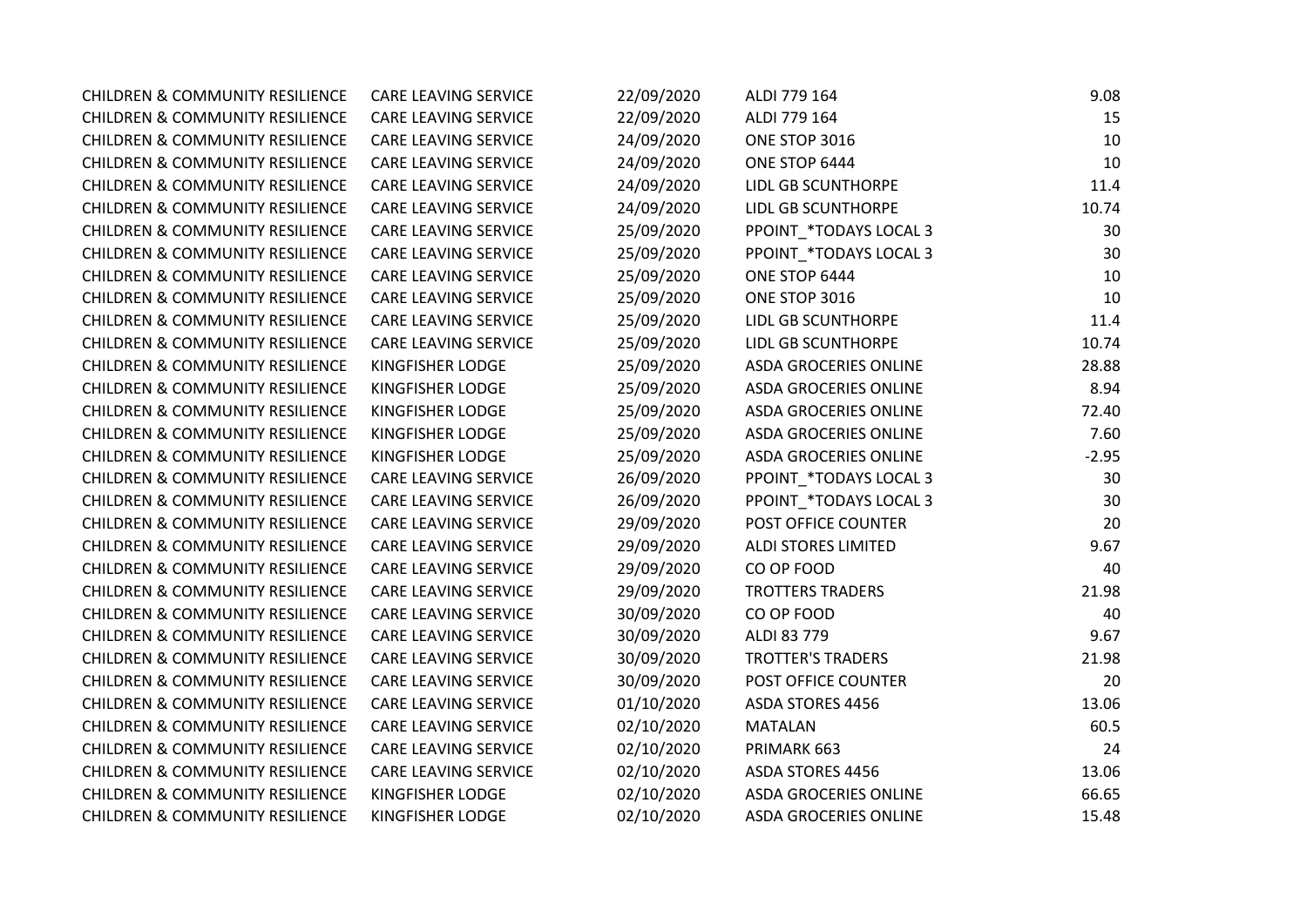| <b>CHILDREN &amp; COMMUNITY RESILIENCE</b> | KINGFISHER LODGE            | 02/10/2020 | <b>ASDA GROCERIES ONLINE</b>  | 79.49          |
|--------------------------------------------|-----------------------------|------------|-------------------------------|----------------|
| <b>CHILDREN &amp; COMMUNITY RESILIENCE</b> | <b>KINGFISHER LODGE</b>     | 02/10/2020 | <b>ASDA GROCERIES ONLINE</b>  | $-0.54$        |
| <b>CHILDREN &amp; COMMUNITY RESILIENCE</b> | <b>CARE LEAVING SERVICE</b> | 03/10/2020 | <b>MATALAN</b>                | 60.5           |
| <b>CHILDREN &amp; COMMUNITY RESILIENCE</b> | <b>CARE LEAVING SERVICE</b> | 04/10/2020 | PRIMARK 663                   | 24             |
| <b>CHILDREN &amp; COMMUNITY RESILIENCE</b> | <b>CARE LEAVING SERVICE</b> | 06/10/2020 | ONE STOP 3016                 | 30             |
| <b>CHILDREN &amp; COMMUNITY RESILIENCE</b> | CARE LEAVING SERVICE        | 06/10/2020 | ONE STOP 3016                 | 30             |
| <b>CHILDREN &amp; COMMUNITY RESILIENCE</b> | <b>CARE LEAVING SERVICE</b> | 06/10/2020 | <b>DUNELM (SOFT FURNISHIN</b> | 36             |
| <b>CHILDREN &amp; COMMUNITY RESILIENCE</b> | <b>KINGFISHER LODGE</b>     | 06/10/2020 | <b>ASDA GROCERIES ONLINE</b>  | 107.86         |
| <b>CHILDREN &amp; COMMUNITY RESILIENCE</b> | <b>CARE LEAVING SERVICE</b> | 07/10/2020 | PPOINT_*ROBSONS MINI M        | 30             |
| <b>CHILDREN &amp; COMMUNITY RESILIENCE</b> | CARE LEAVING SERVICE        | 07/10/2020 | <b>ALDI STORES LIMITED</b>    | 9.33           |
| <b>CHILDREN &amp; COMMUNITY RESILIENCE</b> | <b>CARE LEAVING SERVICE</b> | 07/10/2020 | DUNELM (SOFT FURNISHIN        | 82             |
| <b>CHILDREN &amp; COMMUNITY RESILIENCE</b> | <b>CARE LEAVING SERVICE</b> | 07/10/2020 | DUNELM (SOFT FURNISHIN        | 36             |
| <b>CHILDREN &amp; COMMUNITY RESILIENCE</b> | <b>CARE LEAVING SERVICE</b> | 07/10/2020 | ONE STOP 3016                 | 30             |
| <b>CHILDREN &amp; COMMUNITY RESILIENCE</b> | <b>CARE LEAVING SERVICE</b> | 07/10/2020 | ONE STOP 3016                 | 30             |
| <b>CHILDREN &amp; COMMUNITY RESILIENCE</b> | <b>CARE LEAVING SERVICE</b> | 08/10/2020 | ALDI 22 779                   | 9.33           |
| <b>CHILDREN &amp; COMMUNITY RESILIENCE</b> | <b>CARE LEAVING SERVICE</b> | 08/10/2020 | HALFORDS 0595                 | 48             |
| <b>CHILDREN &amp; COMMUNITY RESILIENCE</b> | CARE LEAVING SERVICE        | 08/10/2020 | ASDA STORES 4456              | 2              |
| <b>CHILDREN &amp; COMMUNITY RESILIENCE</b> | <b>CARE LEAVING SERVICE</b> | 08/10/2020 | POUNDSTRETCHER-090            | 35             |
| <b>CHILDREN &amp; COMMUNITY RESILIENCE</b> | <b>CARE LEAVING SERVICE</b> | 08/10/2020 | POUNDSTRETCHER-090            | 20.97          |
| <b>CHILDREN &amp; COMMUNITY RESILIENCE</b> | <b>CARE LEAVING SERVICE</b> | 08/10/2020 | DUNELM (SOFT FURNISHIN        | 82             |
| <b>CHILDREN &amp; COMMUNITY RESILIENCE</b> | <b>CARE LEAVING SERVICE</b> | 08/10/2020 | PPOINT_*ROBSONS MINI M        | 30             |
| <b>CHILDREN &amp; COMMUNITY RESILIENCE</b> | <b>CARE LEAVING SERVICE</b> | 09/10/2020 | <b>MATALAN</b>                | 42             |
| <b>CHILDREN &amp; COMMUNITY RESILIENCE</b> | <b>CARE LEAVING SERVICE</b> | 09/10/2020 | HALFORDS 0595                 | 48             |
| <b>CHILDREN &amp; COMMUNITY RESILIENCE</b> | CARE LEAVING SERVICE        | 09/10/2020 | ASDA STORES 4456              | $\overline{2}$ |
| <b>CHILDREN &amp; COMMUNITY RESILIENCE</b> | <b>CARE LEAVING SERVICE</b> | 09/10/2020 | POUNDSTRETCHER 090            | 35             |
| <b>CHILDREN &amp; COMMUNITY RESILIENCE</b> | <b>CARE LEAVING SERVICE</b> | 09/10/2020 | POUNDSTRETCHER 090            | 20.97          |
| <b>CHILDREN &amp; COMMUNITY RESILIENCE</b> | <b>CARE LEAVING SERVICE</b> | 10/10/2020 | <b>MATALAN</b>                | 42             |
| <b>CHILDREN &amp; COMMUNITY RESILIENCE</b> | <b>KINGFISHER LODGE</b>     | 12/10/2020 | <b>ASDA GROCERIES ONLINE</b>  | 26.23          |
| <b>CHILDREN &amp; COMMUNITY RESILIENCE</b> | <b>KINGFISHER LODGE</b>     | 12/10/2020 | ASDA GROCERIES ONLINE         | 2.88           |
| <b>CHILDREN &amp; COMMUNITY RESILIENCE</b> | <b>KINGFISHER LODGE</b>     | 12/10/2020 | ASDA GROCERIES ONLINE         | 116.27         |
| <b>CHILDREN &amp; COMMUNITY RESILIENCE</b> | KINGFISHER LODGE            | 12/10/2020 | ASDA GROCERIES ONLINE         | $-12.2$        |
| <b>CHILDREN &amp; COMMUNITY RESILIENCE</b> | KINGFISHER LODGE            | 12/10/2020 | giffgaff                      | 10             |
| <b>CHILDREN &amp; COMMUNITY RESILIENCE</b> | <b>CARE LEAVING SERVICE</b> | 13/10/2020 | <b>ONE STOP</b>               | 15             |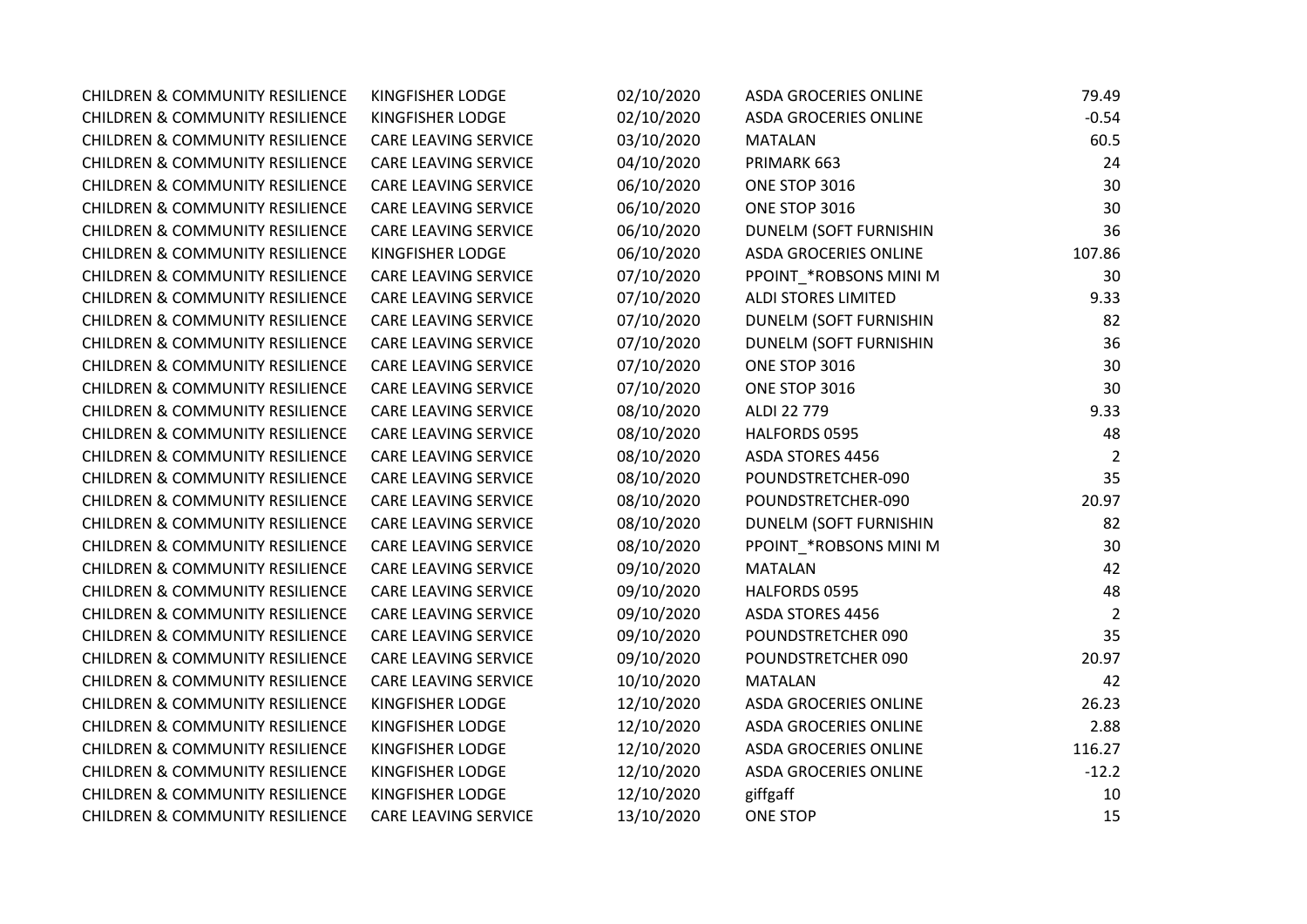| <b>CHILDREN &amp; COMMUNITY RESILIENCE</b> | CARE LEAVING SERVICE        | 13/10/2020 | <b>HOME BARGAINS</b>          | 8.56   |
|--------------------------------------------|-----------------------------|------------|-------------------------------|--------|
| <b>CHILDREN &amp; COMMUNITY RESILIENCE</b> | CARE LEAVING SERVICE        | 13/10/2020 | <b>ANT MUSIC</b>              | 139    |
| <b>CHILDREN &amp; COMMUNITY RESILIENCE</b> | CARE LEAVING SERVICE        | 13/10/2020 | ONE STOP 3016                 | 30     |
| <b>CHILDREN &amp; COMMUNITY RESILIENCE</b> | CARE LEAVING SERVICE        | 13/10/2020 | ONE STOP 3016                 | 30     |
| <b>CHILDREN &amp; COMMUNITY RESILIENCE</b> | CARE LEAVING SERVICE        | 14/10/2020 | ONE STOP 3016                 | 30     |
| <b>CHILDREN &amp; COMMUNITY RESILIENCE</b> | CARE LEAVING SERVICE        | 14/10/2020 | ONE STOP 3016                 | 30     |
| <b>CHILDREN &amp; COMMUNITY RESILIENCE</b> | CARE LEAVING SERVICE        | 14/10/2020 | <b>HOME BARGAINS</b>          | 8.56   |
| <b>CHILDREN &amp; COMMUNITY RESILIENCE</b> | CARE LEAVING SERVICE        | 14/10/2020 | <b>ANT MUSIC</b>              | 139    |
| <b>CHILDREN &amp; COMMUNITY RESILIENCE</b> | CARE LEAVING SERVICE        | 14/10/2020 | <b>ONE STOP</b>               | 15     |
| <b>CHILDREN &amp; COMMUNITY RESILIENCE</b> | KINGFISHER LODGE            | 14/10/2020 | <b>ASDA GROCERIES ONLINE</b>  | 42.51  |
| <b>CHILDREN &amp; COMMUNITY RESILIENCE</b> | KINGFISHER LODGE            | 14/10/2020 | ASDA GROCERIES ONLINE         | $-3.3$ |
| <b>CHILDREN &amp; COMMUNITY RESILIENCE</b> | CARE LEAVING SERVICE        | 15/10/2020 | <b>DUNELM (SOFT FURNISHIN</b> | 39     |
| <b>CHILDREN &amp; COMMUNITY RESILIENCE</b> | CARE LEAVING SERVICE        | 15/10/2020 | ONE STOP 3016                 | 30     |
| <b>CHILDREN &amp; COMMUNITY RESILIENCE</b> | CARE LEAVING SERVICE        | 15/10/2020 | CO OP FOOD                    | 40     |
| <b>CHILDREN &amp; COMMUNITY RESILIENCE</b> | CARE LEAVING SERVICE        | 15/10/2020 | <b>ASDA SUPERSTORE</b>        | 98     |
| <b>CHILDREN &amp; COMMUNITY RESILIENCE</b> | <b>CARE LEAVING SERVICE</b> | 15/10/2020 | <b>MARKET ASIA</b>            | 10.15  |
| <b>CHILDREN &amp; COMMUNITY RESILIENCE</b> | CARE LEAVING SERVICE        | 16/10/2020 | <b>MARKET ASIA</b>            | 10.15  |
| <b>CHILDREN &amp; COMMUNITY RESILIENCE</b> | CARE LEAVING SERVICE        | 16/10/2020 | CO OP FOOD                    | 40     |
| <b>CHILDREN &amp; COMMUNITY RESILIENCE</b> | CARE LEAVING SERVICE        | 16/10/2020 | DUNELM (SOFT FURNISHIN        | 39     |
| <b>CHILDREN &amp; COMMUNITY RESILIENCE</b> | CARE LEAVING SERVICE        | 16/10/2020 | ONE STOP 3016                 | 30     |
| <b>CHILDREN &amp; COMMUNITY RESILIENCE</b> | CARE LEAVING SERVICE        | 16/10/2020 | <b>ASDA SUPERSTORE</b>        | 98     |
| <b>CHILDREN &amp; COMMUNITY RESILIENCE</b> | CARE LEAVING SERVICE        | 19/10/2020 | <b>HOME BARGAINS</b>          | 28.25  |
| <b>CHILDREN &amp; COMMUNITY RESILIENCE</b> | <b>CARE LEAVING SERVICE</b> | 19/10/2020 | <b>ARGOS LTD</b>              | 182.6  |
| <b>CHILDREN &amp; COMMUNITY RESILIENCE</b> | CARE LEAVING SERVICE        | 19/10/2020 | <b>BOOZE MASTER</b>           | 45     |
| <b>CHILDREN &amp; COMMUNITY RESILIENCE</b> | KINGFISHER LODGE            | 19/10/2020 | <b>ASDA GROCERIES ONLINE</b>  | 95.47  |
| <b>CHILDREN &amp; COMMUNITY RESILIENCE</b> | KINGFISHER LODGE            | 19/10/2020 | <b>ASDA GROCERIES ONLINE</b>  | $-0.6$ |
| <b>CHILDREN &amp; COMMUNITY RESILIENCE</b> | KINGFISHER LODGE            | 19/10/2020 | Card Fee                      | 3.5    |
| <b>CHILDREN &amp; COMMUNITY RESILIENCE</b> | CARE LEAVING SERVICE        | 20/10/2020 | <b>SPAR - BRUMBY CORNER</b>   | 40     |
| <b>CHILDREN &amp; COMMUNITY RESILIENCE</b> | CARE LEAVING SERVICE        | 20/10/2020 | <b>ARGOS</b>                  | 18     |
| <b>CHILDREN &amp; COMMUNITY RESILIENCE</b> | CARE LEAVING SERVICE        | 20/10/2020 | <b>HOME BARGAINS</b>          | 31.88  |
| <b>CHILDREN &amp; COMMUNITY RESILIENCE</b> | CARE LEAVING SERVICE        | 20/10/2020 | ALDI STORES LIMITED           | 11.44  |
| <b>CHILDREN &amp; COMMUNITY RESILIENCE</b> | CARE LEAVING SERVICE        | 20/10/2020 | <b>ARGOS LTD</b>              | 182.6  |
| <b>CHILDREN &amp; COMMUNITY RESILIENCE</b> | <b>CARE LEAVING SERVICE</b> | 20/10/2020 | <b>HOME BARGAINS</b>          | 28.25  |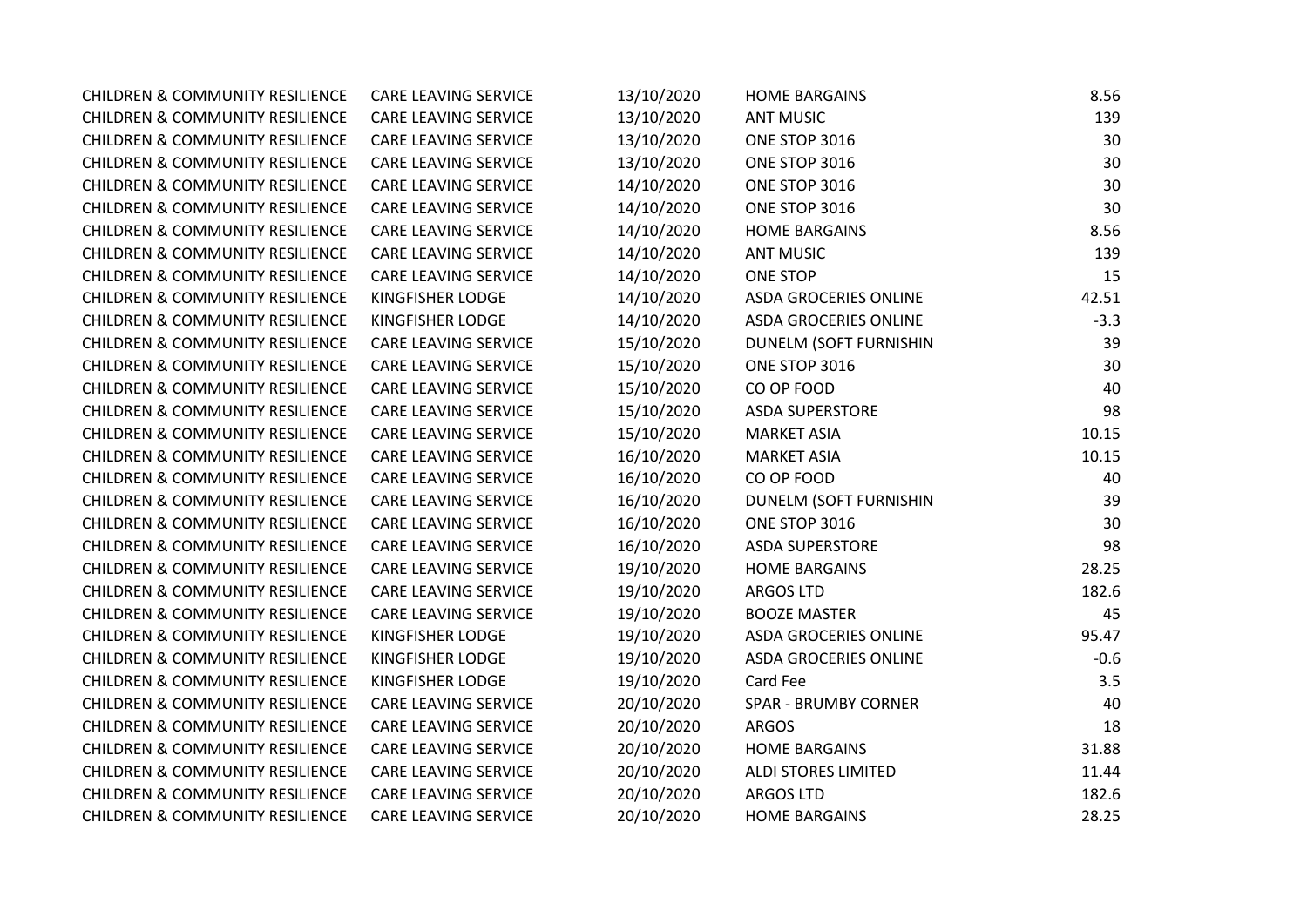| <b>CHILDREN &amp; COMMUNITY RESILIENCE</b> | CARE LEAVING SERVICE        | 20/10/2020 | <b>BOOZE MASTER</b>           | 45      |
|--------------------------------------------|-----------------------------|------------|-------------------------------|---------|
| <b>CHILDREN &amp; COMMUNITY RESILIENCE</b> | KINGFISHER LODGE            | 20/10/2020 | ASDA GROCERIES ONLINE         | 34.98   |
| <b>CHILDREN &amp; COMMUNITY RESILIENCE</b> | <b>KINGFISHER LODGE</b>     | 20/10/2020 | ASDA GROCERIES ONLINE         | 116.84  |
| <b>CHILDREN &amp; COMMUNITY RESILIENCE</b> | <b>KINGFISHER LODGE</b>     | 20/10/2020 | ASDA GROCERIES ONLINE         | $-1.71$ |
| <b>CHILDREN &amp; COMMUNITY RESILIENCE</b> | <b>CARE LEAVING SERVICE</b> | 21/10/2020 | <b>SPAR BRUMBY</b>            | 40      |
| <b>CHILDREN &amp; COMMUNITY RESILIENCE</b> | CARE LEAVING SERVICE        | 21/10/2020 | ALDI 22 779                   | 11.44   |
| <b>CHILDREN &amp; COMMUNITY RESILIENCE</b> | <b>CARE LEAVING SERVICE</b> | 21/10/2020 | <b>ARGOS LTD</b>              | 18      |
| <b>CHILDREN &amp; COMMUNITY RESILIENCE</b> | <b>CARE LEAVING SERVICE</b> | 21/10/2020 | <b>HOME BARGAINS</b>          | 31.88   |
| <b>CHILDREN &amp; COMMUNITY RESILIENCE</b> | <b>CARE LEAVING SERVICE</b> | 22/10/2020 | SPORTSDIRECT.COM              | 86.54   |
| <b>CHILDREN &amp; COMMUNITY RESILIENCE</b> | <b>CARE LEAVING SERVICE</b> | 22/10/2020 | DUNELM (SOFT FURNISHIN        | 154     |
| <b>CHILDREN &amp; COMMUNITY RESILIENCE</b> | <b>CARE LEAVING SERVICE</b> | 23/10/2020 | <b>MARTIN MCCOLL</b>          | 10      |
| <b>CHILDREN &amp; COMMUNITY RESILIENCE</b> | <b>CARE LEAVING SERVICE</b> | 23/10/2020 | <b>ALDI STORES LIMITED</b>    | 5.46    |
| <b>CHILDREN &amp; COMMUNITY RESILIENCE</b> | <b>CARE LEAVING SERVICE</b> | 23/10/2020 | <b>SPORTSDIRECT 253</b>       | 86.54   |
| <b>CHILDREN &amp; COMMUNITY RESILIENCE</b> | <b>CARE LEAVING SERVICE</b> | 23/10/2020 | DUNELM (SOFT FURNISHIN        | 154     |
| <b>CHILDREN &amp; COMMUNITY RESILIENCE</b> | <b>CARE LEAVING SERVICE</b> | 24/10/2020 | ALDI 22 779                   | 5.46    |
| <b>CHILDREN &amp; COMMUNITY RESILIENCE</b> | <b>CARE LEAVING SERVICE</b> | 24/10/2020 | <b>MARTIN MCCOLL</b>          | 10      |
| <b>CHILDREN &amp; COMMUNITY RESILIENCE</b> | KINGFISHER LODGE            | 26/10/2020 | <b>ASDA GROCERIES ONLINE</b>  | 102.19  |
| <b>CHILDREN &amp; COMMUNITY RESILIENCE</b> | KINGFISHER LODGE            | 26/10/2020 | ASDA GROCERIES ONLINE         | $-0.4$  |
| <b>CHILDREN &amp; COMMUNITY RESILIENCE</b> | KINGFISHER LODGE            | 26/10/2020 | WWW.PAPAJOHNS.CO.UK           | 44.75   |
| <b>CHILDREN &amp; COMMUNITY RESILIENCE</b> | CARE LEAVING SERVICE        | 27/10/2020 | THE RANGE                     | 244.08  |
| <b>CHILDREN &amp; COMMUNITY RESILIENCE</b> | CARE LEAVING SERVICE        | 27/10/2020 | SPORTSDIRECT.COM              | 75.98   |
| <b>CHILDREN &amp; COMMUNITY RESILIENCE</b> | <b>CARE LEAVING SERVICE</b> | 27/10/2020 | SPORTSDIRECT.COM              | 51.99   |
| <b>CHILDREN &amp; COMMUNITY RESILIENCE</b> | <b>CARE LEAVING SERVICE</b> | 27/10/2020 | PRIMARK 663                   | 110     |
| <b>CHILDREN &amp; COMMUNITY RESILIENCE</b> | <b>CARE LEAVING SERVICE</b> | 27/10/2020 | PRIMARK 663                   | 66      |
| <b>CHILDREN &amp; COMMUNITY RESILIENCE</b> | <b>CARE LEAVING SERVICE</b> | 28/10/2020 | DUNELM (SOFT FURNISHIN        | 155     |
| <b>CHILDREN &amp; COMMUNITY RESILIENCE</b> | <b>CARE LEAVING SERVICE</b> | 28/10/2020 | <b>SPORTSDIRECT 253</b>       | 75.98   |
| <b>CHILDREN &amp; COMMUNITY RESILIENCE</b> | <b>CARE LEAVING SERVICE</b> | 28/10/2020 | SPORTSDIRECT 253              | 51.99   |
| <b>CHILDREN &amp; COMMUNITY RESILIENCE</b> | <b>CARE LEAVING SERVICE</b> | 28/10/2020 | THE RANGE                     | 244.08  |
| <b>CHILDREN &amp; COMMUNITY RESILIENCE</b> | <b>KINGFISHER LODGE</b>     | 28/10/2020 | <b>ASDA GROCERIES ONLINE</b>  | 88.92   |
| <b>CHILDREN &amp; COMMUNITY RESILIENCE</b> | KINGFISHER LODGE            | 28/10/2020 | ASDA GROCERIES ONLINE         | 35.09   |
| <b>CHILDREN &amp; COMMUNITY RESILIENCE</b> | KINGFISHER LODGE            | 28/10/2020 | ASDA GROCERIES ONLINE         | $-2.51$ |
| <b>CHILDREN &amp; COMMUNITY RESILIENCE</b> | <b>CARE LEAVING SERVICE</b> | 29/10/2020 | B&M 370 - LAKESIDE            | 22.99   |
| <b>CHILDREN &amp; COMMUNITY RESILIENCE</b> | <b>CARE LEAVING SERVICE</b> | 29/10/2020 | <b>BRITISH HEART FOUNDATI</b> | 134     |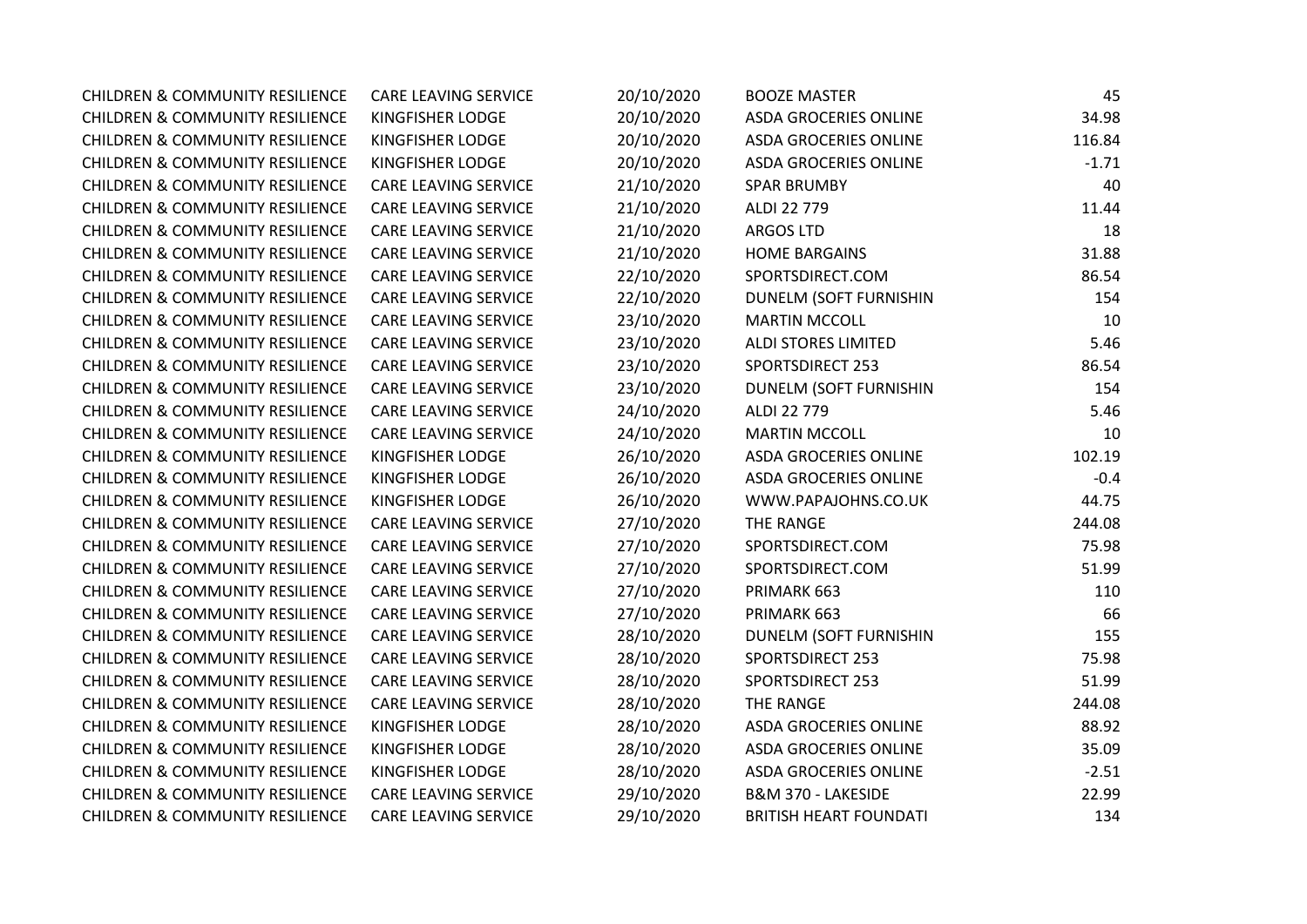| <b>CHILDREN &amp; COMMUNITY RESILIENCE</b> | <b>CARE LEAVING SERVICE</b> | 29/10/2020 | DUNELM (SOFT FURNISHIN        | 155   |
|--------------------------------------------|-----------------------------|------------|-------------------------------|-------|
| <b>CHILDREN &amp; COMMUNITY RESILIENCE</b> | <b>CARE LEAVING SERVICE</b> | 29/10/2020 | PRIMARK 663                   | 66    |
| <b>CHILDREN &amp; COMMUNITY RESILIENCE</b> | CARE LEAVING SERVICE        | 29/10/2020 | PRIMARK 663                   | 110   |
| <b>CHILDREN &amp; COMMUNITY RESILIENCE</b> | CARE LEAVING SERVICE        | 30/10/2020 | HALFORDS 0595                 | 135   |
| <b>CHILDREN &amp; COMMUNITY RESILIENCE</b> | CARE LEAVING SERVICE        | 30/10/2020 | <b>DUNELM (SOFT FURNISHIN</b> | 244   |
| <b>CHILDREN &amp; COMMUNITY RESILIENCE</b> | CARE LEAVING SERVICE        | 30/10/2020 | <b>BRITISH HEART FOUNDATI</b> | 134   |
| <b>CHILDREN &amp; COMMUNITY RESILIENCE</b> | CARE LEAVING SERVICE        | 30/10/2020 | B&M 370 - LAKESIDE            | 22.99 |
| <b>CHILDREN &amp; COMMUNITY RESILIENCE</b> | <b>CARE LEAVING SERVICE</b> | 31/10/2020 | HALFORDS 0595                 | 135   |
| <b>CHILDREN &amp; COMMUNITY RESILIENCE</b> | <b>CARE LEAVING SERVICE</b> | 31/10/2020 | DUNELM (SOFT FURNISHIN        | 244   |
| <b>CHILDREN &amp; COMMUNITY RESILIENCE</b> | KINGFISHER LODGE            | 02/11/2020 | <b>ASDA GROCERIES ONLINE</b>  | 98.18 |
| <b>CHILDREN &amp; COMMUNITY RESILIENCE</b> | KINGFISHER LODGE            | 02/11/2020 | ASDA GROCERIES ONLINE         | 33.46 |
| <b>CHILDREN &amp; COMMUNITY RESILIENCE</b> | KINGFISHER LODGE            | 03/11/2020 | ASDA GROCERIES ONLINE         | 35.37 |
| <b>CHILDREN &amp; COMMUNITY RESILIENCE</b> | KINGFISHER LODGE            | 03/11/2020 | <b>ASDA GROCERIES ONLINE</b>  | 24    |
| <b>CHILDREN &amp; COMMUNITY RESILIENCE</b> | KINGFISHER LODGE            | 03/11/2020 | ASDA GROCERIES ONLINE         | $-4$  |
| <b>CHILDREN &amp; COMMUNITY RESILIENCE</b> | KINGFISHER LODGE            | 05/11/2020 | <b>ASDA SUPERSTORE</b>        | 14    |
| <b>CHILDREN &amp; COMMUNITY RESILIENCE</b> | <b>KINGFISHER LODGE</b>     | 06/11/2020 | <b>ASDA SUPERSTORE</b>        | 14    |
| <b>CHILDREN &amp; COMMUNITY RESILIENCE</b> | KINGFISHER LODGE            | 08/11/2020 | <b>ASDA SUPERSTORE</b>        | 28.61 |
| <b>CHILDREN &amp; COMMUNITY RESILIENCE</b> | CARE LEAVING SERVICE        | 09/11/2020 | amazon.co.uk                  | 316.6 |
| <b>CHILDREN &amp; COMMUNITY RESILIENCE</b> | CARE LEAVING SERVICE        | 09/11/2020 | AMAZON.CO.UK                  | 0     |
| <b>CHILDREN &amp; COMMUNITY RESILIENCE</b> | KINGFISHER LODGE            | 09/11/2020 | <b>ASDA SUPERSTORE</b>        | 28.61 |
| <b>CHILDREN &amp; COMMUNITY RESILIENCE</b> | CARE LEAVING SERVICE        | 10/11/2020 | SAINSBURYS SACAT 2077         | 20    |
| <b>CHILDREN &amp; COMMUNITY RESILIENCE</b> | CARE LEAVING SERVICE        | 11/11/2020 | <b>CEX</b>                    | 170   |
| <b>CHILDREN &amp; COMMUNITY RESILIENCE</b> | CARE LEAVING SERVICE        | 11/11/2020 | SAINSBURYS SACAT 2077         | 20    |
| <b>CHILDREN &amp; COMMUNITY RESILIENCE</b> | KINGFISHER LODGE            | 11/11/2020 | <b>ASDA SUPERSTORE</b>        | 17.8  |
| <b>CHILDREN &amp; COMMUNITY RESILIENCE</b> | CARE LEAVING SERVICE        | 12/11/2020 | STGCOACH/CTYLINK              | 27    |
| <b>CHILDREN &amp; COMMUNITY RESILIENCE</b> | CARE LEAVING SERVICE        | 12/11/2020 | STGCOACH/CTYLINK              | 27    |
| <b>CHILDREN &amp; COMMUNITY RESILIENCE</b> | CARE LEAVING SERVICE        | 12/11/2020 | ONE STOP 3016                 | 120   |
| <b>CHILDREN &amp; COMMUNITY RESILIENCE</b> | CARE LEAVING SERVICE        | 12/11/2020 | <b>CEX</b>                    | 170   |
| <b>CHILDREN &amp; COMMUNITY RESILIENCE</b> | KINGFISHER LODGE            | 12/11/2020 | <b>CEX</b>                    | 380   |
| <b>CHILDREN &amp; COMMUNITY RESILIENCE</b> | KINGFISHER LODGE            | 12/11/2020 | <b>ASDA SUPERSTORE</b>        | 17.8  |
| <b>CHILDREN &amp; COMMUNITY RESILIENCE</b> | CARE LEAVING SERVICE        | 13/11/2020 | ONE STOP 3016                 | 120   |
| <b>CHILDREN &amp; COMMUNITY RESILIENCE</b> | CARE LEAVING SERVICE        | 13/11/2020 | STGCOACH/CTYLINK              | 27    |
| <b>CHILDREN &amp; COMMUNITY RESILIENCE</b> | CARE LEAVING SERVICE        | 13/11/2020 | STGCOACH/CTYLINK              | 27    |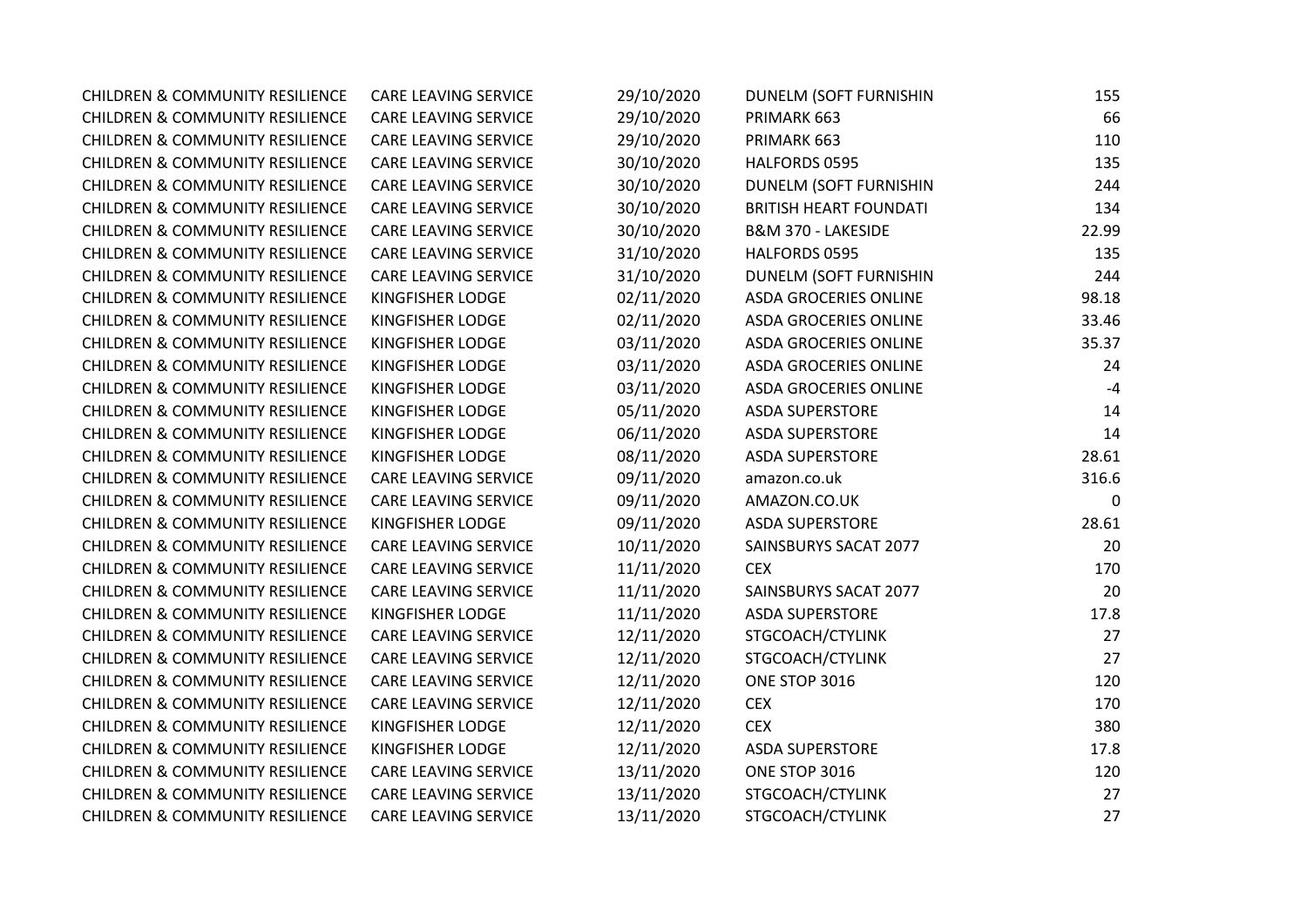| <b>CHILDREN &amp; COMMUNITY RESILIENCE</b> | <b>KINGFISHER LODGE</b>     | 13/11/2020 | <b>CEX</b>                   | 380     |
|--------------------------------------------|-----------------------------|------------|------------------------------|---------|
| <b>CHILDREN &amp; COMMUNITY RESILIENCE</b> | <b>CARE LEAVING SERVICE</b> | 14/11/2020 | amazon.co.uk                 | 316.6   |
| <b>CHILDREN &amp; COMMUNITY RESILIENCE</b> | <b>KINGFISHER LODGE</b>     | 16/11/2020 | ASDA GROCERIES ONLINE        | 145.3   |
| <b>CHILDREN &amp; COMMUNITY RESILIENCE</b> | <b>KINGFISHER LODGE</b>     | 16/11/2020 | ASDA GROCERIES ONLINE        | $-1.53$ |
| <b>CHILDREN &amp; COMMUNITY RESILIENCE</b> | <b>CARE LEAVING SERVICE</b> | 17/11/2020 | <b>TESCO STORES 3243</b>     | 4.58    |
| <b>CHILDREN &amp; COMMUNITY RESILIENCE</b> | <b>CARE LEAVING SERVICE</b> | 17/11/2020 | <b>ASDA SUPERSTORE</b>       | 56.55   |
| <b>CHILDREN &amp; COMMUNITY RESILIENCE</b> | KINGFISHER LODGE            | 17/11/2020 | <b>ASDA GROCERIES ONLINE</b> | 45.71   |
| <b>CHILDREN &amp; COMMUNITY RESILIENCE</b> | <b>CARE LEAVING SERVICE</b> | 18/11/2020 | WWW.UTILITA.CO.UK            | 30      |
| <b>CHILDREN &amp; COMMUNITY RESILIENCE</b> | CARE LEAVING SERVICE        | 18/11/2020 | WWW.UTILITA.CO.UK            | 60      |
| <b>CHILDREN &amp; COMMUNITY RESILIENCE</b> | CARE LEAVING SERVICE        | 18/11/2020 | <b>TESCO STORES 3243</b>     | 4.58    |
| <b>CHILDREN &amp; COMMUNITY RESILIENCE</b> | CARE LEAVING SERVICE        | 18/11/2020 | <b>ASDA SUPERSTORE</b>       | 56.55   |
| <b>CHILDREN &amp; COMMUNITY RESILIENCE</b> | <b>CARE LEAVING SERVICE</b> | 19/11/2020 | POUNDSTRETCHER-090           | 4.56    |
| <b>CHILDREN &amp; COMMUNITY RESILIENCE</b> | <b>CARE LEAVING SERVICE</b> | 19/11/2020 | WWW.UTILITA.CO.UK            | 60      |
| <b>CHILDREN &amp; COMMUNITY RESILIENCE</b> | <b>CARE LEAVING SERVICE</b> | 19/11/2020 | WWW.UTILITA.CO.UK            | 30      |
| <b>CHILDREN &amp; COMMUNITY RESILIENCE</b> | <b>CARE LEAVING SERVICE</b> | 20/11/2020 | POUNDSTRETCHER 090           | 4.56    |
| <b>CHILDREN &amp; COMMUNITY RESILIENCE</b> | <b>KINGFISHER LODGE</b>     | 20/11/2020 | SQ *SHAUN?S                  | 29.95   |
| <b>CHILDREN &amp; COMMUNITY RESILIENCE</b> | <b>KINGFISHER LODGE</b>     | 21/11/2020 | SQ *SHAUN?S                  | 29.95   |
| <b>CHILDREN &amp; COMMUNITY RESILIENCE</b> | KINGFISHER LODGE            | 23/11/2020 | ASDA GROCERIES ONLINE        | 129.49  |
| <b>CHILDREN &amp; COMMUNITY RESILIENCE</b> | <b>KINGFISHER LODGE</b>     | 23/11/2020 | <b>ASDA GROCERIES ONLINE</b> | $-3.1$  |
| <b>CHILDREN &amp; COMMUNITY RESILIENCE</b> | KINGFISHER LODGE            | 23/11/2020 | <b>ASDA GROCERIES ONLINE</b> | 5       |
| <b>CHILDREN &amp; COMMUNITY RESILIENCE</b> | KINGFISHER LODGE            | 23/11/2020 | ASDA GROCERIES ONLINE        | 4.87    |
| <b>CHILDREN &amp; COMMUNITY RESILIENCE</b> | <b>KINGFISHER LODGE</b>     | 23/11/2020 | <b>ASDA GROCERIES ONLINE</b> | 87.06   |
| <b>CHILDREN &amp; COMMUNITY RESILIENCE</b> | KINGFISHER LODGE            | 23/11/2020 | <b>ASDA GROCERIES ONLINE</b> | $-3.74$ |
| <b>CHILDREN &amp; COMMUNITY RESILIENCE</b> | <b>CARE LEAVING SERVICE</b> | 25/11/2020 | HALFORDS 0595                | 30      |
| <b>CHILDREN &amp; COMMUNITY RESILIENCE</b> | <b>KINGFISHER LODGE</b>     | 25/11/2020 | <b>ASDA GROCERIES ONLINE</b> | 78.51   |
| <b>CHILDREN &amp; COMMUNITY RESILIENCE</b> | <b>KINGFISHER LODGE</b>     | 25/11/2020 | B&M 015 - GUNNESS            | 30      |
| <b>CHILDREN &amp; COMMUNITY RESILIENCE</b> | <b>CARE LEAVING SERVICE</b> | 26/11/2020 | POUNDSTRETCHER 326           | 211.77  |
| <b>CHILDREN &amp; COMMUNITY RESILIENCE</b> | CARE LEAVING SERVICE        | 26/11/2020 | <b>ASDA SUPERSTORE</b>       | 56.4    |
| <b>CHILDREN &amp; COMMUNITY RESILIENCE</b> | CARE LEAVING SERVICE        | 26/11/2020 | <b>MARKET ASIA</b>           | 12.99   |
| <b>CHILDREN &amp; COMMUNITY RESILIENCE</b> | <b>CARE LEAVING SERVICE</b> | 26/11/2020 | HALFORDS 0595                | 30      |
| <b>CHILDREN &amp; COMMUNITY RESILIENCE</b> | <b>KINGFISHER LODGE</b>     | 26/11/2020 | <b>HOME BARGAINS</b>         | 3.24    |
| <b>CHILDREN &amp; COMMUNITY RESILIENCE</b> | <b>KINGFISHER LODGE</b>     | 26/11/2020 | B&M 015 - GUNNESS            | 30      |
| <b>CHILDREN &amp; COMMUNITY RESILIENCE</b> | <b>CARE LEAVING SERVICE</b> | 27/11/2020 | <b>ALDI STORES LIMITED</b>   | 14.91   |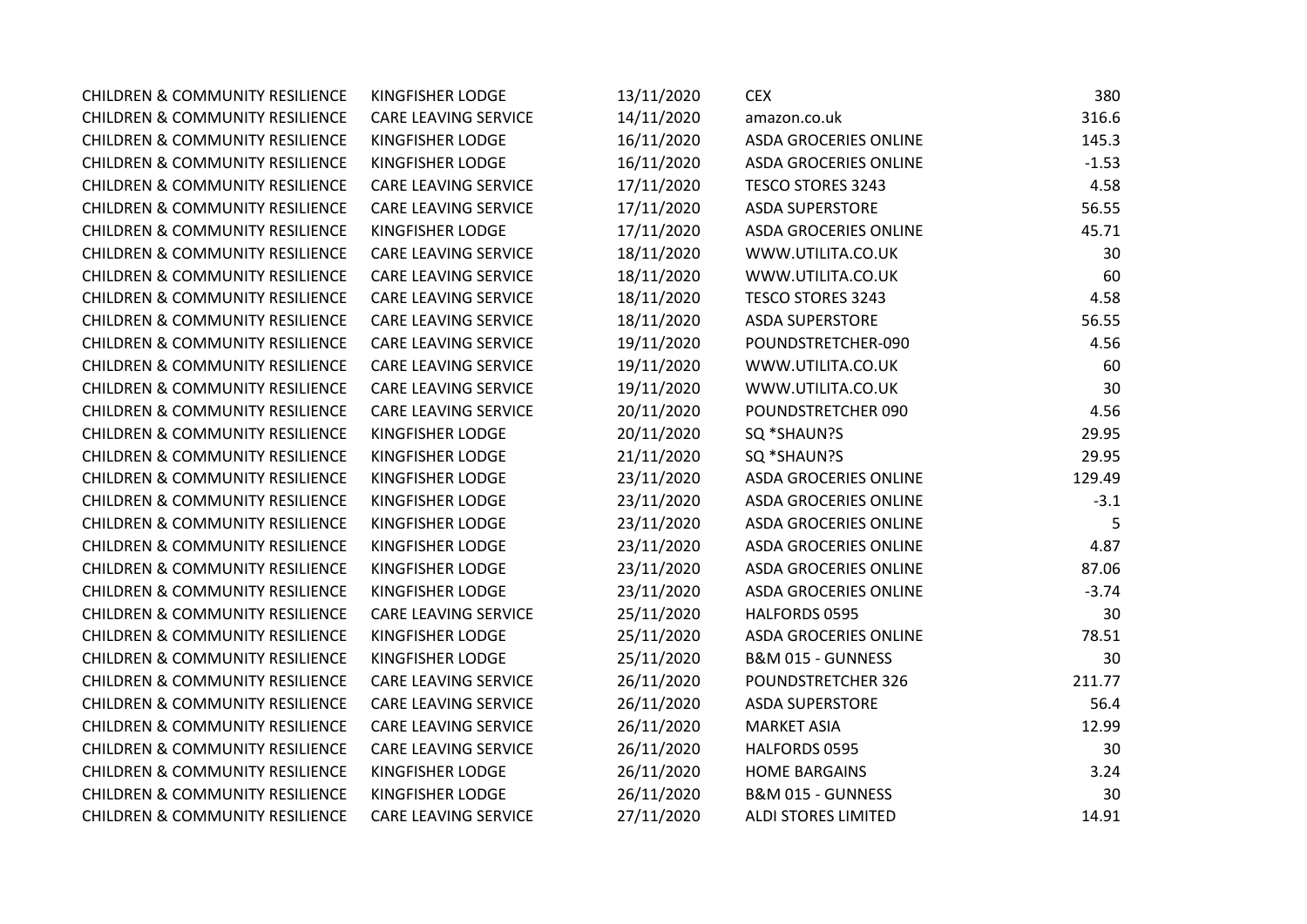| <b>CHILDREN &amp; COMMUNITY RESILIENCE</b> | <b>CARE LEAVING SERVICE</b> | 27/11/2020 | <b>MARKET ASIA</b>           | 12.99   |
|--------------------------------------------|-----------------------------|------------|------------------------------|---------|
| <b>CHILDREN &amp; COMMUNITY RESILIENCE</b> | <b>CARE LEAVING SERVICE</b> | 27/11/2020 | <b>ASDA SUPERSTORE</b>       | 56.4    |
| <b>CHILDREN &amp; COMMUNITY RESILIENCE</b> | <b>CARE LEAVING SERVICE</b> | 27/11/2020 | POUNDSTRETCHER 326           | 211.77  |
| <b>CHILDREN &amp; COMMUNITY RESILIENCE</b> | <b>KINGFISHER LODGE</b>     | 27/11/2020 | <b>ASDA SUPERSTORE</b>       | 27.99   |
| <b>CHILDREN &amp; COMMUNITY RESILIENCE</b> | <b>KINGFISHER LODGE</b>     | 27/11/2020 | <b>HOME BARGAINS</b>         | 3.24    |
| <b>CHILDREN &amp; COMMUNITY RESILIENCE</b> | <b>CARE LEAVING SERVICE</b> | 28/11/2020 | ALDI 22 779                  | 14.91   |
| <b>CHILDREN &amp; COMMUNITY RESILIENCE</b> | <b>KINGFISHER LODGE</b>     | 28/11/2020 | <b>ASDA SUPERSTORE</b>       | 27.99   |
| <b>CHILDREN &amp; COMMUNITY RESILIENCE</b> | <b>KINGFISHER LODGE</b>     | 30/11/2020 | ASDA GROCERIES ONLINE        | 41.99   |
| <b>CHILDREN &amp; COMMUNITY RESILIENCE</b> | KINGFISHER LODGE            | 30/11/2020 | ASDA GROCERIES ONLINE        | $-4$    |
| <b>CHILDREN &amp; COMMUNITY RESILIENCE</b> | <b>KINGFISHER LODGE</b>     | 30/11/2020 | Domino s Pizza               | 47.76   |
| <b>CHILDREN &amp; COMMUNITY RESILIENCE</b> | <b>KINGFISHER LODGE</b>     | 30/11/2020 | <b>ASDA GROCERIES ONLINE</b> | 66.58   |
| <b>CHILDREN &amp; COMMUNITY RESILIENCE</b> | KINGFISHER LODGE            | 30/11/2020 | ASDA GROCERIES ONLINE        | $-0.83$ |
| <b>CHILDREN &amp; COMMUNITY RESILIENCE</b> | <b>CARE LEAVING SERVICE</b> | 02/12/2020 | WWW.UTILITA.CO.UK            | 20      |
| <b>CHILDREN &amp; COMMUNITY RESILIENCE</b> | <b>CARE LEAVING SERVICE</b> | 02/12/2020 | WWW.UTILITA.CO.UK            | 30      |
| <b>CHILDREN &amp; COMMUNITY RESILIENCE</b> | CARE LEAVING SERVICE        | 02/12/2020 | <b>B&amp;Q</b>               | 203     |
| <b>CHILDREN &amp; COMMUNITY RESILIENCE</b> | <b>KINGFISHER LODGE</b>     | 02/12/2020 | <b>ASDA GROCERIES ONLINE</b> | 33.4    |
| <b>CHILDREN &amp; COMMUNITY RESILIENCE</b> | CARE LEAVING SERVICE        | 03/12/2020 | WWW.UTILITA.CO.UK            | 10      |
| <b>CHILDREN &amp; COMMUNITY RESILIENCE</b> | CARE LEAVING SERVICE        | 03/12/2020 | <b>B&amp;Q DIRECT</b>        | 203     |
| <b>CHILDREN &amp; COMMUNITY RESILIENCE</b> | CARE LEAVING SERVICE        | 03/12/2020 | DUNELM (SOFT FURNISHIN       | 10      |
| <b>CHILDREN &amp; COMMUNITY RESILIENCE</b> | CARE LEAVING SERVICE        | 03/12/2020 | THE RANGE                    | 64.96   |
| <b>CHILDREN &amp; COMMUNITY RESILIENCE</b> | CARE LEAVING SERVICE        | 03/12/2020 | <b>WILKO RETAIL LIMITED</b>  | 41      |
| <b>CHILDREN &amp; COMMUNITY RESILIENCE</b> | <b>CARE LEAVING SERVICE</b> | 03/12/2020 | WWW.UTILITA.CO.UK            | 30      |
| <b>CHILDREN &amp; COMMUNITY RESILIENCE</b> | CARE LEAVING SERVICE        | 03/12/2020 | WWW.UTILITA.CO.UK            | 20      |
| <b>CHILDREN &amp; COMMUNITY RESILIENCE</b> | <b>CARE LEAVING SERVICE</b> | 04/12/2020 | WWW.UTILITA.CO.UK            | 20      |
| <b>CHILDREN &amp; COMMUNITY RESILIENCE</b> | CARE LEAVING SERVICE        | 04/12/2020 | WWW.UTILITA.CO.UK            | 15      |
| <b>CHILDREN &amp; COMMUNITY RESILIENCE</b> | CARE LEAVING SERVICE        | 04/12/2020 | WWW.TOPSHOP.COM              | 39.99   |
| <b>CHILDREN &amp; COMMUNITY RESILIENCE</b> | CARE LEAVING SERVICE        | 04/12/2020 | ONE STOP 3016                | 60      |
| <b>CHILDREN &amp; COMMUNITY RESILIENCE</b> | <b>CARE LEAVING SERVICE</b> | 04/12/2020 | THE RANGE                    | 64.96   |
| <b>CHILDREN &amp; COMMUNITY RESILIENCE</b> | CARE LEAVING SERVICE        | 04/12/2020 | <b>HALFORDS ON LINE</b>      | 183.99  |
| <b>CHILDREN &amp; COMMUNITY RESILIENCE</b> | CARE LEAVING SERVICE        | 04/12/2020 | DUNELM (SOFT FURNISHIN       | 10      |
| <b>CHILDREN &amp; COMMUNITY RESILIENCE</b> | CARE LEAVING SERVICE        | 04/12/2020 | <b>WILKO RETAIL LIMITED</b>  | 41      |
| <b>CHILDREN &amp; COMMUNITY RESILIENCE</b> | CARE LEAVING SERVICE        | 04/12/2020 | WWW.UTILITA.CO.UK            | 10      |
| <b>CHILDREN &amp; COMMUNITY RESILIENCE</b> | <b>KINGFISHER LODGE</b>     | 04/12/2020 | SQ *SHAUN?S                  | 2.25    |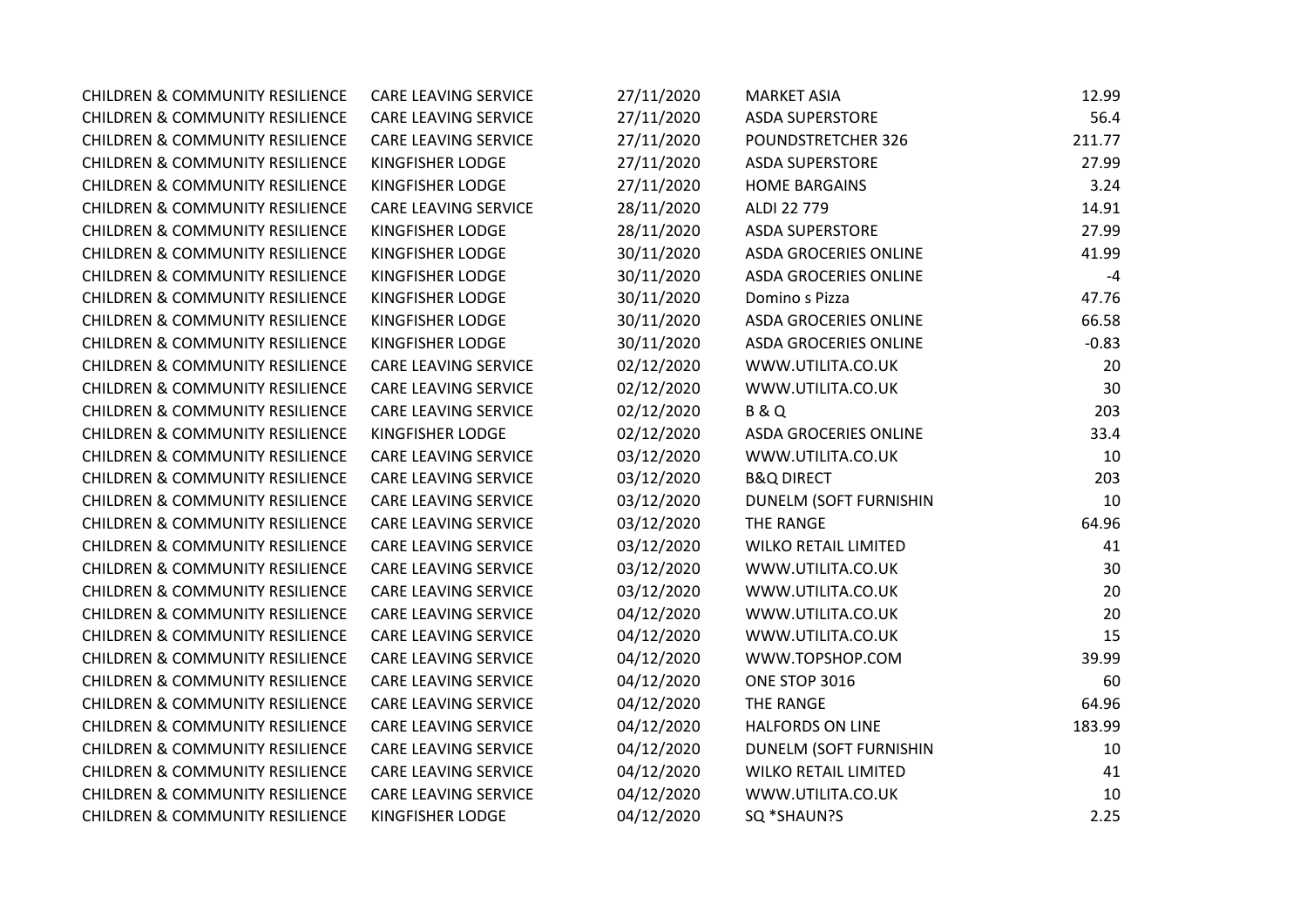| <b>CHILDREN &amp; COMMUNITY RESILIENCE</b> | KINGFISHER LODGE            | 04/12/2020 | SQ *SHAUN?S                   | 29.95   |
|--------------------------------------------|-----------------------------|------------|-------------------------------|---------|
| <b>CHILDREN &amp; COMMUNITY RESILIENCE</b> | KINGFISHER LODGE            | 04/12/2020 | <b>H SIMPSON &amp; SON</b>    | 46.9    |
| <b>CHILDREN &amp; COMMUNITY RESILIENCE</b> | KINGFISHER LODGE            | 04/12/2020 | <b>WILKO RETAIL LIMITED</b>   | 51      |
| <b>CHILDREN &amp; COMMUNITY RESILIENCE</b> | KINGFISHER LODGE            | 04/12/2020 | PPOINT *QUEBEC SUPERMA        | 3.09    |
| <b>CHILDREN &amp; COMMUNITY RESILIENCE</b> | <b>CARE LEAVING SERVICE</b> | 05/12/2020 | ONE STOP 3016                 | 60      |
| <b>CHILDREN &amp; COMMUNITY RESILIENCE</b> | <b>CARE LEAVING SERVICE</b> | 05/12/2020 | WWW.UTILITA.CO.UK             | 20      |
| <b>CHILDREN &amp; COMMUNITY RESILIENCE</b> | <b>CARE LEAVING SERVICE</b> | 05/12/2020 | WWW.UTILITA.CO.UK             | 15      |
| <b>CHILDREN &amp; COMMUNITY RESILIENCE</b> | KINGFISHER LODGE            | 05/12/2020 | <b>HOME BARGAINS</b>          | 8.37    |
| <b>CHILDREN &amp; COMMUNITY RESILIENCE</b> | KINGFISHER LODGE            | 05/12/2020 | <b>SPAR - BRUMBY CORNER</b>   | 2.78    |
| <b>CHILDREN &amp; COMMUNITY RESILIENCE</b> | KINGFISHER LODGE            | 05/12/2020 | <b>Scunthorpe Parishes</b>    | 80.05   |
| <b>CHILDREN &amp; COMMUNITY RESILIENCE</b> | KINGFISHER LODGE            | 05/12/2020 | <b>WILKO RETAIL LIMITED</b>   | 51      |
| <b>CHILDREN &amp; COMMUNITY RESILIENCE</b> | KINGFISHER LODGE            | 05/12/2020 | SQ *SHAUN?S                   | 2.25    |
| <b>CHILDREN &amp; COMMUNITY RESILIENCE</b> | KINGFISHER LODGE            | 05/12/2020 | SQ *SHAUN?S                   | 29.95   |
| <b>CHILDREN &amp; COMMUNITY RESILIENCE</b> | KINGFISHER LODGE            | 05/12/2020 | PPOINT_*QUEBEC SUPERMA        | 3.09    |
| <b>CHILDREN &amp; COMMUNITY RESILIENCE</b> | KINGFISHER LODGE            | 05/12/2020 | H SIMPSON & SON               | 46.9    |
| <b>CHILDREN &amp; COMMUNITY RESILIENCE</b> | <b>CARE LEAVING SERVICE</b> | 07/12/2020 | T K MAXX                      | 65.08   |
| <b>CHILDREN &amp; COMMUNITY RESILIENCE</b> | CARE LEAVING SERVICE        | 07/12/2020 | <b>DISCOUNT FASHION DIREC</b> | 35      |
| <b>CHILDREN &amp; COMMUNITY RESILIENCE</b> | CARE LEAVING SERVICE        | 07/12/2020 | WWW.UTILITA.CO.UK             | 100     |
| <b>CHILDREN &amp; COMMUNITY RESILIENCE</b> | <b>CARE LEAVING SERVICE</b> | 07/12/2020 | <b>HALFORDS ON LINE</b>       | 183.99  |
| <b>CHILDREN &amp; COMMUNITY RESILIENCE</b> | KINGFISHER LODGE            | 07/12/2020 | <b>ASDA GROCERIES ONLINE</b>  | 44.65   |
| <b>CHILDREN &amp; COMMUNITY RESILIENCE</b> | KINGFISHER LODGE            | 07/12/2020 | ASDA GROCERIES ONLINE         | 35.85   |
| <b>CHILDREN &amp; COMMUNITY RESILIENCE</b> | KINGFISHER LODGE            | 07/12/2020 | ASDA GROCERIES ONLINE         | 55.37   |
| <b>CHILDREN &amp; COMMUNITY RESILIENCE</b> | KINGFISHER LODGE            | 07/12/2020 | <b>ASDA GROCERIES ONLINE</b>  | $-7.25$ |
| <b>CHILDREN &amp; COMMUNITY RESILIENCE</b> | KINGFISHER LODGE            | 07/12/2020 | <b>ASDA SUPERSTORE</b>        | 5.9     |
| <b>CHILDREN &amp; COMMUNITY RESILIENCE</b> | KINGFISHER LODGE            | 07/12/2020 | <b>HOME BARGAINS</b>          | 8.37    |
| <b>CHILDREN &amp; COMMUNITY RESILIENCE</b> | KINGFISHER LODGE            | 07/12/2020 | <b>SCUNTHORPE SPORTS DIRE</b> | 80.05   |
| <b>CHILDREN &amp; COMMUNITY RESILIENCE</b> | KINGFISHER LODGE            | 07/12/2020 | <b>SPAR BRUMBY</b>            | 2.78    |
| <b>CHILDREN &amp; COMMUNITY RESILIENCE</b> | <b>CARE LEAVING SERVICE</b> | 08/12/2020 | WWW.UTILITA.CO.UK             | 15      |
| <b>CHILDREN &amp; COMMUNITY RESILIENCE</b> | CARE LEAVING SERVICE        | 08/12/2020 | WWW.UTILITA.CO.UK             | 15      |
| <b>CHILDREN &amp; COMMUNITY RESILIENCE</b> | CARE LEAVING SERVICE        | 08/12/2020 | CO OP FOOD                    | 20      |
| <b>CHILDREN &amp; COMMUNITY RESILIENCE</b> | CARE LEAVING SERVICE        | 08/12/2020 | W M MORRISON PLC              | 10.99   |
| <b>CHILDREN &amp; COMMUNITY RESILIENCE</b> | CARE LEAVING SERVICE        | 08/12/2020 | <b>CEX</b>                    | 35      |
| <b>CHILDREN &amp; COMMUNITY RESILIENCE</b> | <b>CARE LEAVING SERVICE</b> | 08/12/2020 | PRIMARK 663                   | 55      |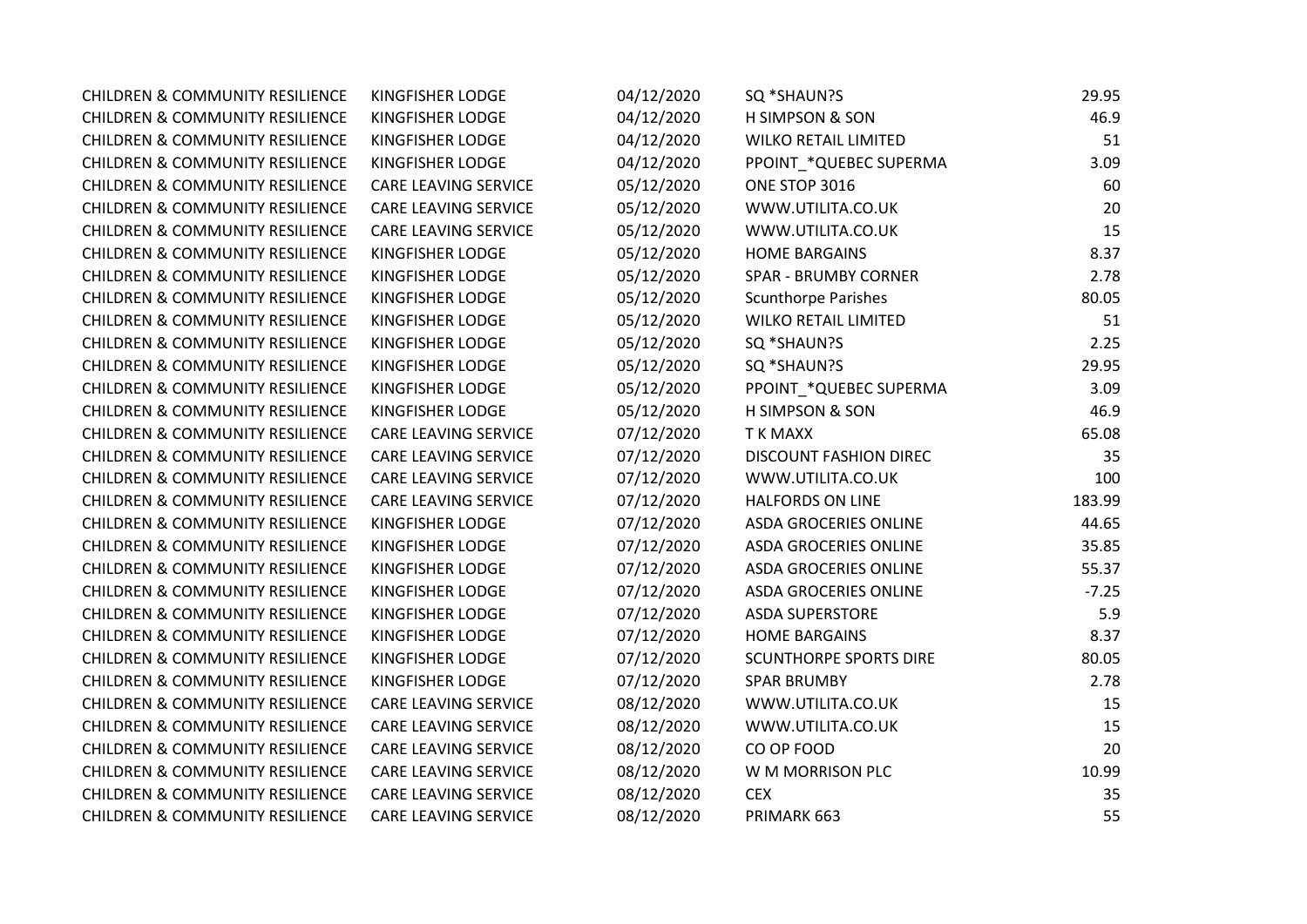| <b>CHILDREN &amp; COMMUNITY RESILIENCE</b> | <b>CARE LEAVING SERVICE</b> | 08/12/2020 | J D SPORTS FASHION PLC        | 45      |
|--------------------------------------------|-----------------------------|------------|-------------------------------|---------|
| <b>CHILDREN &amp; COMMUNITY RESILIENCE</b> | <b>CARE LEAVING SERVICE</b> | 08/12/2020 | <b>TK MAXX</b>                | 65.08   |
| <b>CHILDREN &amp; COMMUNITY RESILIENCE</b> | <b>CARE LEAVING SERVICE</b> | 08/12/2020 | WWW.UTILITA.CO.UK             | 100     |
| <b>CHILDREN &amp; COMMUNITY RESILIENCE</b> | <b>CARE LEAVING SERVICE</b> | 08/12/2020 | <b>DISCOUNT FASHION DIREC</b> | 35      |
| <b>CHILDREN &amp; COMMUNITY RESILIENCE</b> | KINGFISHER LODGE            | 08/12/2020 | TESCO STORES 3243             | 6.12    |
| <b>CHILDREN &amp; COMMUNITY RESILIENCE</b> | KINGFISHER LODGE            | 08/12/2020 | <b>MFG BARNETBY</b>           | 4.2     |
| <b>CHILDREN &amp; COMMUNITY RESILIENCE</b> | KINGFISHER LODGE            | 08/12/2020 | <b>ASDA SUPERSTORE</b>        | 5.9     |
| <b>CHILDREN &amp; COMMUNITY RESILIENCE</b> | <b>CARE LEAVING SERVICE</b> | 09/12/2020 | J D SPORTS PLC                | 45      |
| <b>CHILDREN &amp; COMMUNITY RESILIENCE</b> | CARE LEAVING SERVICE        | 09/12/2020 | WM MORRISONS STORE            | 10.99   |
| <b>CHILDREN &amp; COMMUNITY RESILIENCE</b> | CARE LEAVING SERVICE        | 09/12/2020 | CO OP FOOD                    | 20      |
| <b>CHILDREN &amp; COMMUNITY RESILIENCE</b> | <b>CARE LEAVING SERVICE</b> | 09/12/2020 | WWW.UTILITA.CO.UK             | 15      |
| <b>CHILDREN &amp; COMMUNITY RESILIENCE</b> | CARE LEAVING SERVICE        | 09/12/2020 | WWW.UTILITA.CO.UK             | 15      |
| <b>CHILDREN &amp; COMMUNITY RESILIENCE</b> | CARE LEAVING SERVICE        | 09/12/2020 | <b>CEX</b>                    | 35      |
| <b>CHILDREN &amp; COMMUNITY RESILIENCE</b> | <b>KINGFISHER LODGE</b>     | 09/12/2020 | <b>ASDA GROCERIES ONLINE</b>  | 27.47   |
| <b>CHILDREN &amp; COMMUNITY RESILIENCE</b> | <b>KINGFISHER LODGE</b>     | 09/12/2020 | <b>ASDA GROCERIES ONLINE</b>  | 61.26   |
| <b>CHILDREN &amp; COMMUNITY RESILIENCE</b> | KINGFISHER LODGE            | 09/12/2020 | <b>ASDA GROCERIES ONLINE</b>  | $-0.77$ |
| <b>CHILDREN &amp; COMMUNITY RESILIENCE</b> | <b>KINGFISHER LODGE</b>     | 09/12/2020 | <b>MFG BARNETBY</b>           | 4.2     |
| <b>CHILDREN &amp; COMMUNITY RESILIENCE</b> | KINGFISHER LODGE            | 09/12/2020 | <b>TESCO STORES 3243</b>      | 6.12    |
| <b>CHILDREN &amp; COMMUNITY RESILIENCE</b> | CARE LEAVING SERVICE        | 10/12/2020 | PRIMARK 663                   | 55      |
| <b>CHILDREN &amp; COMMUNITY RESILIENCE</b> | CARE LEAVING SERVICE        | 11/12/2020 | WWW.UTILITA.CO.UK             | 15      |
| <b>CHILDREN &amp; COMMUNITY RESILIENCE</b> | CARE LEAVING SERVICE        | 11/12/2020 | WWW.UTILITA.CO.UK             | 15      |
| <b>CHILDREN &amp; COMMUNITY RESILIENCE</b> | <b>CARE LEAVING SERVICE</b> | 11/12/2020 | WWW.UTILITA.CO.UK             | 15      |
| <b>CHILDREN &amp; COMMUNITY RESILIENCE</b> | <b>CARE LEAVING SERVICE</b> | 11/12/2020 | <b>MARKET ASIA</b>            | 12.99   |
| <b>CHILDREN &amp; COMMUNITY RESILIENCE</b> | <b>KINGFISHER LODGE</b>     | 11/12/2020 | <b>KFC-SCUNTHORPE LAKESID</b> | 3.28    |
| <b>CHILDREN &amp; COMMUNITY RESILIENCE</b> | <b>CARE LEAVING SERVICE</b> | 12/12/2020 | WWW.TOPSHOP.COM               | 39.99   |
| <b>CHILDREN &amp; COMMUNITY RESILIENCE</b> | <b>CARE LEAVING SERVICE</b> | 12/12/2020 | WWW.UTILITA.CO.UK             | 15      |
| <b>CHILDREN &amp; COMMUNITY RESILIENCE</b> | <b>CARE LEAVING SERVICE</b> | 12/12/2020 | WWW.UTILITA.CO.UK             | 15      |
| <b>CHILDREN &amp; COMMUNITY RESILIENCE</b> | CARE LEAVING SERVICE        | 12/12/2020 | WWW.UTILITA.CO.UK             | 15      |
| <b>CHILDREN &amp; COMMUNITY RESILIENCE</b> | KINGFISHER LODGE            | 12/12/2020 | ALDI 779 164                  | 25.86   |
| <b>CHILDREN &amp; COMMUNITY RESILIENCE</b> | KINGFISHER LODGE            | 12/12/2020 | POUNDLAND                     | 6       |
| <b>CHILDREN &amp; COMMUNITY RESILIENCE</b> | <b>KINGFISHER LODGE</b>     | 12/12/2020 | <b>KFC-SCUNTHORPE LAKESID</b> | 3.28    |
| <b>CHILDREN &amp; COMMUNITY RESILIENCE</b> | KINGFISHER LODGE            | 13/12/2020 | <b>ASDA SUPERSTORE</b>        | 11.87   |
| <b>CHILDREN &amp; COMMUNITY RESILIENCE</b> | <b>KINGFISHER LODGE</b>     | 13/12/2020 | <b>COSTA COFFEE 43036675</b>  | 6.43    |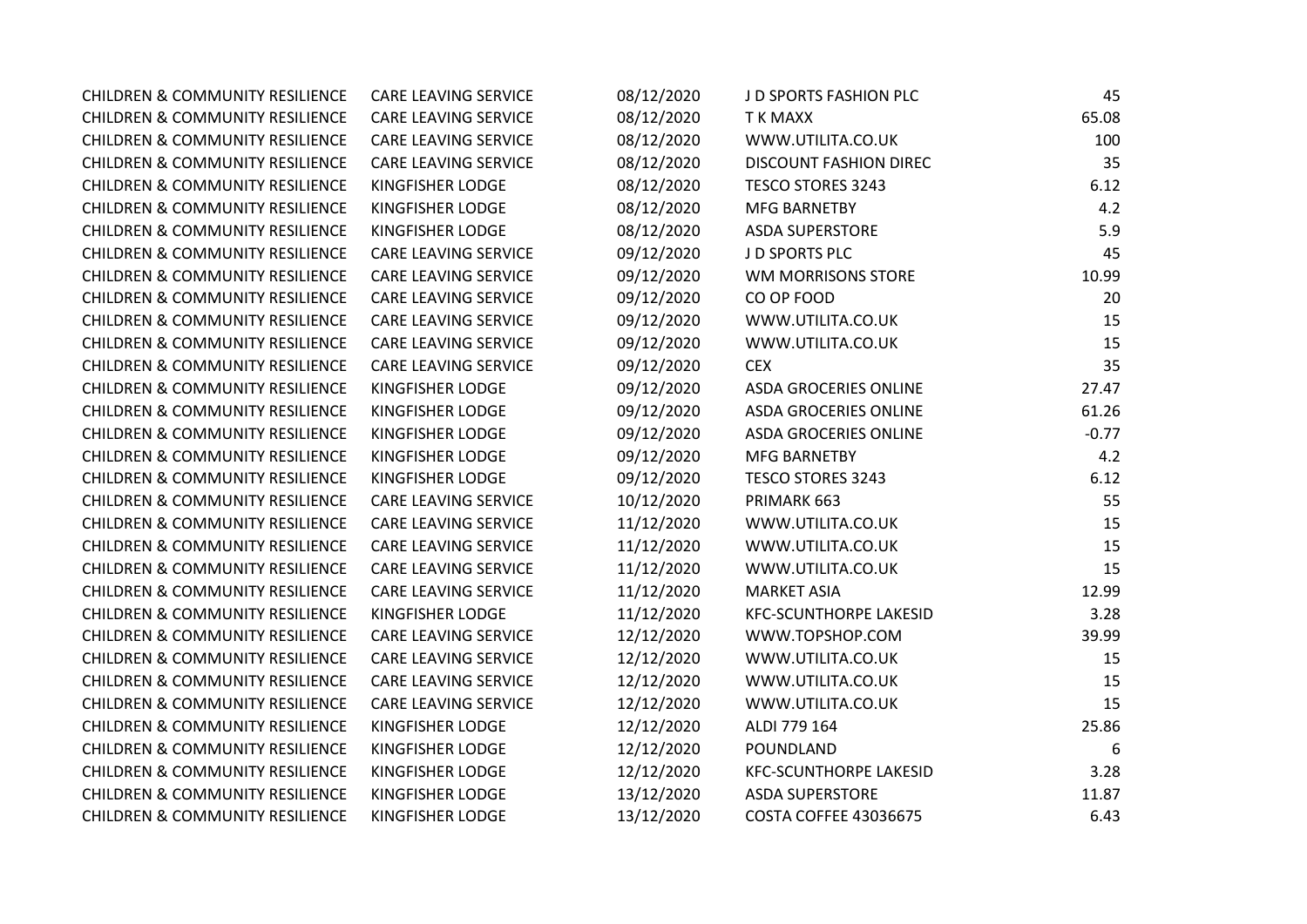| <b>CHILDREN &amp; COMMUNITY RESILIENCE</b> | <b>CARE LEAVING SERVICE</b> | 14/12/2020 | WWW.UTILITA.CO.UK            | 20      |
|--------------------------------------------|-----------------------------|------------|------------------------------|---------|
| <b>CHILDREN &amp; COMMUNITY RESILIENCE</b> | CARE LEAVING SERVICE        | 14/12/2020 | WWW.UTILITA.CO.UK            | 20      |
| <b>CHILDREN &amp; COMMUNITY RESILIENCE</b> | CARE LEAVING SERVICE        | 14/12/2020 | WWW.UTILITA.CO.UK            | 20      |
| <b>CHILDREN &amp; COMMUNITY RESILIENCE</b> | CARE LEAVING SERVICE        | 14/12/2020 | WWW.UTILITA.CO.UK            | 20      |
| <b>CHILDREN &amp; COMMUNITY RESILIENCE</b> | CARE LEAVING SERVICE        | 14/12/2020 | <b>MARKET ASIA</b>           | 12.99   |
| <b>CHILDREN &amp; COMMUNITY RESILIENCE</b> | KINGFISHER LODGE            | 14/12/2020 | <b>ASDA GROCERIES ONLINE</b> | 91.82   |
| <b>CHILDREN &amp; COMMUNITY RESILIENCE</b> | KINGFISHER LODGE            | 14/12/2020 | B&M 370 - LAKESIDE           | 150.15  |
| <b>CHILDREN &amp; COMMUNITY RESILIENCE</b> | KINGFISHER LODGE            | 14/12/2020 | <b>ASDA SUPERSTORE</b>       | 11.87   |
| <b>CHILDREN &amp; COMMUNITY RESILIENCE</b> | KINGFISHER LODGE            | 14/12/2020 | <b>COSTA COFFEE 43036675</b> | 6.43    |
| <b>CHILDREN &amp; COMMUNITY RESILIENCE</b> | KINGFISHER LODGE            | 14/12/2020 | ALDI 779 164                 | 25.86   |
| <b>CHILDREN &amp; COMMUNITY RESILIENCE</b> | KINGFISHER LODGE            | 14/12/2020 | POUNDLAND LTD 1474           | 6       |
| <b>CHILDREN &amp; COMMUNITY RESILIENCE</b> | CARE LEAVING SERVICE        | 15/12/2020 | WWW.UTILITA.CO.UK            | 20      |
| <b>CHILDREN &amp; COMMUNITY RESILIENCE</b> | CARE LEAVING SERVICE        | 15/12/2020 | SAINSBURYS 2077              | 12.5    |
| <b>CHILDREN &amp; COMMUNITY RESILIENCE</b> | CARE LEAVING SERVICE        | 15/12/2020 | UTILITA ENERGY LIMITED       | 15      |
| <b>CHILDREN &amp; COMMUNITY RESILIENCE</b> | CARE LEAVING SERVICE        | 15/12/2020 | UTILITA ENERGY LTD           | 15      |
| <b>CHILDREN &amp; COMMUNITY RESILIENCE</b> | CARE LEAVING SERVICE        | 15/12/2020 | WWW.UTILITA.CO.UK            | 20      |
| <b>CHILDREN &amp; COMMUNITY RESILIENCE</b> | CARE LEAVING SERVICE        | 15/12/2020 | WWW.UTILITA.CO.UK            | 20      |
| <b>CHILDREN &amp; COMMUNITY RESILIENCE</b> | CARE LEAVING SERVICE        | 15/12/2020 | WWW.UTILITA.CO.UK            | 20      |
| <b>CHILDREN &amp; COMMUNITY RESILIENCE</b> | CARE LEAVING SERVICE        | 15/12/2020 | WWW.UTILITA.CO.UK            | 20      |
| <b>CHILDREN &amp; COMMUNITY RESILIENCE</b> | KINGFISHER LODGE            | 15/12/2020 | <b>MCDONALDS</b>             | 29.38   |
| <b>CHILDREN &amp; COMMUNITY RESILIENCE</b> | KINGFISHER LODGE            | 15/12/2020 | B&M 370 - LAKESIDE           | 150.15  |
| <b>CHILDREN &amp; COMMUNITY RESILIENCE</b> | CARE LEAVING SERVICE        | 16/12/2020 | DUNELM (SOFT FURNISHIN       | 32.6    |
| <b>CHILDREN &amp; COMMUNITY RESILIENCE</b> | CARE LEAVING SERVICE        | 16/12/2020 | ASDA STORES 4456             | 15.04   |
| <b>CHILDREN &amp; COMMUNITY RESILIENCE</b> | CARE LEAVING SERVICE        | 16/12/2020 | <b>Scunthorpe Parishes</b>   | 97.99   |
| <b>CHILDREN &amp; COMMUNITY RESILIENCE</b> | CARE LEAVING SERVICE        | 16/12/2020 | <b>Scunthorpe Parishes</b>   | 35      |
| <b>CHILDREN &amp; COMMUNITY RESILIENCE</b> | CARE LEAVING SERVICE        | 16/12/2020 | SAINSBURYS 2077              | 12.5    |
| <b>CHILDREN &amp; COMMUNITY RESILIENCE</b> | CARE LEAVING SERVICE        | 16/12/2020 | WWW.UTILITA.CO.UK            | 20      |
| <b>CHILDREN &amp; COMMUNITY RESILIENCE</b> | CARE LEAVING SERVICE        | 16/12/2020 | UTILITA ENERGY LTD           | 15      |
| <b>CHILDREN &amp; COMMUNITY RESILIENCE</b> | CARE LEAVING SERVICE        | 16/12/2020 | UTILITA ENERGY LIMITED       | 15      |
| <b>CHILDREN &amp; COMMUNITY RESILIENCE</b> | KINGFISHER LODGE            | 16/12/2020 | <b>ASDA GROCERIES ONLINE</b> | 19.87   |
| <b>CHILDREN &amp; COMMUNITY RESILIENCE</b> | KINGFISHER LODGE            | 16/12/2020 | <b>ASDA GROCERIES ONLINE</b> | 91.02   |
| <b>CHILDREN &amp; COMMUNITY RESILIENCE</b> | KINGFISHER LODGE            | 16/12/2020 | ASDA GROCERIES ONLINE        | 1.62    |
| <b>CHILDREN &amp; COMMUNITY RESILIENCE</b> | KINGFISHER LODGE            | 16/12/2020 | <b>ASDA GROCERIES ONLINE</b> | $-14.5$ |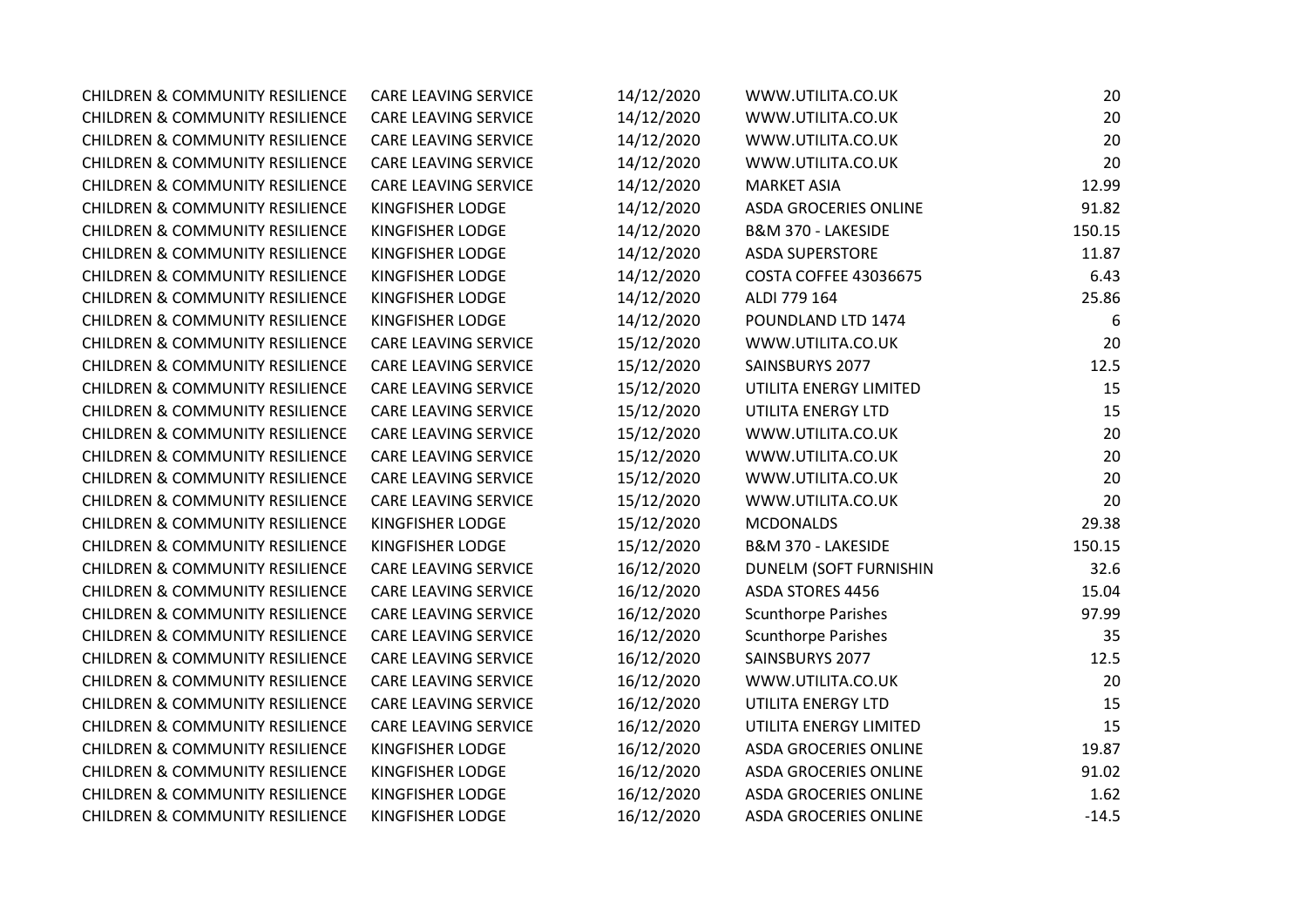| <b>CHILDREN &amp; COMMUNITY RESILIENCE</b> | <b>KINGFISHER LODGE</b>     | 16/12/2020 | <b>MCDONALDS</b>              | 29.38  |
|--------------------------------------------|-----------------------------|------------|-------------------------------|--------|
| <b>CHILDREN &amp; COMMUNITY RESILIENCE</b> | <b>CARE LEAVING SERVICE</b> | 17/12/2020 | WWW.UTILITA.CO.UK             | 10     |
| <b>CHILDREN &amp; COMMUNITY RESILIENCE</b> | CARE LEAVING SERVICE        | 17/12/2020 | WWW.UTILITA.CO.UK             | 10     |
| <b>CHILDREN &amp; COMMUNITY RESILIENCE</b> | <b>CARE LEAVING SERVICE</b> | 17/12/2020 | HOME BARGAINS(SCUNTHOR        | 12.14  |
| <b>CHILDREN &amp; COMMUNITY RESILIENCE</b> | <b>CARE LEAVING SERVICE</b> | 17/12/2020 | PRIMARK 663                   | 31.5   |
| <b>CHILDREN &amp; COMMUNITY RESILIENCE</b> | CARE LEAVING SERVICE        | 17/12/2020 | <b>WILKO RETAIL LIMITED</b>   | 86.5   |
| <b>CHILDREN &amp; COMMUNITY RESILIENCE</b> | CARE LEAVING SERVICE        | 17/12/2020 | WWW.UTILITA.CO.UK             | 20     |
| <b>CHILDREN &amp; COMMUNITY RESILIENCE</b> | CARE LEAVING SERVICE        | 17/12/2020 | HOME BARGAINS(SCUNTHOR        | 34.62  |
| <b>CHILDREN &amp; COMMUNITY RESILIENCE</b> | <b>CARE LEAVING SERVICE</b> | 17/12/2020 | <b>SCUNTHORPE SPORTS DIRE</b> | 97.99  |
| <b>CHILDREN &amp; COMMUNITY RESILIENCE</b> | CARE LEAVING SERVICE        | 17/12/2020 | <b>SCUNTHORPE SPORTS DIRE</b> | 35     |
| <b>CHILDREN &amp; COMMUNITY RESILIENCE</b> | <b>CARE LEAVING SERVICE</b> | 17/12/2020 | DUNELM (SOFT FURNISHIN        | 32.6   |
| <b>CHILDREN &amp; COMMUNITY RESILIENCE</b> | CARE LEAVING SERVICE        | 17/12/2020 | ASDA STORES 4456              | 15.04  |
| <b>CHILDREN &amp; COMMUNITY RESILIENCE</b> | KINGFISHER LODGE            | 17/12/2020 | <b>ARGOS LTD</b>              | 195    |
| <b>CHILDREN &amp; COMMUNITY RESILIENCE</b> | KINGFISHER LODGE            | 17/12/2020 | ARGOS LTD                     | 195    |
| <b>CHILDREN &amp; COMMUNITY RESILIENCE</b> | KINGFISHER LODGE            | 17/12/2020 | <b>ARGOS LTD</b>              | $-195$ |
| <b>CHILDREN &amp; COMMUNITY RESILIENCE</b> | CARE LEAVING SERVICE        | 18/12/2020 | <b>TESCO STORES 3243</b>      | 21     |
| <b>CHILDREN &amp; COMMUNITY RESILIENCE</b> | CARE LEAVING SERVICE        | 18/12/2020 | HOME BARGAINS(SCUNTHOR        | 34.62  |
| <b>CHILDREN &amp; COMMUNITY RESILIENCE</b> | CARE LEAVING SERVICE        | 18/12/2020 | HOME BARGAINS(SCUNTHOR        | 12.14  |
| <b>CHILDREN &amp; COMMUNITY RESILIENCE</b> | CARE LEAVING SERVICE        | 18/12/2020 | <b>WILKO RETAIL LIMITED</b>   | 86.5   |
| <b>CHILDREN &amp; COMMUNITY RESILIENCE</b> | <b>CARE LEAVING SERVICE</b> | 18/12/2020 | WWW.UTILITA.CO.UK             | 20     |
| <b>CHILDREN &amp; COMMUNITY RESILIENCE</b> | CARE LEAVING SERVICE        | 18/12/2020 | WWW.UTILITA.CO.UK             | 10     |
| <b>CHILDREN &amp; COMMUNITY RESILIENCE</b> | <b>CARE LEAVING SERVICE</b> | 18/12/2020 | WWW.UTILITA.CO.UK             | 10     |
| <b>CHILDREN &amp; COMMUNITY RESILIENCE</b> | <b>KINGFISHER LODGE</b>     | 18/12/2020 | <b>Scunthorpe Parishes</b>    | 26.5   |
| <b>CHILDREN &amp; COMMUNITY RESILIENCE</b> | <b>KINGFISHER LODGE</b>     | 18/12/2020 | J D SPORTS FASHION PLC        | 24.1   |
| <b>CHILDREN &amp; COMMUNITY RESILIENCE</b> | KINGFISHER LODGE            | 18/12/2020 | CO OP FOOD                    | 2.6    |
| <b>CHILDREN &amp; COMMUNITY RESILIENCE</b> | <b>KINGFISHER LODGE</b>     | 18/12/2020 | <b>WILKO RETAIL LIMITED</b>   | 15     |
| <b>CHILDREN &amp; COMMUNITY RESILIENCE</b> | <b>KINGFISHER LODGE</b>     | 18/12/2020 | HOME BARGAINS SCUNTHOR        | 2.07   |
| <b>CHILDREN &amp; COMMUNITY RESILIENCE</b> | CARE LEAVING SERVICE        | 19/12/2020 | <b>TESCO STORES 3243</b>      | 21     |
| <b>CHILDREN &amp; COMMUNITY RESILIENCE</b> | CARE LEAVING SERVICE        | 19/12/2020 | PRIMARK 663                   | 31.5   |
| <b>CHILDREN &amp; COMMUNITY RESILIENCE</b> | KINGFISHER LODGE            | 19/12/2020 | <b>ASDA SUPERSTORE</b>        | 45.3   |
| <b>CHILDREN &amp; COMMUNITY RESILIENCE</b> | <b>KINGFISHER LODGE</b>     | 19/12/2020 | <b>COSTA COFFEE-SCUNTHORP</b> | 7.35   |
| <b>CHILDREN &amp; COMMUNITY RESILIENCE</b> | KINGFISHER LODGE            | 19/12/2020 | <b>ICELAND</b>                | 8      |
| <b>CHILDREN &amp; COMMUNITY RESILIENCE</b> | <b>KINGFISHER LODGE</b>     | 19/12/2020 | HOME BARGAINS(SCUNTHOR        | 0.98   |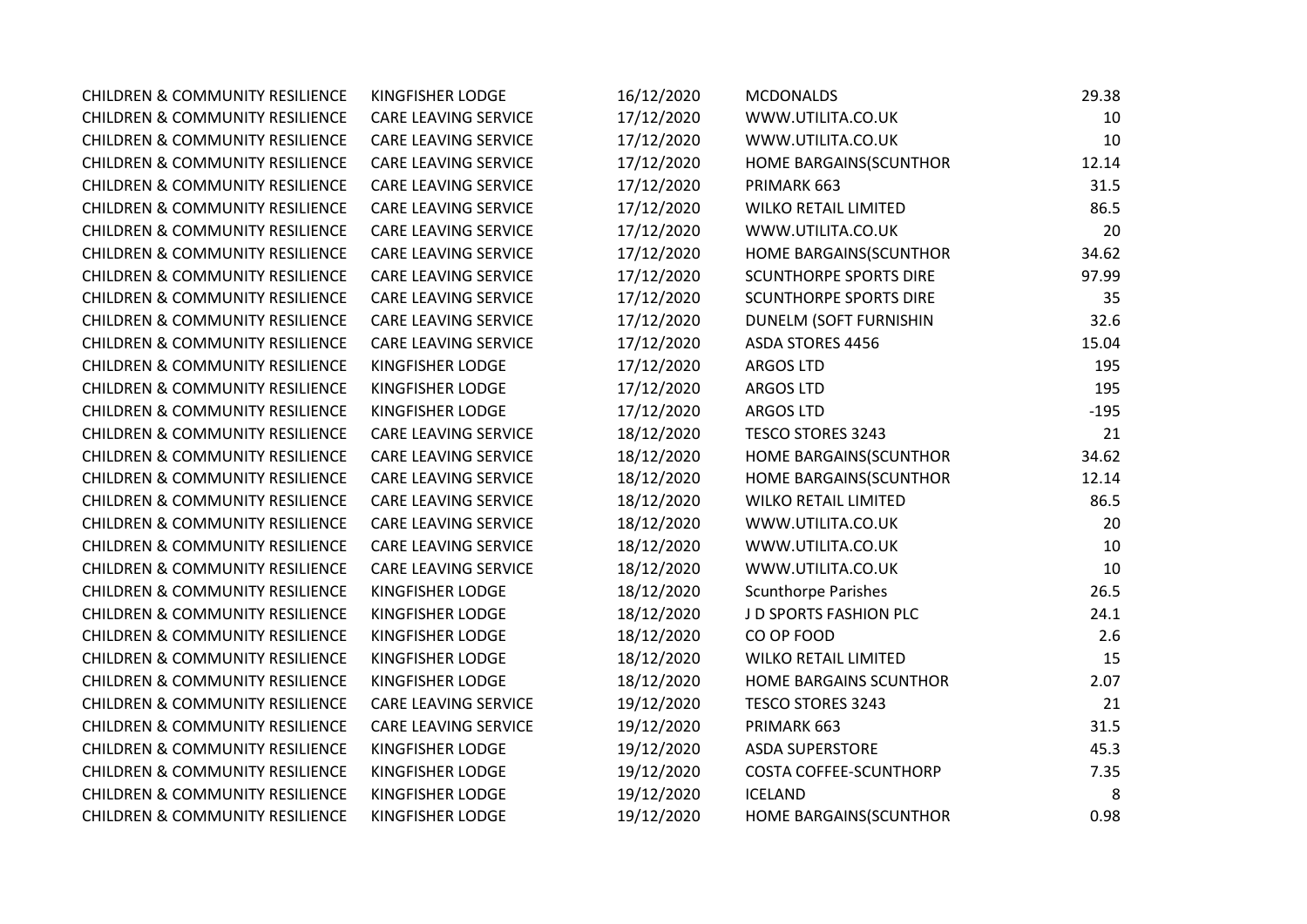| <b>CHILDREN &amp; COMMUNITY RESILIENCE</b> | KINGFISHER LODGE            | 19/12/2020 | <b>SCUNTHORPE SPORTS DIRE</b> | 26.5           |
|--------------------------------------------|-----------------------------|------------|-------------------------------|----------------|
| <b>CHILDREN &amp; COMMUNITY RESILIENCE</b> | KINGFISHER LODGE            | 19/12/2020 | J D SPORTS PLC                | 24.1           |
| <b>CHILDREN &amp; COMMUNITY RESILIENCE</b> | KINGFISHER LODGE            | 19/12/2020 | POUNDLAND                     | 1.75           |
| <b>CHILDREN &amp; COMMUNITY RESILIENCE</b> | KINGFISHER LODGE            | 19/12/2020 | CO OP FOOD                    | 2.6            |
| <b>CHILDREN &amp; COMMUNITY RESILIENCE</b> | KINGFISHER LODGE            | 19/12/2020 | HOME BARGAINS(SCUNTHOR        | 8.4            |
| <b>CHILDREN &amp; COMMUNITY RESILIENCE</b> | KINGFISHER LODGE            | 19/12/2020 | POUNDLAND                     | $\overline{2}$ |
| <b>CHILDREN &amp; COMMUNITY RESILIENCE</b> | KINGFISHER LODGE            | 19/12/2020 | HOME BARGAINS SCUNTHOR        | 2.07           |
| <b>CHILDREN &amp; COMMUNITY RESILIENCE</b> | KINGFISHER LODGE            | 19/12/2020 | <b>WILKO RETAIL LIMITED</b>   | 15             |
| <b>CHILDREN &amp; COMMUNITY RESILIENCE</b> | KINGFISHER LODGE            | 20/12/2020 | <b>MCDONALDS</b>              | 16.76          |
| <b>CHILDREN &amp; COMMUNITY RESILIENCE</b> | KINGFISHER LODGE            | 20/12/2020 | <b>ASDA SUPERSTORE</b>        | 27.36          |
| <b>CHILDREN &amp; COMMUNITY RESILIENCE</b> | KINGFISHER LODGE            | 20/12/2020 | <b>LLOYDS PHARMACY</b>        | 7.59           |
| <b>CHILDREN &amp; COMMUNITY RESILIENCE</b> | <b>CARE LEAVING SERVICE</b> | 21/12/2020 | WWW.UTILITA.CO.UK             | 10             |
| <b>CHILDREN &amp; COMMUNITY RESILIENCE</b> | KINGFISHER LODGE            | 21/12/2020 | <b>ASDA GROCERIES ONLINE</b>  | 169.48         |
| <b>CHILDREN &amp; COMMUNITY RESILIENCE</b> | KINGFISHER LODGE            | 21/12/2020 | <b>ASDA GROCERIES ONLINE</b>  | $-1.11$        |
| <b>CHILDREN &amp; COMMUNITY RESILIENCE</b> | KINGFISHER LODGE            | 21/12/2020 | <b>ASDA SUPERSTORE</b>        | 11.94          |
| <b>CHILDREN &amp; COMMUNITY RESILIENCE</b> | KINGFISHER LODGE            | 21/12/2020 | <b>MCDONALDS</b>              | 16.76          |
| <b>CHILDREN &amp; COMMUNITY RESILIENCE</b> | KINGFISHER LODGE            | 21/12/2020 | <b>LLOYDS PHARMACY</b>        | 7.59           |
| <b>CHILDREN &amp; COMMUNITY RESILIENCE</b> | KINGFISHER LODGE            | 21/12/2020 | <b>ASDA SUPERSTORE</b>        | 27.36          |
| <b>CHILDREN &amp; COMMUNITY RESILIENCE</b> | KINGFISHER LODGE            | 21/12/2020 | <b>ICELAND</b>                | 8              |
| <b>CHILDREN &amp; COMMUNITY RESILIENCE</b> | KINGFISHER LODGE            | 21/12/2020 | <b>ASDA SUPERSTORE</b>        | 45.3           |
| <b>CHILDREN &amp; COMMUNITY RESILIENCE</b> | KINGFISHER LODGE            | 21/12/2020 | HOME BARGAINS(SCUNTHOR        | 8.4            |
| <b>CHILDREN &amp; COMMUNITY RESILIENCE</b> | KINGFISHER LODGE            | 21/12/2020 | HOME BARGAINS(SCUNTHOR        | 0.98           |
| <b>CHILDREN &amp; COMMUNITY RESILIENCE</b> | KINGFISHER LODGE            | 21/12/2020 | <b>COSTA COFFEE-SCUNTHORP</b> | 7.35           |
| <b>CHILDREN &amp; COMMUNITY RESILIENCE</b> | KINGFISHER LODGE            | 21/12/2020 | POUNDLAND LTD 1474            | 1.75           |
| <b>CHILDREN &amp; COMMUNITY RESILIENCE</b> | KINGFISHER LODGE            | 21/12/2020 | POUNDLAND LTD 1474            | 2              |
| <b>CHILDREN &amp; COMMUNITY RESILIENCE</b> | <b>CARE LEAVING SERVICE</b> | 22/12/2020 | WWW.UTILITA.CO.UK             | 25             |
| <b>CHILDREN &amp; COMMUNITY RESILIENCE</b> | CARE LEAVING SERVICE        | 22/12/2020 | WWW.UTILITA.CO.UK             | 10             |
| <b>CHILDREN &amp; COMMUNITY RESILIENCE</b> | <b>CARE LEAVING SERVICE</b> | 22/12/2020 | WWW.UTILITA.CO.UK             | 20             |
| <b>CHILDREN &amp; COMMUNITY RESILIENCE</b> | CARE LEAVING SERVICE        | 22/12/2020 | WWW.UTILITA.CO.UK             | 10             |
| <b>CHILDREN &amp; COMMUNITY RESILIENCE</b> | <b>CARE LEAVING SERVICE</b> | 22/12/2020 | <b>ASDA SUPERSTORE</b>        | 49             |
| <b>CHILDREN &amp; COMMUNITY RESILIENCE</b> | CARE LEAVING SERVICE        | 22/12/2020 | WWW.UTILITA.CO.UK             | 10             |
| <b>CHILDREN &amp; COMMUNITY RESILIENCE</b> | KINGFISHER LODGE            | 22/12/2020 | HUMBER BRIDGE BOARD           | 1.5            |
| <b>CHILDREN &amp; COMMUNITY RESILIENCE</b> | KINGFISHER LODGE            | 22/12/2020 | <b>MCDONALDS</b>              | 4.17           |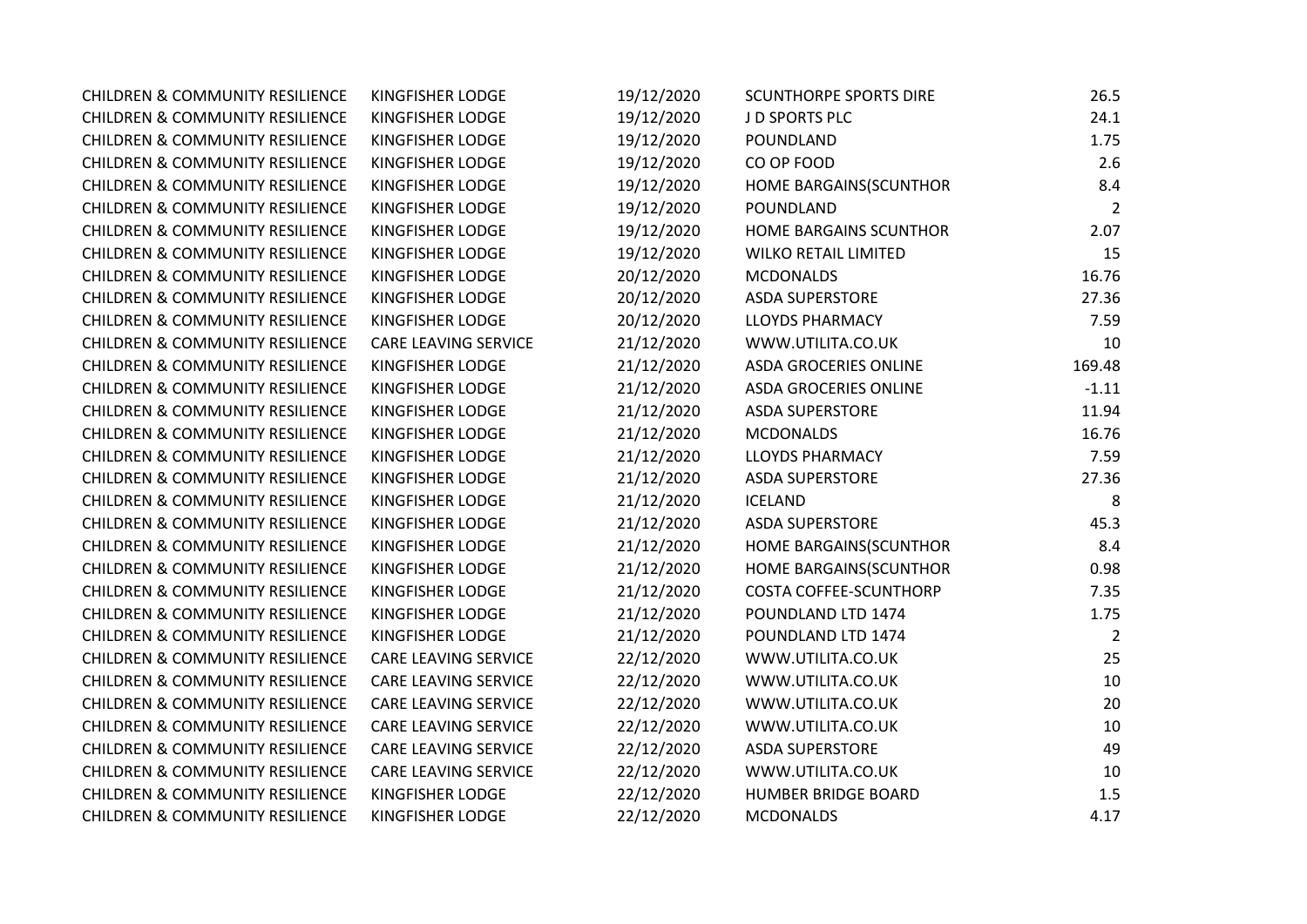| <b>CHILDREN &amp; COMMUNITY RESILIENCE</b> | KINGFISHER LODGE            | 22/12/2020 | <b>HUMBER BRIDGE BOARD</b>    | 1.5            |
|--------------------------------------------|-----------------------------|------------|-------------------------------|----------------|
| <b>CHILDREN &amp; COMMUNITY RESILIENCE</b> | KINGFISHER LODGE            | 22/12/2020 | LEISURE & CATERING DSO        | 4.2            |
| <b>CHILDREN &amp; COMMUNITY RESILIENCE</b> | KINGFISHER LODGE            | 22/12/2020 | <b>COSTA COFFEE 43036675</b>  | 3.55           |
| <b>CHILDREN &amp; COMMUNITY RESILIENCE</b> | KINGFISHER LODGE            | 22/12/2020 | <b>ASDA SUPERSTORE</b>        | 11.94          |
| <b>CHILDREN &amp; COMMUNITY RESILIENCE</b> | CARE LEAVING SERVICE        | 23/12/2020 | <b>WILKO RETAIL LIMITED</b>   | 59             |
| <b>CHILDREN &amp; COMMUNITY RESILIENCE</b> | CARE LEAVING SERVICE        | 23/12/2020 | WWW.UTILITA.CO.UK             | 20             |
| <b>CHILDREN &amp; COMMUNITY RESILIENCE</b> | CARE LEAVING SERVICE        | 23/12/2020 | WWW.UTILITA.CO.UK             | 20             |
| <b>CHILDREN &amp; COMMUNITY RESILIENCE</b> | <b>CARE LEAVING SERVICE</b> | 23/12/2020 | <b>WILKO RETAIL LIMITED</b>   | $\overline{2}$ |
| <b>CHILDREN &amp; COMMUNITY RESILIENCE</b> | CARE LEAVING SERVICE        | 23/12/2020 | <b>BRITISH HEART FOUNDATI</b> | 344            |
| <b>CHILDREN &amp; COMMUNITY RESILIENCE</b> | CARE LEAVING SERVICE        | 23/12/2020 | <b>ASDA SUPERSTORE</b>        | 49             |
| <b>CHILDREN &amp; COMMUNITY RESILIENCE</b> | CARE LEAVING SERVICE        | 23/12/2020 | WWW.UTILITA.CO.UK             | 10             |
| <b>CHILDREN &amp; COMMUNITY RESILIENCE</b> | <b>CARE LEAVING SERVICE</b> | 23/12/2020 | WWW.UTILITA.CO.UK             | 20             |
| <b>CHILDREN &amp; COMMUNITY RESILIENCE</b> | <b>CARE LEAVING SERVICE</b> | 23/12/2020 | WWW.UTILITA.CO.UK             | 10             |
| <b>CHILDREN &amp; COMMUNITY RESILIENCE</b> | CARE LEAVING SERVICE        | 23/12/2020 | WWW.UTILITA.CO.UK             | 25             |
| <b>CHILDREN &amp; COMMUNITY RESILIENCE</b> | KINGFISHER LODGE            | 23/12/2020 | LEISURE & CATERING DSO        | 9.8            |
| <b>CHILDREN &amp; COMMUNITY RESILIENCE</b> | KINGFISHER LODGE            | 23/12/2020 | <b>MCDONALDS</b>              | 4.17           |
| <b>CHILDREN &amp; COMMUNITY RESILIENCE</b> | KINGFISHER LODGE            | 23/12/2020 | <b>HUMBER BRIDGE BOARD</b>    | 1.5            |
| <b>CHILDREN &amp; COMMUNITY RESILIENCE</b> | KINGFISHER LODGE            | 23/12/2020 | HUMBER BRIDGE BOARD           | 1.5            |
| <b>CHILDREN &amp; COMMUNITY RESILIENCE</b> | KINGFISHER LODGE            | 23/12/2020 | LEISURE & CATERING DSO        | 4.2            |
| <b>CHILDREN &amp; COMMUNITY RESILIENCE</b> | KINGFISHER LODGE            | 23/12/2020 | <b>COSTA COFFEE 43036675</b>  | 3.55           |
| <b>CHILDREN &amp; COMMUNITY RESILIENCE</b> | KINGFISHER LODGE            | 23/12/2020 | <b>ASDA SUPERSTORE</b>        | 10.48          |
| <b>CHILDREN &amp; COMMUNITY RESILIENCE</b> | KINGFISHER LODGE            | 23/12/2020 | <b>ASDA SUPERSTORE</b>        | 139.67         |
| <b>CHILDREN &amp; COMMUNITY RESILIENCE</b> | <b>CARE LEAVING SERVICE</b> | 24/12/2020 | <b>BRITISH HEART FOUNDATI</b> | 344            |
| <b>CHILDREN &amp; COMMUNITY RESILIENCE</b> | CARE LEAVING SERVICE        | 24/12/2020 | <b>WILKO RETAIL LIMITED</b>   | 59             |
| <b>CHILDREN &amp; COMMUNITY RESILIENCE</b> | CARE LEAVING SERVICE        | 24/12/2020 | <b>WILKO RETAIL LIMITED</b>   | $\overline{2}$ |
| <b>CHILDREN &amp; COMMUNITY RESILIENCE</b> | <b>CARE LEAVING SERVICE</b> | 24/12/2020 | WWW.UTILITA.CO.UK             | 20             |
| <b>CHILDREN &amp; COMMUNITY RESILIENCE</b> | <b>CARE LEAVING SERVICE</b> | 24/12/2020 | WWW.UTILITA.CO.UK             | 20             |
| <b>CHILDREN &amp; COMMUNITY RESILIENCE</b> | KINGFISHER LODGE            | 24/12/2020 | <b>ASDA SUPERSTORE</b>        | 10.48          |
| <b>CHILDREN &amp; COMMUNITY RESILIENCE</b> | KINGFISHER LODGE            | 24/12/2020 | <b>ASDA SUPERSTORE</b>        | 139.67         |
| <b>CHILDREN &amp; COMMUNITY RESILIENCE</b> | KINGFISHER LODGE            | 24/12/2020 | LEISURE & CATERING DSO        | $-4.2$         |
| <b>CHILDREN &amp; COMMUNITY RESILIENCE</b> | KINGFISHER LODGE            | 24/12/2020 | LEISURE & CATERING DSO        | 9.8            |
| <b>CHILDREN &amp; COMMUNITY RESILIENCE</b> | KINGFISHER LODGE            | 28/12/2020 | ASDA GROCERIES ONLINE         | 6.27           |
| <b>CHILDREN &amp; COMMUNITY RESILIENCE</b> | KINGFISHER LODGE            | 28/12/2020 | <b>ASDA GROCERIES ONLINE</b>  | 82.16          |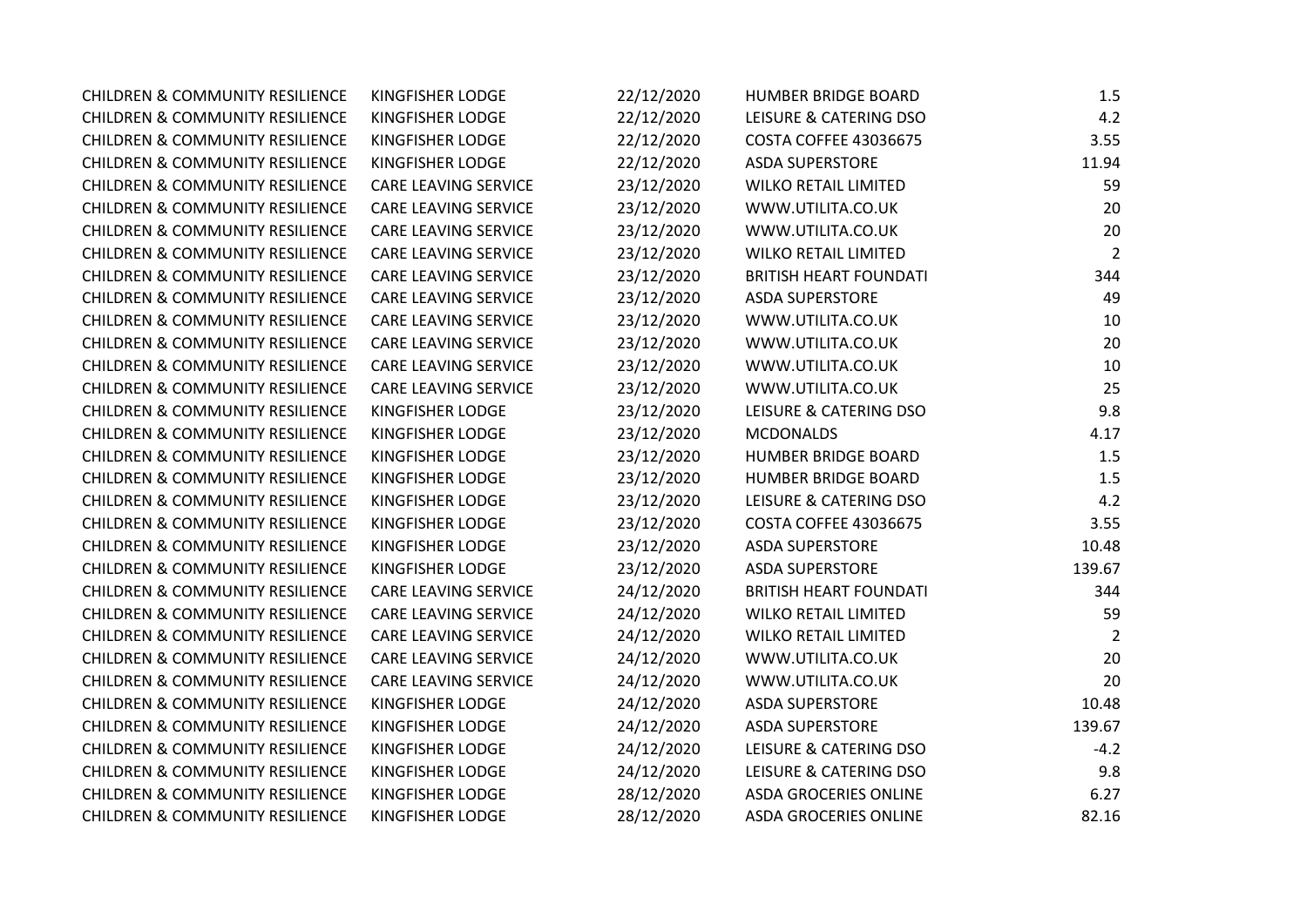| <b>CHILDREN &amp; COMMUNITY RESILIENCE</b> | <b>KINGFISHER LODGE</b>     | 28/12/2020 | <b>ASDA GROCERIES ONLINE</b> | 21.1        |
|--------------------------------------------|-----------------------------|------------|------------------------------|-------------|
| <b>CHILDREN &amp; COMMUNITY RESILIENCE</b> | KINGFISHER LODGE            | 28/12/2020 | MFG WESTCLIFFE               | 10          |
| <b>CHILDREN &amp; COMMUNITY RESILIENCE</b> | CARE LEAVING SERVICE        | 29/12/2020 | UTILITA ENERGY LIMITED       | 40          |
| <b>CHILDREN &amp; COMMUNITY RESILIENCE</b> | CARE LEAVING SERVICE        | 29/12/2020 | <b>LONDIS</b>                | 30          |
| <b>CHILDREN &amp; COMMUNITY RESILIENCE</b> | <b>CARE LEAVING SERVICE</b> | 29/12/2020 | UTILITA ENERGY LTD           | 30          |
| <b>CHILDREN &amp; COMMUNITY RESILIENCE</b> | KINGFISHER LODGE            | 29/12/2020 | W M MORRISON PLC             | 22.76       |
| <b>CHILDREN &amp; COMMUNITY RESILIENCE</b> | <b>KINGFISHER LODGE</b>     | 29/12/2020 | <b>MFG WESTCLIFFE</b>        | 10          |
| <b>CHILDREN &amp; COMMUNITY RESILIENCE</b> | <b>CARE LEAVING SERVICE</b> | 30/12/2020 | JOHALS CONVENIENCE STO       | 20          |
| <b>CHILDREN &amp; COMMUNITY RESILIENCE</b> | CARE LEAVING SERVICE        | 30/12/2020 | CO OP FOOD                   | 15          |
| <b>CHILDREN &amp; COMMUNITY RESILIENCE</b> | CARE LEAVING SERVICE        | 30/12/2020 | UTILITA ENERGY LTD           | 30          |
| <b>CHILDREN &amp; COMMUNITY RESILIENCE</b> | <b>CARE LEAVING SERVICE</b> | 30/12/2020 | UTILITA ENERGY LTD           | 30          |
| <b>CHILDREN &amp; COMMUNITY RESILIENCE</b> | CARE LEAVING SERVICE        | 30/12/2020 | UTILITA ENERGY LIMITED       | 40          |
| <b>CHILDREN &amp; COMMUNITY RESILIENCE</b> | CARE LEAVING SERVICE        | 30/12/2020 | <b>LONDIS</b>                | 30          |
| <b>CHILDREN &amp; COMMUNITY RESILIENCE</b> | <b>KINGFISHER LODGE</b>     | 30/12/2020 | <b>ASDA SUPERSTORE</b>       | 3.18        |
| <b>CHILDREN &amp; COMMUNITY RESILIENCE</b> | <b>KINGFISHER LODGE</b>     | 30/12/2020 | <b>ASDA SUPERSTORE</b>       | 12.13       |
| <b>CHILDREN &amp; COMMUNITY RESILIENCE</b> | KINGFISHER LODGE            | 30/12/2020 | WM MORRISONS STORE           | 22.76       |
| <b>CHILDREN &amp; COMMUNITY RESILIENCE</b> | <b>CARE LEAVING SERVICE</b> | 31/12/2020 | UTILITA ENERGY LTD           | 20          |
| <b>CHILDREN &amp; COMMUNITY RESILIENCE</b> | CARE LEAVING SERVICE        | 31/12/2020 | UTILITA ENERGY LIMITED       | 30          |
| <b>CHILDREN &amp; COMMUNITY RESILIENCE</b> | <b>CARE LEAVING SERVICE</b> | 31/12/2020 | UTILITA ENERGY LIMITED       | 20          |
| <b>CHILDREN &amp; COMMUNITY RESILIENCE</b> | <b>CARE LEAVING SERVICE</b> | 31/12/2020 | CO OP FOOD                   | 15          |
| <b>CHILDREN &amp; COMMUNITY RESILIENCE</b> | <b>CARE LEAVING SERVICE</b> | 31/12/2020 | JOHALS CONVENIENCE STO       | 20          |
| <b>CHILDREN &amp; COMMUNITY RESILIENCE</b> | <b>CARE LEAVING SERVICE</b> | 31/12/2020 | WWW.ICELAND.CO.UK            | $\mathbf 0$ |
| <b>CHILDREN &amp; COMMUNITY RESILIENCE</b> | <b>CARE LEAVING SERVICE</b> | 31/12/2020 | UTILITA ENERGY LTD           | 30          |
| <b>CHILDREN &amp; COMMUNITY RESILIENCE</b> | <b>KINGFISHER LODGE</b>     | 31/12/2020 | <b>ASDA SUPERSTORE</b>       | 3.18        |
| <b>CHILDREN &amp; COMMUNITY RESILIENCE</b> | <b>KINGFISHER LODGE</b>     | 31/12/2020 | <b>ASDA SUPERSTORE</b>       | 12.13       |
| <b>CHILDREN &amp; COMMUNITY RESILIENCE</b> | <b>CARE LEAVING SERVICE</b> | 01/01/2021 | UTILITA ENERGY LTD           | 20.00       |
| <b>CHILDREN &amp; COMMUNITY RESILIENCE</b> | <b>CARE LEAVING SERVICE</b> | 01/01/2021 | UTILITA ENERGY LIMITED       | 30.00       |
| <b>CHILDREN &amp; COMMUNITY RESILIENCE</b> | CARE LEAVING SERVICE        | 01/01/2021 | UTILITA ENERGY LIMITED       | 20.00       |
| <b>CHILDREN &amp; COMMUNITY RESILIENCE</b> | <b>KINGFISHER LODGE</b>     | 01/01/2021 | ASDA GROCERIES ONLINE        | 17.85       |
| <b>CHILDREN &amp; COMMUNITY RESILIENCE</b> | <b>KINGFISHER LODGE</b>     | 01/01/2021 | <b>ASDA GROCERIES ONLINE</b> | 84.99       |
| <b>CHILDREN &amp; COMMUNITY RESILIENCE</b> | KINGFISHER LODGE            | 01/01/2021 | <b>ASDA GROCERIES ONLINE</b> | (1.58)      |
| <b>CHILDREN &amp; COMMUNITY RESILIENCE</b> | <b>KINGFISHER LODGE</b>     | 04/01/2021 | <b>KFC SCUNTHORPE</b>        | 8.98        |
| <b>CHILDREN &amp; COMMUNITY RESILIENCE</b> | <b>CARE LEAVING SERVICE</b> | 05/01/2021 | WWW.UTILITA.CO.UK            | 20.00       |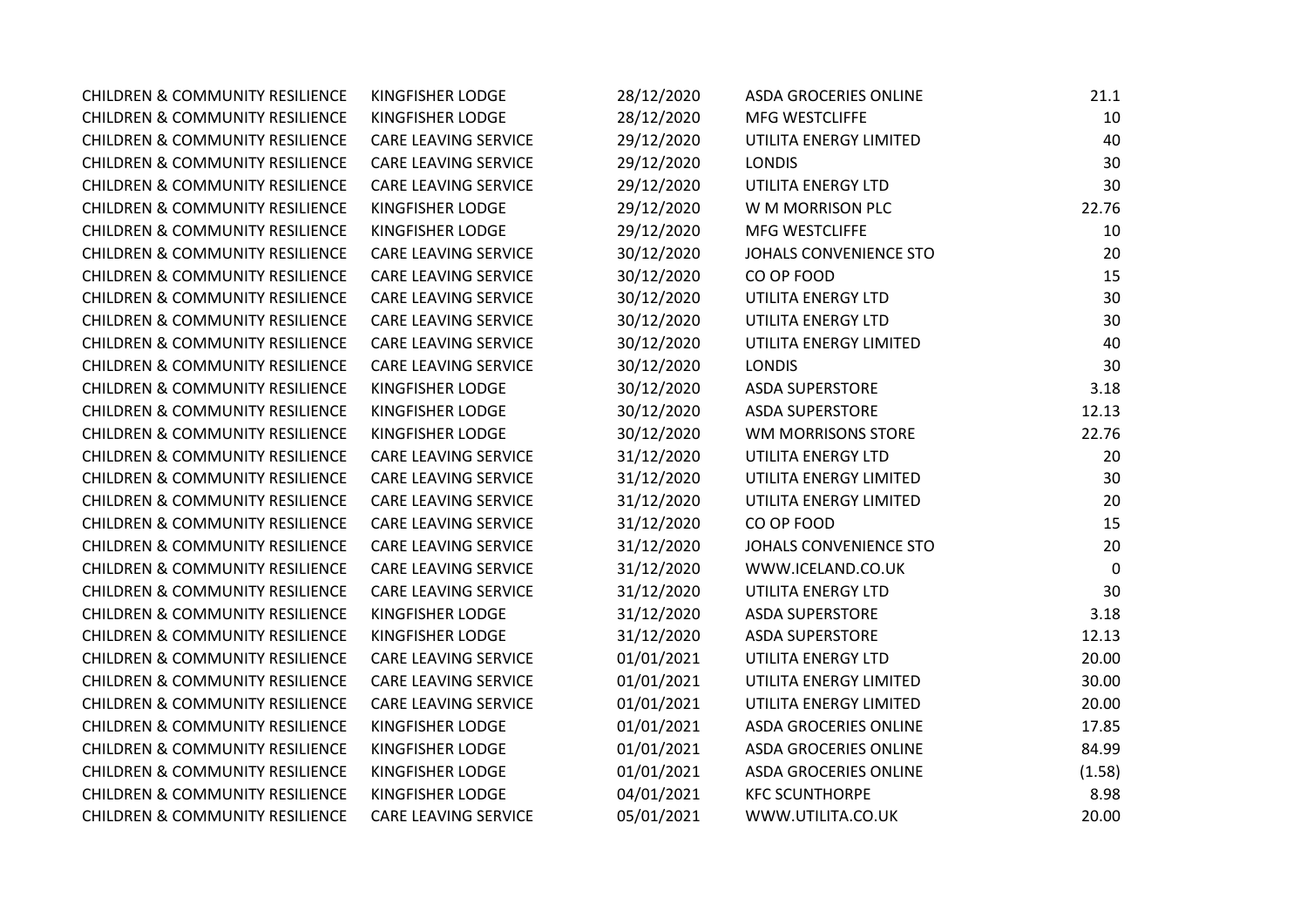| <b>CHILDREN &amp; COMMUNITY RESILIENCE</b> | <b>CARE LEAVING SERVICE</b> | 05/01/2021 | WWW.UTILITA.CO.UK           | 30.00 |
|--------------------------------------------|-----------------------------|------------|-----------------------------|-------|
| <b>CHILDREN &amp; COMMUNITY RESILIENCE</b> | KINGFISHER LODGE            | 05/01/2021 | <b>ASDA SUPERSTORE</b>      | 35.69 |
| <b>CHILDREN &amp; COMMUNITY RESILIENCE</b> | KINGFISHER LODGE            | 05/01/2021 | <b>KFC SCUNTHORPE</b>       | 8.98  |
| <b>CHILDREN &amp; COMMUNITY RESILIENCE</b> | <b>CARE LEAVING SERVICE</b> | 06/01/2021 | WWW.UTILITA.CO.UK           | 10.00 |
| <b>CHILDREN &amp; COMMUNITY RESILIENCE</b> | CARE LEAVING SERVICE        | 06/01/2021 | WWW.UTILITA.CO.UK           | 20.00 |
| <b>CHILDREN &amp; COMMUNITY RESILIENCE</b> | CARE LEAVING SERVICE        | 06/01/2021 | UTILITA ENERGY LIMITED      | 10.00 |
| <b>CHILDREN &amp; COMMUNITY RESILIENCE</b> | <b>CARE LEAVING SERVICE</b> | 06/01/2021 | WWW.UTILITA.CO.UK           | 10.00 |
| <b>CHILDREN &amp; COMMUNITY RESILIENCE</b> | <b>CARE LEAVING SERVICE</b> | 06/01/2021 | WWW.UTILITA.CO.UK           | 30.00 |
| <b>CHILDREN &amp; COMMUNITY RESILIENCE</b> | <b>CARE LEAVING SERVICE</b> | 06/01/2021 | WWW.UTILITA.CO.UK           | 20.00 |
| <b>CHILDREN &amp; COMMUNITY RESILIENCE</b> | KINGFISHER LODGE            | 06/01/2021 | <b>ASDA SUPERSTORE</b>      | 18.60 |
| <b>CHILDREN &amp; COMMUNITY RESILIENCE</b> | KINGFISHER LODGE            | 06/01/2021 | <b>ASDA SUPERSTORE</b>      | 35.69 |
| <b>CHILDREN &amp; COMMUNITY RESILIENCE</b> | <b>CARE LEAVING SERVICE</b> | 07/01/2021 | THE RANGE                   | 35.94 |
| <b>CHILDREN &amp; COMMUNITY RESILIENCE</b> | <b>CARE LEAVING SERVICE</b> | 07/01/2021 | WWW.UTILITA.CO.UK           | 20.00 |
| <b>CHILDREN &amp; COMMUNITY RESILIENCE</b> | <b>CARE LEAVING SERVICE</b> | 07/01/2021 | WWW.UTILITA.CO.UK           | 10.00 |
| <b>CHILDREN &amp; COMMUNITY RESILIENCE</b> | CARE LEAVING SERVICE        | 07/01/2021 | WWW.UTILITA.CO.UK           | 10.00 |
| <b>CHILDREN &amp; COMMUNITY RESILIENCE</b> | CARE LEAVING SERVICE        | 07/01/2021 | UTILITA ENERGY LIMITED      | 10.00 |
| <b>CHILDREN &amp; COMMUNITY RESILIENCE</b> | KINGFISHER LODGE            | 07/01/2021 | <b>ASDA SUPERSTORE</b>      | 95.72 |
| <b>CHILDREN &amp; COMMUNITY RESILIENCE</b> | KINGFISHER LODGE            | 07/01/2021 | <b>ASDA SUPERSTORE</b>      | 69.01 |
| <b>CHILDREN &amp; COMMUNITY RESILIENCE</b> | KINGFISHER LODGE            | 07/01/2021 | <b>ASDA SUPERSTORE</b>      | 12.00 |
| <b>CHILDREN &amp; COMMUNITY RESILIENCE</b> | KINGFISHER LODGE            | 07/01/2021 | <b>ASDA SUPERSTORE</b>      | 18.60 |
| <b>CHILDREN &amp; COMMUNITY RESILIENCE</b> | <b>CARE LEAVING SERVICE</b> | 08/01/2021 | <b>WILKO RETAIL LIMITED</b> | 10.00 |
| <b>CHILDREN &amp; COMMUNITY RESILIENCE</b> | <b>CARE LEAVING SERVICE</b> | 08/01/2021 | <b>ALDI STORES LIMITED</b>  | 17.57 |
| <b>CHILDREN &amp; COMMUNITY RESILIENCE</b> | <b>CARE LEAVING SERVICE</b> | 08/01/2021 | HOME BARGAINS(SCUNTHOR      | 4.99  |
| <b>CHILDREN &amp; COMMUNITY RESILIENCE</b> | CARE LEAVING SERVICE        | 08/01/2021 | Latif & Brother Bargai      | 49.96 |
| <b>CHILDREN &amp; COMMUNITY RESILIENCE</b> | CARE LEAVING SERVICE        | 08/01/2021 | THE RANGE                   | 35.94 |
| <b>CHILDREN &amp; COMMUNITY RESILIENCE</b> | KINGFISHER LODGE            | 08/01/2021 | <b>ASDA SUPERSTORE</b>      | 95.72 |
| <b>CHILDREN &amp; COMMUNITY RESILIENCE</b> | KINGFISHER LODGE            | 08/01/2021 | <b>ASDA SUPERSTORE</b>      | 69.01 |
| <b>CHILDREN &amp; COMMUNITY RESILIENCE</b> | KINGFISHER LODGE            | 08/01/2021 | <b>ASDA SUPERSTORE</b>      | 12.00 |
| <b>CHILDREN &amp; COMMUNITY RESILIENCE</b> | <b>CARE LEAVING SERVICE</b> | 09/01/2021 | ALDI                        | 17.57 |
| <b>CHILDREN &amp; COMMUNITY RESILIENCE</b> | <b>CARE LEAVING SERVICE</b> | 09/01/2021 | HOME BARGAINS(SCUNTHOR      | 4.99  |
| <b>CHILDREN &amp; COMMUNITY RESILIENCE</b> | <b>CARE LEAVING SERVICE</b> | 09/01/2021 | <b>WILKO RETAIL LIMITED</b> | 10.00 |
| <b>CHILDREN &amp; COMMUNITY RESILIENCE</b> | <b>CARE LEAVING SERVICE</b> | 09/01/2021 | Latif & Brother Bargai      | 49.96 |
| <b>CHILDREN &amp; COMMUNITY RESILIENCE</b> | <b>CARE LEAVING SERVICE</b> | 11/01/2021 | WWW.UTILITA.CO.UK           | 20.00 |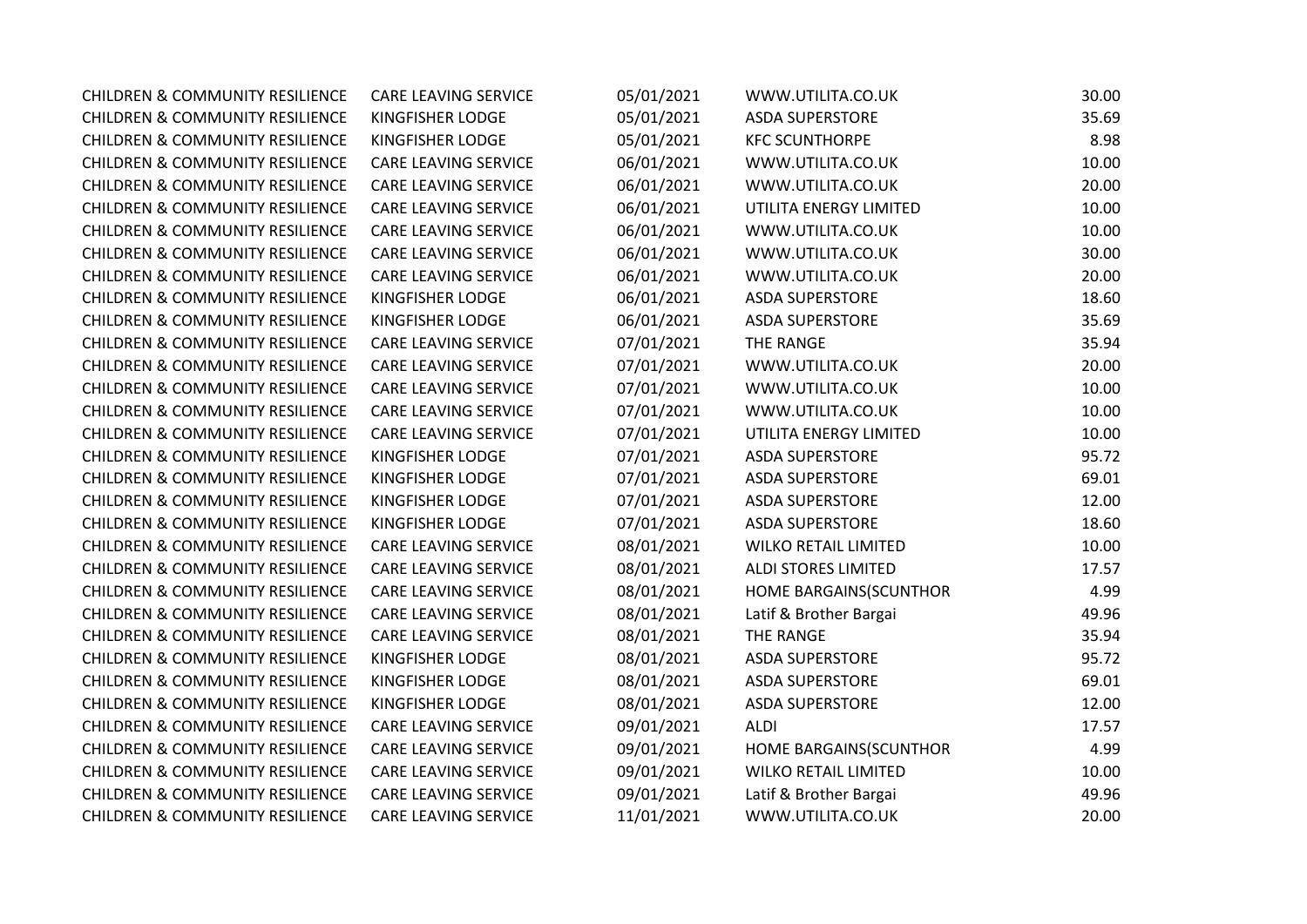| <b>CHILDREN &amp; COMMUNITY RESILIENCE</b> | <b>CARE LEAVING SERVICE</b> | 11/01/2021 | WWW.UTILITA.CO.UK             | 20.00  |
|--------------------------------------------|-----------------------------|------------|-------------------------------|--------|
| <b>CHILDREN &amp; COMMUNITY RESILIENCE</b> | <b>CARE LEAVING SERVICE</b> | 12/01/2021 | WWW.UTILITA.CO.UK             | 20.00  |
| <b>CHILDREN &amp; COMMUNITY RESILIENCE</b> | <b>CARE LEAVING SERVICE</b> | 12/01/2021 | WWW.UTILITA.CO.UK             | 20.00  |
| <b>CHILDREN &amp; COMMUNITY RESILIENCE</b> | <b>KINGFISHER LODGE</b>     | 12/01/2021 | <b>ASDA SUPERSTORE</b>        | 11.85  |
| <b>CHILDREN &amp; COMMUNITY RESILIENCE</b> | KINGFISHER LODGE            | 13/01/2021 | <b>ASDA SUPERSTORE</b>        | 11.85  |
| <b>CHILDREN &amp; COMMUNITY RESILIENCE</b> | <b>CARE LEAVING SERVICE</b> | 14/01/2021 | <b>WILKO RETAIL LIMITED</b>   | 3.75   |
| <b>CHILDREN &amp; COMMUNITY RESILIENCE</b> | KINGFISHER LODGE            | 14/01/2021 | <b>ASDA SUPERSTORE</b>        | 7.00   |
| <b>CHILDREN &amp; COMMUNITY RESILIENCE</b> | <b>CARE LEAVING SERVICE</b> | 15/01/2021 | <b>WILKO RETAIL LIMITED</b>   | 3.75   |
| <b>CHILDREN &amp; COMMUNITY RESILIENCE</b> | KINGFISHER LODGE            | 15/01/2021 | <b>ASDA GROCERIES ONLINE</b>  | 92.08  |
| <b>CHILDREN &amp; COMMUNITY RESILIENCE</b> | KINGFISHER LODGE            | 15/01/2021 | <b>ASDA GROCERIES ONLINE</b>  | 28.44  |
| <b>CHILDREN &amp; COMMUNITY RESILIENCE</b> | KINGFISHER LODGE            | 15/01/2021 | <b>ASDA GROCERIES ONLINE</b>  | (3.22) |
| <b>CHILDREN &amp; COMMUNITY RESILIENCE</b> | KINGFISHER LODGE            | 15/01/2021 | <b>ALDI</b>                   | 3.99   |
| <b>CHILDREN &amp; COMMUNITY RESILIENCE</b> | KINGFISHER LODGE            | 15/01/2021 | <b>ASDA SUPERSTORE</b>        | 20.00  |
| <b>CHILDREN &amp; COMMUNITY RESILIENCE</b> | KINGFISHER LODGE            | 15/01/2021 | <b>ASDA SUPERSTORE</b>        | 7.00   |
| <b>CHILDREN &amp; COMMUNITY RESILIENCE</b> | KINGFISHER LODGE            | 16/01/2021 | <b>KFC-SCUNTHORPE LAKESID</b> | 17.06  |
| <b>CHILDREN &amp; COMMUNITY RESILIENCE</b> | KINGFISHER LODGE            | 16/01/2021 | <b>ALDI</b>                   | 3.99   |
| <b>CHILDREN &amp; COMMUNITY RESILIENCE</b> | KINGFISHER LODGE            | 16/01/2021 | <b>ASDA SUPERSTORE</b>        | 20.00  |
| <b>CHILDREN &amp; COMMUNITY RESILIENCE</b> | KINGFISHER LODGE            | 17/01/2021 | <b>KFC-SCUNTHORPE LAKESID</b> | 17.06  |
| <b>CHILDREN &amp; COMMUNITY RESILIENCE</b> | <b>CARE LEAVING SERVICE</b> | 18/01/2021 | WWW.UTILITA.CO.UK             | 30.00  |
| <b>CHILDREN &amp; COMMUNITY RESILIENCE</b> | <b>CARE LEAVING SERVICE</b> | 18/01/2021 | WWW.UTILITA.CO.UK             | 30.00  |
| <b>CHILDREN &amp; COMMUNITY RESILIENCE</b> | CARE LEAVING SERVICE        | 19/01/2021 | WWW.UTILITA.CO.UK             | 20.00  |
| <b>CHILDREN &amp; COMMUNITY RESILIENCE</b> | <b>CARE LEAVING SERVICE</b> | 19/01/2021 | WWW.UTILITA.CO.UK             | 30.00  |
| <b>CHILDREN &amp; COMMUNITY RESILIENCE</b> | <b>CARE LEAVING SERVICE</b> | 19/01/2021 | WWW.UTILITA.CO.UK             | 30.00  |
| <b>CHILDREN &amp; COMMUNITY RESILIENCE</b> | KINGFISHER LODGE            | 19/01/2021 | B&M                           | 42.96  |
| <b>CHILDREN &amp; COMMUNITY RESILIENCE</b> | KINGFISHER LODGE            | 19/01/2021 | <b>ASDA SUPERSTORE</b>        | 53.50  |
| <b>CHILDREN &amp; COMMUNITY RESILIENCE</b> | <b>CARE LEAVING SERVICE</b> | 20/01/2021 | WWW.UTILITA.CO.UK             | 10.00  |
| <b>CHILDREN &amp; COMMUNITY RESILIENCE</b> | <b>CARE LEAVING SERVICE</b> | 20/01/2021 | WWW.UTILITA.CO.UK             | 30.00  |
| <b>CHILDREN &amp; COMMUNITY RESILIENCE</b> | <b>CARE LEAVING SERVICE</b> | 20/01/2021 | WWW.UTILITA.CO.UK             | 20.00  |
| <b>CHILDREN &amp; COMMUNITY RESILIENCE</b> | KINGFISHER LODGE            | 20/01/2021 | <b>ASDA SUPERSTORE</b>        | 53.50  |
| <b>CHILDREN &amp; COMMUNITY RESILIENCE</b> | KINGFISHER LODGE            | 20/01/2021 | <b>B&amp;M</b>                | 42.96  |
| <b>CHILDREN &amp; COMMUNITY RESILIENCE</b> | CARE LEAVING SERVICE        | 21/01/2021 | Allpay *ONGO HOMES            | 10.00  |
| <b>CHILDREN &amp; COMMUNITY RESILIENCE</b> | CARE LEAVING SERVICE        | 21/01/2021 | WWW.UTILITA.CO.UK             | 10.00  |
| <b>CHILDREN &amp; COMMUNITY RESILIENCE</b> | <b>CARE LEAVING SERVICE</b> | 21/01/2021 | WWW.UTILITA.CO.UK             | 30.00  |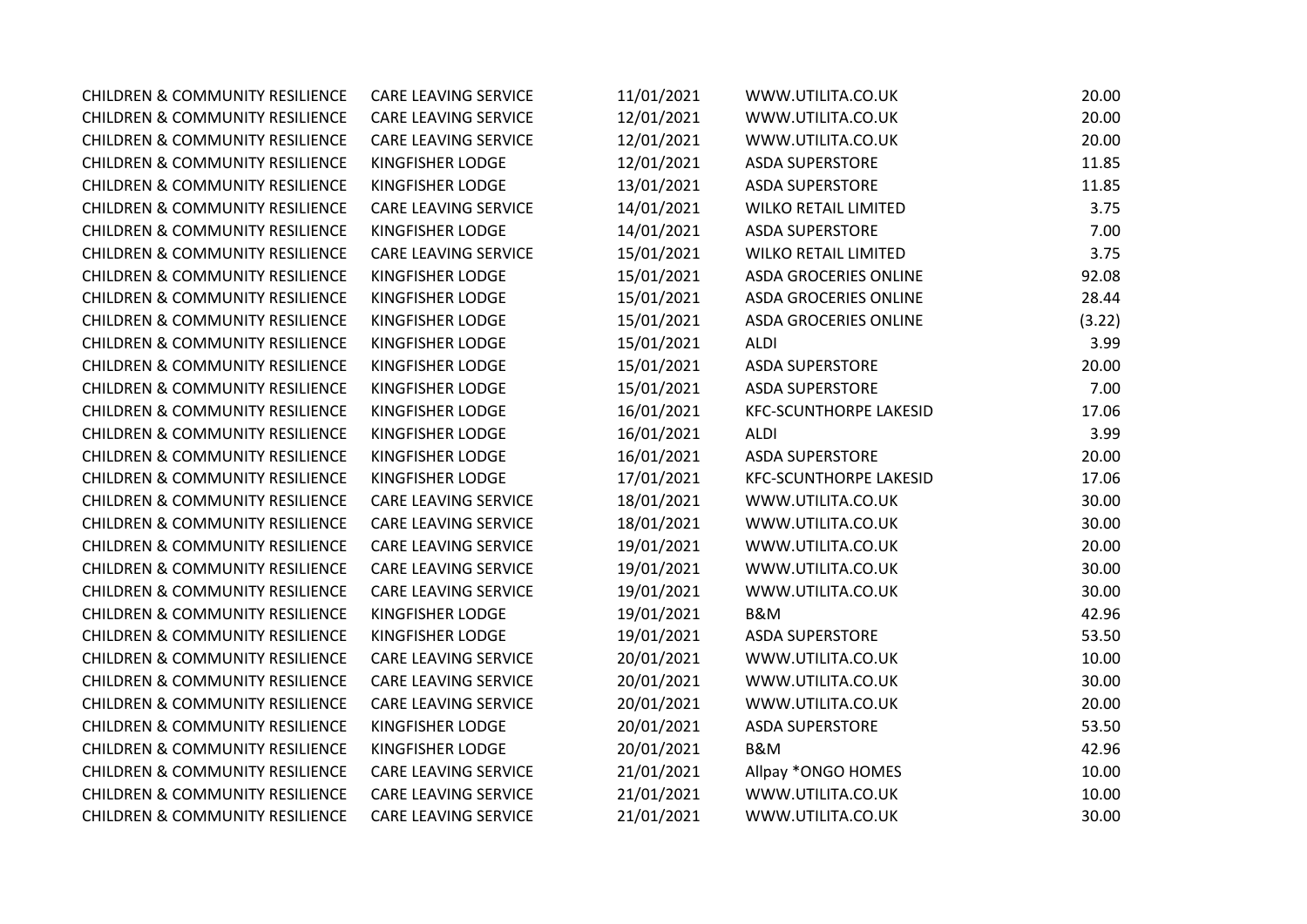| <b>CHILDREN &amp; COMMUNITY RESILIENCE</b> | <b>CARE LEAVING SERVICE</b> | 22/01/2021 | <b>SAINSBURYS</b>            | 12.50 |
|--------------------------------------------|-----------------------------|------------|------------------------------|-------|
| <b>CHILDREN &amp; COMMUNITY RESILIENCE</b> | <b>CARE LEAVING SERVICE</b> | 22/01/2021 | Allpay *ONGO HOMES           | 10.00 |
| <b>CHILDREN &amp; COMMUNITY RESILIENCE</b> | KINGFISHER LODGE            | 22/01/2021 | <b>ASDA SUPERSTORE</b>       | 11.52 |
| <b>CHILDREN &amp; COMMUNITY RESILIENCE</b> | <b>CARE LEAVING SERVICE</b> | 23/01/2021 | <b>SAINSBURYS</b>            | 12.50 |
| <b>CHILDREN &amp; COMMUNITY RESILIENCE</b> | KINGFISHER LODGE            | 23/01/2021 | <b>TESCO STORES</b>          | 11.35 |
| <b>CHILDREN &amp; COMMUNITY RESILIENCE</b> | KINGFISHER LODGE            | 23/01/2021 | <b>COSTA COFFEE</b>          | 10.40 |
| <b>CHILDREN &amp; COMMUNITY RESILIENCE</b> | KINGFISHER LODGE            | 23/01/2021 | <b>ASDA SUPERSTORE</b>       | 11.52 |
| <b>CHILDREN &amp; COMMUNITY RESILIENCE</b> | KINGFISHER LODGE            | 24/01/2021 | <b>TESCO STORES</b>          | 11.35 |
| <b>CHILDREN &amp; COMMUNITY RESILIENCE</b> | KINGFISHER LODGE            | 24/01/2021 | <b>COSTA COFFEE</b>          | 10.40 |
| <b>CHILDREN &amp; COMMUNITY RESILIENCE</b> | <b>CARE LEAVING SERVICE</b> | 26/01/2021 | WWW.UTILITA.CO.UK            | 40.00 |
| <b>CHILDREN &amp; COMMUNITY RESILIENCE</b> | <b>CARE LEAVING SERVICE</b> | 26/01/2021 | WWW.UTILITA.CO.UK            | 30.00 |
| <b>CHILDREN &amp; COMMUNITY RESILIENCE</b> | <b>CARE LEAVING SERVICE</b> | 26/01/2021 | WWW.UTILITA.CO.UK            | 20.00 |
| <b>CHILDREN &amp; COMMUNITY RESILIENCE</b> | <b>CARE LEAVING SERVICE</b> | 26/01/2021 | <b>HOME BARGAINS</b>         | 12.06 |
| <b>CHILDREN &amp; COMMUNITY RESILIENCE</b> | KINGFISHER LODGE            | 26/01/2021 | <b>ASDA GROCERIES ONLINE</b> | 70.94 |
| <b>CHILDREN &amp; COMMUNITY RESILIENCE</b> | KINGFISHER LODGE            | 26/01/2021 | THE RANGE                    | 19.74 |
| <b>CHILDREN &amp; COMMUNITY RESILIENCE</b> | KINGFISHER LODGE            | 26/01/2021 | <b>HOME BARGAINS</b>         | 7.98  |
| <b>CHILDREN &amp; COMMUNITY RESILIENCE</b> | <b>CARE LEAVING SERVICE</b> | 27/01/2021 | UTILITA ENERGY LTD           | 20.00 |
| <b>CHILDREN &amp; COMMUNITY RESILIENCE</b> | CARE LEAVING SERVICE        | 27/01/2021 | UTILITA ENERGY LIMITED       | 20.00 |
| <b>CHILDREN &amp; COMMUNITY RESILIENCE</b> | <b>CARE LEAVING SERVICE</b> | 27/01/2021 | WWW.UTILITA.CO.UK            | 40.00 |
| <b>CHILDREN &amp; COMMUNITY RESILIENCE</b> | <b>CARE LEAVING SERVICE</b> | 27/01/2021 | <b>HOME BARGAINS</b>         | 12.06 |
| <b>CHILDREN &amp; COMMUNITY RESILIENCE</b> | <b>CARE LEAVING SERVICE</b> | 27/01/2021 | WWW.UTILITA.CO.UK            | 30.00 |
| <b>CHILDREN &amp; COMMUNITY RESILIENCE</b> | <b>CARE LEAVING SERVICE</b> | 27/01/2021 | WWW.UTILITA.CO.UK            | 20.00 |
| <b>CHILDREN &amp; COMMUNITY RESILIENCE</b> | <b>CARE LEAVING SERVICE</b> | 27/01/2021 | WWW.UTILITA.CO.UK            | 40.00 |
| <b>CHILDREN &amp; COMMUNITY RESILIENCE</b> | KINGFISHER LODGE            | 27/01/2021 | <b>ASDA SUPERSTORE</b>       | 5.95  |
| <b>CHILDREN &amp; COMMUNITY RESILIENCE</b> | KINGFISHER LODGE            | 27/01/2021 | THE RANGE                    | 19.74 |
| <b>CHILDREN &amp; COMMUNITY RESILIENCE</b> | KINGFISHER LODGE            | 27/01/2021 | <b>HOME BARGAINS</b>         | 7.98  |
| <b>CHILDREN &amp; COMMUNITY RESILIENCE</b> | <b>CARE LEAVING SERVICE</b> | 28/01/2021 | WWW.UTILITA.CO.UK            | 40.00 |
| <b>CHILDREN &amp; COMMUNITY RESILIENCE</b> | <b>CARE LEAVING SERVICE</b> | 28/01/2021 | UTILITA ENERGY LTD           | 20.00 |
| <b>CHILDREN &amp; COMMUNITY RESILIENCE</b> | CARE LEAVING SERVICE        | 28/01/2021 | UTILITA ENERGY LIMITED       | 20.00 |
| <b>CHILDREN &amp; COMMUNITY RESILIENCE</b> | <b>KINGFISHER LODGE</b>     | 28/01/2021 | <b>ASDA SUPERSTORE</b>       | 5.95  |
| <b>CHILDREN &amp; COMMUNITY RESILIENCE</b> | KINGFISHER LODGE            | 29/01/2021 | <b>ASDA SUPERSTORE</b>       | 3.00  |
| <b>CHILDREN &amp; COMMUNITY RESILIENCE</b> | KINGFISHER LODGE            | 29/01/2021 | <b>ASDA SUPERSTORE</b>       | 70.73 |
| <b>CHILDREN &amp; COMMUNITY RESILIENCE</b> | KINGFISHER LODGE            | 30/01/2021 | <b>ASDA SUPERSTORE</b>       | 34.55 |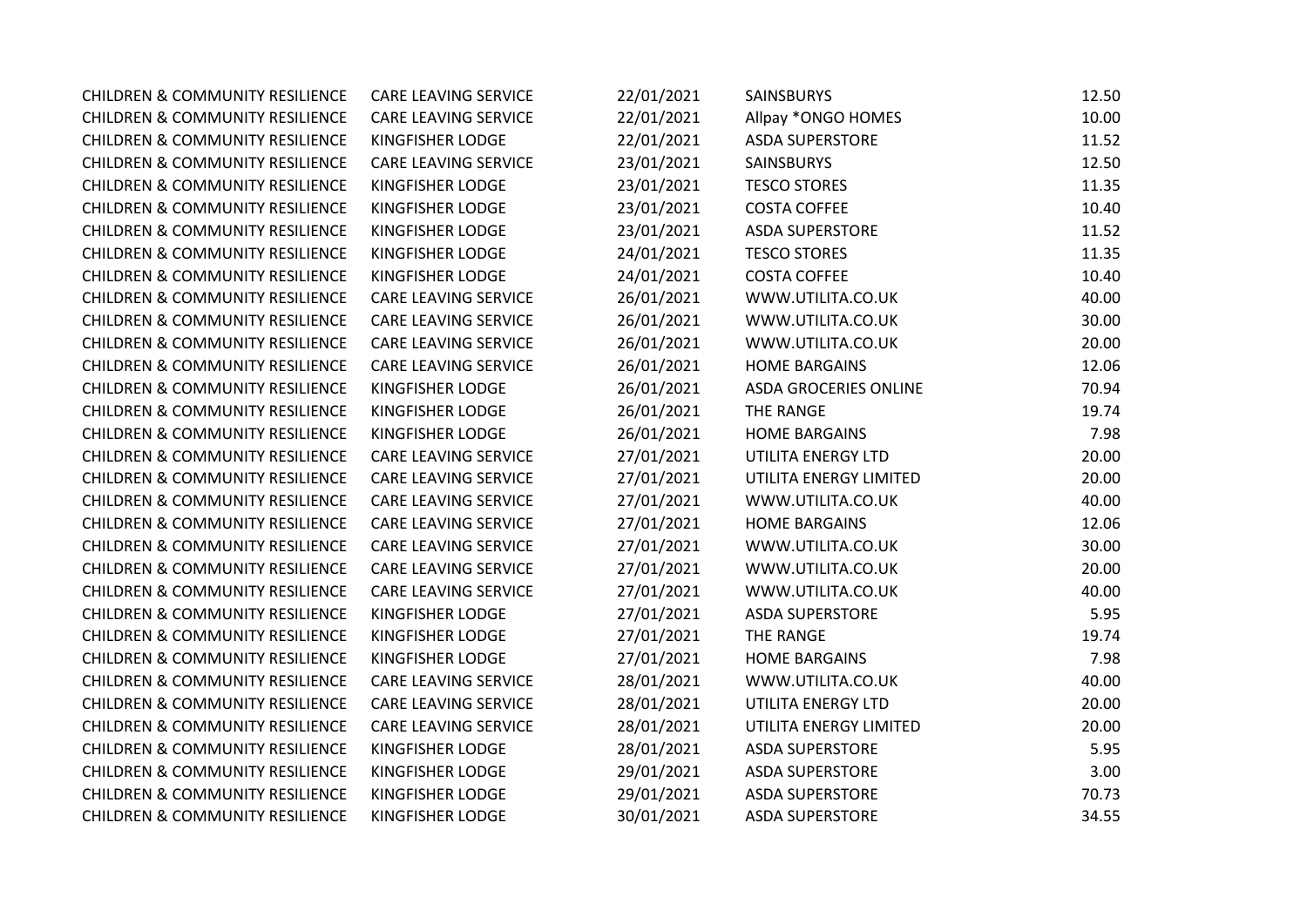| <b>CHILDREN &amp; COMMUNITY RESILIENCE</b> | KINGFISHER LODGE            | 30/01/2021 | <b>ASDA SUPERSTORE</b>       | 70.73   |
|--------------------------------------------|-----------------------------|------------|------------------------------|---------|
| <b>CHILDREN &amp; COMMUNITY RESILIENCE</b> | KINGFISHER LODGE            | 30/01/2021 | <b>ASDA SUPERSTORE</b>       | 3.00    |
| <b>CHILDREN &amp; COMMUNITY RESILIENCE</b> | KINGFISHER LODGE            | 31/01/2021 | <b>ASDA SUPERSTORE</b>       | 34.55   |
| <b>CHILDREN &amp; COMMUNITY RESILIENCE</b> | KINGFISHER LODGE            | 31/01/2021 | <b>MCDONALDS</b>             | 3.18    |
| <b>CHILDREN &amp; COMMUNITY RESILIENCE</b> | <b>CARE LEAVING SERVICE</b> | 01/02/2021 | <b>JD SPORTS INTERNET</b>    | 145.00  |
| <b>CHILDREN &amp; COMMUNITY RESILIENCE</b> | KINGFISHER LODGE            | 01/02/2021 | <b>ASDA GROCERIES ONLINE</b> | 31.74   |
| <b>CHILDREN &amp; COMMUNITY RESILIENCE</b> | KINGFISHER LODGE            | 01/02/2021 | <b>ASDA GROCERIES ONLINE</b> | 145.29  |
| <b>CHILDREN &amp; COMMUNITY RESILIENCE</b> | KINGFISHER LODGE            | 01/02/2021 | <b>ASDA GROCERIES ONLINE</b> | (2.53)  |
| <b>CHILDREN &amp; COMMUNITY RESILIENCE</b> | KINGFISHER LODGE            | 01/02/2021 | <b>MCDONALDS</b>             | 3.18    |
| <b>CHILDREN &amp; COMMUNITY RESILIENCE</b> | <b>CARE LEAVING SERVICE</b> | 02/02/2021 | UTILITA ENERGY LIMITED       | 20.00   |
| <b>CHILDREN &amp; COMMUNITY RESILIENCE</b> | <b>CARE LEAVING SERVICE</b> | 02/02/2021 | UTILITA ENERGY LTD           | 20.00   |
| <b>CHILDREN &amp; COMMUNITY RESILIENCE</b> | <b>CARE LEAVING SERVICE</b> | 02/02/2021 | UTILITA ENERGY LIMITED       | 40.00   |
| <b>CHILDREN &amp; COMMUNITY RESILIENCE</b> | <b>CARE LEAVING SERVICE</b> | 02/02/2021 | <b>JD SPORTS INTERNET</b>    | 145.00  |
| <b>CHILDREN &amp; COMMUNITY RESILIENCE</b> | <b>CARE LEAVING SERVICE</b> | 02/02/2021 | <b>POUNDSTRETCHER</b>        | 20.98   |
| <b>CHILDREN &amp; COMMUNITY RESILIENCE</b> | KINGFISHER LODGE            | 02/02/2021 | SP * THE PUDDING CO SC       | 34.30   |
| <b>CHILDREN &amp; COMMUNITY RESILIENCE</b> | KINGFISHER LODGE            | 02/02/2021 | THE RANGE                    | 33.97   |
| <b>CHILDREN &amp; COMMUNITY RESILIENCE</b> | <b>CARE LEAVING SERVICE</b> | 03/02/2021 | UTILITA ENERGY LTD           | 20.00   |
| <b>CHILDREN &amp; COMMUNITY RESILIENCE</b> | CARE LEAVING SERVICE        | 03/02/2021 | UTILITA ENERGY LIMITED       | 20.00   |
| <b>CHILDREN &amp; COMMUNITY RESILIENCE</b> | <b>CARE LEAVING SERVICE</b> | 03/02/2021 | UTILITA ENERGY LIMITED       | 40.00   |
| <b>CHILDREN &amp; COMMUNITY RESILIENCE</b> | <b>CARE LEAVING SERVICE</b> | 03/02/2021 | <b>POUNDSTRETCHER</b>        | 20.98   |
| <b>CHILDREN &amp; COMMUNITY RESILIENCE</b> | KINGFISHER LODGE            | 03/02/2021 | <b>ASDA GROCERIES ONLINE</b> | 228.72  |
| <b>CHILDREN &amp; COMMUNITY RESILIENCE</b> | KINGFISHER LODGE            | 03/02/2021 | ASDA GROCERIES ONLINE        | (23.99) |
| <b>CHILDREN &amp; COMMUNITY RESILIENCE</b> | KINGFISHER LODGE            | 03/02/2021 | <b>ASDA SUPERSTORE</b>       | 2.20    |
| <b>CHILDREN &amp; COMMUNITY RESILIENCE</b> | KINGFISHER LODGE            | 03/02/2021 | THE RANGE                    | 33.97   |
| <b>CHILDREN &amp; COMMUNITY RESILIENCE</b> | KINGFISHER LODGE            | 03/02/2021 | SP * THE PUDDING CO SC       | 34.30   |
| <b>CHILDREN &amp; COMMUNITY RESILIENCE</b> | KINGFISHER LODGE            | 04/02/2021 | <b>ASDA SUPERSTORE</b>       | 2.20    |
| <b>CHILDREN &amp; COMMUNITY RESILIENCE</b> | <b>CARE LEAVING SERVICE</b> | 05/02/2021 | <b>HALFORDS</b>              | 141.99  |
| <b>CHILDREN &amp; COMMUNITY RESILIENCE</b> | <b>CARE LEAVING SERVICE</b> | 05/02/2021 | WWW.UTILITA.CO.UK            | 20.00   |
| <b>CHILDREN &amp; COMMUNITY RESILIENCE</b> | KINGFISHER LODGE            | 05/02/2021 | <b>MCDONALDS</b>             | 8.19    |
| <b>CHILDREN &amp; COMMUNITY RESILIENCE</b> | KINGFISHER LODGE            | 05/02/2021 | <b>ASDA SUPERSTORE</b>       | 11.00   |
| <b>CHILDREN &amp; COMMUNITY RESILIENCE</b> | <b>CARE LEAVING SERVICE</b> | 06/02/2021 | <b>HALFORDS</b>              | 141.99  |
| <b>CHILDREN &amp; COMMUNITY RESILIENCE</b> | <b>CARE LEAVING SERVICE</b> | 06/02/2021 | WWW.UTILITA.CO.UK            | 20.00   |
| <b>CHILDREN &amp; COMMUNITY RESILIENCE</b> | KINGFISHER LODGE            | 06/02/2021 | <b>MCDONALDS</b>             | 8.19    |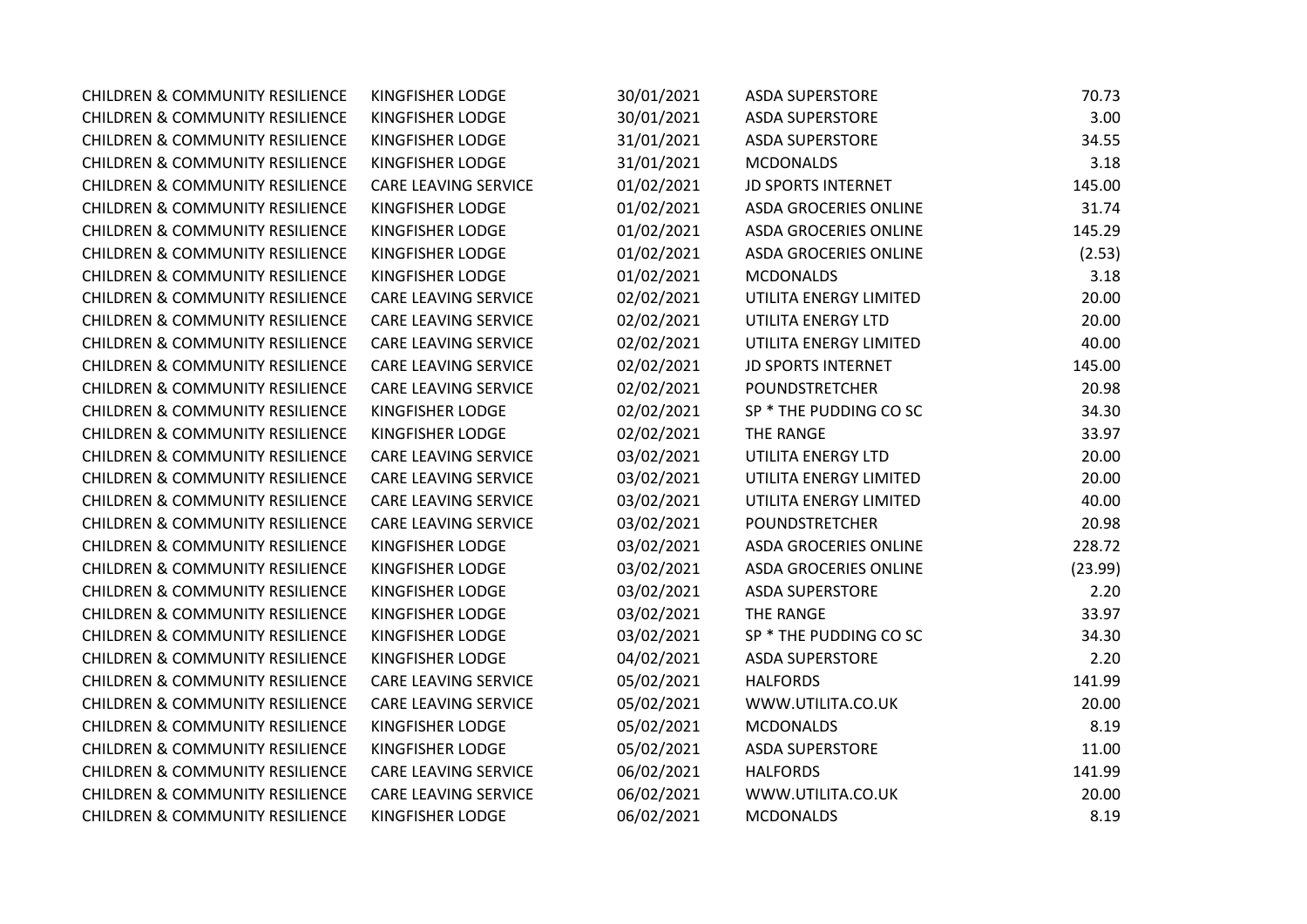| <b>CHILDREN &amp; COMMUNITY RESILIENCE</b> | <b>KINGFISHER LODGE</b>     | 06/02/2021 | <b>ASDA SUPERSTORE</b>       | 11.00  |
|--------------------------------------------|-----------------------------|------------|------------------------------|--------|
| <b>CHILDREN &amp; COMMUNITY RESILIENCE</b> | KINGFISHER LODGE            | 08/02/2021 | <b>ASDA GROCERIES ONLINE</b> | 114.63 |
| <b>CHILDREN &amp; COMMUNITY RESILIENCE</b> | KINGFISHER LODGE            | 08/02/2021 | <b>ASDA GROCERIES ONLINE</b> | (4.50) |
| <b>CHILDREN &amp; COMMUNITY RESILIENCE</b> | KINGFISHER LODGE            | 08/02/2021 | <b>TESCO STORES</b>          | 54.98  |
| <b>CHILDREN &amp; COMMUNITY RESILIENCE</b> | <b>CARE LEAVING SERVICE</b> | 09/02/2021 | WWW.UTILITA.CO.UK            | 20.00  |
| <b>CHILDREN &amp; COMMUNITY RESILIENCE</b> | CARE LEAVING SERVICE        | 09/02/2021 | WWW.UTILITA.CO.UK            | 30.00  |
| <b>CHILDREN &amp; COMMUNITY RESILIENCE</b> | KINGFISHER LODGE            | 09/02/2021 | TVLICENSING.CO.UK            | 157.50 |
| <b>CHILDREN &amp; COMMUNITY RESILIENCE</b> | KINGFISHER LODGE            | 09/02/2021 | <b>ASDA SUPERSTORE</b>       | 10.91  |
| <b>CHILDREN &amp; COMMUNITY RESILIENCE</b> | KINGFISHER LODGE            | 09/02/2021 | <b>TESCO STORES</b>          | 54.98  |
| <b>CHILDREN &amp; COMMUNITY RESILIENCE</b> | <b>CARE LEAVING SERVICE</b> | 10/02/2021 | WWW.UTILITA.CO.UK            | 15.00  |
| <b>CHILDREN &amp; COMMUNITY RESILIENCE</b> | <b>CARE LEAVING SERVICE</b> | 10/02/2021 | WWW.UTILITA.CO.UK            | 15.00  |
| <b>CHILDREN &amp; COMMUNITY RESILIENCE</b> | <b>CARE LEAVING SERVICE</b> | 10/02/2021 | WWW.UTILITA.CO.UK            | 20.00  |
| <b>CHILDREN &amp; COMMUNITY RESILIENCE</b> | <b>CARE LEAVING SERVICE</b> | 10/02/2021 | WWW.UTILITA.CO.UK            | 20.00  |
| <b>CHILDREN &amp; COMMUNITY RESILIENCE</b> | <b>CARE LEAVING SERVICE</b> | 10/02/2021 | WWW.UTILITA.CO.UK            | 30.00  |
| <b>CHILDREN &amp; COMMUNITY RESILIENCE</b> | KINGFISHER LODGE            | 10/02/2021 | <b>ASDA SUPERSTORE</b>       | 10.91  |
| <b>CHILDREN &amp; COMMUNITY RESILIENCE</b> | <b>CARE LEAVING SERVICE</b> | 11/02/2021 | WWW.UTILITA.CO.UK            | 40.00  |
| <b>CHILDREN &amp; COMMUNITY RESILIENCE</b> | <b>CARE LEAVING SERVICE</b> | 11/02/2021 | WWW.UTILITA.CO.UK            | 15.00  |
| <b>CHILDREN &amp; COMMUNITY RESILIENCE</b> | CARE LEAVING SERVICE        | 11/02/2021 | WWW.UTILITA.CO.UK            | 15.00  |
| <b>CHILDREN &amp; COMMUNITY RESILIENCE</b> | <b>CARE LEAVING SERVICE</b> | 11/02/2021 | WWW.UTILITA.CO.UK            | 20.00  |
| <b>CHILDREN &amp; COMMUNITY RESILIENCE</b> | KINGFISHER LODGE            | 11/02/2021 | <b>ASDA GROCERIES ONLINE</b> | 40.42  |
| <b>CHILDREN &amp; COMMUNITY RESILIENCE</b> | KINGFISHER LODGE            | 11/02/2021 | <b>KFC SCUNTHORPE</b>        | 6.99   |
| <b>CHILDREN &amp; COMMUNITY RESILIENCE</b> | <b>CARE LEAVING SERVICE</b> | 12/02/2021 | WWW.UTILITA.CO.UK            | 20.00  |
| <b>CHILDREN &amp; COMMUNITY RESILIENCE</b> | CARE LEAVING SERVICE        | 12/02/2021 | W M MORRISON PLC             | 35.00  |
| <b>CHILDREN &amp; COMMUNITY RESILIENCE</b> | <b>CARE LEAVING SERVICE</b> | 12/02/2021 | W M MORRISON PLC             | 35.00  |
| <b>CHILDREN &amp; COMMUNITY RESILIENCE</b> | CARE LEAVING SERVICE        | 12/02/2021 | <b>ARGOS LTD</b>             | 51.95  |
| <b>CHILDREN &amp; COMMUNITY RESILIENCE</b> | <b>CARE LEAVING SERVICE</b> | 12/02/2021 | WWW.UTILITA.CO.UK            | 10.00  |
| <b>CHILDREN &amp; COMMUNITY RESILIENCE</b> | CARE LEAVING SERVICE        | 12/02/2021 | WWW.UTILITA.CO.UK            | 10.00  |
| <b>CHILDREN &amp; COMMUNITY RESILIENCE</b> | CARE LEAVING SERVICE        | 12/02/2021 | WWW.UTILITA.CO.UK            | 10.00  |
| <b>CHILDREN &amp; COMMUNITY RESILIENCE</b> | <b>CARE LEAVING SERVICE</b> | 12/02/2021 | WWW.UTILITA.CO.UK            | 40.00  |
| <b>CHILDREN &amp; COMMUNITY RESILIENCE</b> | KINGFISHER LODGE            | 12/02/2021 | <b>KFC SCUNTHORPE</b>        | 6.99   |
| <b>CHILDREN &amp; COMMUNITY RESILIENCE</b> | <b>CARE LEAVING SERVICE</b> | 13/02/2021 | WM MORRISONS STORE           | 35.00  |
| <b>CHILDREN &amp; COMMUNITY RESILIENCE</b> | <b>CARE LEAVING SERVICE</b> | 13/02/2021 | WM MORRISONS STORE           | 35.00  |
| <b>CHILDREN &amp; COMMUNITY RESILIENCE</b> | <b>CARE LEAVING SERVICE</b> | 13/02/2021 | WWW.UTILITA.CO.UK            | 10.00  |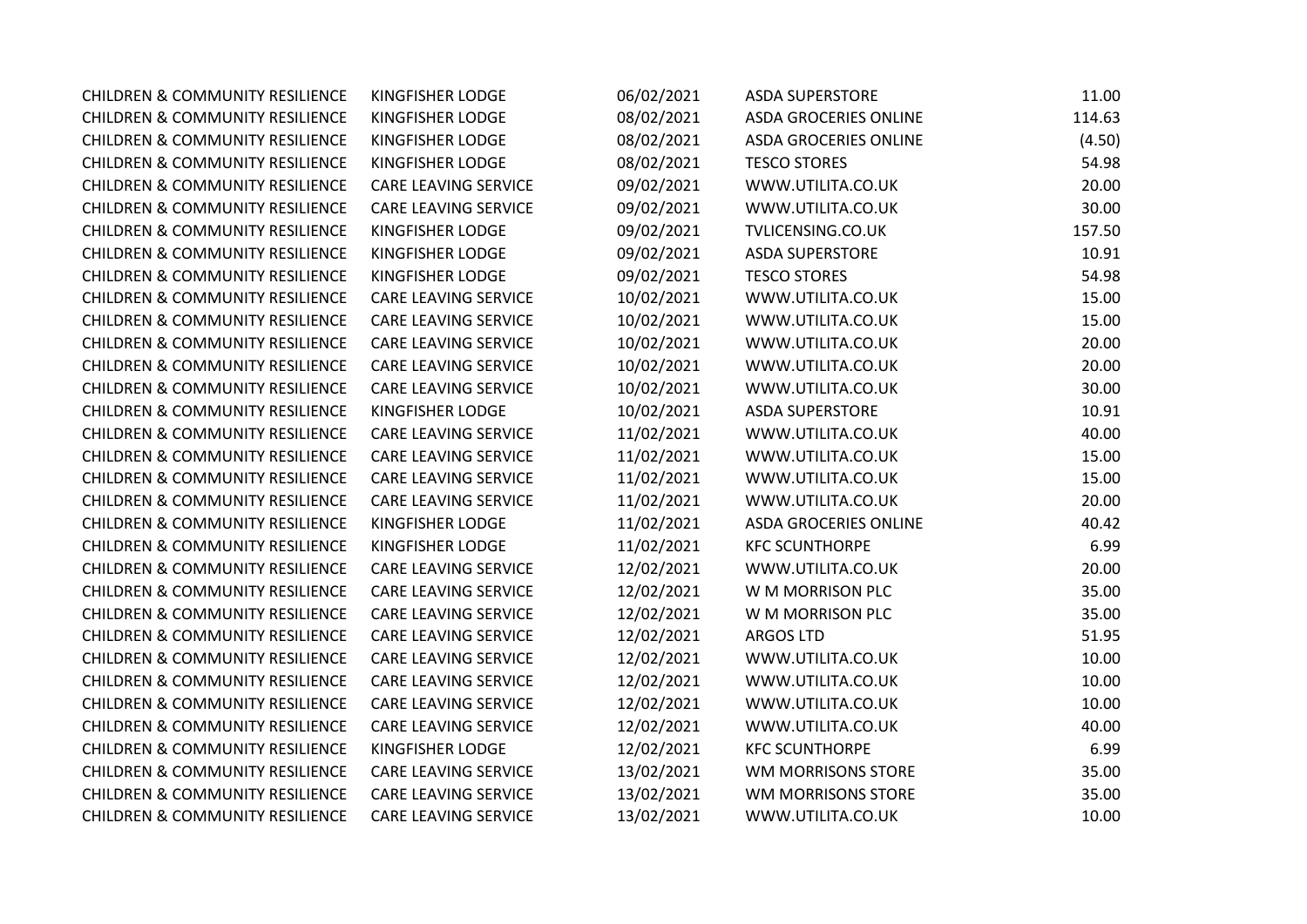| <b>CHILDREN &amp; COMMUNITY RESILIENCE</b> | CARE LEAVING SERVICE        | 13/02/2021 | WWW.UTILITA.CO.UK             | 10.00  |
|--------------------------------------------|-----------------------------|------------|-------------------------------|--------|
| <b>CHILDREN &amp; COMMUNITY RESILIENCE</b> | <b>CARE LEAVING SERVICE</b> | 13/02/2021 | WWW.UTILITA.CO.UK             | 10.00  |
| <b>CHILDREN &amp; COMMUNITY RESILIENCE</b> | CARE LEAVING SERVICE        | 13/02/2021 | WWW.UTILITA.CO.UK             | 20.00  |
| <b>CHILDREN &amp; COMMUNITY RESILIENCE</b> | <b>KINGFISHER LODGE</b>     | 13/02/2021 | <b>GREGGS</b>                 | 1.85   |
| <b>CHILDREN &amp; COMMUNITY RESILIENCE</b> | KINGFISHER LODGE            | 13/02/2021 | <b>ASDA SUPERSTORE</b>        | 38.95  |
| <b>CHILDREN &amp; COMMUNITY RESILIENCE</b> | KINGFISHER LODGE            | 14/02/2021 | <b>KFC-SCUNTHORPE LAKESID</b> | 17.06  |
| <b>CHILDREN &amp; COMMUNITY RESILIENCE</b> | KINGFISHER LODGE            | 14/02/2021 | <b>MCDONALDS</b>              | 5.98   |
| <b>CHILDREN &amp; COMMUNITY RESILIENCE</b> | CARE LEAVING SERVICE        | 15/02/2021 | <b>MARKET ASIA</b>            | 5.79   |
| <b>CHILDREN &amp; COMMUNITY RESILIENCE</b> | CARE LEAVING SERVICE        | 15/02/2021 | <b>ALDI STORES LIMITED</b>    | 6.84   |
| <b>CHILDREN &amp; COMMUNITY RESILIENCE</b> | CARE LEAVING SERVICE        | 15/02/2021 | <b>ARGOS LTD</b>              | 51.95  |
| <b>CHILDREN &amp; COMMUNITY RESILIENCE</b> | <b>KINGFISHER LODGE</b>     | 15/02/2021 | <b>ASDA GROCERIES ONLINE</b>  | 2.64   |
| <b>CHILDREN &amp; COMMUNITY RESILIENCE</b> | <b>KINGFISHER LODGE</b>     | 15/02/2021 | <b>ASDA GROCERIES ONLINE</b>  | 59.30  |
| <b>CHILDREN &amp; COMMUNITY RESILIENCE</b> | KINGFISHER LODGE            | 15/02/2021 | <b>ASDA SUPERSTORE</b>        | 13.35  |
| <b>CHILDREN &amp; COMMUNITY RESILIENCE</b> | KINGFISHER LODGE            | 15/02/2021 | <b>MCDONALDS</b>              | 5.98   |
| <b>CHILDREN &amp; COMMUNITY RESILIENCE</b> | KINGFISHER LODGE            | 15/02/2021 | <b>KFC-SCUNTHORPE LAKESID</b> | 17.06  |
| <b>CHILDREN &amp; COMMUNITY RESILIENCE</b> | KINGFISHER LODGE            | 15/02/2021 | <b>ASDA SUPERSTORE</b>        | 38.95  |
| <b>CHILDREN &amp; COMMUNITY RESILIENCE</b> | KINGFISHER LODGE            | 15/02/2021 | <b>GREGGS PLC</b>             | 1.85   |
| <b>CHILDREN &amp; COMMUNITY RESILIENCE</b> | CARE LEAVING SERVICE        | 16/02/2021 | ALDI                          | 6.84   |
| <b>CHILDREN &amp; COMMUNITY RESILIENCE</b> | <b>CARE LEAVING SERVICE</b> | 16/02/2021 | <b>MARKET ASIA</b>            | 5.79   |
| <b>CHILDREN &amp; COMMUNITY RESILIENCE</b> | <b>KINGFISHER LODGE</b>     | 16/02/2021 | <b>ASDA SUPERSTORE</b>        | 4.09   |
| <b>CHILDREN &amp; COMMUNITY RESILIENCE</b> | KINGFISHER LODGE            | 16/02/2021 | <b>ASDA SUPERSTORE</b>        | 13.35  |
| <b>CHILDREN &amp; COMMUNITY RESILIENCE</b> | KINGFISHER LODGE            | 17/02/2021 | SP * THE PUDDING CO SC        | 34.70  |
| <b>CHILDREN &amp; COMMUNITY RESILIENCE</b> | <b>KINGFISHER LODGE</b>     | 17/02/2021 | <b>ASDA SUPERSTORE</b>        | 4.09   |
| <b>CHILDREN &amp; COMMUNITY RESILIENCE</b> | <b>CARE LEAVING SERVICE</b> | 18/02/2021 | <b>ARGOS LTD</b>              | 172.97 |
| <b>CHILDREN &amp; COMMUNITY RESILIENCE</b> | KINGFISHER LODGE            | 18/02/2021 | ASDA GROCERIES ONLINE         | 18.10  |
| <b>CHILDREN &amp; COMMUNITY RESILIENCE</b> | KINGFISHER LODGE            | 18/02/2021 | ASDA GROCERIES ONLINE         | 105.16 |
| <b>CHILDREN &amp; COMMUNITY RESILIENCE</b> | KINGFISHER LODGE            | 18/02/2021 | ASDA GROCERIES ONLINE         | (1.24) |
| <b>CHILDREN &amp; COMMUNITY RESILIENCE</b> | KINGFISHER LODGE            | 18/02/2021 | SP * THE PUDDING CO SC        | 34.70  |
| <b>CHILDREN &amp; COMMUNITY RESILIENCE</b> | <b>CARE LEAVING SERVICE</b> | 19/02/2021 | <b>ARGOS LTD</b>              | 172.97 |
| <b>CHILDREN &amp; COMMUNITY RESILIENCE</b> | <b>KINGFISHER LODGE</b>     | 19/02/2021 | <b>ASDA SUPERSTORE</b>        | 1.00   |
| <b>CHILDREN &amp; COMMUNITY RESILIENCE</b> | KINGFISHER LODGE            | 20/02/2021 | Kingston                      | 13.05  |
| <b>CHILDREN &amp; COMMUNITY RESILIENCE</b> | KINGFISHER LODGE            | 20/02/2021 | <b>ASDA SUPERSTORE</b>        | 1.00   |
| <b>CHILDREN &amp; COMMUNITY RESILIENCE</b> | KINGFISHER LODGE            | 21/02/2021 | <b>SAINSBURYS</b>             | 19.18  |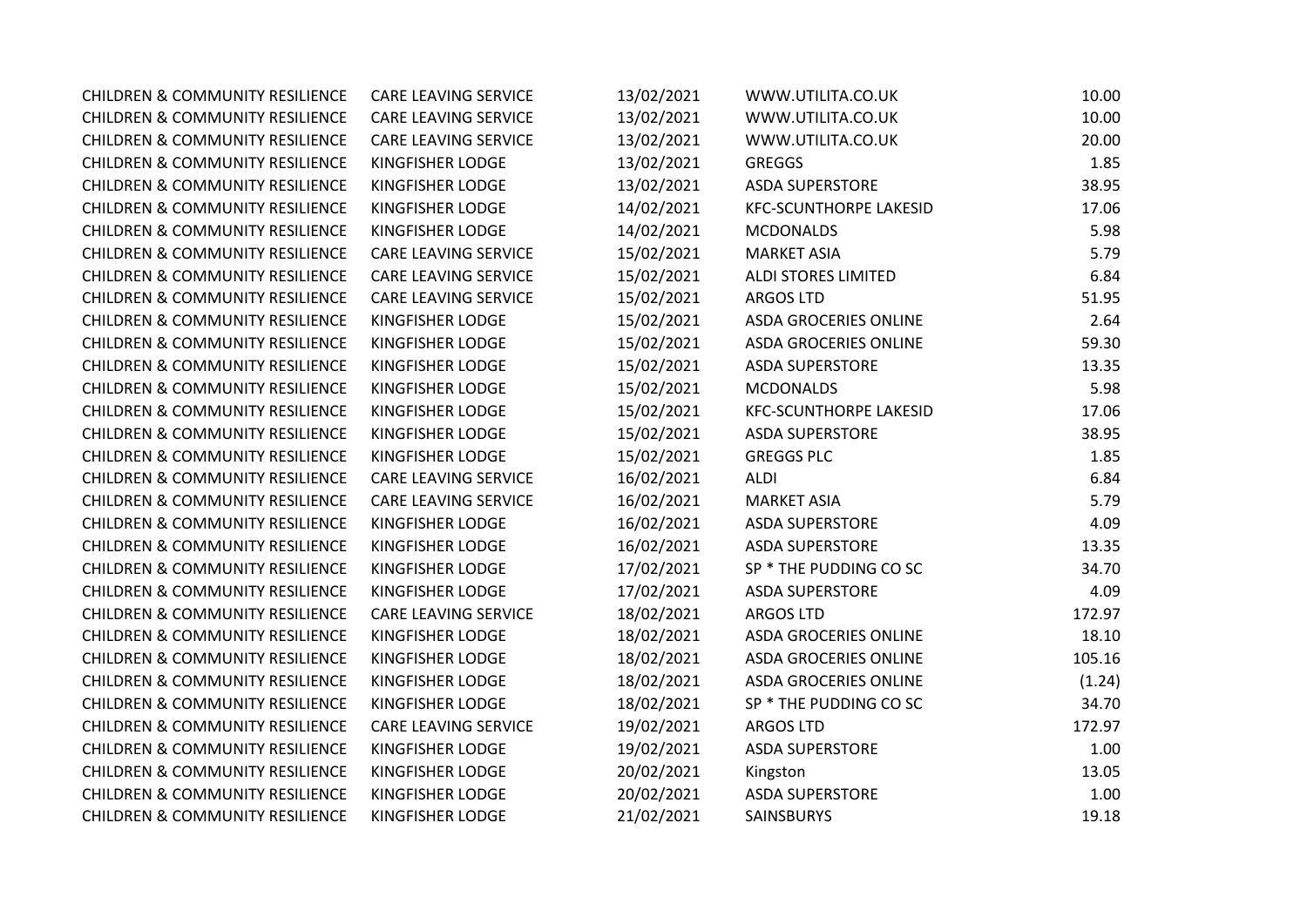| <b>CHILDREN &amp; COMMUNITY RESILIENCE</b> | <b>CARE LEAVING SERVICE</b> | 22/02/2021 | WWW.UTILITA.CO.UK             | 20.00  |
|--------------------------------------------|-----------------------------|------------|-------------------------------|--------|
| <b>CHILDREN &amp; COMMUNITY RESILIENCE</b> | CARE LEAVING SERVICE        | 22/02/2021 | WWW.UTILITA.CO.UK             | 20.00  |
| <b>CHILDREN &amp; COMMUNITY RESILIENCE</b> | CARE LEAVING SERVICE        | 22/02/2021 | WWW.UTILITA.CO.UK             | 20.00  |
| <b>CHILDREN &amp; COMMUNITY RESILIENCE</b> | KINGFISHER LODGE            | 22/02/2021 | <b>ASDA GROCERIES ONLINE</b>  | 37.60  |
| <b>CHILDREN &amp; COMMUNITY RESILIENCE</b> | KINGFISHER LODGE            | 22/02/2021 | <b>ASDA GROCERIES ONLINE</b>  | 104.04 |
| <b>CHILDREN &amp; COMMUNITY RESILIENCE</b> | KINGFISHER LODGE            | 22/02/2021 | <b>ASDA GROCERIES ONLINE</b>  | (3.20) |
| <b>CHILDREN &amp; COMMUNITY RESILIENCE</b> | KINGFISHER LODGE            | 22/02/2021 | <b>HUMBER BRIDGE BOARD</b>    | 1.50   |
| <b>CHILDREN &amp; COMMUNITY RESILIENCE</b> | KINGFISHER LODGE            | 22/02/2021 | <b>HUMBER BRIDGE BOARD</b>    | 1.50   |
| <b>CHILDREN &amp; COMMUNITY RESILIENCE</b> | KINGFISHER LODGE            | 22/02/2021 | SAINSBURYS                    | 19.18  |
| <b>CHILDREN &amp; COMMUNITY RESILIENCE</b> | KINGFISHER LODGE            | 22/02/2021 | Kingston                      | 13.05  |
| <b>CHILDREN &amp; COMMUNITY RESILIENCE</b> | <b>CARE LEAVING SERVICE</b> | 23/02/2021 | UTILITA ENERGY LTD            | 15.00  |
| <b>CHILDREN &amp; COMMUNITY RESILIENCE</b> | CARE LEAVING SERVICE        | 23/02/2021 | WWW.UTILITA.CO.UK             | 20.00  |
| <b>CHILDREN &amp; COMMUNITY RESILIENCE</b> | CARE LEAVING SERVICE        | 23/02/2021 | WWW.UTILITA.CO.UK             | 20.00  |
| <b>CHILDREN &amp; COMMUNITY RESILIENCE</b> | CARE LEAVING SERVICE        | 23/02/2021 | WWW.UTILITA.CO.UK             | 20.00  |
| <b>CHILDREN &amp; COMMUNITY RESILIENCE</b> | CARE LEAVING SERVICE        | 23/02/2021 | WWW.UTILITA.CO.UK             | 20.00  |
| <b>CHILDREN &amp; COMMUNITY RESILIENCE</b> | KINGFISHER LODGE            | 23/02/2021 | <b>ASDA SUPERSTORE</b>        | 21.25  |
| <b>CHILDREN &amp; COMMUNITY RESILIENCE</b> | KINGFISHER LODGE            | 23/02/2021 | <b>HUMBER BRIDGE BOARD</b>    | 1.50   |
| <b>CHILDREN &amp; COMMUNITY RESILIENCE</b> | KINGFISHER LODGE            | 23/02/2021 | <b>HUMBER BRIDGE BOARD</b>    | 1.50   |
| <b>CHILDREN &amp; COMMUNITY RESILIENCE</b> | <b>CARE LEAVING SERVICE</b> | 24/02/2021 | WWW.UTILITA.CO.UK             | 20.00  |
| <b>CHILDREN &amp; COMMUNITY RESILIENCE</b> | KINGFISHER LODGE            | 24/02/2021 | <b>ASDA GROCERIES ONLINE</b>  | 69.36  |
| <b>CHILDREN &amp; COMMUNITY RESILIENCE</b> | KINGFISHER LODGE            | 24/02/2021 | <b>ASDA GROCERIES ONLINE</b>  | 52.21  |
| <b>CHILDREN &amp; COMMUNITY RESILIENCE</b> | KINGFISHER LODGE            | 24/02/2021 | SPAR - ASHBY                  | 3.78   |
| <b>CHILDREN &amp; COMMUNITY RESILIENCE</b> | KINGFISHER LODGE            | 24/02/2021 | <b>ASDA SUPERSTORE</b>        | 21.25  |
| <b>CHILDREN &amp; COMMUNITY RESILIENCE</b> | <b>CARE LEAVING SERVICE</b> | 25/02/2021 | <b>TROTTERS TRADERS</b>       | 2.99   |
| <b>CHILDREN &amp; COMMUNITY RESILIENCE</b> | KINGFISHER LODGE            | 25/02/2021 | SPAR - ASHBY                  | 3.78   |
| <b>CHILDREN &amp; COMMUNITY RESILIENCE</b> | <b>CARE LEAVING SERVICE</b> | 26/02/2021 | <b>TROTTER'S TRADERS</b>      | 2.99   |
| <b>CHILDREN &amp; COMMUNITY RESILIENCE</b> | KINGFISHER LODGE            | 27/02/2021 | <b>KFC-SCUNTHORPE LAKESID</b> | 16.06  |
| <b>CHILDREN &amp; COMMUNITY RESILIENCE</b> | KINGFISHER LODGE            | 27/02/2021 | <b>ASDA SUPERSTORE</b>        | 13.29  |
| <b>CHILDREN &amp; COMMUNITY RESILIENCE</b> | CARE LEAVING SERVICE        | 01/03/2021 | WWW.UTILITA.CO.UK             | 15.00  |
| <b>CHILDREN &amp; COMMUNITY RESILIENCE</b> | CARE LEAVING SERVICE        | 01/03/2021 | WWW.UTILITA.CO.UK             | 20.00  |
| <b>CHILDREN &amp; COMMUNITY RESILIENCE</b> | CARE LEAVING SERVICE        | 01/03/2021 | WWW.UTILITA.CO.UK             | 40.00  |
| <b>CHILDREN &amp; COMMUNITY RESILIENCE</b> | KINGFISHER LODGE            | 01/03/2021 | <b>ASDA GROCERIES ONLINE</b>  | 60.72  |
| <b>CHILDREN &amp; COMMUNITY RESILIENCE</b> | KINGFISHER LODGE            | 01/03/2021 | <b>ALDI</b>                   | 0.79   |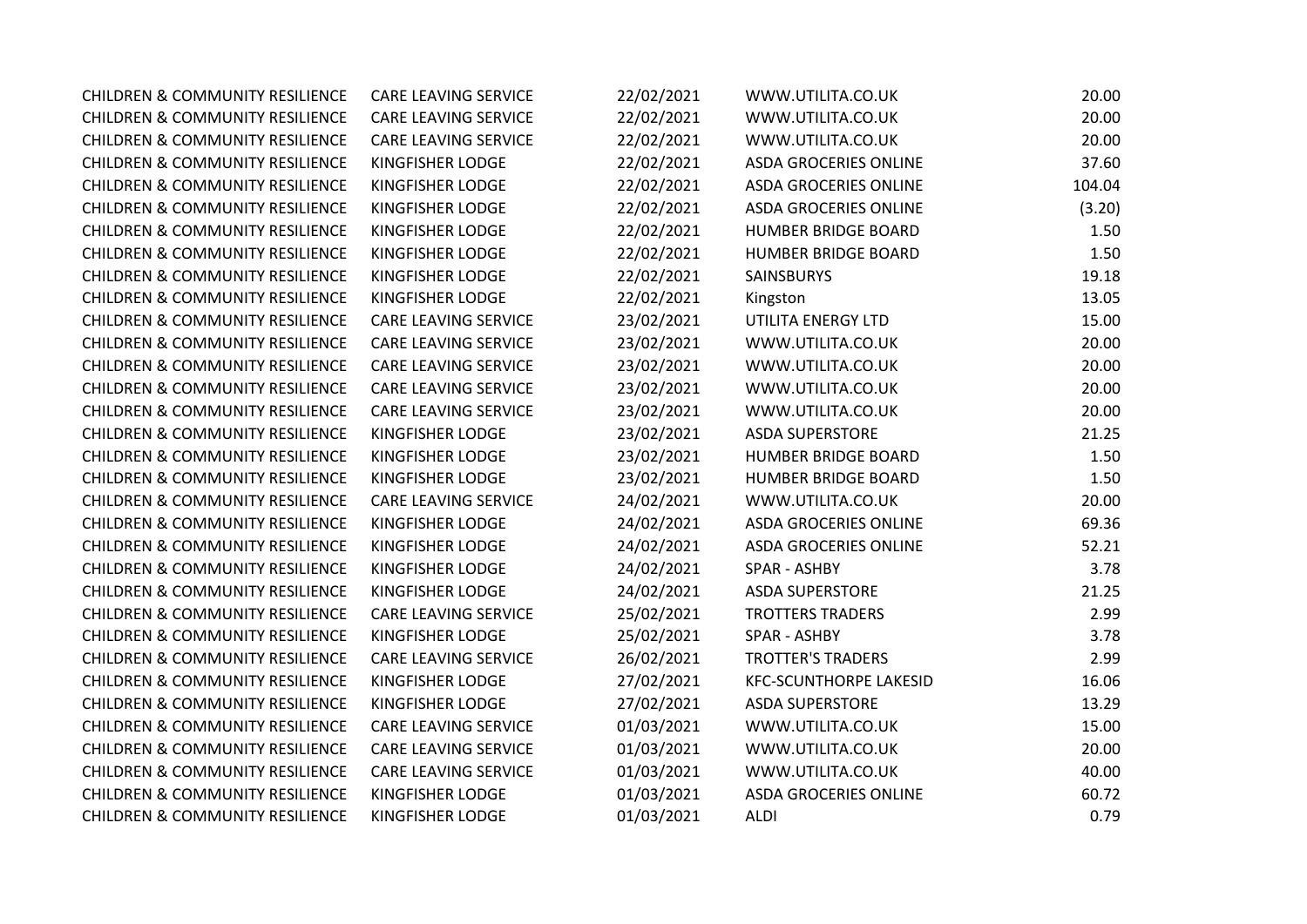| <b>CHILDREN &amp; COMMUNITY RESILIENCE</b> | <b>KINGFISHER LODGE</b>     | 01/03/2021 | <b>B &amp; Q WAREHOUSE</b>    | 24.00    |
|--------------------------------------------|-----------------------------|------------|-------------------------------|----------|
| <b>CHILDREN &amp; COMMUNITY RESILIENCE</b> | KINGFISHER LODGE            | 01/03/2021 | <b>ASDA SUPERSTORE</b>        | 13.29    |
| <b>CHILDREN &amp; COMMUNITY RESILIENCE</b> | KINGFISHER LODGE            | 01/03/2021 | <b>KFC-SCUNTHORPE LAKESID</b> | 16.06    |
| <b>CHILDREN &amp; COMMUNITY RESILIENCE</b> | <b>CARE LEAVING SERVICE</b> | 02/03/2021 | WWW.UTILITA.CO.UK             | 15.00    |
| <b>CHILDREN &amp; COMMUNITY RESILIENCE</b> | CARE LEAVING SERVICE        | 02/03/2021 | WWW.UTILITA.CO.UK             | 20.00    |
| <b>CHILDREN &amp; COMMUNITY RESILIENCE</b> | <b>CARE LEAVING SERVICE</b> | 02/03/2021 | WWW.UTILITA.CO.UK             | 20.00    |
| <b>CHILDREN &amp; COMMUNITY RESILIENCE</b> | <b>CARE LEAVING SERVICE</b> | 02/03/2021 | WWW.UTILITA.CO.UK             | 40.00    |
| <b>CHILDREN &amp; COMMUNITY RESILIENCE</b> | <b>CARE LEAVING SERVICE</b> | 02/03/2021 | WWW.UTILITA.CO.UK             | 15.00    |
| <b>CHILDREN &amp; COMMUNITY RESILIENCE</b> | <b>CARE LEAVING SERVICE</b> | 02/03/2021 | WWW.UTILITA.CO.UK             | 20.00    |
| <b>CHILDREN &amp; COMMUNITY RESILIENCE</b> | KINGFISHER LODGE            | 02/03/2021 | <b>ALDI</b>                   | 0.79     |
| <b>CHILDREN &amp; COMMUNITY RESILIENCE</b> | KINGFISHER LODGE            | 02/03/2021 | <b>B&amp;Q</b>                | 24.00    |
| <b>CHILDREN &amp; COMMUNITY RESILIENCE</b> | <b>CARE LEAVING SERVICE</b> | 03/03/2021 | WWW.UTILITA.CO.UK             | 20.00    |
| <b>CHILDREN &amp; COMMUNITY RESILIENCE</b> | <b>CARE LEAVING SERVICE</b> | 03/03/2021 | WWW.UTILITA.CO.UK             | 20.00    |
| <b>CHILDREN &amp; COMMUNITY RESILIENCE</b> | <b>CARE LEAVING SERVICE</b> | 03/03/2021 | WWW.UTILITA.CO.UK             | 15.00    |
| <b>CHILDREN &amp; COMMUNITY RESILIENCE</b> | KINGFISHER LODGE            | 03/03/2021 | ASDA GROCERIES ONLINE         | 76.97    |
| <b>CHILDREN &amp; COMMUNITY RESILIENCE</b> | KINGFISHER LODGE            | 03/03/2021 | <b>ASDA GROCERIES ONLINE</b>  | (3.70)   |
| <b>CHILDREN &amp; COMMUNITY RESILIENCE</b> | KINGFISHER LODGE            | 03/03/2021 | <b>ASDA SUPERSTORE</b>        | 7.86     |
| <b>CHILDREN &amp; COMMUNITY RESILIENCE</b> | KINGFISHER LODGE            | 03/03/2021 | <b>ASDA SUPERSTORE</b>        | 5.30     |
| <b>CHILDREN &amp; COMMUNITY RESILIENCE</b> | <b>CARE LEAVING SERVICE</b> | 04/03/2021 | UTILITA ENERGY LTD            | $-15.00$ |
| <b>CHILDREN &amp; COMMUNITY RESILIENCE</b> | <b>CARE LEAVING SERVICE</b> | 04/03/2021 | WWW.UTILITA.CO.UK             | 20.00    |
| <b>CHILDREN &amp; COMMUNITY RESILIENCE</b> | <b>CARE LEAVING SERVICE</b> | 04/03/2021 | <b>ONE STOP</b>               | 50.00    |
| <b>CHILDREN &amp; COMMUNITY RESILIENCE</b> | KINGFISHER LODGE            | 04/03/2021 | <b>ASDA SUPERSTORE</b>        | 4.25     |
| <b>CHILDREN &amp; COMMUNITY RESILIENCE</b> | KINGFISHER LODGE            | 04/03/2021 | <b>ASDA SUPERSTORE</b>        | 7.86     |
| <b>CHILDREN &amp; COMMUNITY RESILIENCE</b> | KINGFISHER LODGE            | 04/03/2021 | <b>ASDA SUPERSTORE</b>        | 5.30     |
| <b>CHILDREN &amp; COMMUNITY RESILIENCE</b> | <b>CARE LEAVING SERVICE</b> | 05/03/2021 | WWW.UTILITA.CO.UK             | 40.00    |
| <b>CHILDREN &amp; COMMUNITY RESILIENCE</b> | CARE LEAVING SERVICE        | 05/03/2021 | <b>ONE STOP</b>               | 50.00    |
| <b>CHILDREN &amp; COMMUNITY RESILIENCE</b> | <b>CARE LEAVING SERVICE</b> | 05/03/2021 | WWW.UTILITA.CO.UK             | 20.00    |
| <b>CHILDREN &amp; COMMUNITY RESILIENCE</b> | KINGFISHER LODGE            | 05/03/2021 | <b>LIDL GB SCUNTHORPE</b>     | 6.88     |
| <b>CHILDREN &amp; COMMUNITY RESILIENCE</b> | KINGFISHER LODGE            | 05/03/2021 | <b>TESCO STORES</b>           | 21.99    |
| <b>CHILDREN &amp; COMMUNITY RESILIENCE</b> | KINGFISHER LODGE            | 05/03/2021 | <b>ASDA SUPERSTORE</b>        | 4.25     |
| <b>CHILDREN &amp; COMMUNITY RESILIENCE</b> | <b>CARE LEAVING SERVICE</b> | 06/03/2021 | WWW.UTILITA.CO.UK             | 40.00    |
| <b>CHILDREN &amp; COMMUNITY RESILIENCE</b> | KINGFISHER LODGE            | 06/03/2021 | <b>ASDA SUPERSTORE</b>        | 20.00    |
| <b>CHILDREN &amp; COMMUNITY RESILIENCE</b> | <b>KINGFISHER LODGE</b>     | 06/03/2021 | <b>TESCO STORES</b>           | 21.99    |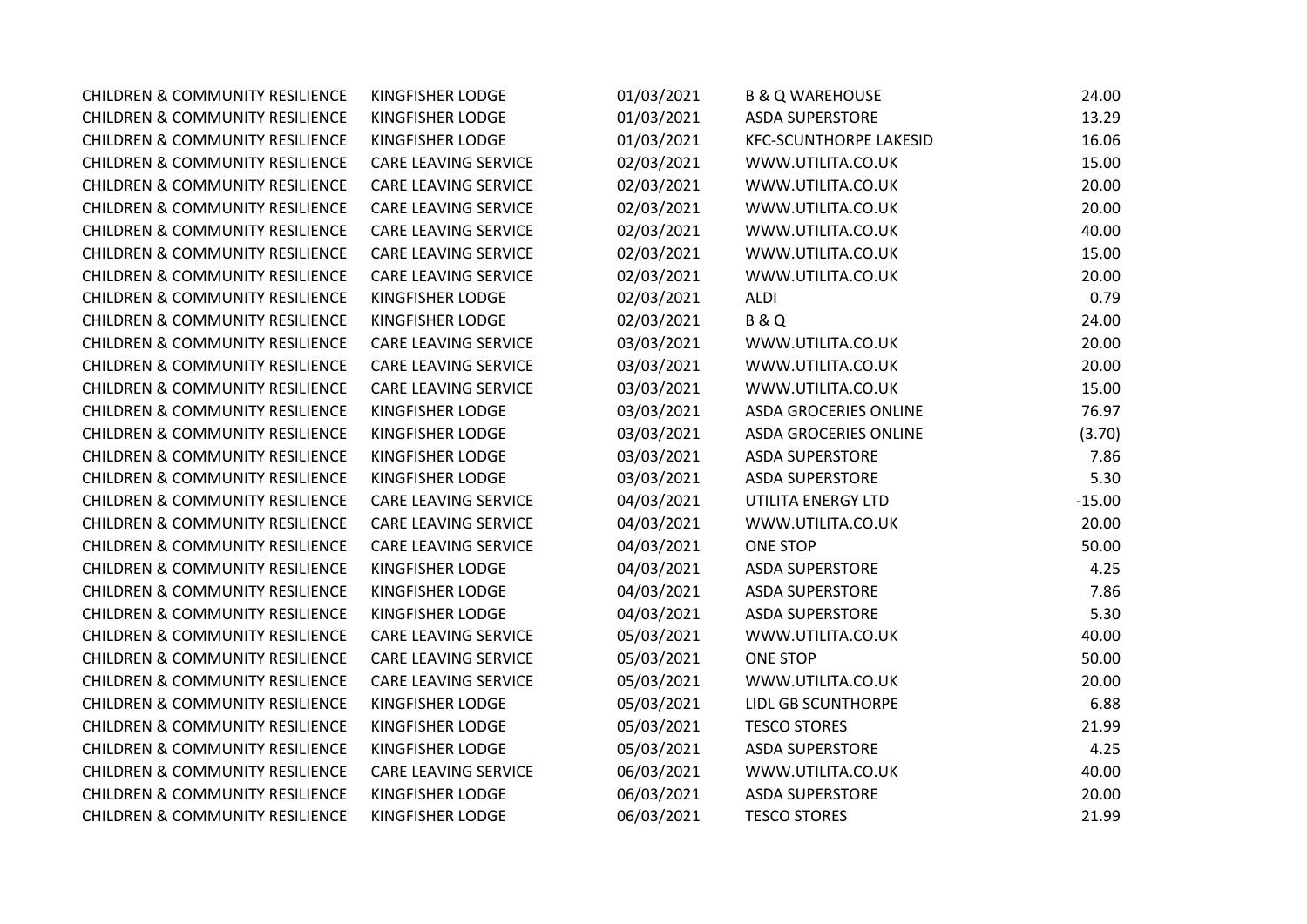| <b>CHILDREN &amp; COMMUNITY RESILIENCE</b> | KINGFISHER LODGE            | 06/03/2021 | LIDL GB SCUNTHORPE           | 6.88     |
|--------------------------------------------|-----------------------------|------------|------------------------------|----------|
| <b>CHILDREN &amp; COMMUNITY RESILIENCE</b> | KINGFISHER LODGE            | 07/03/2021 | CO OP FOOD                   | 12.50    |
| <b>CHILDREN &amp; COMMUNITY RESILIENCE</b> | KINGFISHER LODGE            | 07/03/2021 | <b>COSTA COFFEE</b>          | 9.75     |
| <b>CHILDREN &amp; COMMUNITY RESILIENCE</b> | KINGFISHER LODGE            | 07/03/2021 | MARKS&SPENCER PLC            | 13.50    |
| <b>CHILDREN &amp; COMMUNITY RESILIENCE</b> | KINGFISHER LODGE            | 08/03/2021 | <b>ASDA GROCERIES ONLINE</b> | 73.10    |
| <b>CHILDREN &amp; COMMUNITY RESILIENCE</b> | KINGFISHER LODGE            | 08/03/2021 | ASDA GROCERIES ONLINE        | (5.00)   |
| <b>CHILDREN &amp; COMMUNITY RESILIENCE</b> | KINGFISHER LODGE            | 08/03/2021 | MFG WESTCLIFFE               | 10.00    |
| <b>CHILDREN &amp; COMMUNITY RESILIENCE</b> | KINGFISHER LODGE            | 08/03/2021 | <b>ASDA SUPERSTORE</b>       | 15.84    |
| <b>CHILDREN &amp; COMMUNITY RESILIENCE</b> | KINGFISHER LODGE            | 08/03/2021 | CO OP FOOD                   | 12.50    |
| <b>CHILDREN &amp; COMMUNITY RESILIENCE</b> | KINGFISHER LODGE            | 08/03/2021 | PPOINT_*QUEBEC SUPERMA       | 3.09     |
| <b>CHILDREN &amp; COMMUNITY RESILIENCE</b> | KINGFISHER LODGE            | 08/03/2021 | MARKS&SPENCER PLC            | 13.50    |
| <b>CHILDREN &amp; COMMUNITY RESILIENCE</b> | KINGFISHER LODGE            | 08/03/2021 | <b>COSTA COFFEE</b>          | 9.75     |
| <b>CHILDREN &amp; COMMUNITY RESILIENCE</b> | KINGFISHER LODGE            | 08/03/2021 | <b>ASDA SUPERSTORE</b>       | 20.00    |
| <b>CHILDREN &amp; COMMUNITY RESILIENCE</b> | KINGFISHER LODGE            | 08/03/2021 | <b>ASDA SUPERSTORE</b>       | $-20.00$ |
| <b>CHILDREN &amp; COMMUNITY RESILIENCE</b> | <b>CARE LEAVING SERVICE</b> | 09/03/2021 | WWW.UTILITA.CO.UK            | 10.00    |
| <b>CHILDREN &amp; COMMUNITY RESILIENCE</b> | <b>CARE LEAVING SERVICE</b> | 09/03/2021 | <b>VODAFONE E-COMMERCE</b>   | 25.00    |
| <b>CHILDREN &amp; COMMUNITY RESILIENCE</b> | KINGFISHER LODGE            | 09/03/2021 | <b>MARKET ASIA</b>           | 6.68     |
| <b>CHILDREN &amp; COMMUNITY RESILIENCE</b> | KINGFISHER LODGE            | 09/03/2021 | <b>ASDA SUPERSTORE</b>       | 15.00    |
| <b>CHILDREN &amp; COMMUNITY RESILIENCE</b> | KINGFISHER LODGE            | 09/03/2021 | <b>ASDA SUPERSTORE</b>       | 67.04    |
| <b>CHILDREN &amp; COMMUNITY RESILIENCE</b> | KINGFISHER LODGE            | 09/03/2021 | <b>ASDA SUPERSTORE</b>       | 15.84    |
| <b>CHILDREN &amp; COMMUNITY RESILIENCE</b> | KINGFISHER LODGE            | 09/03/2021 | MFG WESTCLIFFE               | 10.00    |
| <b>CHILDREN &amp; COMMUNITY RESILIENCE</b> | KINGFISHER LODGE            | 09/03/2021 | PPOINT_*QUEBEC SUPERMA       | 3.09     |
| <b>CHILDREN &amp; COMMUNITY RESILIENCE</b> | <b>CARE LEAVING SERVICE</b> | 10/03/2021 | WWW.UTILITA.CO.UK            | 30.00    |
| <b>CHILDREN &amp; COMMUNITY RESILIENCE</b> | <b>CARE LEAVING SERVICE</b> | 10/03/2021 | <b>VODAFONE LTD</b>          | 25.00    |
| <b>CHILDREN &amp; COMMUNITY RESILIENCE</b> | <b>CARE LEAVING SERVICE</b> | 10/03/2021 | WWW.UTILITA.CO.UK            | 10.00    |
| <b>CHILDREN &amp; COMMUNITY RESILIENCE</b> | KINGFISHER LODGE            | 10/03/2021 | <b>TESCO STORES</b>          | 47.13    |
| <b>CHILDREN &amp; COMMUNITY RESILIENCE</b> | KINGFISHER LODGE            | 10/03/2021 | <b>TESCO STORES</b>          | 5.15     |
| <b>CHILDREN &amp; COMMUNITY RESILIENCE</b> | KINGFISHER LODGE            | 10/03/2021 | MFG WESTCLIFFE               | 16.01    |
| <b>CHILDREN &amp; COMMUNITY RESILIENCE</b> | KINGFISHER LODGE            | 10/03/2021 | <b>MARKET ASIA</b>           | 6.68     |
| <b>CHILDREN &amp; COMMUNITY RESILIENCE</b> | KINGFISHER LODGE            | 10/03/2021 | <b>ASDA SUPERSTORE</b>       | 67.04    |
| <b>CHILDREN &amp; COMMUNITY RESILIENCE</b> | KINGFISHER LODGE            | 10/03/2021 | <b>ASDA SUPERSTORE</b>       | 15.00    |
| <b>CHILDREN &amp; COMMUNITY RESILIENCE</b> | <b>CARE LEAVING SERVICE</b> | 11/03/2021 | WWW.UTILITA.CO.UK            | 20.00    |
| <b>CHILDREN &amp; COMMUNITY RESILIENCE</b> | <b>CARE LEAVING SERVICE</b> | 11/03/2021 | WWW.UTILITA.CO.UK            | 30.00    |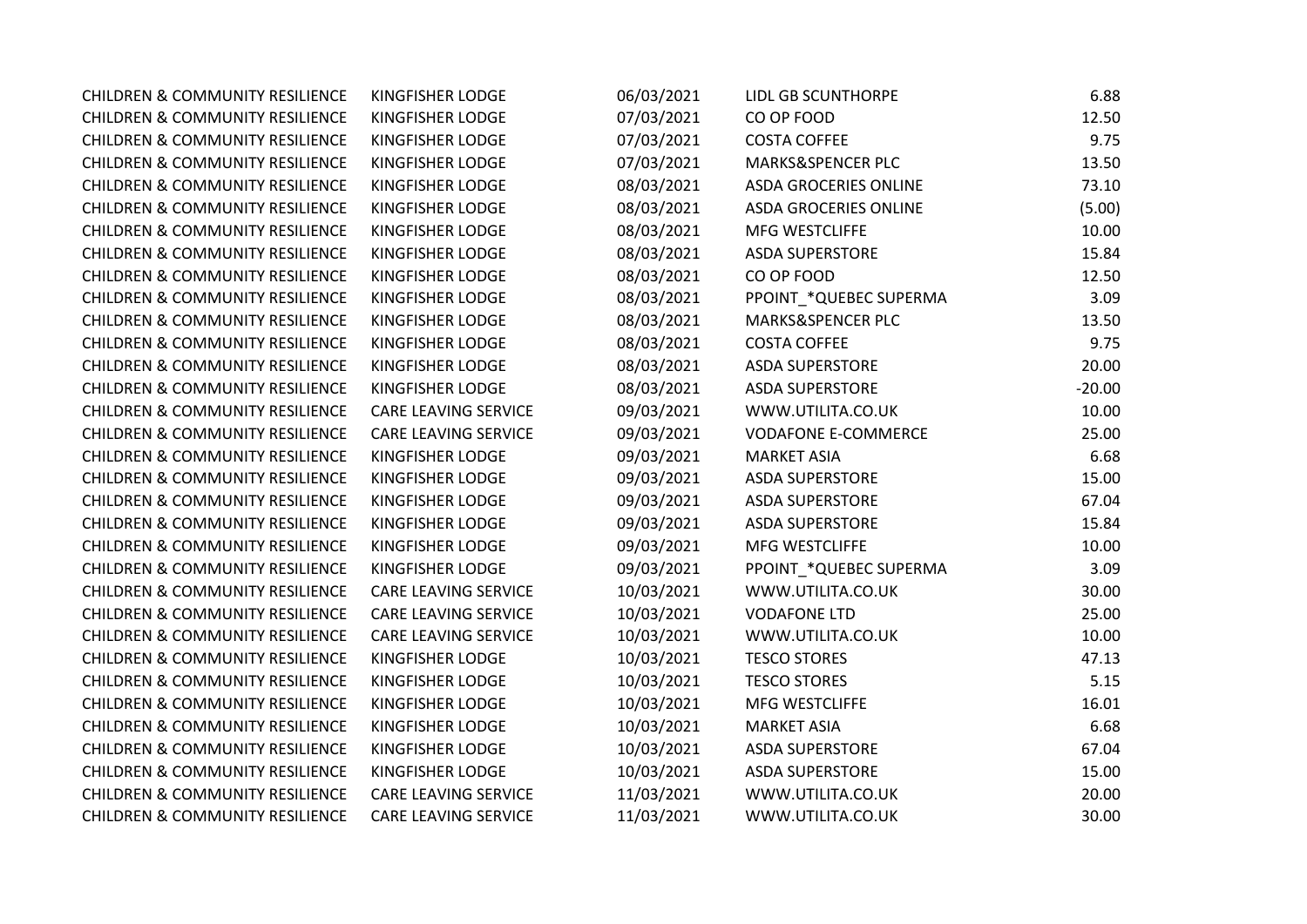| <b>CHILDREN &amp; COMMUNITY RESILIENCE</b> | <b>KINGFISHER LODGE</b>     | 11/03/2021 | <b>ASDA SUPERSTORE</b>       | 8.00   |
|--------------------------------------------|-----------------------------|------------|------------------------------|--------|
| <b>CHILDREN &amp; COMMUNITY RESILIENCE</b> | KINGFISHER LODGE            | 11/03/2021 | <b>TESCO STORES</b>          | 5.15   |
| <b>CHILDREN &amp; COMMUNITY RESILIENCE</b> | <b>KINGFISHER LODGE</b>     | 11/03/2021 | <b>TESCO STORES</b>          | 47.13  |
| <b>CHILDREN &amp; COMMUNITY RESILIENCE</b> | <b>KINGFISHER LODGE</b>     | 11/03/2021 | MFG WESTCLIFFE               | 16.01  |
| <b>CHILDREN &amp; COMMUNITY RESILIENCE</b> | <b>CARE LEAVING SERVICE</b> | 12/03/2021 | WWW.UTILITA.CO.UK            | 20.00  |
| <b>CHILDREN &amp; COMMUNITY RESILIENCE</b> | KINGFISHER LODGE            | 12/03/2021 | <b>ASDA GROCERIES ONLINE</b> | 139.28 |
| <b>CHILDREN &amp; COMMUNITY RESILIENCE</b> | <b>KINGFISHER LODGE</b>     | 12/03/2021 | <b>ASDA GROCERIES ONLINE</b> | (4.08) |
| <b>CHILDREN &amp; COMMUNITY RESILIENCE</b> | KINGFISHER LODGE            | 12/03/2021 | <b>ALDI</b>                  | 5.97   |
| <b>CHILDREN &amp; COMMUNITY RESILIENCE</b> | <b>KINGFISHER LODGE</b>     | 12/03/2021 | <b>ASDA SUPERSTORE</b>       | 37.99  |
| <b>CHILDREN &amp; COMMUNITY RESILIENCE</b> | KINGFISHER LODGE            | 13/03/2021 | <b>MCDONALDS</b>             | 11.97  |
| <b>CHILDREN &amp; COMMUNITY RESILIENCE</b> | <b>KINGFISHER LODGE</b>     | 13/03/2021 | <b>ASDA SUPERSTORE</b>       | 5.00   |
| <b>CHILDREN &amp; COMMUNITY RESILIENCE</b> | KINGFISHER LODGE            | 13/03/2021 | <b>ASDA SUPERSTORE</b>       | 37.99  |
| <b>CHILDREN &amp; COMMUNITY RESILIENCE</b> | <b>KINGFISHER LODGE</b>     | 13/03/2021 | <b>ASDA SUPERSTORE</b>       | 8.00   |
| <b>CHILDREN &amp; COMMUNITY RESILIENCE</b> | KINGFISHER LODGE            | 14/03/2021 | SUBWAY                       | 11.98  |
| <b>CHILDREN &amp; COMMUNITY RESILIENCE</b> | <b>KINGFISHER LODGE</b>     | 15/03/2021 | SUBWAY                       | 11.98  |
| <b>CHILDREN &amp; COMMUNITY RESILIENCE</b> | KINGFISHER LODGE            | 15/03/2021 | <b>ASDA SUPERSTORE</b>       | 5.00   |
| <b>CHILDREN &amp; COMMUNITY RESILIENCE</b> | KINGFISHER LODGE            | 15/03/2021 | <b>MCDONALDS</b>             | 11.97  |
| <b>CHILDREN &amp; COMMUNITY RESILIENCE</b> | KINGFISHER LODGE            | 15/03/2021 | <b>ALDI</b>                  | 5.97   |
| <b>CHILDREN &amp; COMMUNITY RESILIENCE</b> | CARE LEAVING SERVICE        | 17/03/2021 | WWW.UTILITA.CO.UK            | 10.00  |
| <b>CHILDREN &amp; COMMUNITY RESILIENCE</b> | <b>CARE LEAVING SERVICE</b> | 17/03/2021 | <b>SSE ELECTRICITY</b>       | 20.00  |
| <b>CHILDREN &amp; COMMUNITY RESILIENCE</b> | <b>CARE LEAVING SERVICE</b> | 17/03/2021 | <b>SMART TOP UP</b>          | 25.00  |
| <b>CHILDREN &amp; COMMUNITY RESILIENCE</b> | KINGFISHER LODGE            | 17/03/2021 | <b>ASDA GROCERIES ONLINE</b> | 79.39  |
| <b>CHILDREN &amp; COMMUNITY RESILIENCE</b> | <b>KINGFISHER LODGE</b>     | 17/03/2021 | <b>ASDA GROCERIES ONLINE</b> | (1.92) |
| <b>CHILDREN &amp; COMMUNITY RESILIENCE</b> | <b>KINGFISHER LODGE</b>     | 17/03/2021 | <b>TESCO STORES</b>          | 13.50  |
| <b>CHILDREN &amp; COMMUNITY RESILIENCE</b> | <b>KINGFISHER LODGE</b>     | 17/03/2021 | <b>ASDA SUPERSTORE</b>       | 2.84   |
| <b>CHILDREN &amp; COMMUNITY RESILIENCE</b> | <b>CARE LEAVING SERVICE</b> | 18/03/2021 | WWW.UTILITA.CO.UK            | 25.00  |
| <b>CHILDREN &amp; COMMUNITY RESILIENCE</b> | <b>CARE LEAVING SERVICE</b> | 18/03/2021 | WWW.UTILITA.CO.UK            | 20.00  |
| <b>CHILDREN &amp; COMMUNITY RESILIENCE</b> | <b>CARE LEAVING SERVICE</b> | 18/03/2021 | <b>SSE ELECTRICITY</b>       | 20.00  |
| <b>CHILDREN &amp; COMMUNITY RESILIENCE</b> | <b>CARE LEAVING SERVICE</b> | 18/03/2021 | <b>SMART TOP UP</b>          | 25.00  |
| <b>CHILDREN &amp; COMMUNITY RESILIENCE</b> | CARE LEAVING SERVICE        | 18/03/2021 | WWW.UTILITA.CO.UK            | 10.00  |
| <b>CHILDREN &amp; COMMUNITY RESILIENCE</b> | <b>KINGFISHER LODGE</b>     | 18/03/2021 | <b>ASDA SUPERSTORE</b>       | 10.49  |
| <b>CHILDREN &amp; COMMUNITY RESILIENCE</b> | <b>KINGFISHER LODGE</b>     | 18/03/2021 | <b>TESCO STORES</b>          | 13.50  |
| <b>CHILDREN &amp; COMMUNITY RESILIENCE</b> | <b>KINGFISHER LODGE</b>     | 18/03/2021 | <b>ASDA SUPERSTORE</b>       | 2.84   |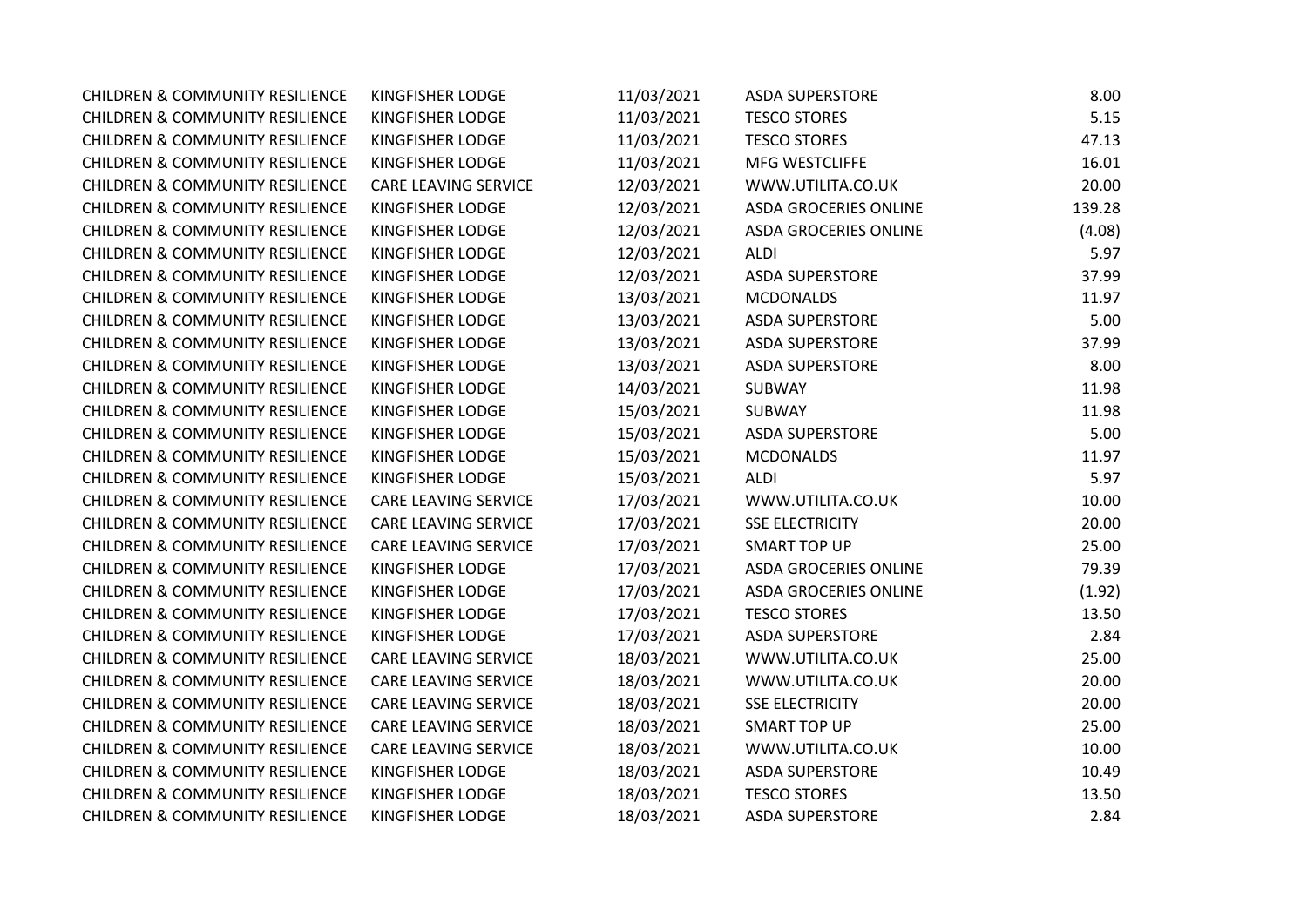| <b>CHILDREN &amp; COMMUNITY RESILIENCE</b> | CARE LEAVING SERVICE    | 19/03/2021 | THE RANGE                    | 152.39 |
|--------------------------------------------|-------------------------|------------|------------------------------|--------|
| <b>CHILDREN &amp; COMMUNITY RESILIENCE</b> | KINGFISHER LODGE        | 19/03/2021 | <b>TESCO STORES</b>          | 34.75  |
| <b>CHILDREN &amp; COMMUNITY RESILIENCE</b> | KINGFISHER LODGE        | 19/03/2021 | <b>COSTA COFFEE</b>          | 6.35   |
| <b>CHILDREN &amp; COMMUNITY RESILIENCE</b> | <b>KINGFISHER LODGE</b> | 19/03/2021 | <b>ASDA SUPERSTORE</b>       | 10.49  |
| <b>CHILDREN &amp; COMMUNITY RESILIENCE</b> | CARE LEAVING SERVICE    | 20/03/2021 | THE RANGE                    | 152.39 |
| <b>CHILDREN &amp; COMMUNITY RESILIENCE</b> | CARE LEAVING SERVICE    | 20/03/2021 | WWW.UTILITA.CO.UK            | 25.00  |
| <b>CHILDREN &amp; COMMUNITY RESILIENCE</b> | CARE LEAVING SERVICE    | 20/03/2021 | WWW.UTILITA.CO.UK            | 20.00  |
| <b>CHILDREN &amp; COMMUNITY RESILIENCE</b> | KINGFISHER LODGE        | 20/03/2021 | <b>ASDA SUPERSTORE</b>       | 13.00  |
| <b>CHILDREN &amp; COMMUNITY RESILIENCE</b> | KINGFISHER LODGE        | 20/03/2021 | <b>ASDA SUPERSTORE</b>       | 36.00  |
| <b>CHILDREN &amp; COMMUNITY RESILIENCE</b> | KINGFISHER LODGE        | 20/03/2021 | <b>TESCO STORES</b>          | 34.75  |
| <b>CHILDREN &amp; COMMUNITY RESILIENCE</b> | KINGFISHER LODGE        | 20/03/2021 | <b>COSTA COFFEE</b>          | 6.35   |
| <b>CHILDREN &amp; COMMUNITY RESILIENCE</b> | CARE LEAVING SERVICE    | 22/03/2021 | WWW.UTILITA.CO.UK            | 10.00  |
| <b>CHILDREN &amp; COMMUNITY RESILIENCE</b> | CARE LEAVING SERVICE    | 22/03/2021 | WWW.UTILITA.CO.UK            | 20.00  |
| <b>CHILDREN &amp; COMMUNITY RESILIENCE</b> | KINGFISHER LODGE        | 22/03/2021 | <b>ASDA GROCERIES ONLINE</b> | 20.78  |
| <b>CHILDREN &amp; COMMUNITY RESILIENCE</b> | KINGFISHER LODGE        | 22/03/2021 | <b>ASDA GROCERIES ONLINE</b> | 187.32 |
| <b>CHILDREN &amp; COMMUNITY RESILIENCE</b> | <b>KINGFISHER LODGE</b> | 22/03/2021 | <b>ASDA GROCERIES ONLINE</b> | (1.96) |
| <b>CHILDREN &amp; COMMUNITY RESILIENCE</b> | <b>KINGFISHER LODGE</b> | 22/03/2021 | <b>ASDA SUPERSTORE</b>       | 1.98   |
| <b>CHILDREN &amp; COMMUNITY RESILIENCE</b> | KINGFISHER LODGE        | 22/03/2021 | <b>ASDA SUPERSTORE</b>       | 36.00  |
| <b>CHILDREN &amp; COMMUNITY RESILIENCE</b> | KINGFISHER LODGE        | 22/03/2021 | <b>ASDA SUPERSTORE</b>       | 13.00  |
| <b>CHILDREN &amp; COMMUNITY RESILIENCE</b> | CARE LEAVING SERVICE    | 23/03/2021 | WWW.UTILITA.CO.UK            | 35.00  |
| <b>CHILDREN &amp; COMMUNITY RESILIENCE</b> | CARE LEAVING SERVICE    | 23/03/2021 | WWW.UTILITA.CO.UK            | 20.00  |
| <b>CHILDREN &amp; COMMUNITY RESILIENCE</b> | CARE LEAVING SERVICE    | 23/03/2021 | WWW.UTILITA.CO.UK            | 10.00  |
| <b>CHILDREN &amp; COMMUNITY RESILIENCE</b> | KINGFISHER LODGE        | 23/03/2021 | PPOINT_*QUEBEC SUPERMA       | 3.09   |
| <b>CHILDREN &amp; COMMUNITY RESILIENCE</b> | <b>KINGFISHER LODGE</b> | 23/03/2021 | <b>ASDA SUPERSTORE</b>       | 1.98   |
| <b>CHILDREN &amp; COMMUNITY RESILIENCE</b> | CARE LEAVING SERVICE    | 24/03/2021 | SPORTSDIRECT.COM             | 66.98  |
| <b>CHILDREN &amp; COMMUNITY RESILIENCE</b> | CARE LEAVING SERVICE    | 24/03/2021 | WWW.UTILITA.CO.UK            | 20.00  |
| <b>CHILDREN &amp; COMMUNITY RESILIENCE</b> | CARE LEAVING SERVICE    | 24/03/2021 | <b>HALFORDS</b>              | 4.00   |
| <b>CHILDREN &amp; COMMUNITY RESILIENCE</b> | CARE LEAVING SERVICE    | 24/03/2021 | WWW.UTILITA.CO.UK            | 30.00  |
| <b>CHILDREN &amp; COMMUNITY RESILIENCE</b> | CARE LEAVING SERVICE    | 24/03/2021 | WWW.UTILITA.CO.UK            | 35.00  |
| <b>CHILDREN &amp; COMMUNITY RESILIENCE</b> | KINGFISHER LODGE        | 24/03/2021 | <b>ASDA SUPERSTORE</b>       | 8.68   |
| <b>CHILDREN &amp; COMMUNITY RESILIENCE</b> | KINGFISHER LODGE        | 24/03/2021 | PPOINT_*QUEBEC SUPERMA       | 3.09   |
| <b>CHILDREN &amp; COMMUNITY RESILIENCE</b> | KINGFISHER LODGE        | 24/03/2021 | PPOINT_*QUEBEC SUPERMA       | 3.09   |
| <b>CHILDREN &amp; COMMUNITY RESILIENCE</b> | CARE LEAVING SERVICE    | 25/03/2021 | <b>HALFORDS</b>              | 4.00   |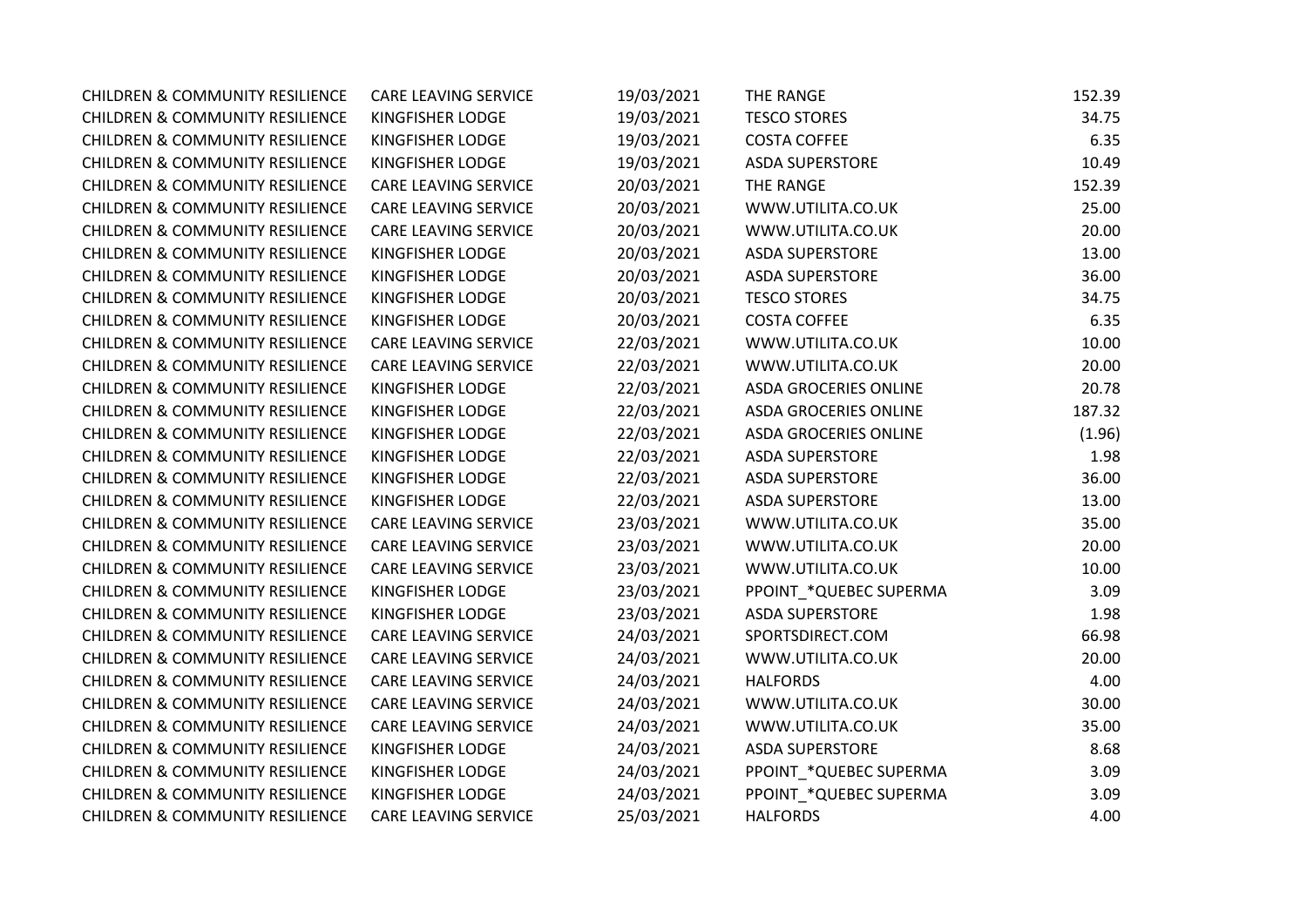| <b>CHILDREN &amp; COMMUNITY RESILIENCE</b> | <b>CARE LEAVING SERVICE</b> | 25/03/2021 | WWW.UTILITA.CO.UK            | 30.00    |
|--------------------------------------------|-----------------------------|------------|------------------------------|----------|
| <b>CHILDREN &amp; COMMUNITY RESILIENCE</b> | CARE LEAVING SERVICE        | 25/03/2021 | WWW.UTILITA.CO.UK            | 20.00    |
| <b>CHILDREN &amp; COMMUNITY RESILIENCE</b> | KINGFISHER LODGE            | 25/03/2021 | <b>ASDA SUPERSTORE</b>       | 8.68     |
| <b>CHILDREN &amp; COMMUNITY RESILIENCE</b> | KINGFISHER LODGE            | 25/03/2021 | PPOINT *QUEBEC SUPERMA       | 3.09     |
| <b>CHILDREN &amp; COMMUNITY RESILIENCE</b> | <b>CARE LEAVING SERVICE</b> | 26/03/2021 | <b>SMART TOP UP</b>          | $-25.00$ |
| <b>CHILDREN &amp; COMMUNITY RESILIENCE</b> | <b>CARE LEAVING SERVICE</b> | 26/03/2021 | WWW.UTILITA.CO.UK            | 10.00    |
| <b>CHILDREN &amp; COMMUNITY RESILIENCE</b> | KINGFISHER LODGE            | 26/03/2021 | <b>ASDA SUPERSTORE</b>       | 18.32    |
| <b>CHILDREN &amp; COMMUNITY RESILIENCE</b> | <b>CARE LEAVING SERVICE</b> | 27/03/2021 | WWW.UTILITA.CO.UK            | 10.00    |
| <b>CHILDREN &amp; COMMUNITY RESILIENCE</b> | KINGFISHER LODGE            | 27/03/2021 | <b>ASDA SUPERSTORE</b>       | 33.79    |
| <b>CHILDREN &amp; COMMUNITY RESILIENCE</b> | KINGFISHER LODGE            | 27/03/2021 | <b>TESCO STORES</b>          | 15.00    |
| <b>CHILDREN &amp; COMMUNITY RESILIENCE</b> | KINGFISHER LODGE            | 27/03/2021 | <b>KFC SCUNTHORPE</b>        | 18.57    |
| <b>CHILDREN &amp; COMMUNITY RESILIENCE</b> | KINGFISHER LODGE            | 27/03/2021 | <b>ASDA SUPERSTORE</b>       | 35.78    |
| <b>CHILDREN &amp; COMMUNITY RESILIENCE</b> | KINGFISHER LODGE            | 27/03/2021 | <b>ASDA SUPERSTORE</b>       | 18.32    |
| <b>CHILDREN &amp; COMMUNITY RESILIENCE</b> | CARE LEAVING SERVICE        | 29/03/2021 | WWW.UTILITA.CO.UK            | 15.00    |
| <b>CHILDREN &amp; COMMUNITY RESILIENCE</b> | <b>CARE LEAVING SERVICE</b> | 29/03/2021 | SPORTSDIRECT.COM             | 66.98    |
| <b>CHILDREN &amp; COMMUNITY RESILIENCE</b> | KINGFISHER LODGE            | 29/03/2021 | <b>ASDA GROCERIES ONLINE</b> | 122.87   |
| <b>CHILDREN &amp; COMMUNITY RESILIENCE</b> | KINGFISHER LODGE            | 29/03/2021 | <b>ASDA GROCERIES ONLINE</b> | 12.74    |
| <b>CHILDREN &amp; COMMUNITY RESILIENCE</b> | KINGFISHER LODGE            | 29/03/2021 | <b>ASDA SUPERSTORE</b>       | 6.00     |
| <b>CHILDREN &amp; COMMUNITY RESILIENCE</b> | KINGFISHER LODGE            | 29/03/2021 | <b>TESCO STORES</b>          | 15.00    |
| <b>CHILDREN &amp; COMMUNITY RESILIENCE</b> | KINGFISHER LODGE            | 29/03/2021 | <b>ASDA SUPERSTORE</b>       | 35.78    |
| <b>CHILDREN &amp; COMMUNITY RESILIENCE</b> | KINGFISHER LODGE            | 29/03/2021 | <b>ASDA SUPERSTORE</b>       | 33.79    |
| <b>CHILDREN &amp; COMMUNITY RESILIENCE</b> | KINGFISHER LODGE            | 29/03/2021 | <b>KFC SCUNTHORPE</b>        | 18.57    |
| <b>CHILDREN &amp; COMMUNITY RESILIENCE</b> | <b>CARE LEAVING SERVICE</b> | 30/03/2021 | WWW.UTILITA.CO.UK            | 15.00    |
| <b>CHILDREN &amp; COMMUNITY RESILIENCE</b> | KINGFISHER LODGE            | 30/03/2021 | <b>ASDA SUPERSTORE</b>       | 6.00     |
| <b>CHILDREN &amp; COMMUNITY RESILIENCE</b> | KINGFISHER LODGE            | 31/03/2021 | <b>ASDA GROCERIES ONLINE</b> | 32.91    |
| <b>CHILDREN &amp; COMMUNITY RESILIENCE</b> | KINGFISHER LODGE            | 31/03/2021 | <b>ASDA GROCERIES ONLINE</b> | 1.95     |
| <b>CHILDREN &amp; COMMUNITY RESILIENCE</b> | KINGFISHER LODGE            | 31/03/2021 | <b>ASDA GROCERIES ONLINE</b> | (2.19)   |
| <b>CHILDREN &amp; COMMUNITY RESILIENCE</b> | KINGFISHER LODGE            | 31/03/2021 | PPOINT_*QUEBEC SUPERMA       | 3.09     |
| <b>GOVERNANCE &amp; PARTNERSHIPS</b>       | IT                          | 17/04/2020 | <b>QUT LIVEAGENT</b>         | 39.89    |
| <b>GOVERNANCE &amp; PARTNERSHIPS</b>       | IT                          | 20/04/2020 | FONTAWESOME.COM              | 49.79    |
| <b>GOVERNANCE &amp; PARTNERSHIPS</b>       | $\mathsf{I}\mathsf{T}$      | 01/05/2020 | CRAZY EGG.COM                | 984.26   |
| <b>GOVERNANCE &amp; PARTNERSHIPS</b>       | IT                          | 11/05/2020 | WWW.HEARTINTERNET.COM        | 21.58    |
| <b>GOVERNANCE &amp; PARTNERSHIPS</b>       | $\mathsf{I}\mathsf{T}$      | 12/05/2020 | <b>QUT LIVEAGENT</b>         | 76.14    |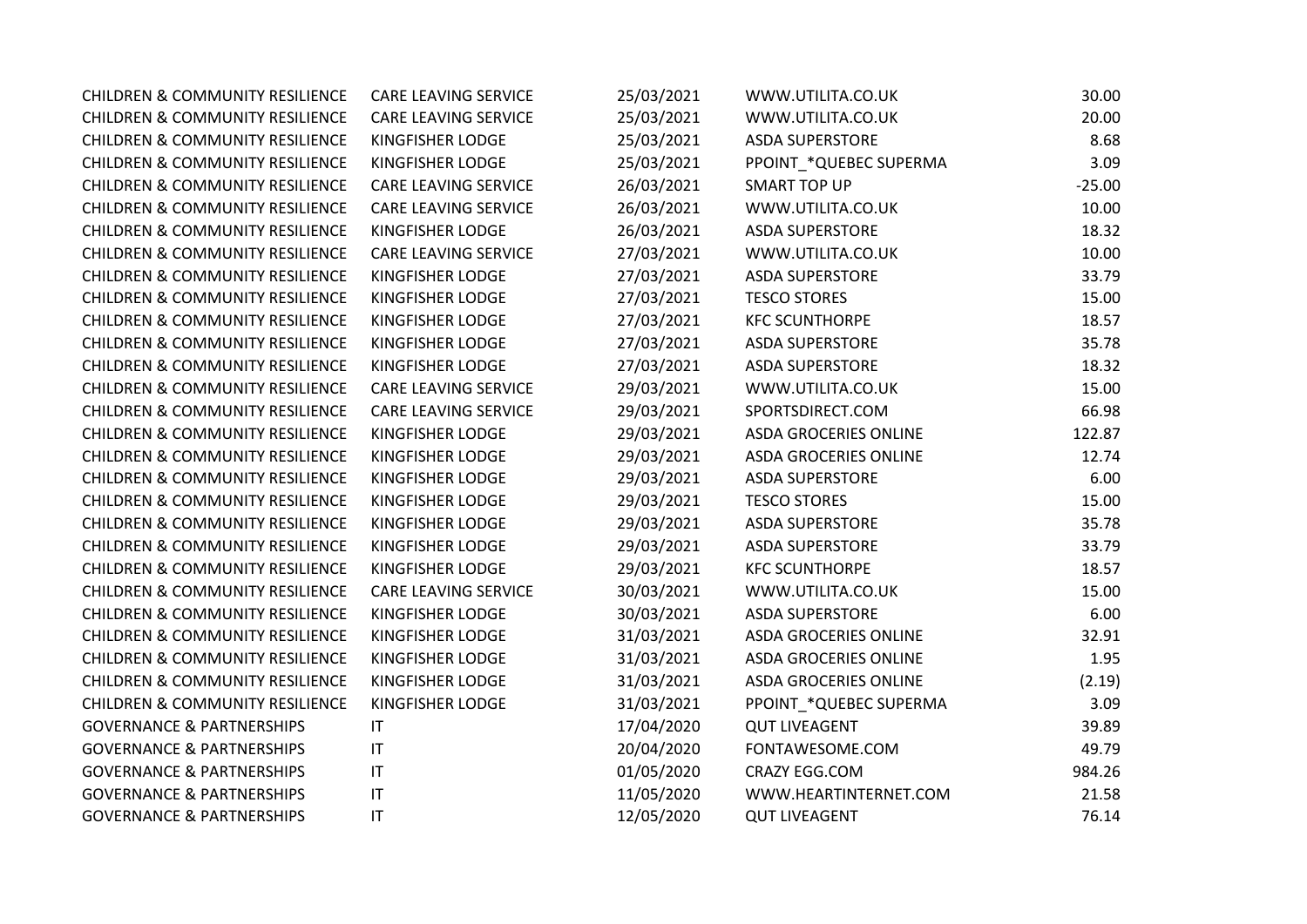| <b>GOVERNANCE &amp; PARTNERSHIPS</b> | $\mathsf{I}\mathsf{T}$ | 29/05/2020 | WWW.HEARTINTERNET.COM     | 47.99  |
|--------------------------------------|------------------------|------------|---------------------------|--------|
| <b>GOVERNANCE &amp; PARTNERSHIPS</b> | $\mathsf{I}\mathsf{T}$ | 01/06/2020 | WWW.HEARTINTERNET.COM     | 38.36  |
| <b>GOVERNANCE &amp; PARTNERSHIPS</b> | $\mathsf{I}\mathsf{T}$ | 05/06/2020 | amazon.co.uk, GBR         | 40.98  |
| <b>GOVERNANCE &amp; PARTNERSHIPS</b> | $\mathsf{I}\mathsf{T}$ | 12/06/2020 | PLEASANT SOLUTIONS        | 1137   |
| <b>GOVERNANCE &amp; PARTNERSHIPS</b> | $\mathsf{I}\mathsf{T}$ | 12/06/2020 | <b>QUT LIVEAGENT</b>      | 61.21  |
| <b>GOVERNANCE &amp; PARTNERSHIPS</b> | $\mathsf{I}\mathsf{T}$ | 01/07/2020 | <b>WEB SECURE SECTIGO</b> | 422.40 |
| <b>GOVERNANCE &amp; PARTNERSHIPS</b> | $\mathsf{I}\mathsf{T}$ | 13/07/2020 | FS ncrunch.com            | 237.55 |
| <b>GOVERNANCE &amp; PARTNERSHIPS</b> | $\mathsf{I}\mathsf{T}$ | 13/07/2020 | WWW.HEARTINTERNET.COM     | 21.58  |
| <b>GOVERNANCE &amp; PARTNERSHIPS</b> | $\mathsf{I}\mathsf{T}$ | 13/07/2020 | <b>QUT LIVEAGENT</b>      | 60.95  |
| <b>GOVERNANCE &amp; PARTNERSHIPS</b> | $\mathsf{I}\mathsf{T}$ | 22/07/2020 | EB UCD GATHERING 2020     | 138.20 |
| <b>GOVERNANCE &amp; PARTNERSHIPS</b> | $\mathsf{I}\mathsf{T}$ | 27/07/2020 | WWW.HEARTINTERNET.COM     | 9.59   |
| <b>GOVERNANCE &amp; PARTNERSHIPS</b> | $\mathsf{I}\mathsf{T}$ | 03/08/2020 | CODETWO                   | 914.37 |
| <b>GOVERNANCE &amp; PARTNERSHIPS</b> | $\mathsf{I}\mathsf{T}$ | 04/08/2020 | WWW.HEARTINTERNET.COM     | 47.99  |
| <b>GOVERNANCE &amp; PARTNERSHIPS</b> | $\mathsf{I}\mathsf{T}$ | 05/08/2020 | WWW.HEARTINTERNET.COM     | 515.99 |
| <b>GOVERNANCE &amp; PARTNERSHIPS</b> | $\mathsf{I}\mathsf{T}$ | 12/08/2020 | <b>QUT LIVEAGENT</b>      | 61.22  |
| <b>GOVERNANCE &amp; PARTNERSHIPS</b> | $\mathsf{I}\mathsf{T}$ | 20/08/2020 | WWW.HEARTINTERNET.COM     | 19.18  |
| <b>GOVERNANCE &amp; PARTNERSHIPS</b> | $\mathsf{I}\mathsf{T}$ | 21/08/2020 | <b>FACETWP - BASIC</b>    | 77.37  |
| <b>GOVERNANCE &amp; PARTNERSHIPS</b> | $\mathsf{I}\mathsf{T}$ | 24/08/2020 | SMYLES/HOST TORNADO LL    | 30.48  |
| <b>GOVERNANCE &amp; PARTNERSHIPS</b> | $\mathsf{I}\mathsf{T}$ | 31/08/2020 | WWW.HEARTINTERNET.COM     | 47.99  |
| <b>GOVERNANCE &amp; PARTNERSHIPS</b> | $\mathsf{I}\mathsf{T}$ | 04/09/2020 | WWW.HEARTINTERNET.COM     | 21.58  |
| <b>GOVERNANCE &amp; PARTNERSHIPS</b> | $\mathsf{I}\mathsf{T}$ | 11/09/2020 | <b>ENVATO 54690555</b>    | 25.88  |
| <b>GOVERNANCE &amp; PARTNERSHIPS</b> | $\mathsf{I}\mathsf{T}$ | 11/09/2020 | <b>ENVATO 54690579</b>    | 59.44  |
| <b>GOVERNANCE &amp; PARTNERSHIPS</b> | $\mathsf{I}\mathsf{T}$ | 14/09/2020 | <b>QUT LIVEAGENT</b>      | 63.13  |
| <b>GOVERNANCE &amp; PARTNERSHIPS</b> | $\mathsf{I}\mathsf{T}$ | 18/09/2020 | WEB SECURE SECTIGO        | 400.80 |
| <b>GOVERNANCE &amp; PARTNERSHIPS</b> | $\mathsf{I}\mathsf{T}$ | 18/09/2020 | APPLE.COM/UK              | 79.00  |
| <b>GOVERNANCE &amp; PARTNERSHIPS</b> | $\mathsf{I}\mathsf{T}$ | 05/10/2020 | TIME.LY                   | 176.65 |
| <b>GOVERNANCE &amp; PARTNERSHIPS</b> | $\mathsf{I}\mathsf{T}$ | 12/10/2020 | <b>QUT LIVEAGENT</b>      | 62.04  |
| <b>GOVERNANCE &amp; PARTNERSHIPS</b> | $\mathsf{I}\mathsf{T}$ | 04/11/2020 | WWW.HEARTINTERNET.COM     | 115.12 |
| <b>GOVERNANCE &amp; PARTNERSHIPS</b> | $\mathsf{I}\mathsf{T}$ | 05/11/2020 | WWW.HEARTINTERNET.COM     | 57.56  |
| <b>GOVERNANCE &amp; PARTNERSHIPS</b> | $\mathsf{I}\mathsf{T}$ | 12/11/2020 | WWW.HEARTINTERNET.COM     | 19.18  |
| <b>GOVERNANCE &amp; PARTNERSHIPS</b> | $\mathsf{I}\mathsf{T}$ | 12/11/2020 | <b>QUT LIVEAGENT</b>      | 60.67  |
| <b>GOVERNANCE &amp; PARTNERSHIPS</b> | $\mathsf{I}\mathsf{T}$ | 19/11/2020 | DRI ID.MYCOMMERCE.COM     | 198.89 |
| <b>GOVERNANCE &amp; PARTNERSHIPS</b> | IT                     | 19/11/2020 | TIME.LY                   | 76.51  |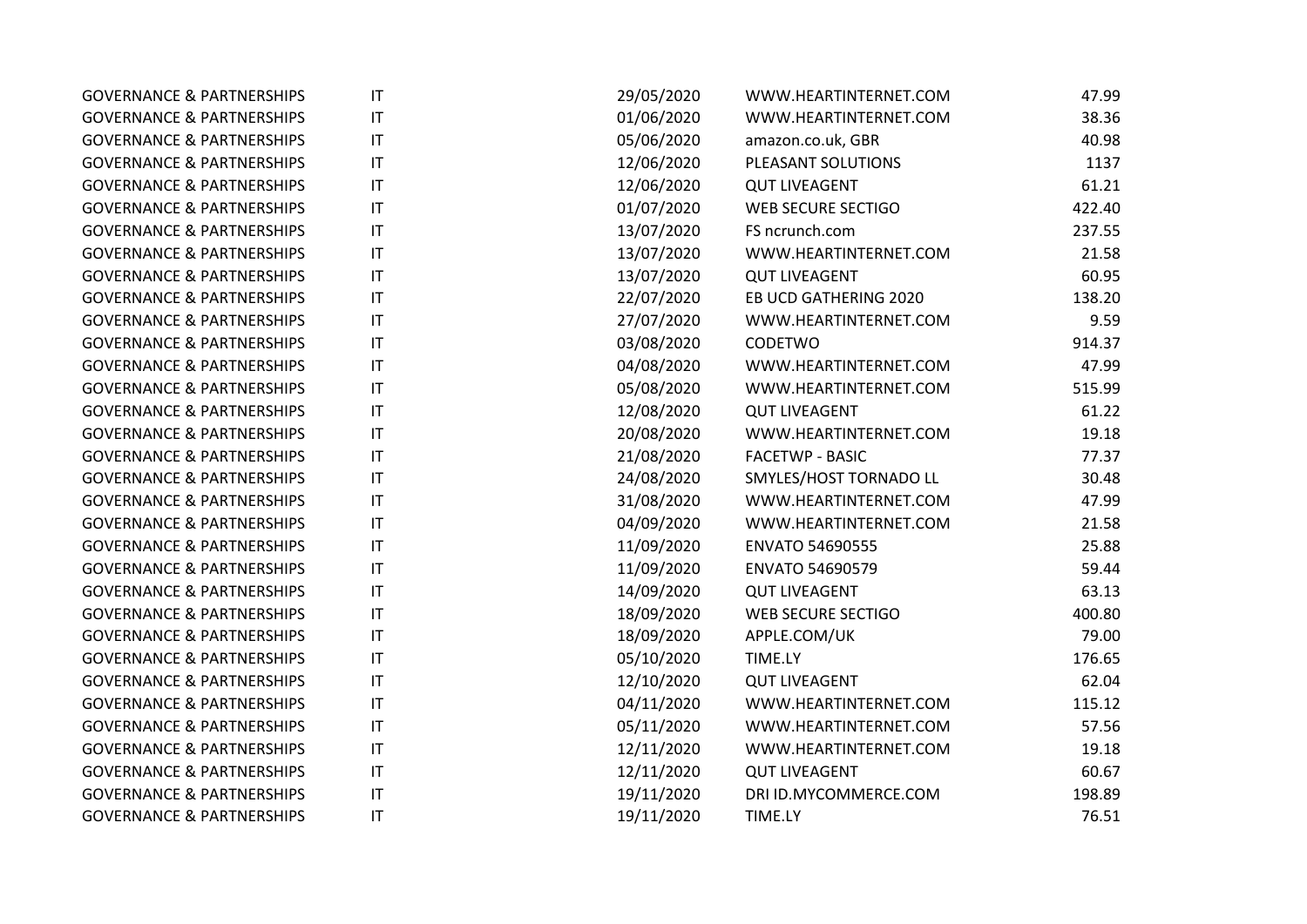| <b>GOVERNANCE &amp; PARTNERSHIPS</b> | <b>LOCAL TAXATION</b>     | 25/11/2020 | HMCOURTS-SERVICE.G        | 113      |
|--------------------------------------|---------------------------|------------|---------------------------|----------|
| <b>GOVERNANCE &amp; PARTNERSHIPS</b> | <b>LOCAL TAXATION</b>     | 03/12/2020 | <b>CARD FEE</b>           | 45       |
| <b>GOVERNANCE &amp; PARTNERSHIPS</b> | IT                        | 11/12/2020 | <b>WEB SECURE SECTIGO</b> | 297      |
| <b>GOVERNANCE &amp; PARTNERSHIPS</b> | $\mathsf{I}\mathsf{T}$    | 14/12/2020 | <b>QUT LIVEAGENT</b>      | 62.71    |
| <b>GOVERNANCE &amp; PARTNERSHIPS</b> | $\mathsf{I}\mathsf{T}$    | 15/12/2020 | <b>WEB SECURE SECTIGO</b> | 376      |
| <b>GOVERNANCE &amp; PARTNERSHIPS</b> | $\mathsf{I}\mathsf{T}$    | 17/12/2020 | <b>WEB SECURE SECTIGO</b> | 209.6    |
| <b>GOVERNANCE &amp; PARTNERSHIPS</b> | IT                        | 21/12/2020 | WEB SECURE SECTIGO        | 376      |
| <b>GOVERNANCE &amp; PARTNERSHIPS</b> | <b>LOCAL TAXATION</b>     | 06/01/2021 | HMCOURTS-SERVICE.G        | 1,630.50 |
| <b>GOVERNANCE &amp; PARTNERSHIPS</b> | ΙT                        | 12/01/2021 | <b>QUT LIVEAGENT</b>      | 51.18    |
| <b>GOVERNANCE &amp; PARTNERSHIPS</b> | $\mathsf{I}\mathsf{T}$    | 21/01/2021 | <b>WEB SECURE SECTIGO</b> | 134.40   |
| <b>GOVERNANCE &amp; PARTNERSHIPS</b> | IT                        | 27/01/2021 | WWW.HEARTINTERNET.COM     | 31.18    |
| <b>GOVERNANCE &amp; PARTNERSHIPS</b> | $\mathsf{I}\mathsf{T}$    | 03/02/2021 | WEB SECURE SECTIGO        | 538.80   |
| <b>GOVERNANCE &amp; PARTNERSHIPS</b> | <b>LOCAL TAXATION</b>     | 03/02/2021 | HMCOURTS-SERVICE.G        | 61.50    |
| <b>GOVERNANCE &amp; PARTNERSHIPS</b> | <b>LOCAL TAXATION</b>     | 03/02/2021 | HMCOURTS-SERVICE.G        | 1,272.50 |
| <b>GOVERNANCE &amp; PARTNERSHIPS</b> | IT                        | 08/02/2021 | WWW.HEARTINTERNET.COM     | 19.18    |
| <b>GOVERNANCE &amp; PARTNERSHIPS</b> | $\mathsf{I}\mathsf{T}$    | 12/02/2021 | <b>QUT LIVEAGENT</b>      | 49.76    |
| <b>GOVERNANCE &amp; PARTNERSHIPS</b> | $\mathsf{I}\mathsf{T}$    | 15/02/2021 | WWW.HEARTINTERNET.COM     | 201.46   |
| <b>GOVERNANCE &amp; PARTNERSHIPS</b> | $\mathsf{I}\mathsf{T}$    | 18/02/2021 | WWW.HEARTINTERNET.COM     | 134.26   |
| <b>GOVERNANCE &amp; PARTNERSHIPS</b> | $\mathsf{I}\mathsf{T}$    | 22/02/2021 | WWW.HEARTINTERNET.COM     | 21.58    |
| <b>GOVERNANCE &amp; PARTNERSHIPS</b> | ΙT                        | 25/02/2021 | WWW.HEARTINTERNET.COM     | 57.56    |
| <b>GOVERNANCE &amp; PARTNERSHIPS</b> | <b>LOCAL TAXATION</b>     | 10/03/2021 | HMCOURTS-SERVICE.G        | 480.50   |
| <b>GOVERNANCE &amp; PARTNERSHIPS</b> | <b>LOCAL TAXATION</b>     | 10/03/2021 | HMCOURTS-SERVICE.G        | 3.00     |
| <b>GOVERNANCE &amp; PARTNERSHIPS</b> | IT                        | 26/03/2021 | <b>CARD FEE</b>           | 45.00    |
| LEARNING SKILLS & CULTURE            | <b>CYGNETS</b>            | 01/04/2020 | ASDA STORES 4456          | 128.77   |
| LEARNING SKILLS & CULTURE            | <b>CYGNETS</b>            | 07/04/2020 | ALDI 22 779               | 15.28    |
| LEARNING SKILLS & CULTURE            | <b>NORMANBY HALL</b>      | 07/04/2020 | CANVA 02652-0837754       | 100.69   |
| LEARNING SKILLS & CULTURE            | <b>CYGNETS</b>            | 08/04/2020 | FARMFOODS 489             | 14.25    |
| LEARNING SKILLS & CULTURE            | <b>CYGNETS</b>            | 09/04/2020 | ALDI 22 779               | 4.02     |
| LEARNING SKILLS & CULTURE            | <b>NORMANBY HALL</b>      | 13/04/2020 | <b>ROXY ROAD GARAGE</b>   | 99.58    |
| LEARNING SKILLS & CULTURE            | <b>NORMANBY HALL</b>      | 13/04/2020 | <b>ROXY ROAD GARAGE</b>   | 21.08    |
| LEARNING SKILLS & CULTURE            | <b>CYGNETS</b>            | 15/04/2020 | ASDA STORES 4456          | 65.59    |
| LEARNING SKILLS & CULTURE            | CENTRAL LIBRARY BOOK FUND | 16/04/2020 | Amazon Prime FB6KB8N25    | 79       |
| LEARNING SKILLS & CULTURE            | <b>CYGNETS</b>            | 16/04/2020 | ALDI 22 779               | 9.8      |
|                                      |                           |            |                           |          |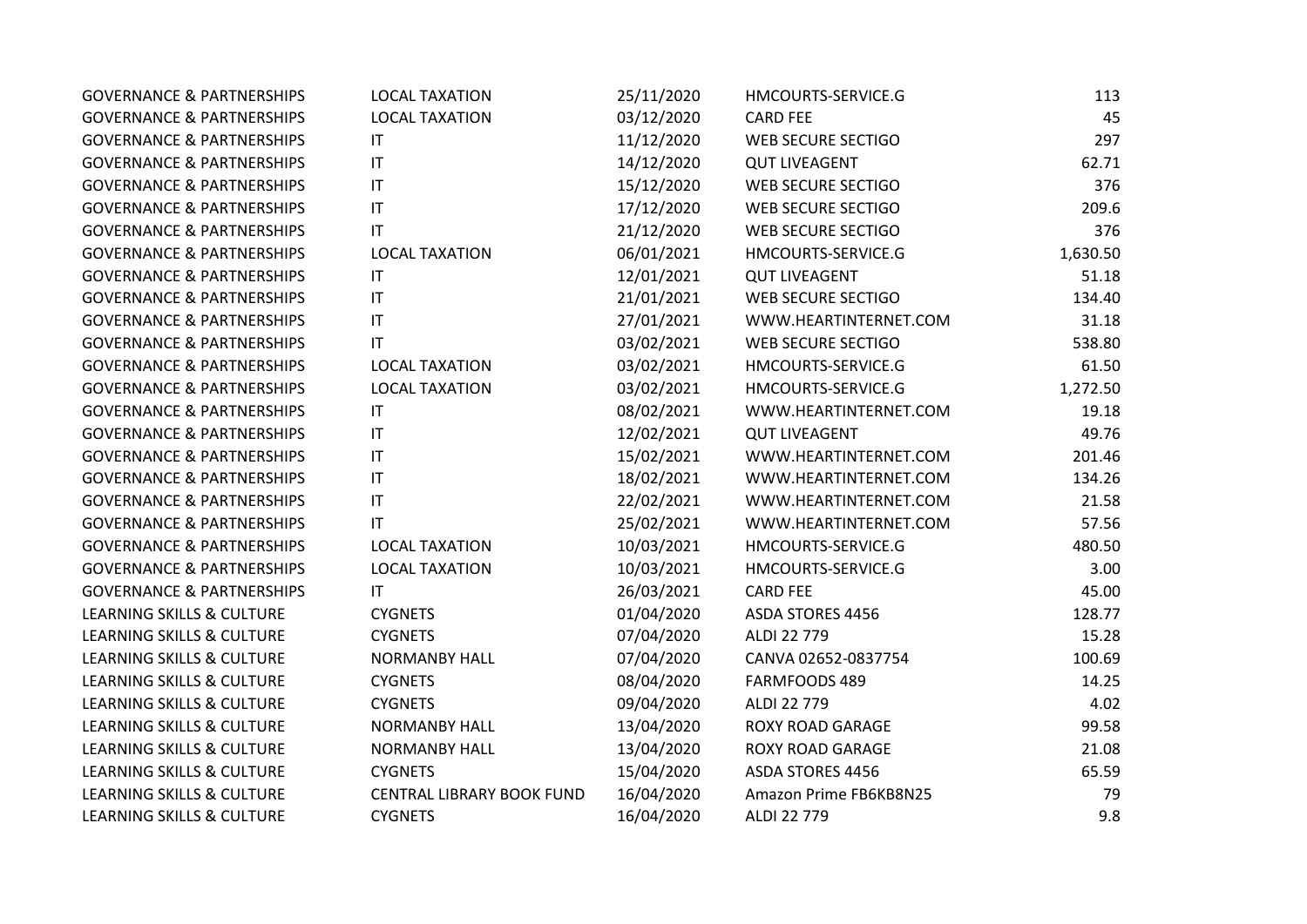| <b>LEARNING SKILLS &amp; CULTURE</b> | <b>NORMANBY HALL</b>      | 20/04/2020 | TVLICENSING.CO.UK            | 157.5  |
|--------------------------------------|---------------------------|------------|------------------------------|--------|
| LEARNING SKILLS & CULTURE            | <b>CYGNETS</b>            | 22/04/2020 | ALDI 22 779                  | 17.24  |
| LEARNING SKILLS & CULTURE            | <b>CYGNETS</b>            | 24/04/2020 | SAINSBURYS 2077              | 15.6   |
| LEARNING SKILLS & CULTURE            | <b>CYGNETS</b>            | 24/04/2020 | SAINSBURYS 2077              | 11.48  |
| LEARNING SKILLS & CULTURE            | <b>CYGNETS</b>            | 27/04/2020 | ALDI 22 779                  | 22.96  |
| LEARNING SKILLS & CULTURE            | <b>CYGNETS</b>            | 28/04/2020 | <b>ASDA STORES 4456</b>      | 43.23  |
| LEARNING SKILLS & CULTURE            | <b>CYGNETS</b>            | 30/04/2020 | ALDI 22 779                  | 35.94  |
| <b>LEARNING SKILLS &amp; CULTURE</b> | CENTRAL LIBRARY BOOK FUND | 01/05/2020 | WWW.VOUCHEREXPRESS.CO.       | 30     |
| LEARNING SKILLS & CULTURE            | <b>CYGNETS</b>            | 05/05/2020 | ALDI 22 779                  | 45.17  |
| <b>LEARNING SKILLS &amp; CULTURE</b> | <b>CYGNETS</b>            | 11/05/2020 | ALDI 22 779                  | 14.07  |
| LEARNING SKILLS & CULTURE            | <b>CYGNETS</b>            | 11/05/2020 | ALDI 22 779                  | 16.79  |
| LEARNING SKILLS & CULTURE            | <b>CYGNETS</b>            | 12/05/2020 | <b>B&amp;M RETAIL</b>        | 2.49   |
| LEARNING SKILLS & CULTURE            | <b>CYGNETS</b>            | 12/05/2020 | ALDI 22 779                  | 4.45   |
| LEARNING SKILLS & CULTURE            | <b>CYGNETS</b>            | 12/05/2020 | Wm Morrisons Store Pic       | 113.13 |
| LEARNING SKILLS & CULTURE            | <b>CYGNETS</b>            | 20/05/2020 | ALDI 22 779                  | 14.31  |
| LEARNING SKILLS & CULTURE            | <b>CYGNETS</b>            | 21/05/2020 | ALDI 22 779                  | 6.09   |
| <b>LEARNING SKILLS &amp; CULTURE</b> | <b>CYGNETS</b>            | 22/05/2020 | ALDI 22 779                  | 23.96  |
| LEARNING SKILLS & CULTURE            | <b>CYGNETS</b>            | 25/05/2020 | ALDI 22 779                  | 22.11  |
| LEARNING SKILLS & CULTURE            | <b>CYGNETS</b>            | 25/05/2020 | <b>ASDA STORES 4456</b>      | 39.67  |
| <b>LEARNING SKILLS &amp; CULTURE</b> | <b>CYGNETS</b>            | 27/05/2020 | <b>ASDA SUPERSTORE</b>       | 179.12 |
| <b>LEARNING SKILLS &amp; CULTURE</b> | <b>NORMANBY HALL</b>      | 28/05/2020 | SP PPE4V                     | 74.97  |
| LEARNING SKILLS & CULTURE            | <b>NORMANBY HALL</b>      | 28/05/2020 | SP PPE4V                     | 222    |
| <b>LEARNING SKILLS &amp; CULTURE</b> | CENTRAL LIBRARY BOOK FUND | 02/06/2020 | WWW.THEBOOKSELLER.COM        | 201.6  |
| <b>LEARNING SKILLS &amp; CULTURE</b> | <b>CYGNETS</b>            | 02/06/2020 | <b>ASDA GROCERIES ONLINE</b> | 95.49  |
| LEARNING SKILLS & CULTURE            | CENTRAL LIBRARY BOOK FUND | 09/06/2020 | Amazon.co.uk IW0DP8MN5       | 11.33  |
| LEARNING SKILLS & CULTURE            | <b>CYGNETS</b>            | 09/06/2020 | <b>ASDA GROCERIES ONLINE</b> | 107.83 |
| <b>LEARNING SKILLS &amp; CULTURE</b> | <b>CYGNETS</b>            | 09/06/2020 | <b>ASDA GROCERIES ONLINE</b> | $-1$   |
| <b>LEARNING SKILLS &amp; CULTURE</b> | CENTRAL LIBRARY BOOK FUND | 10/06/2020 | amazon.co.uk, GBR            | 5.79   |
| LEARNING SKILLS & CULTURE            | CENTRAL LIBRARY BOOK FUND | 11/06/2020 | Amazon.co.uk 3V81441T5       | 4.49   |
| LEARNING SKILLS & CULTURE            | <b>CYGNETS</b>            | 16/06/2020 | <b>ASDA GROCERIES ONLINE</b> | 99.7   |
| LEARNING SKILLS & CULTURE            | <b>NORMANBY HALL</b>      | 16/06/2020 | B & Q 1218                   | 22.28  |
| LEARNING SKILLS & CULTURE            | CENTRAL LIBRARY BOOK FUND | 18/06/2020 | AMAZON.CO.UK, GBR            | 27.93  |
| <b>LEARNING SKILLS &amp; CULTURE</b> | CENTRAL LIBRARY BOOK FUND | 23/06/2020 | amazon.co.uk, GBR            | 767.61 |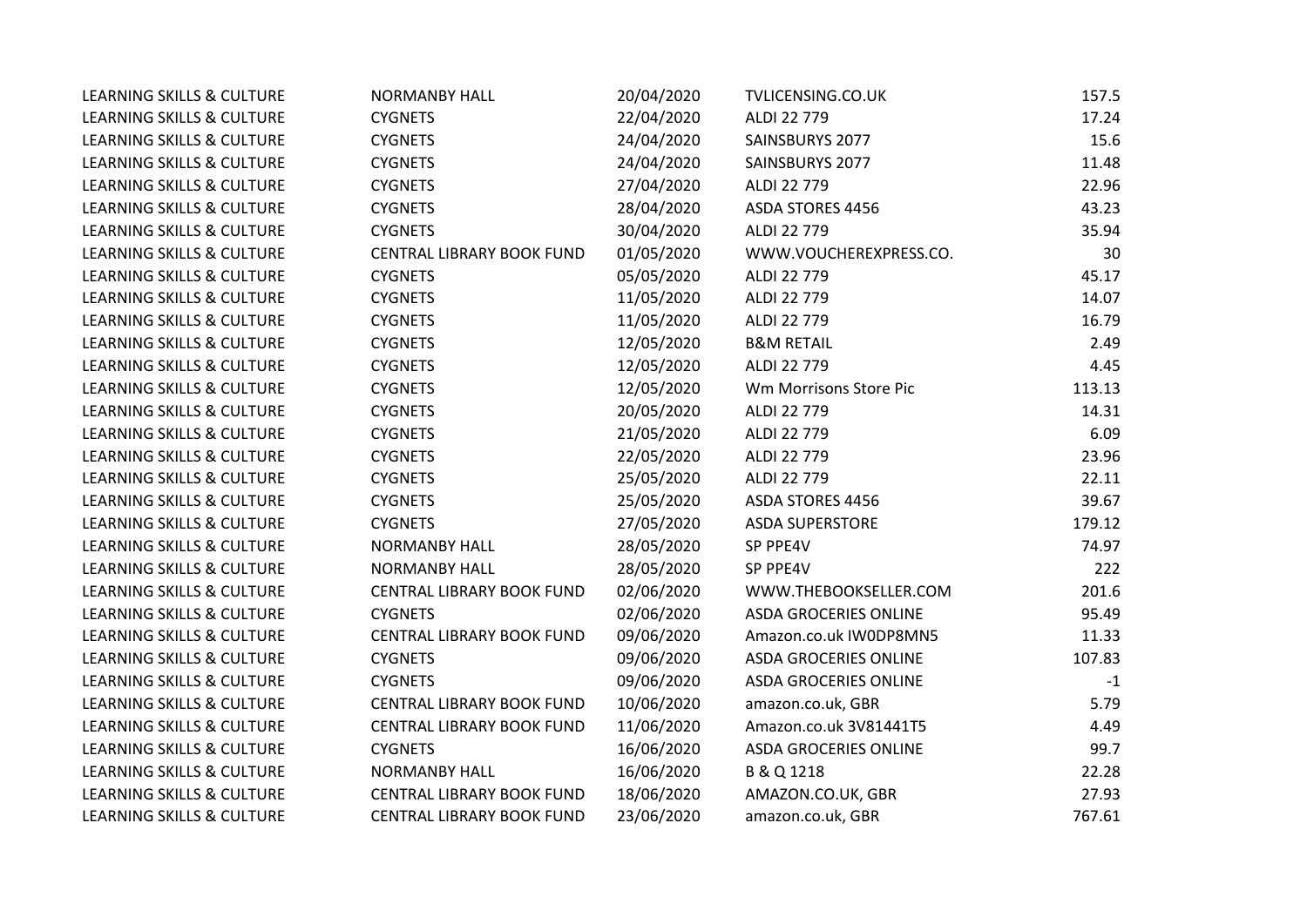| <b>LEARNING SKILLS &amp; CULTURE</b> | <b>CENTRAL LIBRARY BOOK FUND</b> | 23/06/2020 | amazon.co.uk, GBR            | 440.15   |
|--------------------------------------|----------------------------------|------------|------------------------------|----------|
| <b>LEARNING SKILLS &amp; CULTURE</b> | <b>CYGNETS</b>                   | 23/06/2020 | <b>ASDA GROCERIES ONLINE</b> | $-10.23$ |
| <b>LEARNING SKILLS &amp; CULTURE</b> | <b>CYGNETS</b>                   | 23/06/2020 | <b>ASDA GROCERIES ONLINE</b> | 130.26   |
| LEARNING SKILLS & CULTURE            | <b>CYGNETS</b>                   | 23/06/2020 | <b>ASDA SUPERSTORE</b>       | 13.99    |
| <b>LEARNING SKILLS &amp; CULTURE</b> | CENTRAL LIBRARY BOOK FUND        | 24/06/2020 | WWW.BIGBROWNCARRIERBAG       | 408      |
| LEARNING SKILLS & CULTURE            | CENTRAL LIBRARY BOOK FUND        | 25/06/2020 | POUNDSTRETCHER 090           | 6.81     |
| <b>LEARNING SKILLS &amp; CULTURE</b> | CENTRAL LIBRARY BOOK FUND        | 26/06/2020 | WWW.TES.COM                  | 109      |
| <b>LEARNING SKILLS &amp; CULTURE</b> | CENTRAL LIBRARY BOOK FUND        | 30/06/2020 | Amazon.co.uk IK5E32VX5       | 5.94     |
| <b>LEARNING SKILLS &amp; CULTURE</b> | CENTRAL LIBRARY BOOK FUND        | 30/06/2020 | Amazon.co.uk FR99W1QF5       | 134.94   |
| <b>LEARNING SKILLS &amp; CULTURE</b> | CENTRAL LIBRARY BOOK FUND        | 30/06/2020 | Amazon.co.uk SS3T038C5       | 750      |
| <b>LEARNING SKILLS &amp; CULTURE</b> | <b>CYGNETS</b>                   | 30/06/2020 | ASDA GROCERIES ONLINE        | 137.44   |
| <b>LEARNING SKILLS &amp; CULTURE</b> | <b>CYGNETS</b>                   | 30/06/2020 | <b>ASDA GROCERIES ONLINE</b> | $-1.05$  |
| <b>LEARNING SKILLS &amp; CULTURE</b> | <b>NORMANBY HALL</b>             | 30/06/2020 | <b>TIMPSON LTD</b>           | 45       |
| LEARNING SKILLS & CULTURE            | <b>NORMANBY HALL</b>             | 01/07/2020 | Scunthorpe Lawnmowers        | 52.00    |
| LEARNING SKILLS & CULTURE            | CENTRAL LIBRARY BOOK FUND        | 02/07/2020 | THE WORKS                    | 7.49     |
| <b>LEARNING SKILLS &amp; CULTURE</b> | <b>CYGNETS</b>                   | 02/07/2020 | ALDI 22 779                  | 2.93     |
| <b>LEARNING SKILLS &amp; CULTURE</b> | <b>CYGNETS</b>                   | 02/07/2020 | ALDI 22 779                  | 14.69    |
| <b>LEARNING SKILLS &amp; CULTURE</b> | <b>CYGNETS</b>                   | 03/07/2020 | <b>CARD FEE</b>              | 45.00    |
| <b>LEARNING SKILLS &amp; CULTURE</b> | <b>CYGNETS</b>                   | 07/07/2020 | <b>ASDA GROCERIES ONLINE</b> | 117.86   |
| <b>LEARNING SKILLS &amp; CULTURE</b> | CENTRAL LIBRARY BOOK FUND        | 08/07/2020 | amazon.co.uk, GBR            | 643.28   |
| <b>LEARNING SKILLS &amp; CULTURE</b> | <b>CYGNETS</b>                   | 08/07/2020 | ALDI 22 779                  | 8.32     |
| <b>LEARNING SKILLS &amp; CULTURE</b> | CENTRAL LIBRARY BOOK FUND        | 14/07/2020 | CANVA 02750-2644567          | 107.88   |
| <b>LEARNING SKILLS &amp; CULTURE</b> | <b>CYGNETS</b>                   | 14/07/2020 | ALDI 22 779                  | 7.09     |
| <b>LEARNING SKILLS &amp; CULTURE</b> | <b>CYGNETS</b>                   | 15/07/2020 | <b>ASDA GROCERIES ONLINE</b> | 191.65   |
| LEARNING SKILLS & CULTURE            | <b>CYGNETS</b>                   | 15/07/2020 | <b>ASDA GROCERIES ONLINE</b> | $-2.5$   |
| <b>LEARNING SKILLS &amp; CULTURE</b> | <b>NORMANBY HALL</b>             | 20/07/2020 | WWW.ROPESERVICESUK.COM       | 34.50    |
| <b>LEARNING SKILLS &amp; CULTURE</b> | <b>CYGNETS</b>                   | 22/07/2020 | ALDI 22 779                  | 16.80    |
| <b>LEARNING SKILLS &amp; CULTURE</b> | CENTRAL LIBRARY BOOK FUND        | 24/07/2020 | AMAZON.CO.UK, GBR            | 13.88    |
| LEARNING SKILLS & CULTURE            | CENTRAL LIBRARY BOOK FUND        | 27/07/2020 | PAYPAL UKACC4U EBAY U        | 71.70    |
| <b>LEARNING SKILLS &amp; CULTURE</b> | <b>CYGNETS</b>                   | 27/07/2020 | WWW.PARTMASTER.CO.UK         | 29.56    |
| <b>LEARNING SKILLS &amp; CULTURE</b> | <b>CYGNETS</b>                   | 28/07/2020 | <b>ASDA GROCERIES ONLINE</b> | 162.18   |
| <b>LEARNING SKILLS &amp; CULTURE</b> | <b>CYGNETS</b>                   | 28/07/2020 | <b>ASDA GROCERIES ONLINE</b> | $-0.15$  |
| <b>LEARNING SKILLS &amp; CULTURE</b> | <b>NORMANBY HALL</b>             | 28/07/2020 | Amazon.co.uk IE69N6YV5       | 8.49     |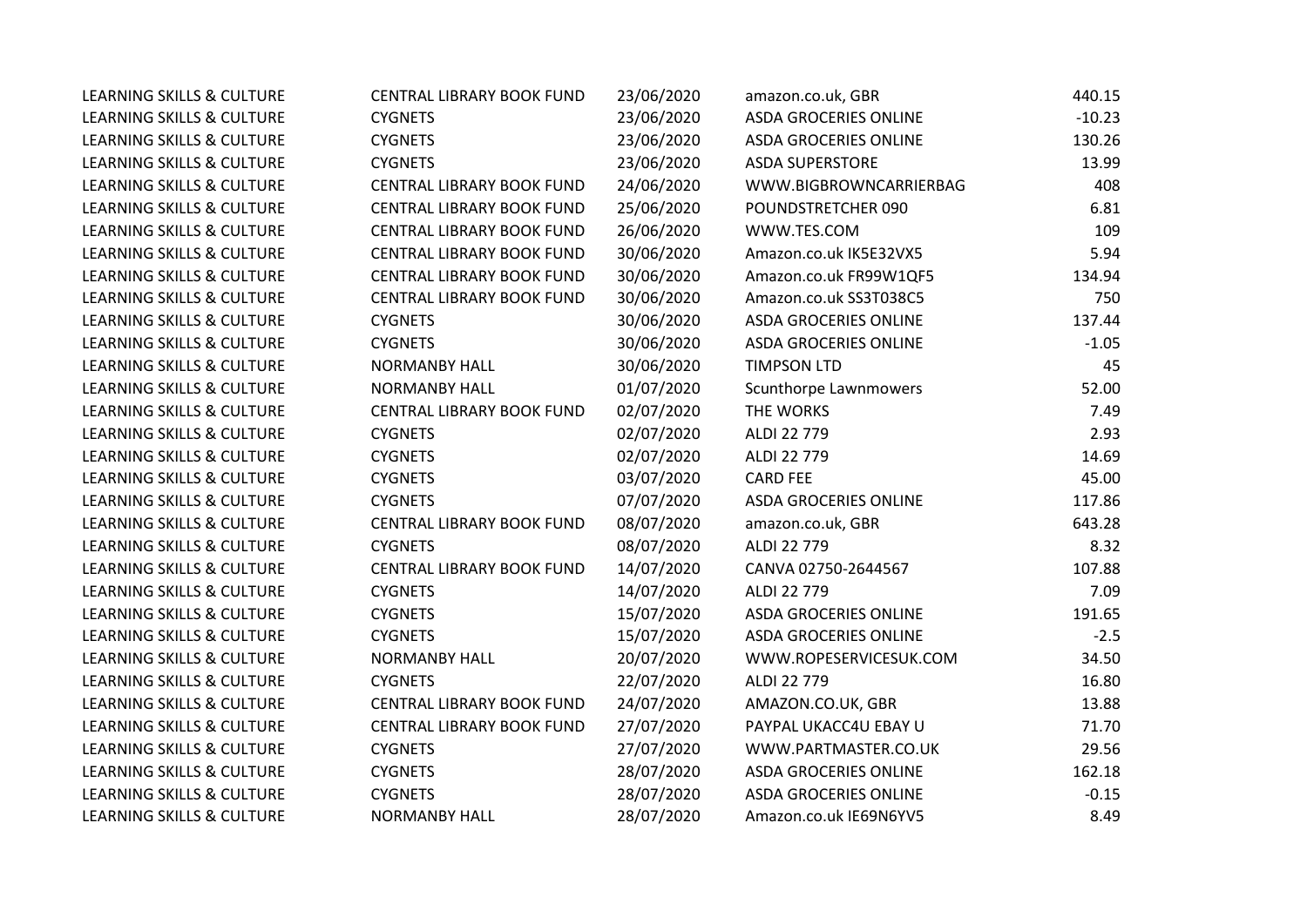| <b>LEARNING SKILLS &amp; CULTURE</b> | <b>NORMANBY HALL</b>             | 28/07/2020 | Amazon.co.uk L91WX5925        | 8.49    |
|--------------------------------------|----------------------------------|------------|-------------------------------|---------|
| <b>LEARNING SKILLS &amp; CULTURE</b> | <b>NORMANBY HALL</b>             | 28/07/2020 | Amazon.co.uk VN8SS2H05        | 8.49    |
| <b>LEARNING SKILLS &amp; CULTURE</b> | <b>NORMANBY HALL</b>             | 28/07/2020 | Amazon.co.uk 6495W6165        | 8.49    |
| LEARNING SKILLS & CULTURE            | <b>NORMANBY HALL</b>             | 28/07/2020 | Amazon.co.uk KV3257WU5        | 10.56   |
| LEARNING SKILLS & CULTURE            | <b>NORMANBY HALL</b>             | 29/07/2020 | Amazon.co.uk LY2JT8MF5        | 16.98   |
| LEARNING SKILLS & CULTURE            | <b>NORMANBY HALL</b>             | 29/07/2020 | Amazon.co.uk 842415A25        | 25.47   |
| LEARNING SKILLS & CULTURE            | <b>NORMANBY HALL</b>             | 29/07/2020 | <b>BOOKER LIMITED SCUNTHO</b> | 40.61   |
| <b>LEARNING SKILLS &amp; CULTURE</b> | <b>CENTRAL LIBRARY BOOK FUND</b> | 30/07/2020 | <b>Premier Farnell</b>        | 23.94   |
| <b>LEARNING SKILLS &amp; CULTURE</b> | <b>CYGNETS</b>                   | 30/07/2020 | <b>VIVOMED LTD</b>            | 43.57   |
| LEARNING SKILLS & CULTURE            | <b>CYGNETS</b>                   | 04/08/2020 | <b>ASDA GROCERIES ONLINE</b>  | 182.94  |
| LEARNING SKILLS & CULTURE            | <b>NORMANBY HALL</b>             | 07/08/2020 | <b>BOOKER LIMITED SCUNTHO</b> | 52.16   |
| LEARNING SKILLS & CULTURE            | CENTRAL LIBRARY BOOK FUND        | 10/08/2020 | AMAZON.CO.UK, GBR             | 471.48  |
| <b>LEARNING SKILLS &amp; CULTURE</b> | <b>CYGNETS</b>                   | 10/08/2020 | ALDI 22 779                   | 10.85   |
| LEARNING SKILLS & CULTURE            | <b>NORMANBY HALL</b>             | 10/08/2020 | B&M 015 - GUNNESS             | 35.96   |
| <b>LEARNING SKILLS &amp; CULTURE</b> | <b>CYGNETS</b>                   | 11/08/2020 | <b>ASDA GROCERIES ONLINE</b>  | 181.60  |
| LEARNING SKILLS & CULTURE            | <b>CYGNETS</b>                   | 11/08/2020 | <b>ASDA GROCERIES ONLINE</b>  | $-0.08$ |
| LEARNING SKILLS & CULTURE            | CENTRAL LIBRARY BOOK FUND        | 12/08/2020 | amazon.co.uk, GBR             | 7.00    |
| LEARNING SKILLS & CULTURE            | CENTRAL LIBRARY BOOK FUND        | 12/08/2020 | PAYPAL BIGBROWNCAR            | 192.00  |
| LEARNING SKILLS & CULTURE            | <b>NORMANBY HALL</b>             | 13/08/2020 | <b>SAFE FENCE</b>             | 767.63  |
| LEARNING SKILLS & CULTURE            | <b>NORMANBY HALL</b>             | 17/08/2020 | <b>BOOKER LIMITED SCUNTHO</b> | 18.17   |
| LEARNING SKILLS & CULTURE            | <b>CYGNETS</b>                   | 18/08/2020 | <b>ASDA GROCERIES ONLINE</b>  | 210.39  |
| LEARNING SKILLS & CULTURE            | <b>CYGNETS</b>                   | 18/08/2020 | <b>ASDA GROCERIES ONLINE</b>  | $-0.79$ |
| <b>LEARNING SKILLS &amp; CULTURE</b> | <b>NORMANBY HALL</b>             | 18/08/2020 | FACEBK RZLGKXWFQ2             | 16.00   |
| <b>LEARNING SKILLS &amp; CULTURE</b> | <b>CYGNETS</b>                   | 20/08/2020 | <b>ASDA GROCERIES ONLINE</b>  | 66.35   |
| LEARNING SKILLS & CULTURE            | CENTRAL LIBRARY BOOK FUND        | 21/08/2020 | <b>TRANSPACK LIMITED</b>      | 123.80  |
| LEARNING SKILLS & CULTURE            | <b>NORMANBY HALL</b>             | 21/08/2020 | AMAZON.CO.UK, GBR             | 17.98   |
| <b>LEARNING SKILLS &amp; CULTURE</b> | <b>CYGNETS</b>                   | 25/08/2020 | <b>ASDA GROCERIES ONLINE</b>  | 187.72  |
| LEARNING SKILLS & CULTURE            | <b>CYGNETS</b>                   | 25/08/2020 | <b>ASDA GROCERIES ONLINE</b>  | 0.78    |
| LEARNING SKILLS & CULTURE            | <b>CYGNETS</b>                   | 28/08/2020 | <b>HOLLAND &amp; BARRETT</b>  | 36.36   |
| LEARNING SKILLS & CULTURE            | <b>CYGNETS</b>                   | 01/09/2020 | <b>ASDA GROCERIES ONLINE</b>  | 109.69  |
| <b>LEARNING SKILLS &amp; CULTURE</b> | <b>CYGNETS</b>                   | 01/09/2020 | <b>ASDA GROCERIES ONLINE</b>  | $-0.14$ |
| LEARNING SKILLS & CULTURE            | <b>CENTRAL LIBRARY BOOK FUND</b> | 03/09/2020 | PAYPAL UKACC4U EBAY U         | 71.70   |
| LEARNING SKILLS & CULTURE            | CENTRAL LIBRARY BOOK FUND        | 03/09/2020 | PAYPAL BIGBROWNCAR            | 192.00  |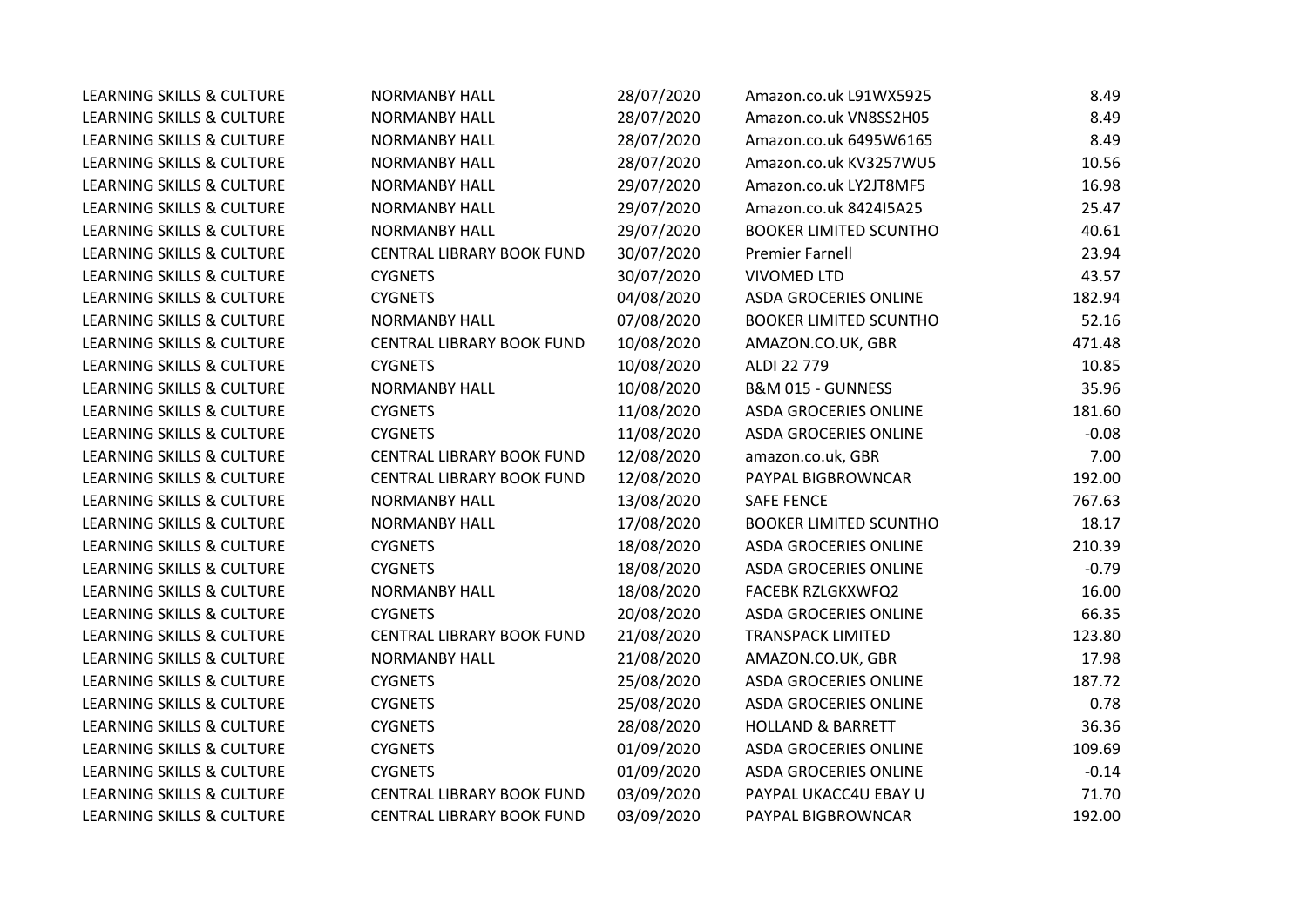| <b>LEARNING SKILLS &amp; CULTURE</b> | <b>CENTRAL LIBRARY BOOK FUND</b> | 04/09/2020 | amazon.co.uk, GBR            | 75.96    |
|--------------------------------------|----------------------------------|------------|------------------------------|----------|
| <b>LEARNING SKILLS &amp; CULTURE</b> | CENTRAL LIBRARY BOOK FUND        | 04/09/2020 | PAYPAL ALLKEYS LTD EB        | 8.44     |
| LEARNING SKILLS & CULTURE            | <b>CYGNETS</b>                   | 04/09/2020 | <b>VIVOMED LTD</b>           | $-39.59$ |
| <b>LEARNING SKILLS &amp; CULTURE</b> | <b>CYGNETS</b>                   | 07/09/2020 | WWW.PARTMASTER.CO.UK         | 39.39    |
| LEARNING SKILLS & CULTURE            | <b>CYGNETS</b>                   | 07/09/2020 | WWW.PARTMASTER.CO.UK         | $-25.58$ |
| <b>LEARNING SKILLS &amp; CULTURE</b> | <b>CYGNETS</b>                   | 08/09/2020 | <b>ASDA GROCERIES ONLINE</b> | 137.11   |
| LEARNING SKILLS & CULTURE            | <b>CYGNETS</b>                   | 08/09/2020 | <b>ASDA GROCERIES ONLINE</b> | $-0.5$   |
| <b>LEARNING SKILLS &amp; CULTURE</b> | <b>CENTRAL LIBRARY BOOK FUND</b> | 10/09/2020 | amazon.co.uk, GBR            | 34.99    |
| <b>LEARNING SKILLS &amp; CULTURE</b> | <b>NORMANBY HALL</b>             | 10/09/2020 | HTTP://WWW.AGRALAN.CO.       | 79.93    |
| LEARNING SKILLS & CULTURE            | CENTRAL LIBRARY BOOK FUND        | 11/09/2020 | amazon.co.uk, GBR            | 45.57    |
| LEARNING SKILLS & CULTURE            | <b>NORMANBY HALL</b>             | 11/09/2020 | ST JOHN AMBULANCE            | 146.10   |
| LEARNING SKILLS & CULTURE            | CENTRAL LIBRARY BOOK FUND        | 14/09/2020 | amazon.co.uk, GBR            | 38.90    |
| <b>LEARNING SKILLS &amp; CULTURE</b> | CENTRAL LIBRARY BOOK FUND        | 14/09/2020 | NYA Print Copy & GO (O       | 1.40     |
| <b>LEARNING SKILLS &amp; CULTURE</b> | <b>CYGNETS</b>                   | 15/09/2020 | <b>ASDA GROCERIES ONLINE</b> | 213.07   |
| <b>LEARNING SKILLS &amp; CULTURE</b> | <b>CYGNETS</b>                   | 15/09/2020 | <b>ASDA GROCERIES ONLINE</b> | $-1.69$  |
| <b>LEARNING SKILLS &amp; CULTURE</b> | <b>CYGNETS</b>                   | 15/09/2020 | <b>ASDA GROCERIES ONLINE</b> | $-0.62$  |
| <b>LEARNING SKILLS &amp; CULTURE</b> | <b>NORMANBY HALL</b>             | 15/09/2020 | AMAZON.CO.UK, GBR            | 43.99    |
| LEARNING SKILLS & CULTURE            | CENTRAL LIBRARY BOOK FUND        | 21/09/2020 | <b>RS COMPONENTS</b>         | 97.02    |
| LEARNING SKILLS & CULTURE            | CENTRAL LIBRARY BOOK FUND        | 21/09/2020 | AMAZON.CO.UK, GBR            | 471.48   |
| LEARNING SKILLS & CULTURE            | <b>CYGNETS</b>                   | 22/09/2020 | <b>ASDA GROCERIES ONLINE</b> | 157.60   |
| LEARNING SKILLS & CULTURE            | <b>CYGNETS</b>                   | 22/09/2020 | <b>ASDA GROCERIES ONLINE</b> | $-2.37$  |
| LEARNING SKILLS & CULTURE            | CENTRAL LIBRARY BOOK FUND        | 25/09/2020 | PAYPAL BIGBROWNCAR BI        | 124.14   |
| <b>LEARNING SKILLS &amp; CULTURE</b> | CENTRAL LIBRARY BOOK FUND        | 29/09/2020 | amazon.co.uk, GBR            | 35.99    |
| <b>LEARNING SKILLS &amp; CULTURE</b> | CENTRAL LIBRARY BOOK FUND        | 29/09/2020 | amazon.co.uk, GBR            | 35.99    |
| LEARNING SKILLS & CULTURE            | <b>CYGNETS</b>                   | 29/09/2020 | <b>ASDA GROCERIES ONLINE</b> | 167.80   |
| <b>LEARNING SKILLS &amp; CULTURE</b> | <b>CYGNETS</b>                   | 29/09/2020 | <b>ASDA GROCERIES ONLINE</b> | $-0.18$  |
| <b>LEARNING SKILLS &amp; CULTURE</b> | <b>NORMANBY HALL</b>             | 30/09/2020 | Amazon.co.uk GY8FE5R25       | 57.52    |
| LEARNING SKILLS & CULTURE            | CENTRAL LIBRARY BOOK FUND        | 02/10/2020 | WWW.UK.RS-ONLINE.C           | $-97.02$ |
| LEARNING SKILLS & CULTURE            | <b>NORMANBY HALL</b>             | 02/10/2020 | AMAZON.CO.UK, LUX            | 136.1    |
| <b>LEARNING SKILLS &amp; CULTURE</b> | <b>NORMANBY HALL</b>             | 02/10/2020 | <b>CARD FEE</b>              | 45       |
| <b>LEARNING SKILLS &amp; CULTURE</b> | CENTRAL LIBRARY BOOK FUND        | 05/10/2020 | amazon.co.uk, GBR            | 33.55    |
| LEARNING SKILLS & CULTURE            | <b>CYGNETS</b>                   | 06/10/2020 | <b>ASDA GROCERIES ONLINE</b> | 149.14   |
| <b>LEARNING SKILLS &amp; CULTURE</b> | <b>CYGNETS</b>                   | 06/10/2020 | <b>ASDA GROCERIES ONLINE</b> | $-0.41$  |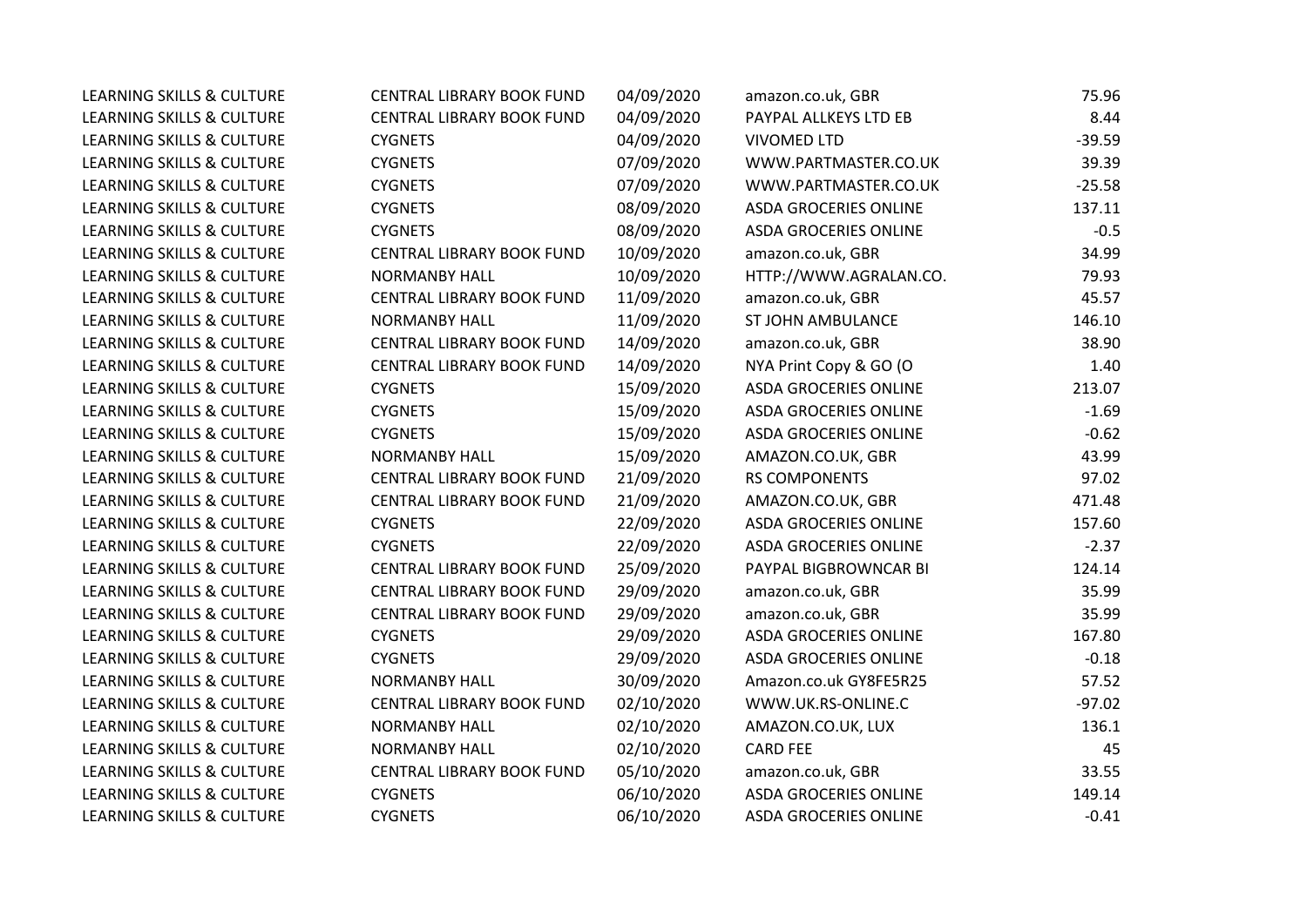| <b>LEARNING SKILLS &amp; CULTURE</b> | CENTRAL LIBRARY BOOK FUND | 12/10/2020 | AMAZON.CO.UK, GBR             | 135.33  |
|--------------------------------------|---------------------------|------------|-------------------------------|---------|
| <b>LEARNING SKILLS &amp; CULTURE</b> | CENTRAL LIBRARY BOOK FUND | 12/10/2020 | AMAZON.CO.UK, GBR             | 67.98   |
| <b>LEARNING SKILLS &amp; CULTURE</b> | <b>CYGNETS</b>            | 13/10/2020 | <b>ASDA GROCERIES ONLINE</b>  | 30.18   |
| LEARNING SKILLS & CULTURE            | <b>CYGNETS</b>            | 13/10/2020 | ASDA GROCERIES ONLINE         | 168     |
| <b>LEARNING SKILLS &amp; CULTURE</b> | <b>NORMANBY HALL</b>      | 13/10/2020 | amazon.co.uk, GBR             | 26.97   |
| <b>LEARNING SKILLS &amp; CULTURE</b> | <b>CYGNETS</b>            | 15/10/2020 | ALDI 22 779                   | 2.76    |
| <b>LEARNING SKILLS &amp; CULTURE</b> | CENTRAL LIBRARY BOOK FUND | 19/10/2020 | amazon.co.uk, GBR             | 59.98   |
| LEARNING SKILLS & CULTURE            | CENTRAL LIBRARY BOOK FUND | 19/10/2020 | amazon.co.uk, GBR             | 25.99   |
| <b>LEARNING SKILLS &amp; CULTURE</b> | <b>NORMANBY HALL</b>      | 19/10/2020 | WWW.JOHNLEWIS.COM             | 51.5    |
| LEARNING SKILLS & CULTURE            | <b>NORMANBY HALL</b>      | 19/10/2020 | amazon.co.uk, GBR             | 39.99   |
| LEARNING SKILLS & CULTURE            | <b>CYGNETS</b>            | 20/10/2020 | <b>ASDA GROCERIES ONLINE</b>  | 79.22   |
| <b>LEARNING SKILLS &amp; CULTURE</b> | <b>CYGNETS</b>            | 20/10/2020 | <b>ASDA GROCERIES ONLINE</b>  | $-0.03$ |
| <b>LEARNING SKILLS &amp; CULTURE</b> | CENTRAL LIBRARY BOOK FUND | 21/10/2020 | amazon.co.uk, GBR             | 11.98   |
| <b>LEARNING SKILLS &amp; CULTURE</b> | CENTRAL LIBRARY BOOK FUND | 22/10/2020 | amazon.co.uk, GBR             | 21.38   |
| LEARNING SKILLS & CULTURE            | <b>NORMANBY HALL</b>      | 22/10/2020 | amazon.co.uk, GBR             | 87.98   |
| LEARNING SKILLS & CULTURE            | <b>NORMANBY HALL</b>      | 22/10/2020 | PAYPAL SANTASUITS             | 107.38  |
| <b>LEARNING SKILLS &amp; CULTURE</b> | CENTRAL LIBRARY BOOK FUND | 23/10/2020 | AMAZON.CO.UK, LUX             | 16      |
| LEARNING SKILLS & CULTURE            | <b>NORMANBY HALL</b>      | 23/10/2020 | AMAZON.CO.UK, GBR             | 18.83   |
| <b>LEARNING SKILLS &amp; CULTURE</b> | CENTRAL LIBRARY BOOK FUND | 26/10/2020 | amazon.co.uk, GBR             | 24.06   |
| <b>LEARNING SKILLS &amp; CULTURE</b> | CENTRAL LIBRARY BOOK FUND | 27/10/2020 | amazon.co.uk, GBR             | 483.48  |
| LEARNING SKILLS & CULTURE            | CENTRAL LIBRARY BOOK FUND | 27/10/2020 | AMAZON.CO.UK, GBR             | 146.89  |
| LEARNING SKILLS & CULTURE            | <b>CYGNETS</b>            | 27/10/2020 | <b>ASDA GROCERIES ONLINE</b>  | 134.64  |
| <b>LEARNING SKILLS &amp; CULTURE</b> | <b>CYGNETS</b>            | 27/10/2020 | <b>ASDA GROCERIES ONLINE</b>  | $-1.09$ |
| <b>LEARNING SKILLS &amp; CULTURE</b> | <b>NORMANBY HALL</b>      | 27/10/2020 | amazon.co.uk, GBR             | 17.98   |
| LEARNING SKILLS & CULTURE            | <b>NORMANBY HALL</b>      | 29/10/2020 | amazon.co.uk, GBR             | 17      |
| LEARNING SKILLS & CULTURE            | <b>NORMANBY HALL</b>      | 02/11/2020 | <b>BOOKER LIMITED SCUNTHO</b> | 99.12   |
| <b>LEARNING SKILLS &amp; CULTURE</b> | <b>NORMANBY HALL</b>      | 02/11/2020 | AMAZON.CO.UK, LUX             | 77.52   |
| <b>LEARNING SKILLS &amp; CULTURE</b> | CENTRAL LIBRARY BOOK FUND | 03/11/2020 | <b>CARD FEE</b>               | 45      |
| <b>LEARNING SKILLS &amp; CULTURE</b> | <b>NORMANBY HALL</b>      | 05/11/2020 | <b>XPRESS DRY CLEANER</b>     | 58.35   |
| <b>LEARNING SKILLS &amp; CULTURE</b> | <b>NORMANBY HALL</b>      | 06/11/2020 | THE RANGE                     | 6       |
| LEARNING SKILLS & CULTURE            | CENTRAL LIBRARY BOOK FUND | 09/11/2020 | <b>B&amp;Q DIRECT</b>         | 29.42   |
| LEARNING SKILLS & CULTURE            | CENTRAL LIBRARY BOOK FUND | 09/11/2020 | <b>B&amp;Q DIRECT</b>         | 108.26  |
| <b>LEARNING SKILLS &amp; CULTURE</b> | <b>NORMANBY HALL</b>      | 09/11/2020 | AMAZON.CO.UK, GBR             | 81.87   |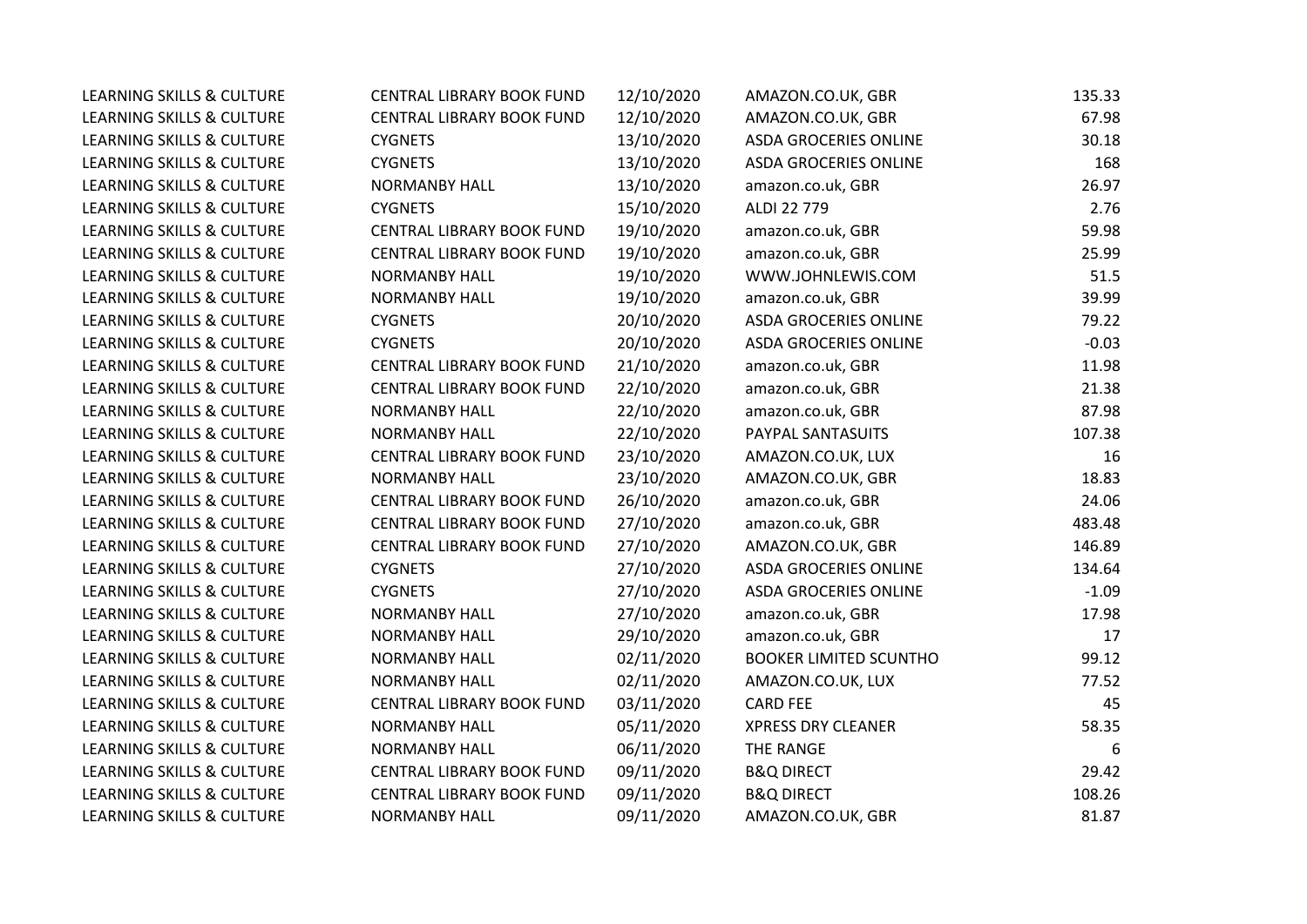| <b>LEARNING SKILLS &amp; CULTURE</b> | <b>NORMANBY HALL</b>             | 09/11/2020 | AMAZON.CO.UK, GBR            | 5.4    |
|--------------------------------------|----------------------------------|------------|------------------------------|--------|
| LEARNING SKILLS & CULTURE            | CENTRAL LIBRARY BOOK FUND        | 11/11/2020 | AMAZON.CO.UK, LUX            | 21.3   |
| LEARNING SKILLS & CULTURE            | CENTRAL LIBRARY BOOK FUND        | 12/11/2020 | amazon.co.uk, GBR            | 28.47  |
| <b>LEARNING SKILLS &amp; CULTURE</b> | CENTRAL LIBRARY BOOK FUND        | 16/11/2020 | amazon.co.uk, GBR            | 116.91 |
| LEARNING SKILLS & CULTURE            | <b>NORMANBY HALL</b>             | 16/11/2020 | amazon.co.uk, GBR            | 12.99  |
| <b>LEARNING SKILLS &amp; CULTURE</b> | <b>NORMANBY HALL</b>             | 16/11/2020 | <b>B&amp;Q DIRECT</b>        | 150    |
| <b>LEARNING SKILLS &amp; CULTURE</b> | CENTRAL LIBRARY BOOK FUND        | 17/11/2020 | amazon.co.uk, GBR            | 122.1  |
| <b>LEARNING SKILLS &amp; CULTURE</b> | CENTRAL LIBRARY BOOK FUND        | 17/11/2020 | amazon.co.uk, GBR            | 82.39  |
| <b>LEARNING SKILLS &amp; CULTURE</b> | CENTRAL LIBRARY BOOK FUND        | 18/11/2020 | amazon.co.uk, GBR            | 31.07  |
| <b>LEARNING SKILLS &amp; CULTURE</b> | CENTRAL LIBRARY BOOK FUND        | 19/11/2020 | PAYPAL WANG XIN              | 139.99 |
| LEARNING SKILLS & CULTURE            | CENTRAL LIBRARY BOOK FUND        | 19/11/2020 | AMAZON.CO.UK, LUX            | 17.91  |
| <b>LEARNING SKILLS &amp; CULTURE</b> | CENTRAL LIBRARY BOOK FUND        | 19/11/2020 | AMAZON.CO.UK, LUX            | 89.36  |
| <b>LEARNING SKILLS &amp; CULTURE</b> | <b>CYGNETS</b>                   | 19/11/2020 | <b>ASDA GROCERIES ONLINE</b> | 30.08  |
| <b>LEARNING SKILLS &amp; CULTURE</b> | CENTRAL LIBRARY BOOK FUND        | 20/11/2020 | AMAZON.CO.UK, LUX            | 37.52  |
| <b>LEARNING SKILLS &amp; CULTURE</b> | CENTRAL LIBRARY BOOK FUND        | 20/11/2020 | amazon.co.uk, GBR            | 24.76  |
| <b>LEARNING SKILLS &amp; CULTURE</b> | CENTRAL LIBRARY BOOK FUND        | 23/11/2020 | amazon.co.uk, GBR            | 22.28  |
| <b>LEARNING SKILLS &amp; CULTURE</b> | CENTRAL LIBRARY BOOK FUND        | 23/11/2020 | amazon.co.uk, GBR            | 26.4   |
| <b>LEARNING SKILLS &amp; CULTURE</b> | CENTRAL LIBRARY BOOK FUND        | 23/11/2020 | amazon.co.uk, GBR            | 76.16  |
| LEARNING SKILLS & CULTURE            | CENTRAL LIBRARY BOOK FUND        | 23/11/2020 | amazon.co.uk, GBR            | 13.99  |
| <b>LEARNING SKILLS &amp; CULTURE</b> | CENTRAL LIBRARY BOOK FUND        | 23/11/2020 | amazon.co.uk, GBR            | 69.9   |
| <b>LEARNING SKILLS &amp; CULTURE</b> | CENTRAL LIBRARY BOOK FUND        | 23/11/2020 | amazon.co.uk, GBR            | 62.91  |
| LEARNING SKILLS & CULTURE            | <b>CENTRAL LIBRARY BOOK FUND</b> | 23/11/2020 | amazon.co.uk, GBR            | 33.58  |
| <b>LEARNING SKILLS &amp; CULTURE</b> | <b>NORMANBY HALL</b>             | 23/11/2020 | AMAZON.CO.UK, GBR            | 39.99  |
| <b>LEARNING SKILLS &amp; CULTURE</b> | CENTRAL LIBRARY BOOK FUND        | 24/11/2020 | AMAZON.CO.UK, LUX            | 8.95   |
| LEARNING SKILLS & CULTURE            | CENTRAL LIBRARY BOOK FUND        | 25/11/2020 | amazon.co.uk, GBR            | 111.96 |
| LEARNING SKILLS & CULTURE            | CENTRAL LIBRARY BOOK FUND        | 26/11/2020 | AMAZON.CO.UK, GBR            | 23.99  |
| <b>LEARNING SKILLS &amp; CULTURE</b> | <b>CYGNETS</b>                   | 27/11/2020 | SAINSBURYS SACAT 2077        | 12.25  |
| LEARNING SKILLS & CULTURE            | CENTRAL LIBRARY BOOK FUND        | 30/11/2020 | AMAZON.CO.UK, LUX            | 6.99   |
| LEARNING SKILLS & CULTURE            | <b>NORMANBY HALL</b>             | 30/11/2020 | AMAZON.CO.UK, GBR            | 29.97  |
| <b>LEARNING SKILLS &amp; CULTURE</b> | <b>NORMANBY HALL</b>             | 01/12/2020 | POST OFFICE COUNTER          | 25.79  |
| LEARNING SKILLS & CULTURE            | NORMANBY HALL                    | 01/12/2020 | AMAZON.CO.UK, LUX            | 4.99   |
| LEARNING SKILLS & CULTURE            | <b>NORMANBY HALL</b>             | 01/12/2020 | MYHERMES.CO.UK               | 2.9    |
| <b>LEARNING SKILLS &amp; CULTURE</b> | <b>NORMANBY HALL</b>             | 01/12/2020 | <b>SCREWFIX DIRECT</b>       | 25.98  |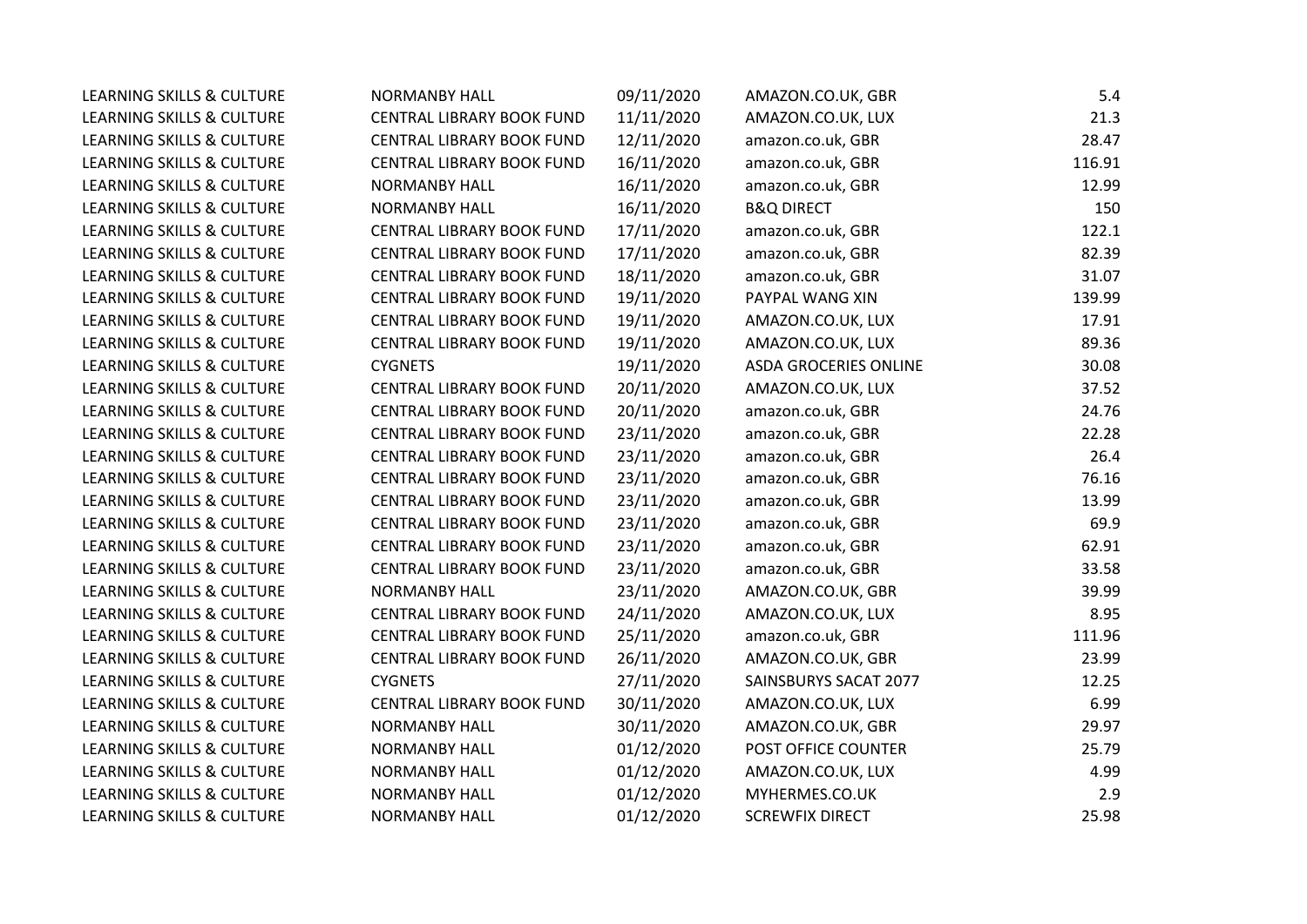| LEARNING SKILLS & CULTURE            | <b>CYGNETS</b>            | 02/12/2020 | ASDA GROCERIES ONLINE        | 89.41    |
|--------------------------------------|---------------------------|------------|------------------------------|----------|
| LEARNING SKILLS & CULTURE            | <b>NORMANBY HALL</b>      | 02/12/2020 | B&M 015 - GUNNESS            | 6        |
| LEARNING SKILLS & CULTURE            | <b>NORMANBY HALL</b>      | 02/12/2020 | B & Q 1218                   | 34.92    |
| LEARNING SKILLS & CULTURE            | CENTRAL LIBRARY BOOK FUND | 03/12/2020 | PAYPAL BIGBROWNCAR           | 192      |
| LEARNING SKILLS & CULTURE            | CENTRAL LIBRARY BOOK FUND | 04/12/2020 | amazon.co.uk, GBR            | 55.98    |
| LEARNING SKILLS & CULTURE            | CENTRAL LIBRARY BOOK FUND | 04/12/2020 | amazon.co.uk, GBR            | 27.43    |
| LEARNING SKILLS & CULTURE            | <b>NORMANBY HALL</b>      | 04/12/2020 | AMAZON.CO.UK, GBR            | 9.99     |
| LEARNING SKILLS & CULTURE            | <b>NORMANBY HALL</b>      | 04/12/2020 | MYHERMES.CO.UK               | 5.99     |
| LEARNING SKILLS & CULTURE            | <b>NORMANBY HALL</b>      | 07/12/2020 | AMAZON.CO.UK, GBR            | 126.34   |
| LEARNING SKILLS & CULTURE            | <b>NORMANBY HALL</b>      | 07/12/2020 | <b>SCREWFIX DIRECT</b>       | 12.99    |
| LEARNING SKILLS & CULTURE            | <b>NORMANBY HALL</b>      | 07/12/2020 | <b>SCREWFIX DIRECT</b>       | 12.99    |
| LEARNING SKILLS & CULTURE            | CENTRAL LIBRARY BOOK FUND | 08/12/2020 | amazon.co.uk, GBR            | 250.06   |
| LEARNING SKILLS & CULTURE            | <b>NORMANBY HALL</b>      | 08/12/2020 | MYHERMES.CO.UK               | 5.99     |
| LEARNING SKILLS & CULTURE            | <b>NORMANBY HALL</b>      | 08/12/2020 | MYHERMES.CO.UK               | 5.99     |
| LEARNING SKILLS & CULTURE            | <b>NORMANBY HALL</b>      | 08/12/2020 | MYHERMES.CO.UK               | 5.99     |
| <b>LEARNING SKILLS &amp; CULTURE</b> | <b>NORMANBY HALL</b>      | 08/12/2020 | MYHERMES.CO.UK               | 4.2      |
| LEARNING SKILLS & CULTURE            | <b>NORMANBY HALL</b>      | 08/12/2020 | MYHERMES.CO.UK               | 5.99     |
| LEARNING SKILLS & CULTURE            | <b>NORMANBY HALL</b>      | 08/12/2020 | MYHERMES.CO.UK               | 5.99     |
| LEARNING SKILLS & CULTURE            | <b>NORMANBY HALL</b>      | 08/12/2020 | MYHERMES.CO.UK               | 6.98     |
| LEARNING SKILLS & CULTURE            | <b>NORMANBY HALL</b>      | 08/12/2020 | MYHERMES.CO.UK               | 4.2      |
| LEARNING SKILLS & CULTURE            | <b>NORMANBY HALL</b>      | 08/12/2020 | MYHERMES.CO.UK               | 4.2      |
| LEARNING SKILLS & CULTURE            | <b>NORMANBY HALL</b>      | 08/12/2020 | MYHERMES.CO.UK               | 5.99     |
| LEARNING SKILLS & CULTURE            | <b>CYGNETS</b>            | 09/12/2020 | <b>ASDA GROCERIES ONLINE</b> | 13.94    |
| LEARNING SKILLS & CULTURE            | <b>CYGNETS</b>            | 09/12/2020 | <b>ASDA GROCERIES ONLINE</b> | 138.16   |
| LEARNING SKILLS & CULTURE            | <b>CYGNETS</b>            | 09/12/2020 | ASDA GROCERIES ONLINE        | $-10.02$ |
| LEARNING SKILLS & CULTURE            | <b>NORMANBY HALL</b>      | 09/12/2020 | AMAZON.CO.UK, GBR            | 32.87    |
| LEARNING SKILLS & CULTURE            | <b>NORMANBY HALL</b>      | 09/12/2020 | <b>FUNIDELIA</b>             | 99.98    |
| LEARNING SKILLS & CULTURE            | <b>NORMANBY HALL</b>      | 09/12/2020 | MYHERMES.CO.UK               | 5.99     |
| LEARNING SKILLS & CULTURE            | <b>NORMANBY HALL</b>      | 09/12/2020 | MYHERMES.CO.UK               | 5.99     |
| LEARNING SKILLS & CULTURE            | <b>NORMANBY HALL</b>      | 09/12/2020 | MYHERMES.CO.UK               | 6.98     |
| LEARNING SKILLS & CULTURE            | <b>NORMANBY HALL</b>      | 09/12/2020 | MYHERMES.CO.UK               | 5.99     |
| LEARNING SKILLS & CULTURE            | CENTRAL LIBRARY BOOK FUND | 10/12/2020 | AMAZON.CO.UK, GBR            | 164.87   |
| LEARNING SKILLS & CULTURE            | CENTRAL LIBRARY BOOK FUND | 10/12/2020 | amazon.co.uk, GBR            | 17.98    |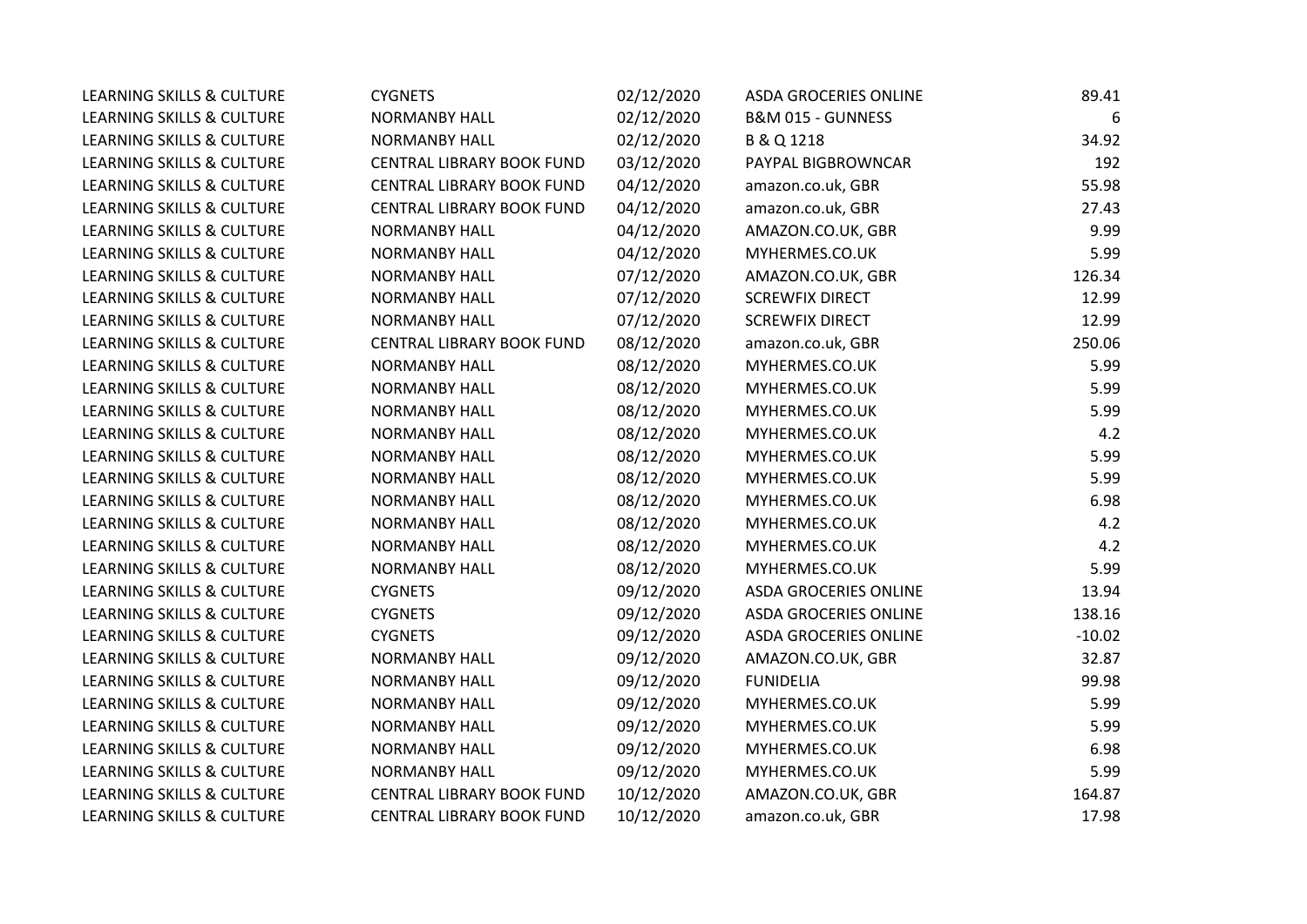| <b>LEARNING SKILLS &amp; CULTURE</b> | <b>CENTRAL LIBRARY BOOK FUND</b> | 10/12/2020 | AMAZON.CO.UK, GBR             | 299.75  |
|--------------------------------------|----------------------------------|------------|-------------------------------|---------|
| LEARNING SKILLS & CULTURE            | CENTRAL LIBRARY BOOK FUND        | 11/12/2020 | CANVA 02900-11301455          | 65.81   |
| <b>LEARNING SKILLS &amp; CULTURE</b> | <b>NORMANBY HALL</b>             | 11/12/2020 | MYHERMES.CO.UK                | 2.9     |
| <b>LEARNING SKILLS &amp; CULTURE</b> | CENTRAL LIBRARY BOOK FUND        | 14/12/2020 | amazon.co.uk, GBR             | 20.99   |
| <b>LEARNING SKILLS &amp; CULTURE</b> | CENTRAL LIBRARY BOOK FUND        | 14/12/2020 | amazon.co.uk, GBR             | 20.99   |
| LEARNING SKILLS & CULTURE            | CENTRAL LIBRARY BOOK FUND        | 14/12/2020 | WWW.THEWORKS.CO.UK            | 39.99   |
| <b>LEARNING SKILLS &amp; CULTURE</b> | <b>CYGNETS</b>                   | 15/12/2020 | ASDA GROCERIES ONLINE         | 103.28  |
| <b>LEARNING SKILLS &amp; CULTURE</b> | <b>CYGNETS</b>                   | 15/12/2020 | ASDA GROCERIES ONLINE         | $-1.3$  |
| <b>LEARNING SKILLS &amp; CULTURE</b> | <b>NORMANBY HALL</b>             | 16/12/2020 | <b>INTELLIGENT E LEARNING</b> | 14.4    |
| <b>LEARNING SKILLS &amp; CULTURE</b> | CENTRAL LIBRARY BOOK FUND        | 17/12/2020 | <b>NXT CONFERENCES</b>        | 120     |
| <b>LEARNING SKILLS &amp; CULTURE</b> | <b>NORMANBY HALL</b>             | 17/12/2020 | WWW.JPARKERS.CO.UK            | 21.98   |
| LEARNING SKILLS & CULTURE            | <b>NORMANBY HALL</b>             | 17/12/2020 | Amazon Music MS97K58Q4        | 7.99    |
| <b>LEARNING SKILLS &amp; CULTURE</b> | <b>NORMANBY HALL</b>             | 17/12/2020 | B & Q 1218                    | 38      |
| LEARNING SKILLS & CULTURE            | <b>NORMANBY HALL</b>             | 18/12/2020 | <b>SCREWFIX DIRECT</b>        | 40.31   |
| <b>LEARNING SKILLS &amp; CULTURE</b> | CENTRAL LIBRARY BOOK FUND        | 21/12/2020 | AMAZON.CO.UK, LUX             | 36.39   |
| <b>LEARNING SKILLS &amp; CULTURE</b> | <b>CYGNETS</b>                   | 21/12/2020 | <b>ASDA GROCERIES ONLINE</b>  | 83.05   |
| <b>LEARNING SKILLS &amp; CULTURE</b> | <b>CYGNETS</b>                   | 21/12/2020 | <b>ASDA GROCERIES ONLINE</b>  | $-0.16$ |
| LEARNING SKILLS & CULTURE            | CENTRAL LIBRARY BOOK FUND        | 23/12/2020 | amazon.co.uk, GBR             | 183.03  |
| <b>LEARNING SKILLS &amp; CULTURE</b> | CENTRAL LIBRARY BOOK FUND        | 23/12/2020 | ZORO UK                       | 72.87   |
| <b>LEARNING SKILLS &amp; CULTURE</b> | <b>NORMANBY HALL</b>             | 23/12/2020 | WWW.PLANTSOFDISTINCTIO        | 96.1    |
| <b>LEARNING SKILLS &amp; CULTURE</b> | <b>NORMANBY HALL</b>             | 24/12/2020 | WWW.SUTTONS-SEEDS.            | 96.3    |
| <b>LEARNING SKILLS &amp; CULTURE</b> | <b>CYGNETS</b>                   | 30/12/2020 | SAINSBURYS 2077               | 85      |
| <b>LEARNING SKILLS &amp; CULTURE</b> | <b>CYGNETS</b>                   | 30/12/2020 | <b>ASDA GROCERIES ONLINE</b>  | 116.28  |
| <b>LEARNING SKILLS &amp; CULTURE</b> | <b>CYGNETS</b>                   | 30/12/2020 | <b>ASDA GROCERIES ONLINE</b>  | $-0.49$ |
| LEARNING SKILLS & CULTURE            | <b>CENTRAL LIBRARY BOOK FUND</b> | 05/01/2021 | <b>Twinkl Limited</b>         | 71.16   |
| LEARNING SKILLS & CULTURE            | CENTRAL LIBRARY BOOK FUND        | 05/01/2021 | WWW.THEWORKS.CO.UK            | 9.99    |
| <b>LEARNING SKILLS &amp; CULTURE</b> | <b>CYGNETS</b>                   | 05/01/2021 | <b>ASDA GROCERIES ONLINE</b>  | 191.35  |
| <b>LEARNING SKILLS &amp; CULTURE</b> | <b>CYGNETS</b>                   | 05/01/2021 | <b>ASDA GROCERIES ONLINE</b>  | (2.87)  |
| <b>LEARNING SKILLS &amp; CULTURE</b> | <b>NORMANBY HALL</b>             | 05/01/2021 | POST OFFICE COUNTER           | 132.00  |
| LEARNING SKILLS & CULTURE            | <b>NORMANBY HALL</b>             | 05/01/2021 | <b>FLORAL DESIGN</b>          | 40.00   |
| <b>LEARNING SKILLS &amp; CULTURE</b> | <b>NORMANBY HALL</b>             | 05/01/2021 | WWW ESPARES CO UK             | 18.97   |
| <b>LEARNING SKILLS &amp; CULTURE</b> | CENTRAL LIBRARY BOOK FUND        | 06/01/2021 | GALLERIESNOW.NET              | 33.00   |
| <b>LEARNING SKILLS &amp; CULTURE</b> | CENTRAL LIBRARY BOOK FUND        | 06/01/2021 | SP MAGNOLIA BOX               | 34.90   |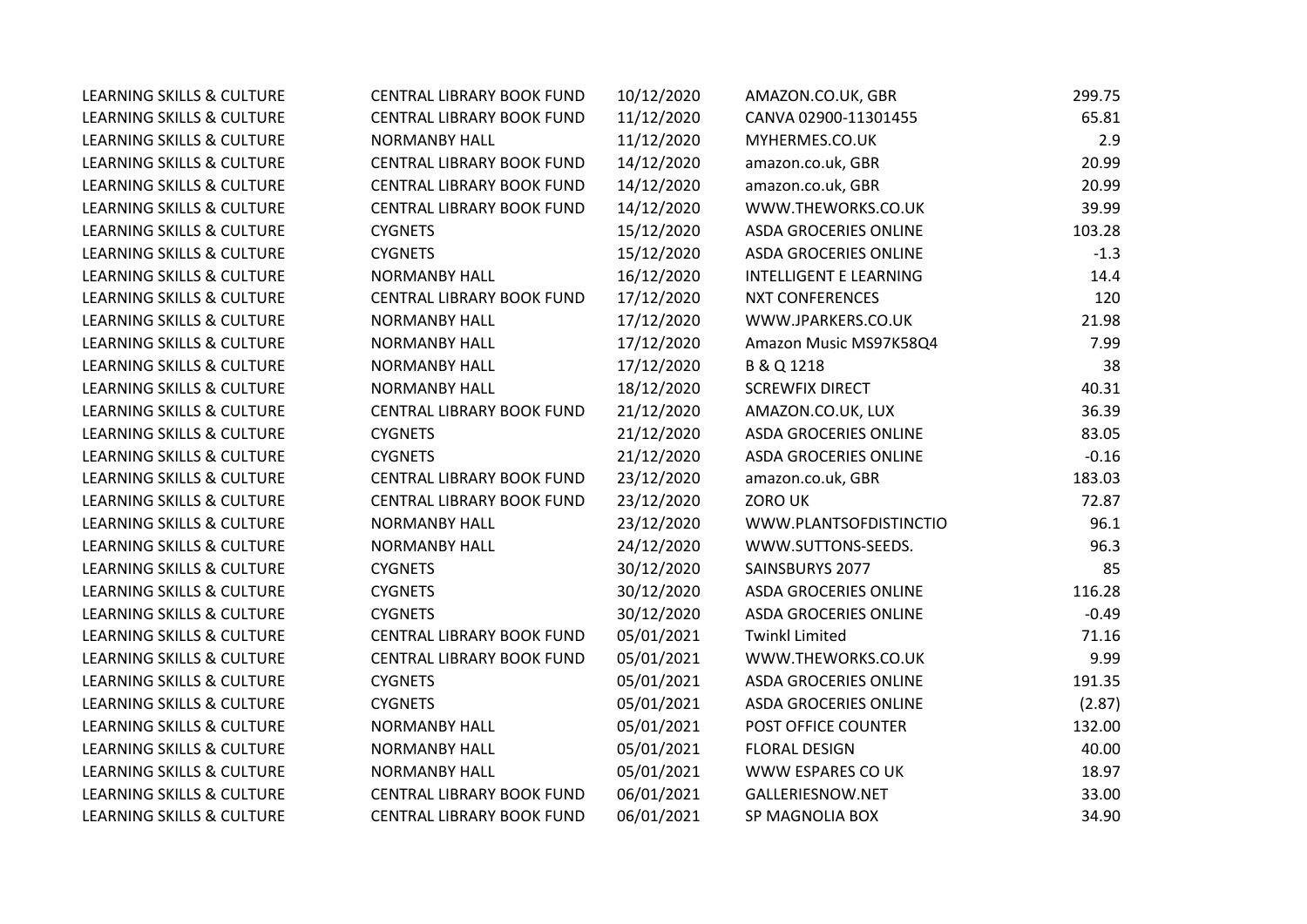| <b>LEARNING SKILLS &amp; CULTURE</b> | <b>CENTRAL LIBRARY BOOK FUND</b> | 06/01/2021 | AMZNMktplace                 | 22.58    |
|--------------------------------------|----------------------------------|------------|------------------------------|----------|
| <b>LEARNING SKILLS &amp; CULTURE</b> | CENTRAL LIBRARY BOOK FUND        | 06/01/2021 | AB ABEBOOKS.UK IIH2PQ        | 38.95    |
| <b>LEARNING SKILLS &amp; CULTURE</b> | CENTRAL LIBRARY BOOK FUND        | 06/01/2021 | <b>ETSY.COM TOSHUK</b>       | 13.99    |
| <b>LEARNING SKILLS &amp; CULTURE</b> | CENTRAL LIBRARY BOOK FUND        | 06/01/2021 | AMZNMktplace                 | 23.85    |
| <b>LEARNING SKILLS &amp; CULTURE</b> | CENTRAL LIBRARY BOOK FUND        | 08/01/2021 | AMZNMktplace                 | 24.95    |
| <b>LEARNING SKILLS &amp; CULTURE</b> | CENTRAL LIBRARY BOOK FUND        | 11/01/2021 | Amazon.co.uk                 | 23.07    |
| <b>LEARNING SKILLS &amp; CULTURE</b> | <b>NORMANBY HALL</b>             | 11/01/2021 | <b>FLORAL DESIGN</b>         | 30.00    |
| LEARNING SKILLS & CULTURE            | <b>NORMANBY HALL</b>             | 12/01/2021 | AMZNMKTPLACE AMAZON.CO       | 53.96    |
| <b>LEARNING SKILLS &amp; CULTURE</b> | <b>NORMANBY HALL</b>             | 12/01/2021 | AMZNMktplace                 | 7.99     |
| <b>LEARNING SKILLS &amp; CULTURE</b> | CENTRAL LIBRARY BOOK FUND        | 13/01/2021 | AMZNMktplace                 | 1,143.96 |
| <b>LEARNING SKILLS &amp; CULTURE</b> | <b>NORMANBY HALL</b>             | 13/01/2021 | AMZNMKTPLACE AMAZON.CO       | 105.60   |
| <b>LEARNING SKILLS &amp; CULTURE</b> | <b>NORMANBY HALL</b>             | 13/01/2021 | AMZNMktplace                 | 101.39   |
| <b>LEARNING SKILLS &amp; CULTURE</b> | CENTRAL LIBRARY BOOK FUND        | 14/01/2021 | Amazon.co.uk                 | 26.48    |
| <b>LEARNING SKILLS &amp; CULTURE</b> | CENTRAL LIBRARY BOOK FUND        | 14/01/2021 | AMZNMktplace                 | 6.99     |
| <b>LEARNING SKILLS &amp; CULTURE</b> | CENTRAL LIBRARY BOOK FUND        | 14/01/2021 | Amazon.co.uk                 | 55.99    |
| <b>LEARNING SKILLS &amp; CULTURE</b> | CENTRAL LIBRARY BOOK FUND        | 14/01/2021 | AMZNMktplace                 | 40.99    |
| <b>LEARNING SKILLS &amp; CULTURE</b> | <b>NORMANBY HALL</b>             | 14/01/2021 | THE RANGE                    | 19.48    |
| <b>LEARNING SKILLS &amp; CULTURE</b> | CENTRAL LIBRARY BOOK FUND        | 15/01/2021 | Amazon.co.uk                 | 10.98    |
| LEARNING SKILLS & CULTURE            | CENTRAL LIBRARY BOOK FUND        | 15/01/2021 | Amazon.co.uk                 | 13.87    |
| <b>LEARNING SKILLS &amp; CULTURE</b> | CENTRAL LIBRARY BOOK FUND        | 15/01/2021 | Amazon.co.uk                 | 14.03    |
| <b>LEARNING SKILLS &amp; CULTURE</b> | CENTRAL LIBRARY BOOK FUND        | 18/01/2021 | PAYPAL BIGBROWNCAR           | 192.00   |
| <b>LEARNING SKILLS &amp; CULTURE</b> | CENTRAL LIBRARY BOOK FUND        | 18/01/2021 | PAYPAL NATIONALLIB NA        | 10.20    |
| <b>LEARNING SKILLS &amp; CULTURE</b> | CENTRAL LIBRARY BOOK FUND        | 18/01/2021 | Amazon.co.uk                 | 5.69     |
| <b>LEARNING SKILLS &amp; CULTURE</b> | <b>NORMANBY HALL</b>             | 18/01/2021 | <b>Amazon Music</b>          | 7.99     |
| LEARNING SKILLS & CULTURE            | CENTRAL LIBRARY BOOK FUND        | 19/01/2021 | AMZNMktplace                 | 372.00   |
| LEARNING SKILLS & CULTURE            | <b>CYGNETS</b>                   | 19/01/2021 | ASDA GROCERIES ONLINE        | 68.54    |
| <b>LEARNING SKILLS &amp; CULTURE</b> | <b>CYGNETS</b>                   | 19/01/2021 | <b>ASDA GROCERIES ONLINE</b> | (3.83)   |
| LEARNING SKILLS & CULTURE            | CENTRAL LIBRARY BOOK FUND        | 21/01/2021 | Amazon.co.uk                 | 15.74    |
| LEARNING SKILLS & CULTURE            | CENTRAL LIBRARY BOOK FUND        | 21/01/2021 | AMZNMktplace                 | 143.76   |
| <b>LEARNING SKILLS &amp; CULTURE</b> | CENTRAL LIBRARY BOOK FUND        | 22/01/2021 | AMZNMktplace                 | 19.99    |
| LEARNING SKILLS & CULTURE            | CENTRAL LIBRARY BOOK FUND        | 22/01/2021 | AMZNMktplace                 | 15.86    |
| LEARNING SKILLS & CULTURE            | <b>NORMANBY HALL</b>             | 22/01/2021 | WWW.PLANTSOFDISTINCTIO       | 45.00    |
| <b>LEARNING SKILLS &amp; CULTURE</b> | CENTRAL LIBRARY BOOK FUND        | 25/01/2021 | AMAZON.CO.UK, GBR            | (372.00) |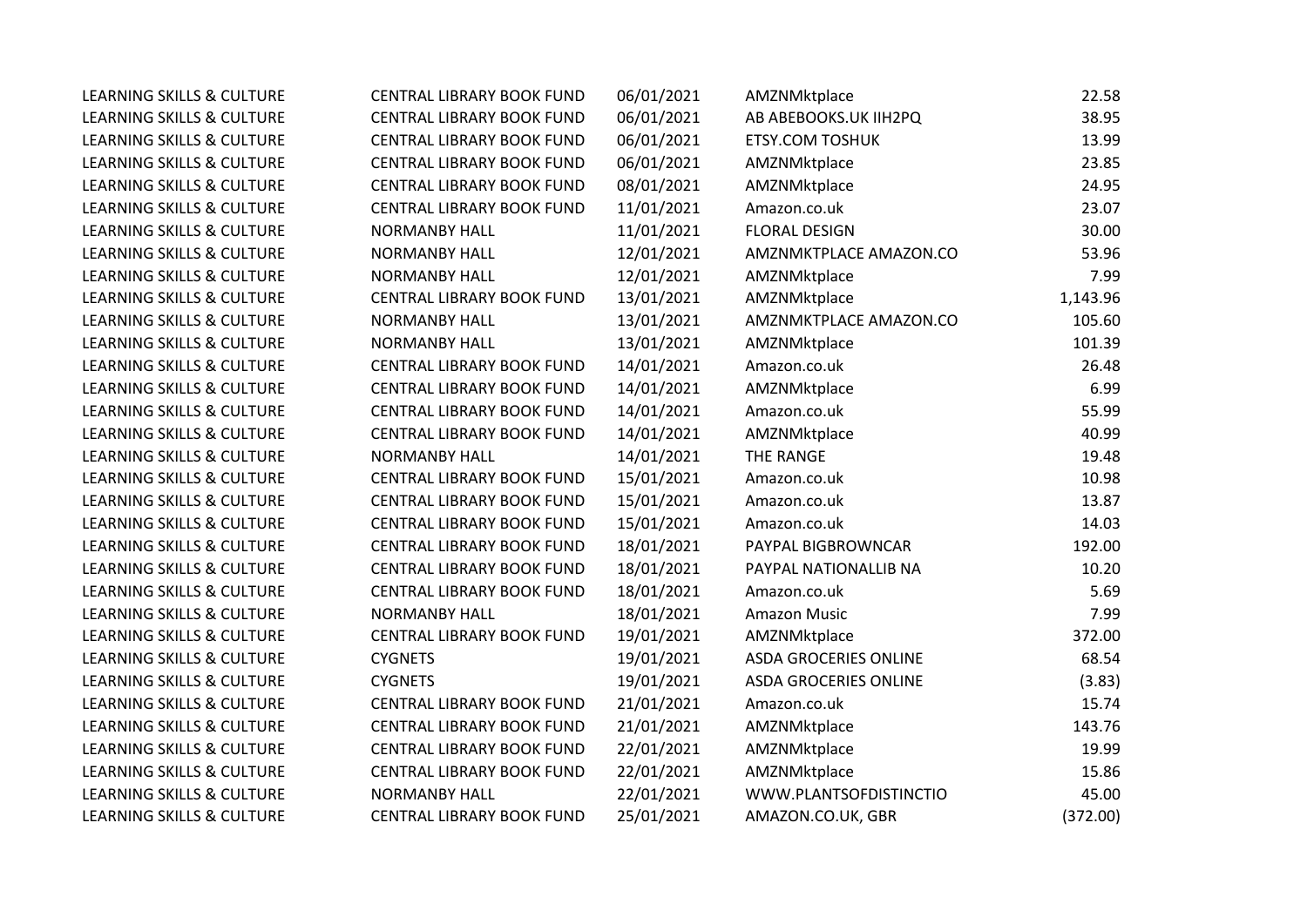| LEARNING SKILLS & CULTURE            | <b>CENTRAL LIBRARY BOOK FUND</b> | 26/01/2021 | Amazon.co.uk                 | 108.00   |
|--------------------------------------|----------------------------------|------------|------------------------------|----------|
| LEARNING SKILLS & CULTURE            | CENTRAL LIBRARY BOOK FUND        | 26/01/2021 | <b>B&amp;Q DIRECT</b>        | 27.00    |
| LEARNING SKILLS & CULTURE            | <b>CYGNETS</b>                   | 26/01/2021 | <b>ASDA GROCERIES ONLINE</b> | 137.95   |
| LEARNING SKILLS & CULTURE            | <b>CYGNETS</b>                   | 26/01/2021 | <b>ASDA GROCERIES ONLINE</b> | (19.90)  |
| LEARNING SKILLS & CULTURE            | CENTRAL LIBRARY BOOK FUND        | 27/01/2021 | SHEET PLASTICS               | 76.60    |
| LEARNING SKILLS & CULTURE            | <b>CYGNETS</b>                   | 27/01/2021 | TVLICENSING.CO.UK            | 157.50   |
| <b>LEARNING SKILLS &amp; CULTURE</b> | CENTRAL LIBRARY BOOK FUND        | 28/01/2021 | Amazon.co.uk                 | 14.00    |
| LEARNING SKILLS & CULTURE            | CENTRAL LIBRARY BOOK FUND        | 29/01/2021 | PAYPAL RSPBSALESLI           | 84.00    |
| LEARNING SKILLS & CULTURE            | CENTRAL LIBRARY BOOK FUND        | 29/01/2021 | WWW.THERMOMETERSDIRECT       | 110.40   |
| <b>LEARNING SKILLS &amp; CULTURE</b> | CENTRAL LIBRARY BOOK FUND        | 01/02/2021 | WWW.KAPLANFOULKSLYNCH.       | 45.00    |
| LEARNING SKILLS & CULTURE            | CENTRAL LIBRARY BOOK FUND        | 01/02/2021 | Amazon.co.uk                 | 12.92    |
| LEARNING SKILLS & CULTURE            | NORMANBY HALL                    | 01/02/2021 | SP POUNDTOY.COM              | 138.82   |
| LEARNING SKILLS & CULTURE            | <b>NORMANBY HALL</b>             | 01/02/2021 | SP TOYSFORAPOUND             | 48.99    |
| LEARNING SKILLS & CULTURE            | CENTRAL LIBRARY BOOK FUND        | 02/02/2021 | AMZNMktplace                 | 6.59     |
| LEARNING SKILLS & CULTURE            | CENTRAL LIBRARY BOOK FUND        | 02/02/2021 | AMZNMktplace                 | 20.99    |
| LEARNING SKILLS & CULTURE            | <b>CYGNETS</b>                   | 02/02/2021 | <b>ASDA GROCERIES ONLINE</b> | 86.21    |
| <b>LEARNING SKILLS &amp; CULTURE</b> | <b>CYGNETS</b>                   | 02/02/2021 | <b>ASDA GROCERIES ONLINE</b> | (0.07)   |
| LEARNING SKILLS & CULTURE            | <b>NORMANBY HALL</b>             | 02/02/2021 | WWW.THEWORKS.CO.UK           | 93.00    |
| LEARNING SKILLS & CULTURE            | CENTRAL LIBRARY BOOK FUND        | 03/02/2021 | AMZNMktplace                 | 31.00    |
| <b>LEARNING SKILLS &amp; CULTURE</b> | <b>CENTRAL LIBRARY BOOK FUND</b> | 05/02/2021 | AMZNMktplace                 | 52.73    |
| LEARNING SKILLS & CULTURE            | CENTRAL LIBRARY BOOK FUND        | 08/02/2021 | Amazon.co.uk                 | 12.99    |
| LEARNING SKILLS & CULTURE            | <b>CYGNETS</b>                   | 08/02/2021 | ASDA GROCERIES ONLINE        | 103.92   |
| LEARNING SKILLS & CULTURE            | <b>CYGNETS</b>                   | 08/02/2021 | <b>ASDA GROCERIES ONLINE</b> | (1.67)   |
| <b>LEARNING SKILLS &amp; CULTURE</b> | <b>CENTRAL LIBRARY BOOK FUND</b> | 09/02/2021 | Amazon.co.uk                 | 10.42    |
| LEARNING SKILLS & CULTURE            | CENTRAL LIBRARY BOOK FUND        | 09/02/2021 | Amazon.co.uk                 | 21.86    |
| LEARNING SKILLS & CULTURE            | CENTRAL LIBRARY BOOK FUND        | 12/02/2021 | WILKO.COM                    | 219.50   |
| LEARNING SKILLS & CULTURE            | CENTRAL LIBRARY BOOK FUND        | 12/02/2021 | Amazon.co.uk                 | 17.48    |
| LEARNING SKILLS & CULTURE            | CENTRAL LIBRARY BOOK FUND        | 15/02/2021 | Amazon.co.uk                 | 8.00     |
| LEARNING SKILLS & CULTURE            | CENTRAL LIBRARY BOOK FUND        | 15/02/2021 | Amazon.co.uk                 | 192.00   |
| LEARNING SKILLS & CULTURE            | CENTRAL LIBRARY BOOK FUND        | 15/02/2021 | Amazon.co.uk                 | 128.00   |
| LEARNING SKILLS & CULTURE            | CENTRAL LIBRARY BOOK FUND        | 15/02/2021 | Amazon.co.uk                 | 72.00    |
| LEARNING SKILLS & CULTURE            | CENTRAL LIBRARY BOOK FUND        | 15/02/2021 | WILKO.COM                    | (126.00) |
| LEARNING SKILLS & CULTURE            | <b>NORMANBY HALL</b>             | 15/02/2021 | MYHERMES.CO.UK               | 6.94     |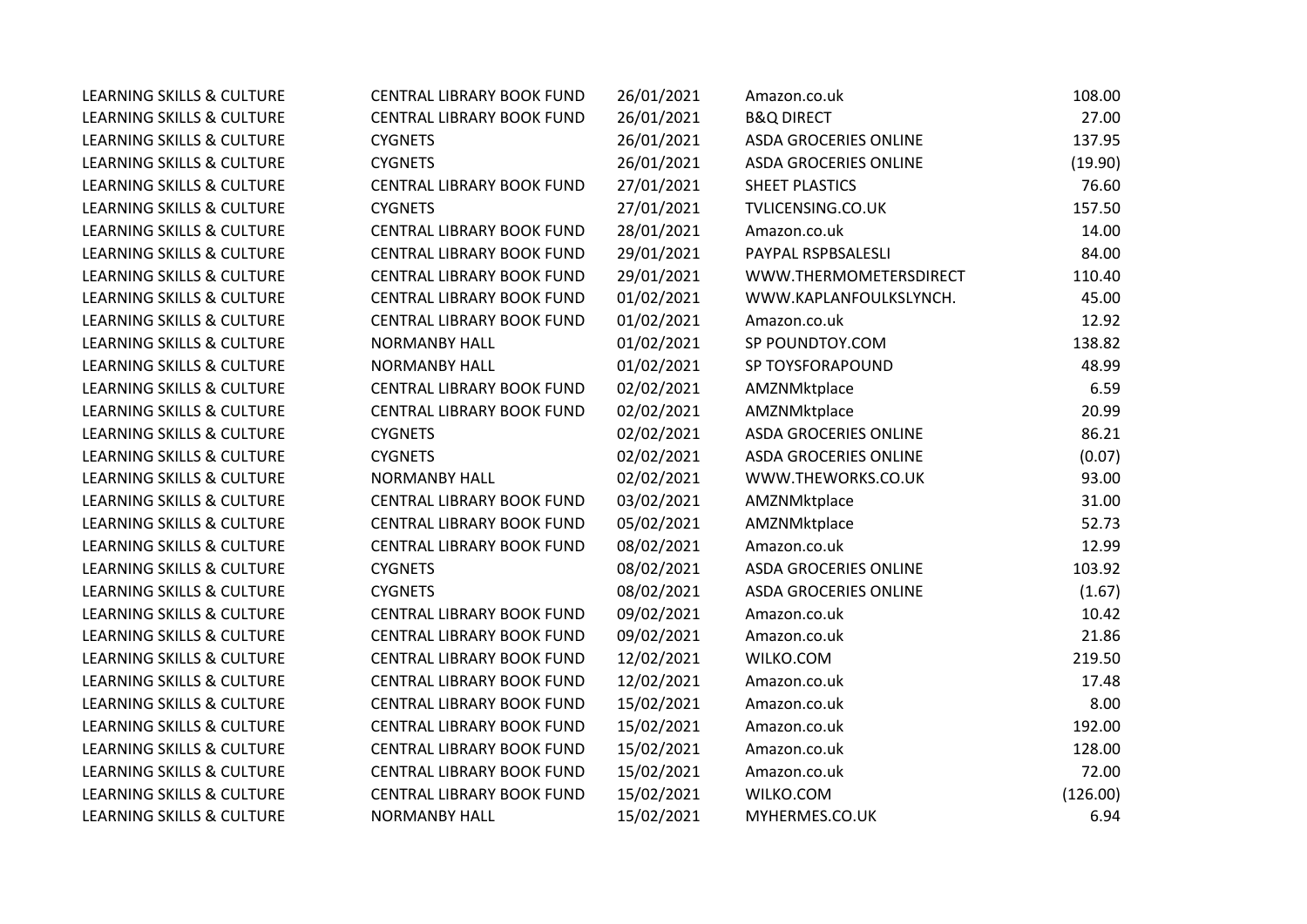| <b>LEARNING SKILLS &amp; CULTURE</b> | <b>NORMANBY HALL</b>      | 15/02/2021 | SP POUNDTOY.COM              | 450.00 |
|--------------------------------------|---------------------------|------------|------------------------------|--------|
| LEARNING SKILLS & CULTURE            | <b>NORMANBY HALL</b>      | 15/02/2021 | Amazon.co.uk                 | 8.99   |
| LEARNING SKILLS & CULTURE            | <b>NORMANBY HALL</b>      | 15/02/2021 | AMZNMktplace                 | 74.41  |
| LEARNING SKILLS & CULTURE            | <b>NORMANBY HALL</b>      | 15/02/2021 | AMZNMktplace                 | 9.98   |
| LEARNING SKILLS & CULTURE            | <b>NORMANBY HALL</b>      | 15/02/2021 | WWW.THEWORKS.CO.UK           | 160.00 |
| LEARNING SKILLS & CULTURE            | CENTRAL LIBRARY BOOK FUND | 16/02/2021 | Amazon.co.uk                 | 12.99  |
| LEARNING SKILLS & CULTURE            | CENTRAL LIBRARY BOOK FUND | 16/02/2021 | Amazon.co.uk                 | 9.39   |
| LEARNING SKILLS & CULTURE            | CENTRAL LIBRARY BOOK FUND | 17/02/2021 | AMZNMktplace                 | 18.95  |
| LEARNING SKILLS & CULTURE            | CENTRAL LIBRARY BOOK FUND | 17/02/2021 | AMZNMktplace                 | 135.99 |
| LEARNING SKILLS & CULTURE            | <b>CYGNETS</b>            | 19/02/2021 | <b>ASDA GROCERIES ONLINE</b> | 0.61   |
| LEARNING SKILLS & CULTURE            | <b>CYGNETS</b>            | 19/02/2021 | <b>ASDA GROCERIES ONLINE</b> | 120.76 |
| LEARNING SKILLS & CULTURE            | <b>NORMANBY HALL</b>      | 19/02/2021 | AMZNMktplace                 | 69.98  |
| LEARNING SKILLS & CULTURE            | CENTRAL LIBRARY BOOK FUND | 23/02/2021 | NATURESCAPE                  | 106.99 |
| LEARNING SKILLS & CULTURE            | CENTRAL LIBRARY BOOK FUND | 23/02/2021 | Amazon.co.uk                 | 69.52  |
| LEARNING SKILLS & CULTURE            | CENTRAL LIBRARY BOOK FUND | 23/02/2021 | EB TEENAGERS IN A PAN        | 7.50   |
| LEARNING SKILLS & CULTURE            | CENTRAL LIBRARY BOOK FUND | 23/02/2021 | EB TEENAGERS IN A PAN        | 7.50   |
| <b>LEARNING SKILLS &amp; CULTURE</b> | CENTRAL LIBRARY BOOK FUND | 23/02/2021 | EB TEENAGERS IN A PAN        | 7.50   |
| LEARNING SKILLS & CULTURE            | CENTRAL LIBRARY BOOK FUND | 23/02/2021 | EB TEENAGERS IN A PAN        | 7.50   |
| LEARNING SKILLS & CULTURE            | CENTRAL LIBRARY BOOK FUND | 23/02/2021 | EB TEENAGERS IN A PAN        | 7.50   |
| LEARNING SKILLS & CULTURE            | CENTRAL LIBRARY BOOK FUND | 23/02/2021 | EB TEENAGERS IN A PAN        | 7.50   |
| LEARNING SKILLS & CULTURE            | CENTRAL LIBRARY BOOK FUND | 23/02/2021 | EB TEENAGERS IN A PAN        | 7.50   |
| LEARNING SKILLS & CULTURE            | CENTRAL LIBRARY BOOK FUND | 23/02/2021 | EB TEENAGERS IN A PAN        | 7.50   |
| <b>LEARNING SKILLS &amp; CULTURE</b> | <b>CYGNETS</b>            | 23/02/2021 | <b>ASDA GROCERIES ONLINE</b> | 90.49  |
| LEARNING SKILLS & CULTURE            | <b>CYGNETS</b>            | 23/02/2021 | <b>ASDA GROCERIES ONLINE</b> | (1.98) |
| LEARNING SKILLS & CULTURE            | CENTRAL LIBRARY BOOK FUND | 24/02/2021 | Amazon.co.uk                 | 25.31  |
| LEARNING SKILLS & CULTURE            | CENTRAL LIBRARY BOOK FUND | 24/02/2021 | AMZNMktplace                 | 527.12 |
| LEARNING SKILLS & CULTURE            | CENTRAL LIBRARY BOOK FUND | 25/02/2021 | AMZNMktplace                 | 213.88 |
| LEARNING SKILLS & CULTURE            | CENTRAL LIBRARY BOOK FUND | 26/02/2021 | AMZNMKTPLACE AMAZON.CO       | 48.15  |
| LEARNING SKILLS & CULTURE            | CENTRAL LIBRARY BOOK FUND | 26/02/2021 | Amazon.co.uk                 | 41.97  |
| LEARNING SKILLS & CULTURE            | CENTRAL LIBRARY BOOK FUND | 03/03/2021 | PAYPAL BABYMASSAGE           | 295.00 |
| LEARNING SKILLS & CULTURE            | CENTRAL LIBRARY BOOK FUND | 03/03/2021 | MICROSOFT STORE              | 24.99  |
| LEARNING SKILLS & CULTURE            | CENTRAL LIBRARY BOOK FUND | 04/03/2021 | EB UNDERSTANDING YOUR        | 83.93  |
| LEARNING SKILLS & CULTURE            | <b>CYGNETS</b>            | 04/03/2021 | <b>ASDA GROCERIES ONLINE</b> | 134.85 |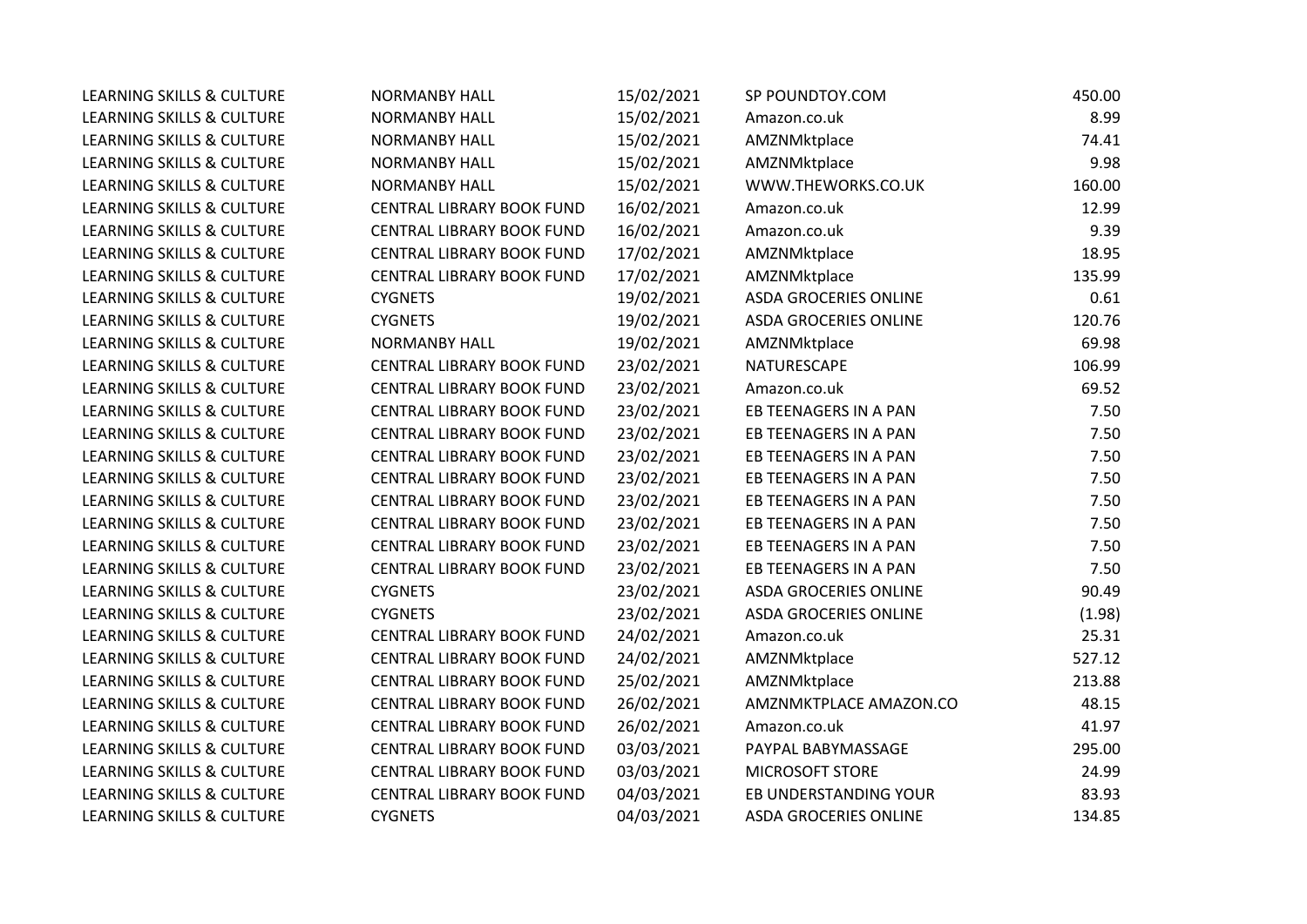| <b>LEARNING SKILLS &amp; CULTURE</b> | <b>CYGNETS</b>            | 04/03/2021 | <b>ASDA GROCERIES ONLINE</b> | 2.00     |
|--------------------------------------|---------------------------|------------|------------------------------|----------|
| LEARNING SKILLS & CULTURE            | <b>CYGNETS</b>            | 04/03/2021 | <b>ASDA GROCERIES ONLINE</b> | (0.26)   |
| LEARNING SKILLS & CULTURE            | CENTRAL LIBRARY BOOK FUND | 05/03/2021 | AMZNMktplace                 | 32.99    |
| <b>LEARNING SKILLS &amp; CULTURE</b> | CENTRAL LIBRARY BOOK FUND | 05/03/2021 | AMZNMktplace                 | 27.98    |
| <b>LEARNING SKILLS &amp; CULTURE</b> | CENTRAL LIBRARY BOOK FUND | 05/03/2021 | AMZNMKTPLACE AMAZON.CO       | 32.99    |
| LEARNING SKILLS & CULTURE            | CENTRAL LIBRARY BOOK FUND | 08/03/2021 | Amazon.co.uk                 | 19.98    |
| LEARNING SKILLS & CULTURE            | CENTRAL LIBRARY BOOK FUND | 09/03/2021 | <b>B&amp;Q DIRECT</b>        | 405.00   |
| <b>LEARNING SKILLS &amp; CULTURE</b> | CENTRAL LIBRARY BOOK FUND | 09/03/2021 | B & Q 1133                   | (290.00) |
| LEARNING SKILLS & CULTURE            | <b>CYGNETS</b>            | 09/03/2021 | <b>ASDA GROCERIES ONLINE</b> | 31.05    |
| LEARNING SKILLS & CULTURE            | <b>CYGNETS</b>            | 09/03/2021 | <b>ASDA GROCERIES ONLINE</b> | 124.73   |
| LEARNING SKILLS & CULTURE            | <b>CYGNETS</b>            | 09/03/2021 | <b>ASDA GROCERIES ONLINE</b> | (13.96)  |
| LEARNING SKILLS & CULTURE            | <b>CYGNETS</b>            | 09/03/2021 | <b>ASDA GROCERIES ONLINE</b> | (1.30)   |
| <b>LEARNING SKILLS &amp; CULTURE</b> | CENTRAL LIBRARY BOOK FUND | 10/03/2021 | JOHN WILEY & SONS PUBL       | 18.75    |
| LEARNING SKILLS & CULTURE            | CENTRAL LIBRARY BOOK FUND | 10/03/2021 | <b>CURRYS ONLINE</b>         | 318.98   |
| LEARNING SKILLS & CULTURE            | CENTRAL LIBRARY BOOK FUND | 11/03/2021 | AMZNMktplace                 | 25.47    |
| <b>LEARNING SKILLS &amp; CULTURE</b> | CENTRAL LIBRARY BOOK FUND | 11/03/2021 | <b>ARGOS LTD</b>             | 333.95   |
| <b>LEARNING SKILLS &amp; CULTURE</b> | CENTRAL LIBRARY BOOK FUND | 11/03/2021 | <b>ARGOS LTD</b>             | (333.95) |
| LEARNING SKILLS & CULTURE            | CENTRAL LIBRARY BOOK FUND | 12/03/2021 | AMZNMKTPLACE AMAZON.CO       | 319.92   |
| <b>LEARNING SKILLS &amp; CULTURE</b> | CENTRAL LIBRARY BOOK FUND | 12/03/2021 | AMZNMktplace                 | 107.82   |
| LEARNING SKILLS & CULTURE            | CENTRAL LIBRARY BOOK FUND | 12/03/2021 | PAYPAL OUTLETLANCS EB        | 23.90    |
| LEARNING SKILLS & CULTURE            | CENTRAL LIBRARY BOOK FUND | 15/03/2021 | AMZNMKTPLACE AMAZON.CO       | 453.74   |
| LEARNING SKILLS & CULTURE            | CENTRAL LIBRARY BOOK FUND | 15/03/2021 | SPORTSDIRECT.COM             | 404.99   |
| <b>LEARNING SKILLS &amp; CULTURE</b> | CENTRAL LIBRARY BOOK FUND | 15/03/2021 | Amazon.co.uk                 | 100.70   |
| <b>LEARNING SKILLS &amp; CULTURE</b> | CENTRAL LIBRARY BOOK FUND | 15/03/2021 | Amazon.co.uk                 | 60.42    |
| LEARNING SKILLS & CULTURE            | CENTRAL LIBRARY BOOK FUND | 15/03/2021 | Amazon.co.uk                 | 232.00   |
| LEARNING SKILLS & CULTURE            | CENTRAL LIBRARY BOOK FUND | 16/03/2021 | AMZNMktplace                 | 483.83   |
| <b>LEARNING SKILLS &amp; CULTURE</b> | <b>CYGNETS</b>            | 16/03/2021 | <b>ASDA GROCERIES ONLINE</b> | 26.40    |
| LEARNING SKILLS & CULTURE            | <b>CYGNETS</b>            | 16/03/2021 | <b>ASDA GROCERIES ONLINE</b> | 99.97    |
| LEARNING SKILLS & CULTURE            | <b>CYGNETS</b>            | 16/03/2021 | <b>ASDA GROCERIES ONLINE</b> | (12.26)  |
| <b>LEARNING SKILLS &amp; CULTURE</b> | CENTRAL LIBRARY BOOK FUND | 17/03/2021 | EB THE POWER OF SLEEP        | 59.95    |
| LEARNING SKILLS & CULTURE            | <b>CYGNETS</b>            | 17/03/2021 | <b>ASDA GROCERIES ONLINE</b> | 44.36    |
| LEARNING SKILLS & CULTURE            | <b>CYGNETS</b>            | 17/03/2021 | <b>ASDA GROCERIES ONLINE</b> | (11.25)  |
| LEARNING SKILLS & CULTURE            | <b>NORMANBY HALL</b>      | 17/03/2021 | Amazon Prime                 | 7.99     |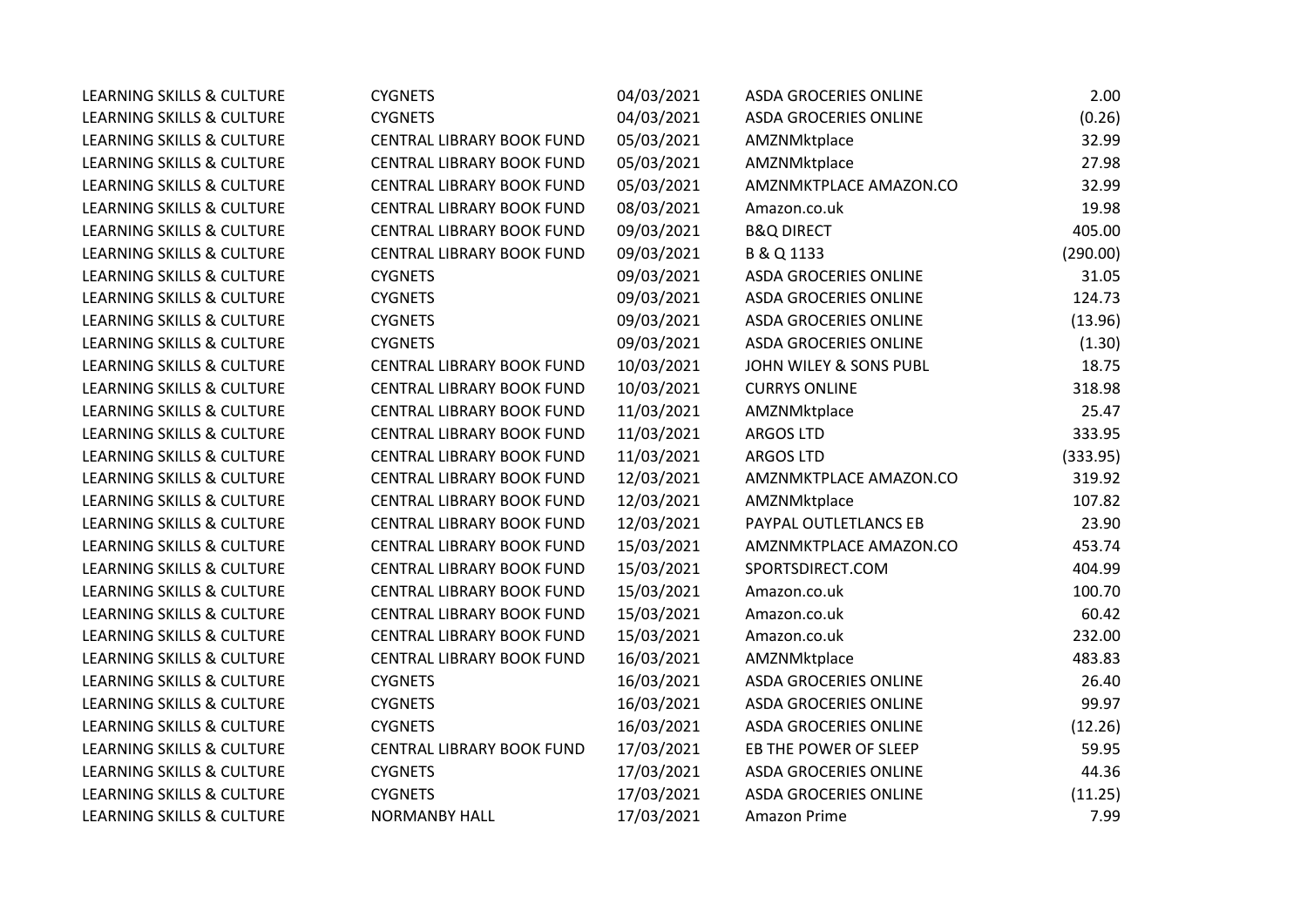| <b>LEARNING SKILLS &amp; CULTURE</b> | CENTRAL LIBRARY BOOK FUND   | 18/03/2021 | AMZNMktplace                 | 48.66    |
|--------------------------------------|-----------------------------|------------|------------------------------|----------|
| <b>LEARNING SKILLS &amp; CULTURE</b> | CENTRAL LIBRARY BOOK FUND   | 18/03/2021 | SPORTSDIRECT.COM             | (400.00) |
| LEARNING SKILLS & CULTURE            | <b>NORMANBY HALL</b>        | 18/03/2021 | AMZNMktplace                 | 719.98   |
| LEARNING SKILLS & CULTURE            | CENTRAL LIBRARY BOOK FUND   | 19/03/2021 | AMZNMktplace                 | 24.95    |
| LEARNING SKILLS & CULTURE            | CENTRAL LIBRARY BOOK FUND   | 22/03/2021 | AMZNMktplace                 | 69.16    |
| LEARNING SKILLS & CULTURE            | CENTRAL LIBRARY BOOK FUND   | 22/03/2021 | AMZNMKTPLACE AMAZON.CO       | 280.53   |
| LEARNING SKILLS & CULTURE            | CENTRAL LIBRARY BOOK FUND   | 22/03/2021 | AMZNMKTPLACE AMAZON.CO       | 49.95    |
| <b>LEARNING SKILLS &amp; CULTURE</b> | <b>NORMANBY HALL</b>        | 22/03/2021 | AMZNMktplace                 | 228.79   |
| <b>LEARNING SKILLS &amp; CULTURE</b> | <b>CYGNETS</b>              | 23/03/2021 | <b>ASDA GROCERIES ONLINE</b> | 106.02   |
| LEARNING SKILLS & CULTURE            | <b>CYGNETS</b>              | 23/03/2021 | <b>ASDA GROCERIES ONLINE</b> | (0.05)   |
| LEARNING SKILLS & CULTURE            | <b>CYGNETS</b>              | 30/03/2021 | ASDA GROCERIES ONLINE        | 149.48   |
| LEARNING SKILLS & CULTURE            | <b>CYGNETS</b>              | 30/03/2021 | <b>ASDA GROCERIES ONLINE</b> | (0.40)   |
| <b>LEARNING SKILLS &amp; CULTURE</b> | <b>CYGNETS</b>              | 30/03/2021 | <b>ASDA GROCERIES ONLINE</b> | (2.37)   |
| LEARNING SKILLS & CULTURE            | <b>NORMANBY HALL</b>        | 30/03/2021 | AMZNMKTPLACE AMAZON.CO       | 42.45    |
| <b>OPERATIONS</b>                    | <b>OPERATIONAL PROPERTY</b> | 02/04/2020 | THE KEY SAFE COMPANY         | 393.48   |
| <b>OPERATIONS</b>                    | <b>ENVIRONMENTAL HEALTH</b> | 06/04/2020 | <b>SCREWFIX DIRECT</b>       | 151.24   |
| <b>OPERATIONS</b>                    | <b>ENVIRONMENTAL HEALTH</b> | 06/04/2020 | <b>WICKES BUILDING</b>       | 55.45    |
| <b>OPERATIONS</b>                    | OPERATIONAL PROPERTY        | 06/04/2020 | WWW.LESAR.CO.UK              | 137.4    |
| <b>OPERATIONS</b>                    | <b>OPERATIONAL PROPERTY</b> | 06/04/2020 | <b>GEN REGISTER OFFICE</b>   | 14       |
| <b>OPERATIONS</b>                    | <b>OPERATIONAL PROPERTY</b> | 08/04/2020 | <b>Public Health England</b> | $-50$    |
| <b>OPERATIONS</b>                    | <b>ENVIRONMENTAL HEALTH</b> | 09/04/2020 | The Metal Store Ltd          | 307.6    |
| <b>OPERATIONS</b>                    | <b>OPERATIONAL PROPERTY</b> | 09/04/2020 | <b>GEN REGISTER OFFICE</b>   | 86       |
| <b>OPERATIONS</b>                    | <b>OPERATIONAL PROPERTY</b> | 10/04/2020 | AMZNMKTPLACE AMAZON.CO       | 499.95   |
| <b>OPERATIONS</b>                    | <b>OPERATIONAL PROPERTY</b> | 13/04/2020 | THE FINANCIAL TIMES          | 30       |
| <b>OPERATIONS</b>                    | <b>FLEET</b>                | 15/04/2020 | <b>DVLA VEHICLE TAX</b>      | 722.5    |
| <b>OPERATIONS</b>                    | <b>FLEET</b>                | 16/04/2020 | <b>DVLA VEHICLE TAX</b>      | 267.5    |
| <b>OPERATIONS</b>                    | <b>FLEET</b>                | 16/04/2020 | <b>DVLA VEHICLE TAX</b>      | 267.5    |
| <b>OPERATIONS</b>                    | <b>FLEET</b>                | 16/04/2020 | <b>DVLA VEHICLE TAX</b>      | 267.5    |
| <b>OPERATIONS</b>                    | <b>FLEET</b>                | 16/04/2020 | <b>DVLA VEHICLE TAX</b>      | 167.5    |
| <b>OPERATIONS</b>                    | <b>FLEET</b>                | 16/04/2020 | <b>DVLA VEHICLE TAX</b>      | 167.5    |
| <b>OPERATIONS</b>                    | <b>FLEET</b>                | 16/04/2020 | <b>DVLA VEHICLE TAX</b>      | 267.5    |
| <b>OPERATIONS</b>                    | <b>FLEET</b>                | 17/04/2020 | <b>DVLA VEHICLE TAX</b>      | 267.5    |
| <b>OPERATIONS</b>                    | <b>FLEET</b>                | 17/04/2020 | <b>DVLA VEHICLE TAX</b>      | 267.5    |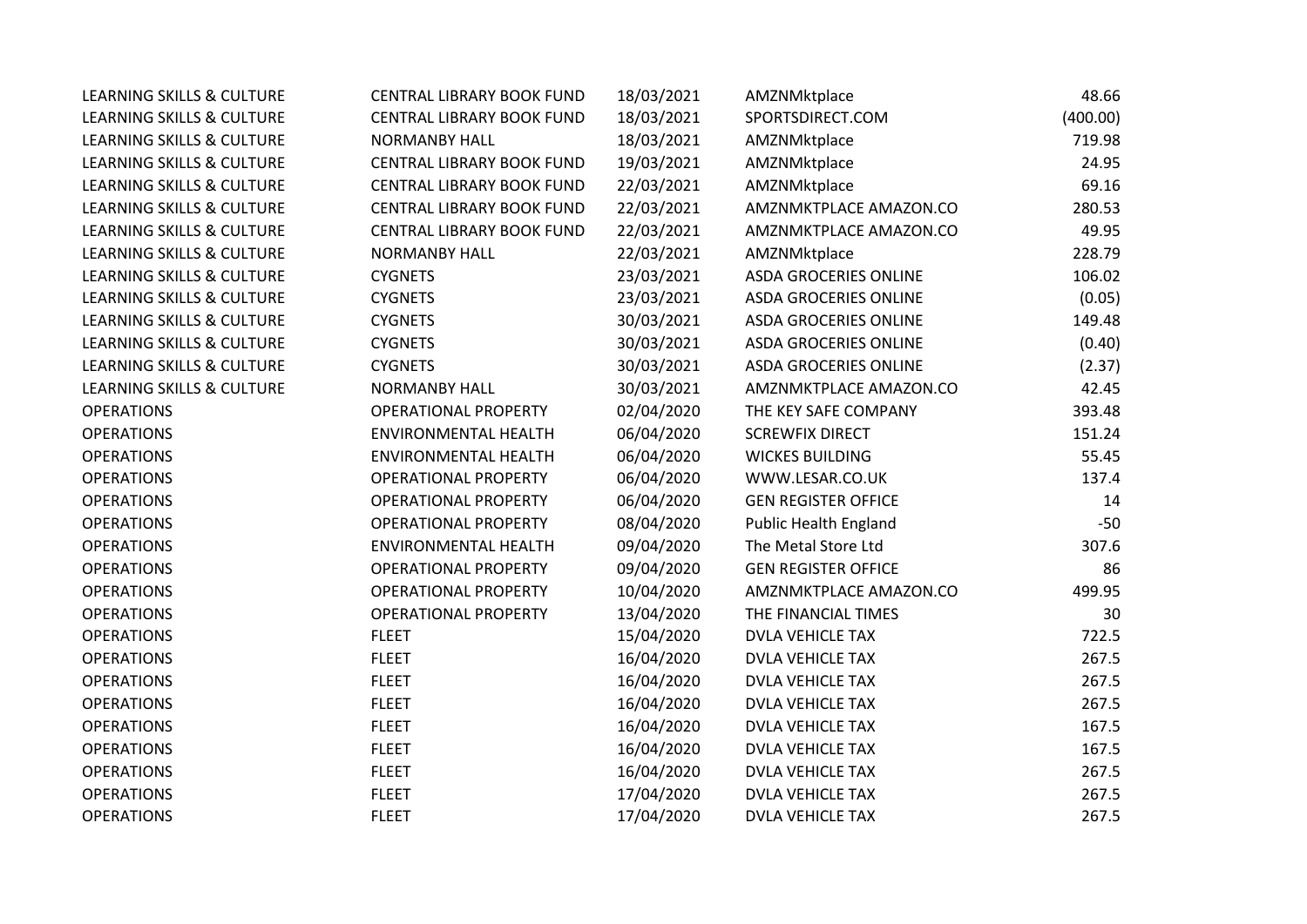| <b>OPERATIONS</b> | <b>FLEET</b>                | 17/04/2020 | <b>DVLA VEHICLE TAX</b> | 267.5     |
|-------------------|-----------------------------|------------|-------------------------|-----------|
| <b>OPERATIONS</b> | <b>FLEET</b>                | 17/04/2020 | <b>DVLA VEHICLE TAX</b> | 167.5     |
| <b>OPERATIONS</b> | <b>FLEET</b>                | 17/04/2020 | <b>DVLA VEHICLE TAX</b> | 267.5     |
| <b>OPERATIONS</b> | <b>FLEET</b>                | 17/04/2020 | <b>DVLA VEHICLE TAX</b> | 267.5     |
| <b>OPERATIONS</b> | <b>FLEET</b>                | 17/04/2020 | <b>DVLA VEHICLE TAX</b> | 267.5     |
| <b>OPERATIONS</b> | <b>FLEET</b>                | 17/04/2020 | <b>DVLA VEHICLE TAX</b> | 267.5     |
| <b>OPERATIONS</b> | <b>FLEET</b>                | 20/04/2020 | <b>DVLA VEHICLE TAX</b> | 267.5     |
| <b>OPERATIONS</b> | <b>OPERATIONAL PROPERTY</b> | 20/04/2020 | WWW.CARECO.CO.UK        | 19.94     |
| <b>OPERATIONS</b> | <b>FLEET</b>                | 21/04/2020 | <b>DSA</b>              | $-115$    |
| <b>OPERATIONS</b> | <b>FLEET</b>                | 21/04/2020 | <b>DSA</b>              | $-115$    |
| <b>OPERATIONS</b> | <b>OPERATIONAL PROPERTY</b> | 22/04/2020 | ROYAL MAIL ONLINE SHOP  | 72.4      |
| <b>OPERATIONS</b> | <b>ENVIRONMENTAL HEALTH</b> | 23/04/2020 | HIGHSPEEDTRAINING.CO.U  | 60        |
| <b>OPERATIONS</b> | <b>OPERATIONAL PROPERTY</b> | 23/04/2020 | <b>ARGOS LTD</b>        | 288.99    |
| <b>OPERATIONS</b> | <b>OPERATIONAL PROPERTY</b> | 23/04/2020 | <b>ARGOS LTD</b>        | 224.95    |
| <b>OPERATIONS</b> | <b>ENVIRONMENTAL HEALTH</b> | 24/04/2020 | PAYPAL SHEPWAYDISA      | 300       |
| <b>OPERATIONS</b> | <b>FLEET</b>                | 24/04/2020 | <b>DVSA</b>             | 401       |
| <b>OPERATIONS</b> | <b>OPERATIONAL PROPERTY</b> | 24/04/2020 | <b>CURRYS ONLINE</b>    | $-428.99$ |
| <b>OPERATIONS</b> | <b>FLEET</b>                | 28/04/2020 | <b>DVSA</b>             | 102.5     |
| <b>OPERATIONS</b> | <b>OPERATIONAL PROPERTY</b> | 28/04/2020 | AMZNMKTPLACE AMAZON.CO  | 999.9     |
| <b>OPERATIONS</b> | <b>OPERATIONAL PROPERTY</b> | 30/04/2020 | <b>ELSA NETWORK</b>     | 100       |
| <b>OPERATIONS</b> | <b>OPERATIONAL PROPERTY</b> | 01/05/2020 | ROYAL MAIL ONLINE SHOP  | 65        |
| <b>OPERATIONS</b> | <b>OPERATIONAL PROPERTY</b> | 04/05/2020 | HMCOURTS-SERVICE.G      | 20        |
| <b>OPERATIONS</b> | <b>OPERATIONAL PROPERTY</b> | 06/05/2020 | Amazon.co.uk Y581B7PV5  | 70        |
| <b>OPERATIONS</b> | <b>OPERATIONAL PROPERTY</b> | 07/05/2020 | WWW.THERMOMETERSDIRECT  | 276       |
| <b>OPERATIONS</b> | <b>OPERATIONAL PROPERTY</b> | 11/05/2020 | ROYAL MAIL ONLINE SHOP  | 65        |
| <b>OPERATIONS</b> | <b>FLEET</b>                | 12/05/2020 | HUMBERBRIDGE.CO.UK      | 4         |
| <b>OPERATIONS</b> | <b>OPERATIONAL PROPERTY</b> | 12/05/2020 | amazon.co.uk, GBR       | 90.49     |
| <b>OPERATIONS</b> | <b>OPERATIONAL PROPERTY</b> | 12/05/2020 | amazon.co.uk, GBR       | 82.96     |
| <b>OPERATIONS</b> | <b>FLEET</b>                | 13/05/2020 | <b>DVLA VEHICLE TAX</b> | 617.5     |
| <b>OPERATIONS</b> | <b>FLEET</b>                | 13/05/2020 | <b>DVLA VEHICLE TAX</b> | 267.5     |
| <b>OPERATIONS</b> | <b>FLEET</b>                | 13/05/2020 | <b>DVLA VEHICLE TAX</b> | 267.5     |
| <b>OPERATIONS</b> | <b>FLEET</b>                | 13/05/2020 | <b>DVLA VEHICLE TAX</b> | 167.5     |
| <b>OPERATIONS</b> | <b>FLEET</b>                | 13/05/2020 | <b>DVLA VEHICLE TAX</b> | 192       |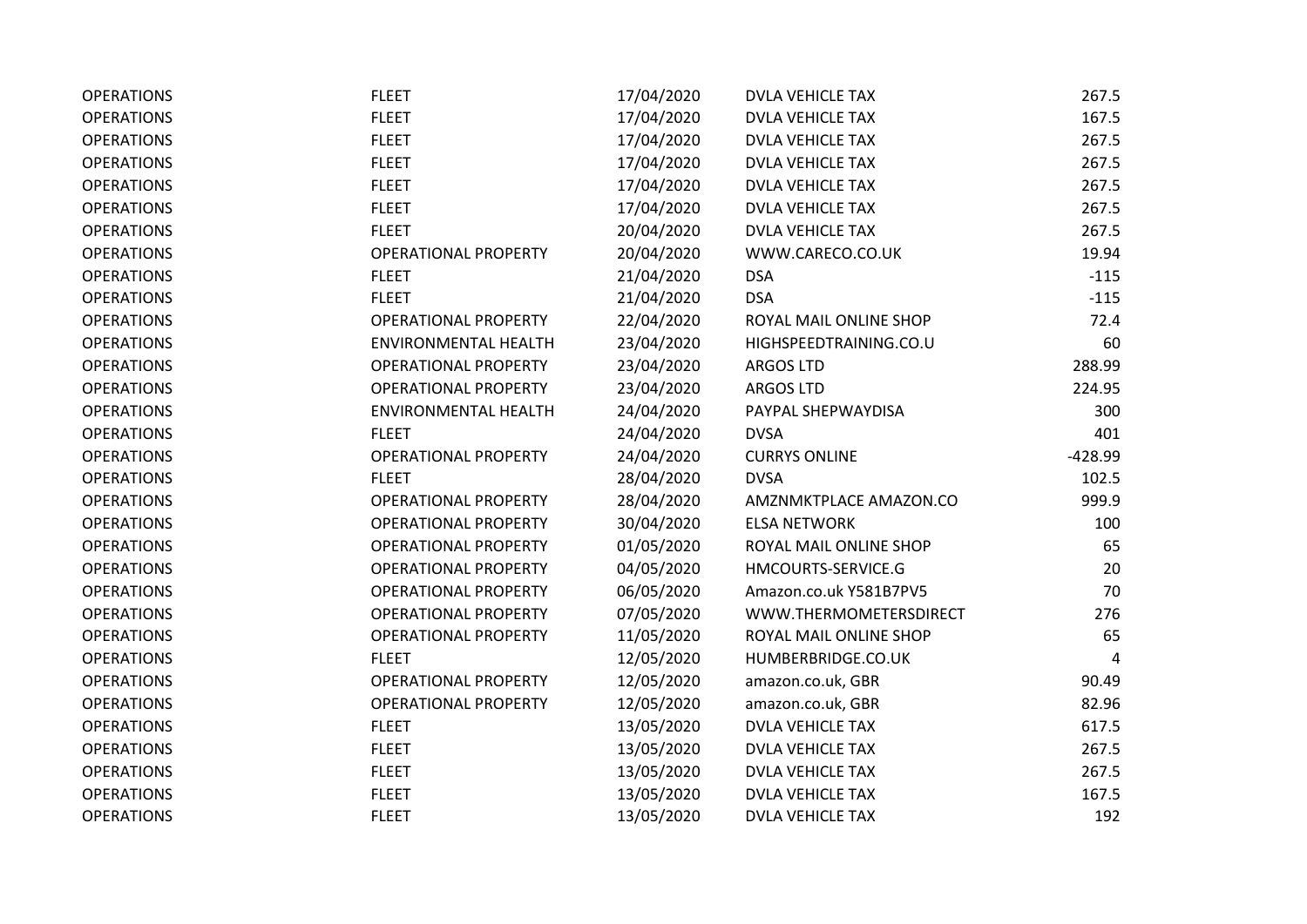| <b>OPERATIONS</b> | <b>FLEET</b>                | 13/05/2020 | <b>DVLA VEHICLE TAX</b>     | 332.5  |
|-------------------|-----------------------------|------------|-----------------------------|--------|
| <b>OPERATIONS</b> | <b>FLEET</b>                | 13/05/2020 | <b>DVLA VEHICLE TAX</b>     | 267.5  |
| <b>OPERATIONS</b> | <b>FLEET</b>                | 13/05/2020 | <b>DVLA VEHICLE TAX</b>     | 617.5  |
| <b>OPERATIONS</b> | <b>FLEET</b>                | 13/05/2020 | <b>DVLA VEHICLE TAX</b>     | 267.5  |
| <b>OPERATIONS</b> | <b>FLEET</b>                | 13/05/2020 | <b>DVLA VEHICLE TAX</b>     | 617.5  |
| <b>OPERATIONS</b> | <b>FLEET</b>                | 13/05/2020 | <b>DVLA VEHICLE TAX</b>     | 223.5  |
| <b>OPERATIONS</b> | <b>FLEET</b>                | 13/05/2020 | <b>DVLA VEHICLE TAX</b>     | 267.5  |
| <b>OPERATIONS</b> | <b>FLEET</b>                | 13/05/2020 | <b>DVLA VEHICLE TAX</b>     | 617.5  |
| <b>OPERATIONS</b> | <b>FLEET</b>                | 13/05/2020 | <b>DVLA VEHICLE TAX</b>     | 267.5  |
| <b>OPERATIONS</b> | <b>FLEET</b>                | 13/05/2020 | <b>DVLA VEHICLE TAX</b>     | 223.5  |
| <b>OPERATIONS</b> | <b>OPERATIONAL PROPERTY</b> | 13/05/2020 | THE FINANCIAL TIMES         | 30     |
| <b>OPERATIONS</b> | <b>ENVIRONMENTAL HEALTH</b> | 21/05/2020 | <b>NCS VUE WAMITAB TEST</b> | 143    |
| <b>OPERATIONS</b> | <b>ENVIRONMENTAL HEALTH</b> | 21/05/2020 | PAYPAL WAMITAB              | 74.75  |
| <b>OPERATIONS</b> | <b>OPERATIONAL PROPERTY</b> | 25/05/2020 | amazon.co.uk, GBR           | 999.9  |
| <b>OPERATIONS</b> | <b>OPERATIONAL PROPERTY</b> | 25/05/2020 | HMCOURTS-SERVICE.G          | 20     |
| <b>OPERATIONS</b> | <b>OPERATIONAL PROPERTY</b> | 25/05/2020 | HMCOURTS-SERVICE.G          | 226    |
| <b>OPERATIONS</b> | <b>OPERATIONAL PROPERTY</b> | 27/05/2020 | BOOHOO.COM                  | 58.99  |
| <b>OPERATIONS</b> | <b>OPERATIONAL PROPERTY</b> | 27/05/2020 | SP FLASH-PRICE              | 44.48  |
| <b>OPERATIONS</b> | <b>OPERATIONAL PROPERTY</b> | 27/05/2020 | Amazon.co.uk G383A2GT5      | 30     |
| <b>OPERATIONS</b> | <b>FLEET</b>                | 29/05/2020 | WWW.FTA.CO.UK               | 62.34  |
| <b>OPERATIONS</b> | <b>ENVIRONMENTAL HEALTH</b> | 01/06/2020 | FIRST CLASS WET ROOMS       | 450    |
| <b>OPERATIONS</b> | ENVIRONMENTAL HEALTH        | 01/06/2020 | PAYPAL SHEPWAYDISA          | $-300$ |
| <b>OPERATIONS</b> | <b>OPERATIONAL PROPERTY</b> | 01/06/2020 | CANVA 02706-3242053         | 107.88 |
| <b>OPERATIONS</b> | <b>OPERATIONAL PROPERTY</b> | 01/06/2020 | amazon.co.uk, GBR           | 124.89 |
| <b>OPERATIONS</b> | <b>OPERATIONAL PROPERTY</b> | 02/06/2020 | amazon.co.uk, GBR           | 103.94 |
| <b>OPERATIONS</b> | <b>OPERATIONAL PROPERTY</b> | 02/06/2020 | amazon.co.uk, GBR           | 164.79 |
| <b>OPERATIONS</b> | <b>OPERATIONAL PROPERTY</b> | 03/06/2020 | amazon.co.uk, GBR           | 105    |
| <b>OPERATIONS</b> | <b>OPERATIONAL PROPERTY</b> | 03/06/2020 | Amazon.co.uk ES5C57U95      | 140.79 |
| <b>OPERATIONS</b> | <b>OPERATIONAL PROPERTY</b> | 03/06/2020 | WWW.BAX-SHOP.CO.UK          | 241    |
| <b>OPERATIONS</b> | <b>OPERATIONAL PROPERTY</b> | 05/06/2020 | amazon.co.uk, GBR           | 28.55  |
| <b>OPERATIONS</b> | <b>OPERATIONAL PROPERTY</b> | 05/06/2020 | amazon.co.uk, GBR           | 48.86  |
| <b>OPERATIONS</b> | <b>OPERATIONAL PROPERTY</b> | 05/06/2020 | amazon.co.uk, GBR           | 73.29  |
| <b>OPERATIONS</b> | <b>OPERATIONAL PROPERTY</b> | 05/06/2020 | AMAZON.CO.UK, GBR           | 122.15 |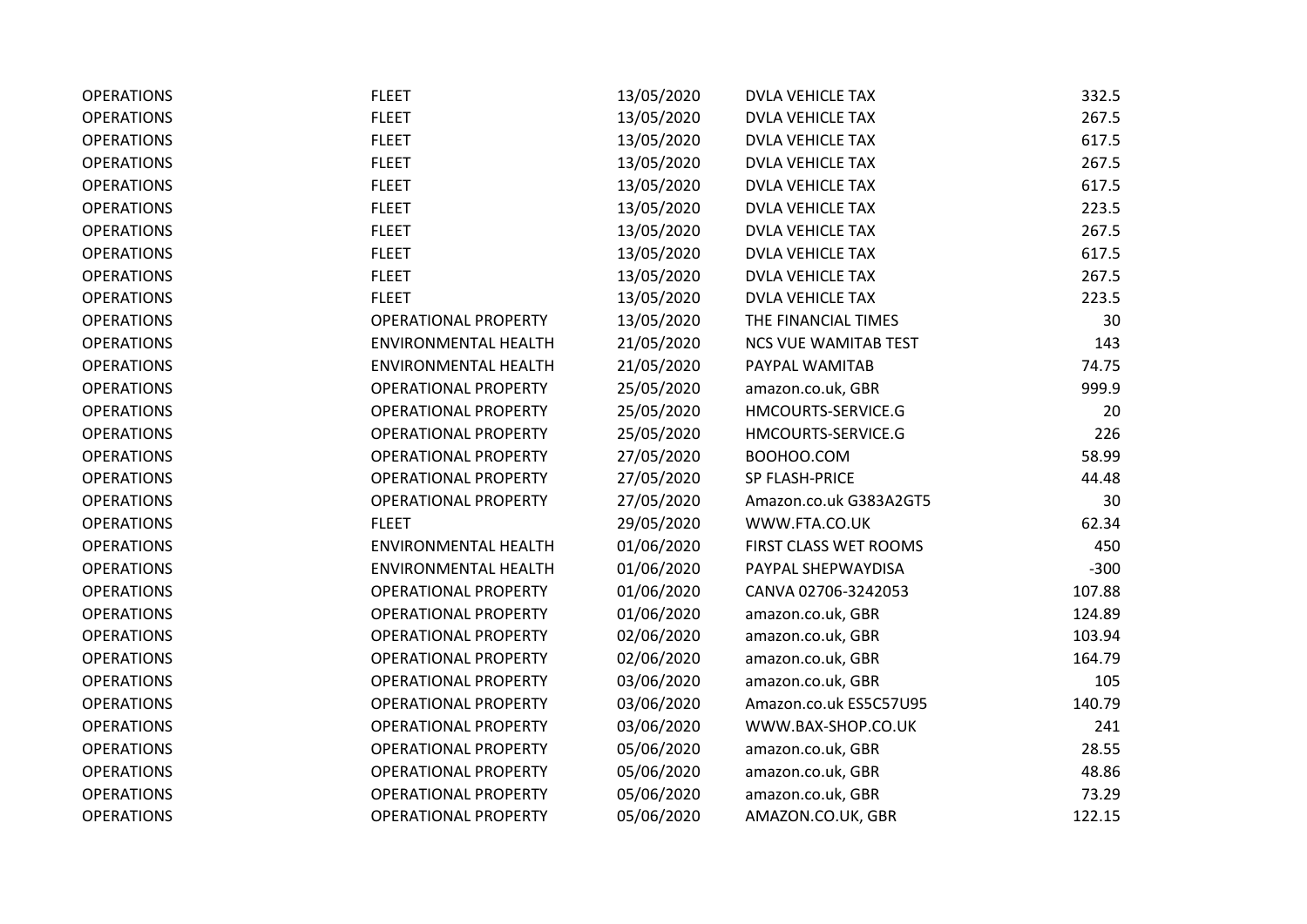| <b>OPERATIONS</b> | <b>OPERATIONAL PROPERTY</b> | 08/06/2020 | amazon.co.uk, GBR          | 0.2    |
|-------------------|-----------------------------|------------|----------------------------|--------|
| <b>OPERATIONS</b> | <b>OPERATIONAL PROPERTY</b> | 08/06/2020 | Amazon.co.uk EO48V8065     | 46.96  |
| <b>OPERATIONS</b> | <b>FLEET</b>                | 09/06/2020 | <b>DVLA VEHICLE TAX</b>    | 167.5  |
| <b>OPERATIONS</b> | <b>FLEET</b>                | 09/06/2020 | <b>DVLA VEHICLE TAX</b>    | 167.5  |
| <b>OPERATIONS</b> | <b>FLEET</b>                | 09/06/2020 | <b>DVLA VEHICLE TAX</b>    | 167.5  |
| <b>OPERATIONS</b> | <b>FLEET</b>                | 09/06/2020 | <b>DVLA VEHICLE TAX</b>    | 267.5  |
| <b>OPERATIONS</b> | <b>FLEET</b>                | 09/06/2020 | <b>DVLA VEHICLE TAX</b>    | 167.5  |
| <b>OPERATIONS</b> | <b>FLEET</b>                | 09/06/2020 | <b>DVLA VEHICLE TAX</b>    | 167.5  |
| <b>OPERATIONS</b> | <b>FLEET</b>                | 09/06/2020 | <b>DVLA VEHICLE TAX</b>    | 192    |
| <b>OPERATIONS</b> | <b>FLEET</b>                | 09/06/2020 | <b>DVLA VEHICLE TAX</b>    | 722.5  |
| <b>OPERATIONS</b> | <b>FLEET</b>                | 09/06/2020 | <b>DVLA VEHICLE TAX</b>    | 267.5  |
| <b>OPERATIONS</b> | <b>FLEET</b>                | 10/06/2020 | <b>DVLA VEHICLE TAX</b>    | 223.5  |
| <b>OPERATIONS</b> | <b>OPERATIONAL PROPERTY</b> | 11/06/2020 | ETI LTD                    | 167.4  |
| <b>OPERATIONS</b> | <b>OPERATIONAL PROPERTY</b> | 15/06/2020 | THE FINANCIAL TIMES        | 30     |
| <b>OPERATIONS</b> | <b>OPERATIONAL PROPERTY</b> | 15/06/2020 | <b>GEN REGISTER OFFICE</b> | 14     |
| <b>OPERATIONS</b> | <b>OPERATIONAL PROPERTY</b> | 18/06/2020 | AMZNMKTPLACE AMAZON.CO     | 99.8   |
| <b>OPERATIONS</b> | <b>OPERATIONAL PROPERTY</b> | 18/06/2020 | <b>ETILTD</b>              | 1171.8 |
| <b>OPERATIONS</b> | <b>OPERATIONAL PROPERTY</b> | 19/06/2020 | <b>GEN REGISTER OFFICE</b> | 28     |
| <b>OPERATIONS</b> | <b>OPERATIONAL PROPERTY</b> | 19/06/2020 | SAFE.CO.UK                 | 29.95  |
| <b>OPERATIONS</b> | <b>ENVIRONMENTAL HEALTH</b> | 22/06/2020 | 123 REG LTD                | 14.39  |
| <b>OPERATIONS</b> | <b>OPERATIONAL PROPERTY</b> | 22/06/2020 | ROYAL MAIL ONLINE SHOP     | 65     |
| <b>OPERATIONS</b> | <b>FLEET</b>                | 25/06/2020 | <b>DVLA VEHICLE TAX</b>    | 267.5  |
| <b>OPERATIONS</b> | <b>FLEET</b>                | 25/06/2020 | <b>DVLA VEHICLE TAX</b>    | 267.5  |
| <b>OPERATIONS</b> | <b>OPERATIONAL PROPERTY</b> | 26/06/2020 | <b>RS COMPONENTS</b>       | 32.34  |
| <b>OPERATIONS</b> | <b>OPERATIONAL PROPERTY</b> | 29/06/2020 | WWW.BAX-SHOP.CO.UK         | $-241$ |
| <b>OPERATIONS</b> | <b>FLEET</b>                | 30/06/2020 | <b>AUTODATA LTD</b>        | 11.99  |
| <b>OPERATIONS</b> | <b>FLEET</b>                | 01/07/2020 | <b>DVLA VEHICLE TAX</b>    | 207.50 |
| <b>OPERATIONS</b> | <b>FLEET</b>                | 01/07/2020 | <b>DVLA VEHICLE TAX</b>    | 267.50 |
| <b>OPERATIONS</b> | <b>FLEET</b>                | 01/07/2020 | <b>DVLA VEHICLE TAX</b>    | 267.50 |
| <b>OPERATIONS</b> | <b>OPERATIONAL PROPERTY</b> | 01/07/2020 | PAYPAL RAMBLETAG           | 46.00  |
| <b>OPERATIONS</b> | <b>FLEET</b>                | 02/07/2020 | WWW.PARKERS.CO.UK          | 9.99   |
| <b>OPERATIONS</b> | <b>FLEET</b>                | 02/07/2020 | <b>DVLA VEHICLE TAX</b>    | 267.50 |
| <b>OPERATIONS</b> | <b>OPERATIONAL PROPERTY</b> | 03/07/2020 | PAYPAL MOTORCYCLEC         | 206.99 |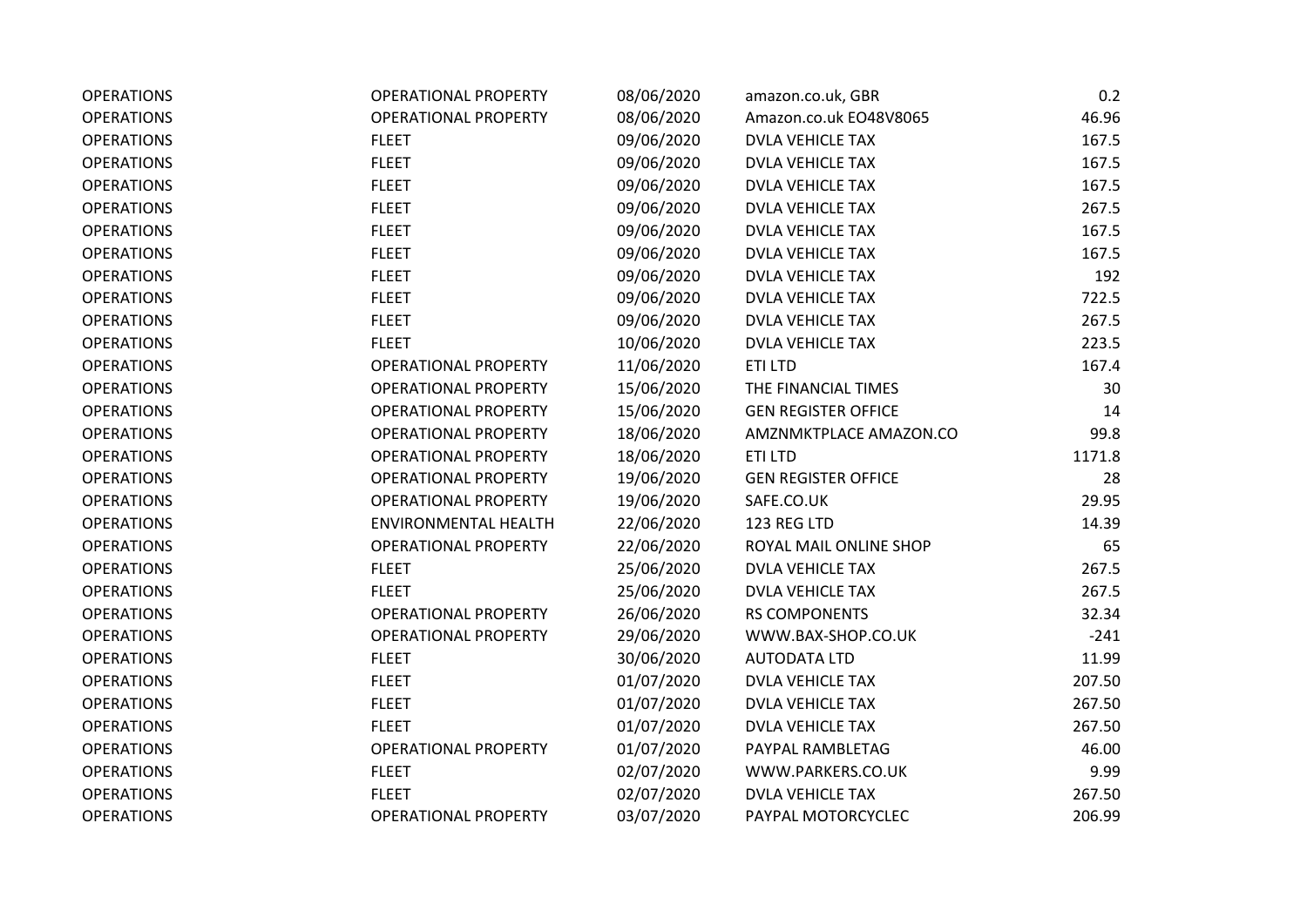| <b>OPERATIONS</b> | <b>OPERATIONAL PROPERTY</b> | 03/07/2020 | <b>GEN REGISTER OFFICE</b> | 14.00  |
|-------------------|-----------------------------|------------|----------------------------|--------|
| <b>OPERATIONS</b> | <b>OPERATIONAL PROPERTY</b> | 03/07/2020 | <b>CARD FEE</b>            | 45.00  |
| <b>OPERATIONS</b> | <b>OPERATIONAL PROPERTY</b> | 06/07/2020 | B & Q 1162                 | 53.97  |
| <b>OPERATIONS</b> | <b>OPERATIONAL PROPERTY</b> | 06/07/2020 | <b>B&amp;Q DIRECT</b>      | 99.00  |
| <b>OPERATIONS</b> | <b>OPERATIONAL PROPERTY</b> | 06/07/2020 | Dunelm                     | 700.00 |
| <b>OPERATIONS</b> | <b>OPERATIONAL PROPERTY</b> | 06/07/2020 | Amazon.co.uk P60VK0Y05     | 62.64  |
| <b>OPERATIONS</b> | <b>OPERATIONAL PROPERTY</b> | 06/07/2020 | Dunelm                     | $-285$ |
| <b>OPERATIONS</b> | <b>OPERATIONAL PROPERTY</b> | 07/07/2020 | <b>GEN REGISTER OFFICE</b> | 36.00  |
| <b>OPERATIONS</b> | <b>OPERATIONAL PROPERTY</b> | 07/07/2020 | WWW.GOV.UK                 | 1.50   |
| <b>OPERATIONS</b> | <b>OPERATIONAL PROPERTY</b> | 09/07/2020 | <b>GEN REGISTER OFFICE</b> | 14.00  |
| <b>OPERATIONS</b> | <b>OPERATIONAL PROPERTY</b> | 09/07/2020 | AMZNMKTPLACE AMAZON.CO     | 85.97  |
| <b>OPERATIONS</b> | <b>ENVIRONMENTAL HEALTH</b> | 10/07/2020 | <b>COMBINED COURT CEN</b>  | 308.00 |
| <b>OPERATIONS</b> | <b>OPERATIONAL PROPERTY</b> | 10/07/2020 | AMZNMKTPLACE AMAZON.CO     | 85.97  |
| <b>OPERATIONS</b> | <b>FLEET</b>                | 13/07/2020 | <b>DVLA VEHICLE TAX</b>    | 267.50 |
| <b>OPERATIONS</b> | <b>OPERATIONAL PROPERTY</b> | 13/07/2020 | FACEBK 3GZH6U2C62          | 17.00  |
| <b>OPERATIONS</b> | <b>OPERATIONAL PROPERTY</b> | 13/07/2020 | WWW.ROMPALIMITED.COM       | 174.89 |
| <b>OPERATIONS</b> | <b>OPERATIONAL PROPERTY</b> | 13/07/2020 | FACEBK X9TWDT6C62          | 17.00  |
| <b>OPERATIONS</b> | <b>OPERATIONAL PROPERTY</b> | 13/07/2020 | THE FINANCIAL TIMES        | 30.00  |
| <b>OPERATIONS</b> | <b>OPERATIONAL PROPERTY</b> | 13/07/2020 | FACEBK V9U7YSNC62          | 25.00  |
| <b>OPERATIONS</b> | <b>FLEET</b>                | 14/07/2020 | <b>DVLA VEHICLE TAX</b>    | 267.50 |
| <b>OPERATIONS</b> | <b>FLEET</b>                | 14/07/2020 | <b>DVLA VEHICLE TAX</b>    | 242.50 |
| <b>OPERATIONS</b> | <b>FLEET</b>                | 14/07/2020 | <b>DVLA VEHICLE TAX</b>    | 267.50 |
| <b>OPERATIONS</b> | <b>FLEET</b>                | 14/07/2020 | <b>DVLA VEHICLE TAX</b>    | 242.50 |
| <b>OPERATIONS</b> | <b>FLEET</b>                | 14/07/2020 | <b>DVLA VEHICLE TAX</b>    | 267.50 |
| <b>OPERATIONS</b> | <b>FLEET</b>                | 14/07/2020 | <b>DVLA VEHICLE TAX</b>    | 267.50 |
| <b>OPERATIONS</b> | <b>FLEET</b>                | 14/07/2020 | DVLA VEHICLE TAX           | 267.50 |
| <b>OPERATIONS</b> | <b>FLEET</b>                | 14/07/2020 | <b>DVLA VEHICLE TAX</b>    | 267.50 |
| <b>OPERATIONS</b> | <b>OPERATIONAL PROPERTY</b> | 14/07/2020 | SIREN FILMS LTD.           | 478.80 |
| <b>OPERATIONS</b> | OPERATIONAL PROPERTY        | 15/07/2020 | HMCOURTS-SERVICE.G         | 226.00 |
| <b>OPERATIONS</b> | <b>OPERATIONAL PROPERTY</b> | 16/07/2020 | FACEBK Q87A2TNC62          | 40.00  |
| <b>OPERATIONS</b> | <b>FLEET</b>                | 17/07/2020 | <b>DVLA VEHICLE TAX</b>    | 617.50 |
| <b>OPERATIONS</b> | <b>OPERATIONAL PROPERTY</b> | 17/07/2020 | ROYAL INSTITUTE FOR DE     | 28.70  |
| <b>OPERATIONS</b> | <b>OPERATIONAL PROPERTY</b> | 22/07/2020 | HMCOURTS-SERVICE.G         | 20.00  |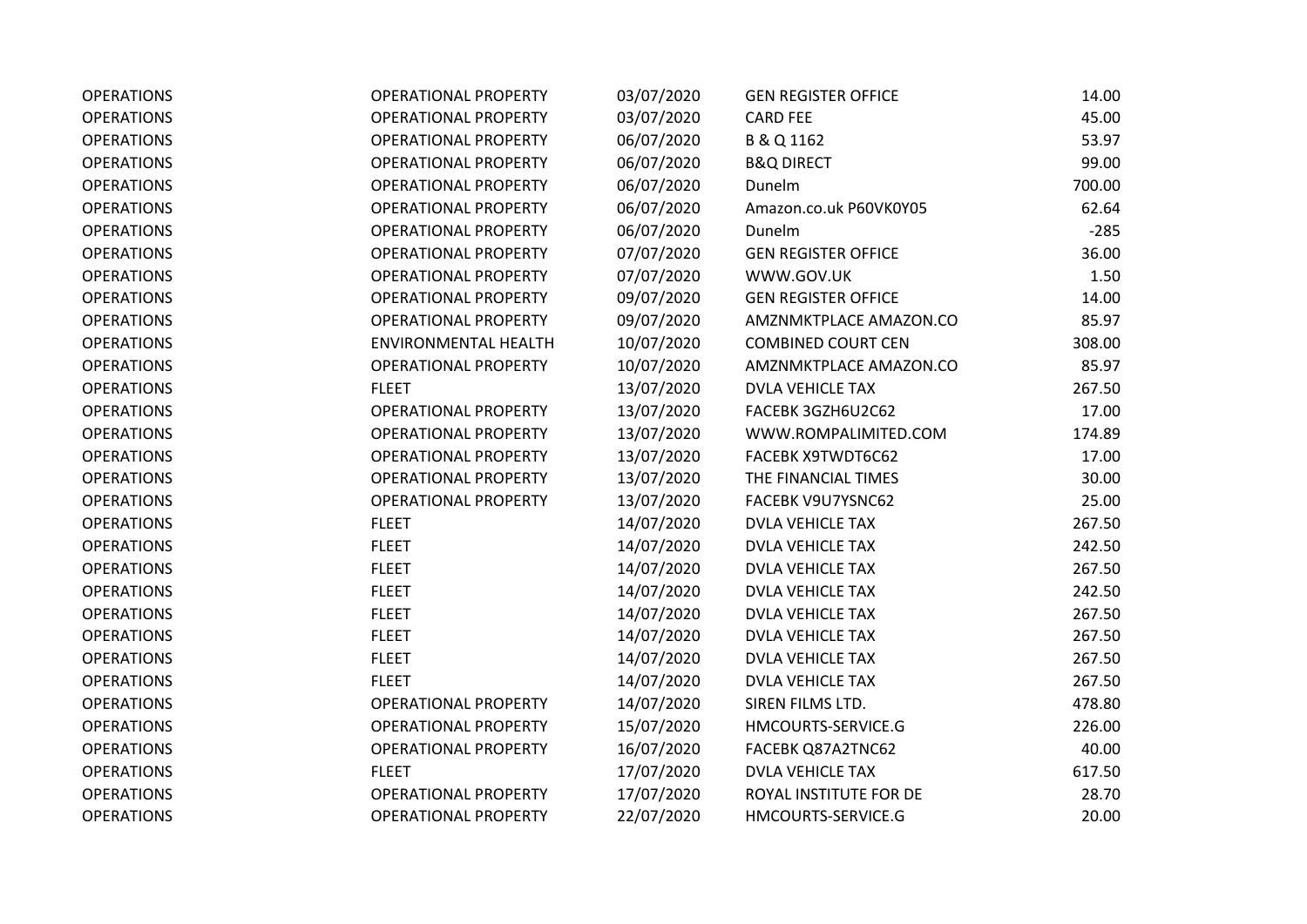| <b>OPERATIONS</b> | <b>OPERATIONAL PROPERTY</b> | 23/07/2020 | <b>FACEBK LF3METNB62</b>   | 42.93       |
|-------------------|-----------------------------|------------|----------------------------|-------------|
| <b>OPERATIONS</b> | <b>OPERATIONAL PROPERTY</b> | 24/07/2020 | Amazon.co.uk 6D0CN5Q15     | 10.00       |
| <b>OPERATIONS</b> | <b>OPERATIONAL PROPERTY</b> | 24/07/2020 | <b>NSPCC</b>               | 31.50       |
| <b>OPERATIONS</b> | <b>OPERATIONAL PROPERTY</b> | 27/07/2020 | ETI LTD                    | 334.80      |
| <b>OPERATIONS</b> | <b>OPERATIONAL PROPERTY</b> | 27/07/2020 | ROYAL MAIL FEES            | 321.00      |
| <b>OPERATIONS</b> | <b>ENVIRONMENTAL HEALTH</b> | 29/07/2020 | AMAZON.CO.UK, GBR          | 136.10      |
| <b>OPERATIONS</b> | <b>OPERATIONAL PROPERTY</b> | 29/07/2020 | WWW.RYMAN.CO.UK            | 14.45       |
| <b>OPERATIONS</b> | <b>FLEET</b>                | 30/07/2020 | <b>DVLA VEHICLE TAX</b>    | 267.50      |
| <b>OPERATIONS</b> | ENVIRONMENTAL HEALTH        | 03/08/2020 | BT BILL PAYMENT 2          | 82.64       |
| <b>OPERATIONS</b> | <b>OPERATIONAL PROPERTY</b> | 03/08/2020 | <b>HAVEN HOLIDAYS</b>      | 606.00      |
| <b>OPERATIONS</b> | <b>FLEET</b>                | 04/08/2020 | <b>AUTODATA LTD</b>        | 720.00      |
| <b>OPERATIONS</b> | <b>OPERATIONAL PROPERTY</b> | 04/08/2020 | FACEBK UTFXQU2C62          | 60.00       |
| <b>OPERATIONS</b> | <b>OPERATIONAL PROPERTY</b> | 04/08/2020 | WWW.ADASS.ORG.UK           | $-1,164.00$ |
| <b>OPERATIONS</b> | <b>OPERATIONAL PROPERTY</b> | 04/08/2020 | WWW.ADASS.ORG.UK           | $-1,164.00$ |
| <b>OPERATIONS</b> | <b>OPERATIONAL PROPERTY</b> | 05/08/2020 | HMCOURTS-SERVICE.G         | 20.00       |
| <b>OPERATIONS</b> | <b>ENVIRONMENTAL HEALTH</b> | 06/08/2020 | HTTPS://ORDERS.AKW-LTD     | 343.20      |
| <b>OPERATIONS</b> | <b>OPERATIONAL PROPERTY</b> | 06/08/2020 | <b>FACEBK CCDXJTNC62</b>   | 90.00       |
| <b>OPERATIONS</b> | <b>OPERATIONAL PROPERTY</b> | 07/08/2020 | <b>GEN REGISTER OFFICE</b> | 114.00      |
| <b>OPERATIONS</b> | <b>OPERATIONAL PROPERTY</b> | 10/08/2020 | <b>GEN REGISTER OFFICE</b> | $-38$       |
| <b>OPERATIONS</b> | <b>OPERATIONAL PROPERTY</b> | 12/08/2020 | <b>SIMS FLOWERS</b>        | 40.00       |
| <b>OPERATIONS</b> | <b>OPERATIONAL PROPERTY</b> | 13/08/2020 | THE FINANCIAL TIMES        | 33.00       |
| <b>OPERATIONS</b> | <b>OPERATIONAL PROPERTY</b> | 13/08/2020 | HMCOURTS-SERVICE.G         | 226.00      |
| <b>OPERATIONS</b> | <b>OPERATIONAL PROPERTY</b> | 13/08/2020 | DVLA DRIVER ONLINE         | 20.00       |
| <b>OPERATIONS</b> | <b>OPERATIONAL PROPERTY</b> | 13/08/2020 | DVLA DRIVER ONLINE         | 34.00       |
| <b>OPERATIONS</b> | <b>OPERATIONAL PROPERTY</b> | 14/08/2020 | amazon.co.uk, GBR          | 19.99       |
| <b>OPERATIONS</b> | <b>OPERATIONAL PROPERTY</b> | 14/08/2020 | HM PASSPORT OFFICE         | 75.50       |
| <b>OPERATIONS</b> | <b>ENVIRONMENTAL HEALTH</b> | 17/08/2020 | <b>DIGITAL ID</b>          | 129.60      |
| <b>OPERATIONS</b> | <b>OPERATIONAL PROPERTY</b> | 17/08/2020 | EB DISRUPTING EXPLOIT      | 16.40       |
| <b>OPERATIONS</b> | <b>OPERATIONAL PROPERTY</b> | 17/08/2020 | Amazon.co.uk 3U3VC2C95     | 140.79      |
| <b>OPERATIONS</b> | <b>FLEET</b>                | 18/08/2020 | DVLA VEHICLE TAX           | 22.50       |
| <b>OPERATIONS</b> | <b>FLEET</b>                | 18/08/2020 | <b>DVLA VEHICLE TAX</b>    | 22.50       |
| <b>OPERATIONS</b> | <b>FLEET</b>                | 18/08/2020 | <b>DVLA VEHICLE TAX</b>    | 22.50       |
| <b>OPERATIONS</b> | <b>FLEET</b>                | 18/08/2020 | <b>DVLA VEHICLE TAX</b>    | 22.50       |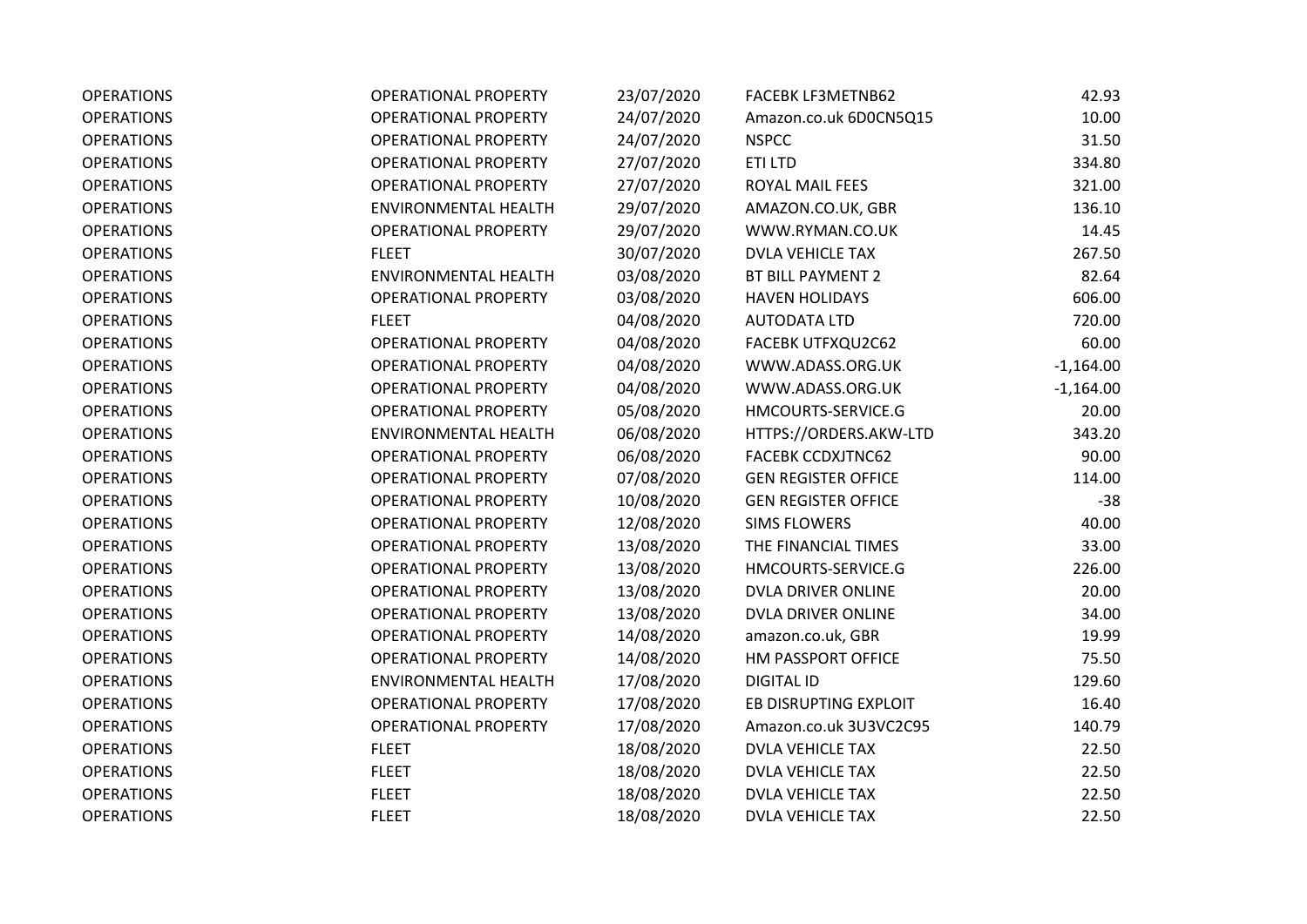| <b>OPERATIONS</b> | <b>FLEET</b>                | 18/08/2020 | <b>DVLA VEHICLE TAX</b> | 22.50  |
|-------------------|-----------------------------|------------|-------------------------|--------|
| <b>OPERATIONS</b> | <b>FLEET</b>                | 18/08/2020 | <b>DVSA</b>             | 410.00 |
| <b>OPERATIONS</b> | <b>OPERATIONAL PROPERTY</b> | 18/08/2020 | <b>ARGOS LTD</b>        | 144.91 |
| <b>OPERATIONS</b> | <b>FLEET</b>                | 19/08/2020 | <b>DVLA VEHICLE TAX</b> | 267.50 |
| <b>OPERATIONS</b> | <b>FLEET</b>                | 19/08/2020 | <b>DVLA VEHICLE TAX</b> | 267.50 |
| <b>OPERATIONS</b> | <b>FLEET</b>                | 19/08/2020 | <b>DVLA VEHICLE TAX</b> | 267.50 |
| <b>OPERATIONS</b> | <b>FLEET</b>                | 19/08/2020 | <b>DVLA VEHICLE TAX</b> | 267.50 |
| <b>OPERATIONS</b> | <b>FLEET</b>                | 19/08/2020 | <b>DVLA VEHICLE TAX</b> | 167.50 |
| <b>OPERATIONS</b> | <b>FLEET</b>                | 19/08/2020 | <b>DVLA VEHICLE TAX</b> | 267.50 |
| <b>OPERATIONS</b> | <b>FLEET</b>                | 19/08/2020 | <b>DVLA VEHICLE TAX</b> | 167.50 |
| <b>OPERATIONS</b> | <b>FLEET</b>                | 19/08/2020 | <b>DVLA VEHICLE TAX</b> | 267.50 |
| <b>OPERATIONS</b> | <b>FLEET</b>                | 19/08/2020 | <b>DVLA VEHICLE TAX</b> | 272.50 |
| <b>OPERATIONS</b> | <b>FLEET</b>                | 19/08/2020 | <b>DVLA VEHICLE TAX</b> | 167.50 |
| <b>OPERATIONS</b> | <b>FLEET</b>                | 19/08/2020 | <b>DVLA VEHICLE TAX</b> | 207.50 |
| <b>OPERATIONS</b> | <b>FLEET</b>                | 19/08/2020 | <b>DVLA VEHICLE TAX</b> | 267.50 |
| <b>OPERATIONS</b> | <b>FLEET</b>                | 19/08/2020 | <b>DVLA VEHICLE TAX</b> | 207.50 |
| <b>OPERATIONS</b> | <b>FLEET</b>                | 19/08/2020 | <b>DVLA VEHICLE TAX</b> | 267.50 |
| <b>OPERATIONS</b> | <b>FLEET</b>                | 19/08/2020 | <b>DVLA VEHICLE TAX</b> | 302.50 |
| <b>OPERATIONS</b> | <b>FLEET</b>                | 19/08/2020 | <b>DVLA VEHICLE TAX</b> | 242.50 |
| <b>OPERATIONS</b> | <b>OPERATIONAL PROPERTY</b> | 19/08/2020 | Dunelm                  | 97.00  |
| <b>OPERATIONS</b> | <b>OPERATIONAL PROPERTY</b> | 19/08/2020 | Dunelm                  | 78.00  |
| <b>OPERATIONS</b> | <b>OPERATIONAL PROPERTY</b> | 19/08/2020 | Dunelm                  | 110.00 |
| <b>OPERATIONS</b> | <b>OPERATIONAL PROPERTY</b> | 19/08/2020 | HMCOURTS-SERVICE.G      | 30.00  |
| <b>OPERATIONS</b> | <b>OPERATIONAL PROPERTY</b> | 20/08/2020 | WWW.UTILITA.CO.UK       | 40.00  |
| <b>OPERATIONS</b> | <b>OPERATIONAL PROPERTY</b> | 20/08/2020 | WWW.UTILITA.CO.UK       | 60.00  |
| <b>OPERATIONS</b> | <b>OPERATIONAL PROPERTY</b> | 20/08/2020 | WWW.UTILITA.CO.UK       | 80.00  |
| <b>OPERATIONS</b> | <b>OPERATIONAL PROPERTY</b> | 20/08/2020 | WWW.UTILITA.CO.UK       | 80.00  |
| <b>OPERATIONS</b> | <b>OPERATIONAL PROPERTY</b> | 20/08/2020 | WWW.UTILITA.CO.UK       | 30.00  |
| <b>OPERATIONS</b> | <b>OPERATIONAL PROPERTY</b> | 20/08/2020 | WWW.UTILITA.CO.UK       | 40.00  |
| <b>OPERATIONS</b> | <b>OPERATIONAL PROPERTY</b> | 20/08/2020 | WWW.UTILITA.CO.UK       | 60.00  |
| <b>OPERATIONS</b> | <b>OPERATIONAL PROPERTY</b> | 20/08/2020 | WWW.UTILITA.CO.UK       | 60.00  |
| <b>OPERATIONS</b> | <b>OPERATIONAL PROPERTY</b> | 20/08/2020 | WWW.UTILITA.CO.UK       | 40.00  |
| <b>OPERATIONS</b> | <b>OPERATIONAL PROPERTY</b> | 20/08/2020 | WWW.UTILITA.CO.UK       | 40.00  |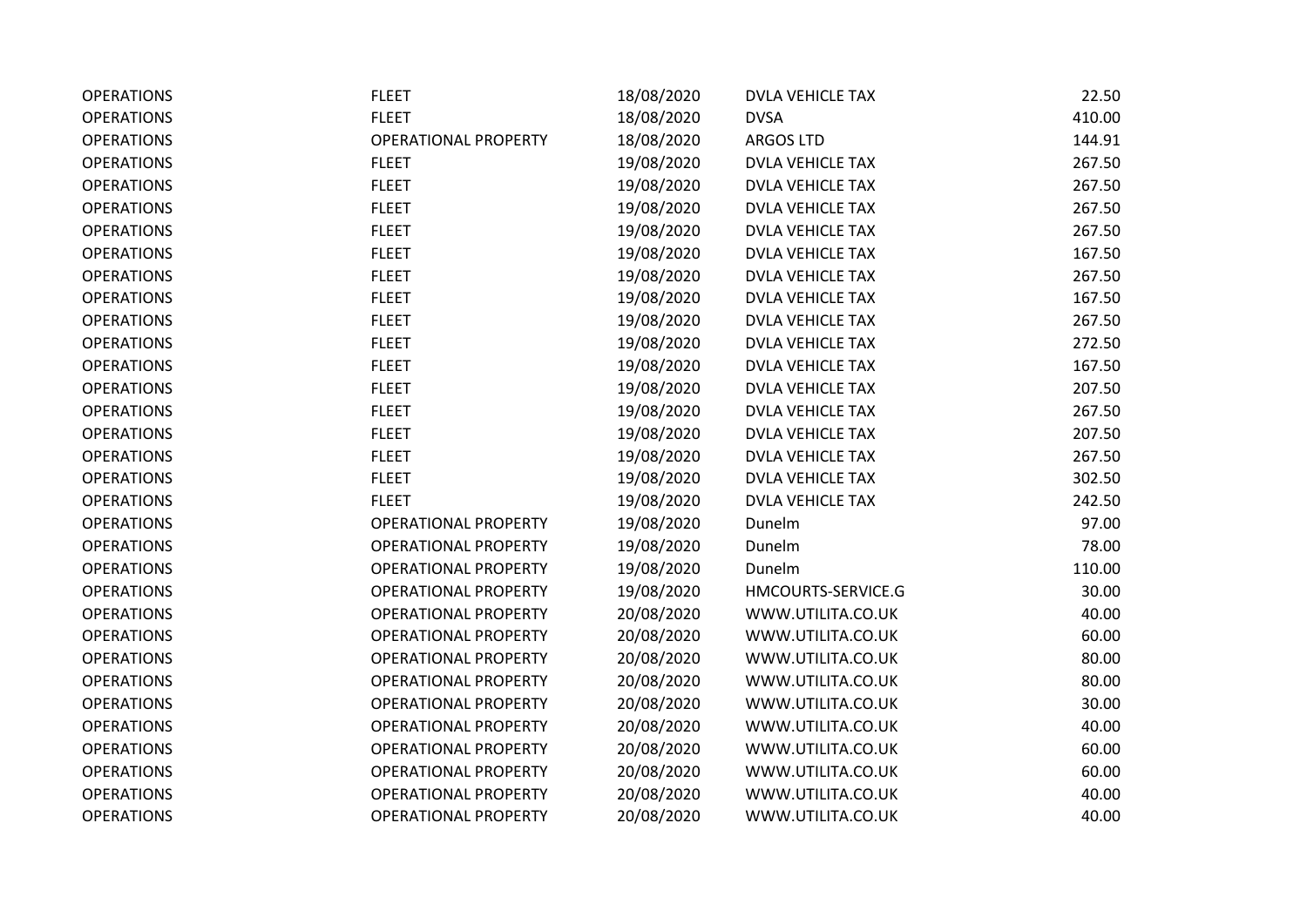| <b>OPERATIONS</b> | <b>OPERATIONAL PROPERTY</b> | 20/08/2020 | WWW.UTILITA.CO.UK             | 60.00  |
|-------------------|-----------------------------|------------|-------------------------------|--------|
| <b>OPERATIONS</b> | <b>OPERATIONAL PROPERTY</b> | 20/08/2020 | WWW.UTILITA.CO.UK             | 40.00  |
| <b>OPERATIONS</b> | <b>OPERATIONAL PROPERTY</b> | 20/08/2020 | WWW.UTILITA.CO.UK             | 40.00  |
| <b>OPERATIONS</b> | <b>OPERATIONAL PROPERTY</b> | 20/08/2020 | WWW.UTILITA.CO.UK             | 80.00  |
| <b>OPERATIONS</b> | <b>OPERATIONAL PROPERTY</b> | 20/08/2020 | WWW.UTILITA.CO.UK             | 80.00  |
| <b>OPERATIONS</b> | <b>OPERATIONAL PROPERTY</b> | 20/08/2020 | NORTH LINCOLNSHIRE COU        | 180.00 |
| <b>OPERATIONS</b> | <b>OPERATIONAL PROPERTY</b> | 20/08/2020 | FLAMINGOLAND                  | 112.00 |
| <b>OPERATIONS</b> | <b>OPERATIONAL PROPERTY</b> | 20/08/2020 | DVLA DRIVER ONLINE            | 34.00  |
| <b>OPERATIONS</b> | <b>ENVIRONMENTAL HEALTH</b> | 21/08/2020 | <b>LEGAL TRAINING CONSULT</b> | 198.00 |
| <b>OPERATIONS</b> | <b>OPERATIONAL PROPERTY</b> | 21/08/2020 | Amazon.co.uk LX8IP9MT5        | 34.99  |
| <b>OPERATIONS</b> | <b>OPERATIONAL PROPERTY</b> | 21/08/2020 | Amazon.co.uk P68BK4KJ5        | 34.99  |
| <b>OPERATIONS</b> | <b>OPERATIONAL PROPERTY</b> | 21/08/2020 | Amazon.co.uk QX5FD2765        | 34.99  |
| <b>OPERATIONS</b> | <b>OPERATIONAL PROPERTY</b> | 21/08/2020 | Amazon.co.uk V308A2P15        | 34.99  |
| <b>OPERATIONS</b> | <b>OPERATIONAL PROPERTY</b> | 21/08/2020 | Amazon.co.uk Z822185S5        | 34.99  |
| <b>OPERATIONS</b> | <b>OPERATIONAL PROPERTY</b> | 21/08/2020 | Amazon.co.uk 319HG79Q5        | 34.99  |
| <b>OPERATIONS</b> | <b>FLEET</b>                | 24/08/2020 | <b>CURRYS ONLINE</b>          | 149.99 |
| <b>OPERATIONS</b> | <b>OPERATIONAL PROPERTY</b> | 24/08/2020 | NORTH LINCOLNSHIRE COU        | 13.00  |
| <b>OPERATIONS</b> | <b>OPERATIONAL PROPERTY</b> | 24/08/2020 | <b>FACEBK KWYT2UEC62</b>      | 57.20  |
| <b>OPERATIONS</b> | <b>OPERATIONAL PROPERTY</b> | 25/08/2020 | amazon.co.uk, GBR             | 46.29  |
| <b>OPERATIONS</b> | <b>OPERATIONAL PROPERTY</b> | 25/08/2020 | ANC ANCESTRY.CO.UK            | 99.99  |
| <b>OPERATIONS</b> | <b>OPERATIONAL PROPERTY</b> | 25/08/2020 | amazon.co.uk, GBR             | 34.44  |
| <b>OPERATIONS</b> | <b>OPERATIONAL PROPERTY</b> | 25/08/2020 | amazon.co.uk, GBR             | 23.15  |
| <b>OPERATIONS</b> | <b>OPERATIONAL PROPERTY</b> | 26/08/2020 | HMCOURTS-SERVICE.G            | 226.00 |
| <b>OPERATIONS</b> | <b>OPERATIONAL PROPERTY</b> | 26/08/2020 | Dunelm                        | 79.00  |
| <b>OPERATIONS</b> | <b>OPERATIONAL PROPERTY</b> | 26/08/2020 | Dunelm                        | 60.90  |
| <b>OPERATIONS</b> | <b>OPERATIONAL PROPERTY</b> | 26/08/2020 | <b>BIGDUG LIMITED</b>         | 160.80 |
| <b>OPERATIONS</b> | <b>OPERATIONAL PROPERTY</b> | 26/08/2020 | amazon.co.uk, GBR             | 21.15  |
| <b>OPERATIONS</b> | <b>OPERATIONAL PROPERTY</b> | 26/08/2020 | <b>ARGOS LTD</b>              | 46.95  |
| <b>OPERATIONS</b> | <b>OPERATIONAL PROPERTY</b> | 26/08/2020 | <b>ARGOS LTD</b>              | 257.49 |
| <b>OPERATIONS</b> | <b>OPERATIONAL PROPERTY</b> | 26/08/2020 | <b>ARGOS LTD</b>              | 99.99  |
| <b>OPERATIONS</b> | <b>OPERATIONAL PROPERTY</b> | 27/08/2020 | Dunelm                        | 113.00 |
| <b>OPERATIONS</b> | <b>OPERATIONAL PROPERTY</b> | 27/08/2020 | WWW.UTILITA.CO.UK             | 40.00  |
| <b>OPERATIONS</b> | <b>OPERATIONAL PROPERTY</b> | 27/08/2020 | <b>HALFORDS ON LINE</b>       | 286.00 |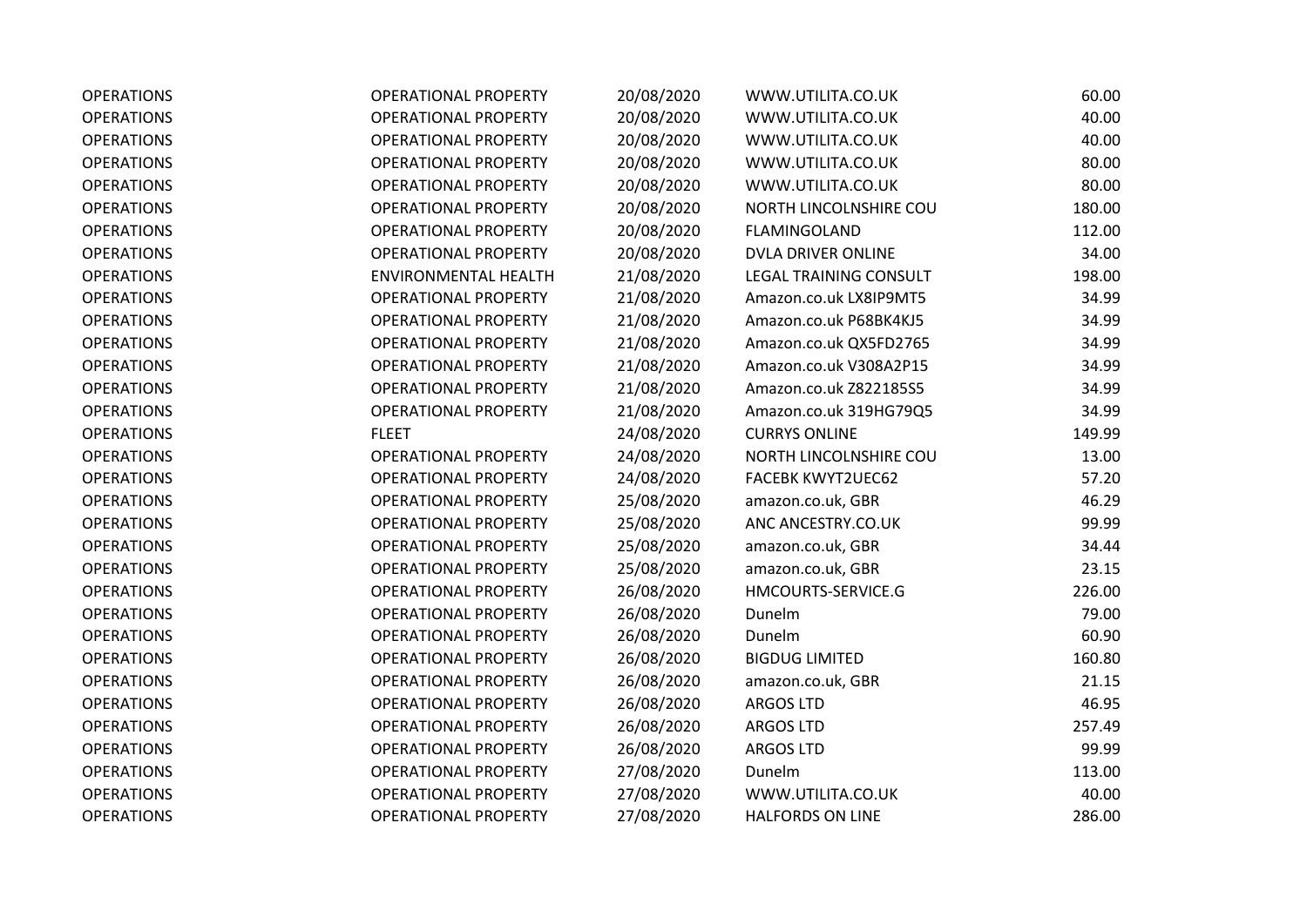| <b>OPERATIONS</b> | <b>FLEET</b>                | 28/08/2020 | FLEET COMPLETE LIMITED     | 216.00 |
|-------------------|-----------------------------|------------|----------------------------|--------|
| <b>OPERATIONS</b> | <b>FLEET</b>                | 28/08/2020 | <b>DVLA VEHICLE TAX</b>    | 22.50  |
| <b>OPERATIONS</b> | <b>OPERATIONAL PROPERTY</b> | 28/08/2020 | WWW.SIGN-HOLDERS.CO.UK     | 116.28 |
| <b>OPERATIONS</b> | <b>OPERATIONAL PROPERTY</b> | 28/08/2020 | WWW.CLOUDLETTINGS.CO.U     | 200.00 |
| <b>OPERATIONS</b> | <b>OPERATIONAL PROPERTY</b> | 28/08/2020 | <b>BACCHUS HOTEL</b>       | 270.00 |
| <b>OPERATIONS</b> | <b>FLEET</b>                | 31/08/2020 | WWW.FTA.CO.UK              | 48.66  |
| <b>OPERATIONS</b> | <b>OPERATIONAL PROPERTY</b> | 31/08/2020 | <b>HALFORDS ON LINE</b>    | 30.00  |
| <b>OPERATIONS</b> | <b>OPERATIONAL PROPERTY</b> | 31/08/2020 | amazon.co.uk, GBR          | 143.96 |
| <b>OPERATIONS</b> | <b>OPERATIONAL PROPERTY</b> | 02/09/2020 | Amazon.co.uk 6R2139LK5     | 53.43  |
| <b>OPERATIONS</b> | <b>OPERATIONAL PROPERTY</b> | 02/09/2020 | ROYAL MAIL ONLINE SHOP     | 65.00  |
| <b>OPERATIONS</b> | <b>OPERATIONAL PROPERTY</b> | 02/09/2020 | Amazon.co.uk A73JJ67N5     | 54.75  |
| <b>OPERATIONS</b> | <b>OPERATIONAL PROPERTY</b> | 02/09/2020 | Amazon.co.uk W37E198Y5     | 54.75  |
| <b>OPERATIONS</b> | <b>OPERATIONAL PROPERTY</b> | 02/09/2020 | amazon.co.uk, GBR          | 94.89  |
| <b>OPERATIONS</b> | <b>OPERATIONAL PROPERTY</b> | 02/09/2020 | Amazon.co.uk 6K2KK3VW5     | 54.76  |
| <b>OPERATIONS</b> | <b>FLEET</b>                | 03/09/2020 | <b>CARD FEE</b>            | 45.00  |
| <b>OPERATIONS</b> | <b>OPERATIONAL PROPERTY</b> | 03/09/2020 | <b>NELC INTERNET</b>       | 11.00  |
| <b>OPERATIONS</b> | <b>FLEET</b>                | 04/09/2020 | <b>DVLA VEHICLE TAX</b>    | 22.50  |
| <b>OPERATIONS</b> | <b>OPERATIONAL PROPERTY</b> | 04/09/2020 | amazon.co.uk, GBR          | 260.66 |
| <b>OPERATIONS</b> | <b>OPERATIONAL PROPERTY</b> | 04/09/2020 | <b>BLINDS 2 GO LTD</b>     | 78.33  |
| <b>OPERATIONS</b> | <b>OPERATIONAL PROPERTY</b> | 04/09/2020 | amazon.co.uk, GBR          | 111.77 |
| <b>OPERATIONS</b> | <b>OPERATIONAL PROPERTY</b> | 07/09/2020 | Amazon.co.uk T18UF3SJ5     | 70.32  |
| <b>OPERATIONS</b> | <b>OPERATIONAL PROPERTY</b> | 07/09/2020 | amazon.co.uk, GBR          | 101.01 |
| <b>OPERATIONS</b> | <b>OPERATIONAL PROPERTY</b> | 07/09/2020 | <b>ARGOS LTD</b>           | $-20$  |
| <b>OPERATIONS</b> | <b>OPERATIONAL PROPERTY</b> | 08/09/2020 | AMZNMktplace               | 66.75  |
| <b>OPERATIONS</b> | <b>OPERATIONAL PROPERTY</b> | 08/09/2020 | AMZNMktplace               | 66.75  |
| <b>OPERATIONS</b> | <b>OPERATIONAL PROPERTY</b> | 08/09/2020 | AMZNMktplace               | 66.75  |
| <b>OPERATIONS</b> | <b>OPERATIONAL PROPERTY</b> | 09/09/2020 | WWW.SIGN-HOLDERS.CO.UK     | 96.90  |
| <b>OPERATIONS</b> | <b>OPERATIONAL PROPERTY</b> | 09/09/2020 | <b>GEN REGISTER OFFICE</b> | 14.00  |
| <b>OPERATIONS</b> | <b>OPERATIONAL PROPERTY</b> | 10/09/2020 | AMAZON.CO.UK, GBR          | 55.92  |
| <b>OPERATIONS</b> | <b>OPERATIONAL PROPERTY</b> | 10/09/2020 | AMAZON.CO.UK, GBR          | 53.79  |
| <b>OPERATIONS</b> | <b>OPERATIONAL PROPERTY</b> | 10/09/2020 | AMAZON.CO.UK, GBR          | 26.90  |
| <b>OPERATIONS</b> | <b>OPERATIONAL PROPERTY</b> | 10/09/2020 | AMAZON.CO.UK, GBR          | 68.91  |
| <b>OPERATIONS</b> | <b>OPERATIONAL PROPERTY</b> | 10/09/2020 | NORTH LINCOLNSHIRE COU     | 30.00  |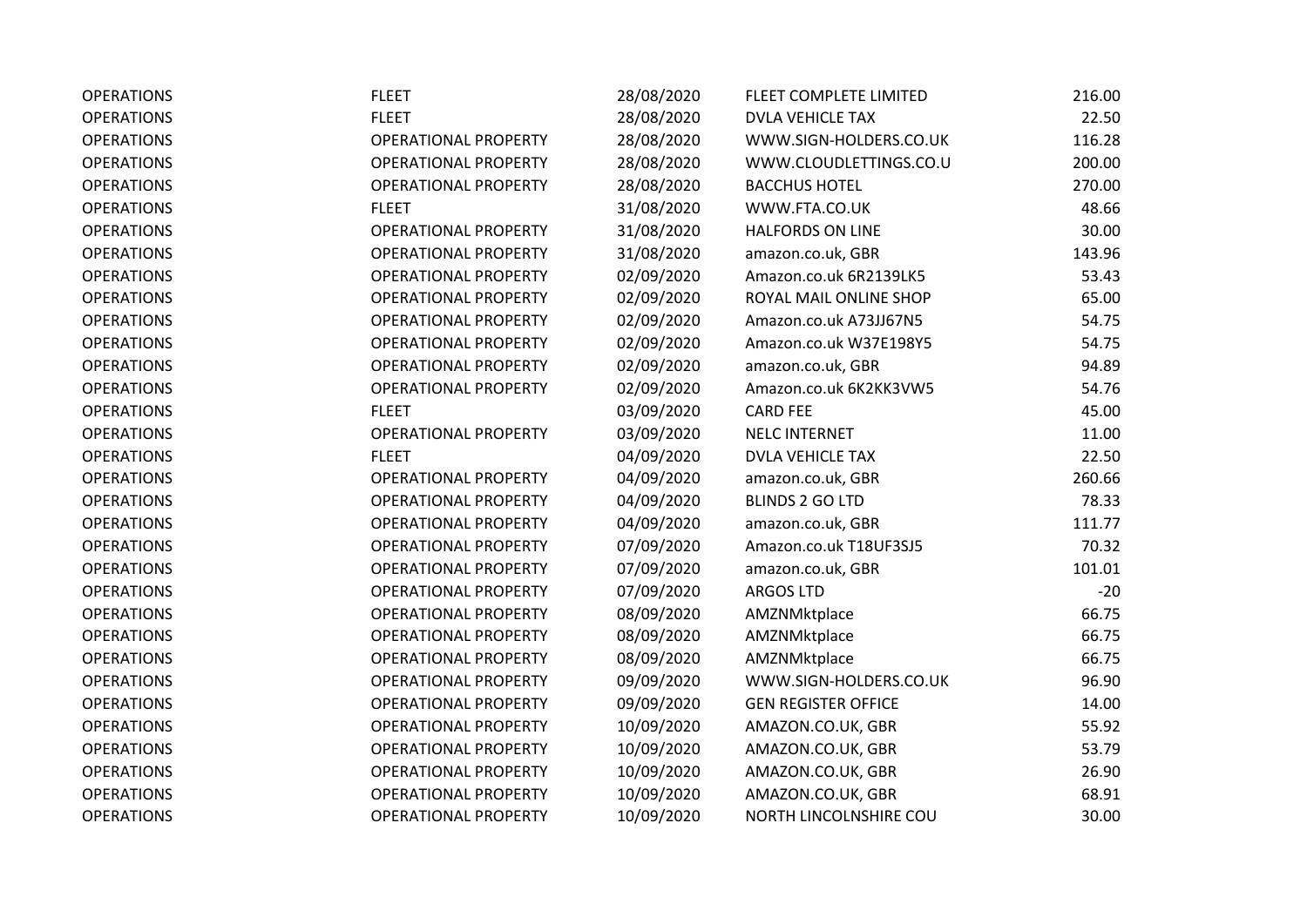| <b>OPERATIONS</b> | <b>OPERATIONAL PROPERTY</b> | 10/09/2020 | WILKO.COM                     | 65.00    |
|-------------------|-----------------------------|------------|-------------------------------|----------|
| <b>OPERATIONS</b> | <b>OPERATIONAL PROPERTY</b> | 10/09/2020 | AMZ Amazon.co.uk              | $-66.33$ |
| <b>OPERATIONS</b> | <b>FLEET</b>                | 11/09/2020 | <b>DVLA VEHICLE TAX</b>       | 22.50    |
| <b>OPERATIONS</b> | <b>FLEET</b>                | 11/09/2020 | DVLA VEHICLE TAX              | 167.50   |
| <b>OPERATIONS</b> | <b>FLEET</b>                | 11/09/2020 | <b>DVLA VEHICLE TAX</b>       | 302.50   |
| <b>OPERATIONS</b> | <b>FLEET</b>                | 11/09/2020 | <b>DVLA VEHICLE TAX</b>       | 22.50    |
| <b>OPERATIONS</b> | <b>FLEET</b>                | 11/09/2020 | <b>DVLA VEHICLE TAX</b>       | 22.50    |
| <b>OPERATIONS</b> | <b>FLEET</b>                | 11/09/2020 | <b>DVLA VEHICLE TAX</b>       | 22.50    |
| <b>OPERATIONS</b> | <b>FLEET</b>                | 11/09/2020 | <b>DVLA VEHICLE TAX</b>       | 22.50    |
| <b>OPERATIONS</b> | <b>FLEET</b>                | 11/09/2020 | <b>DVLA VEHICLE TAX</b>       | 22.50    |
| <b>OPERATIONS</b> | <b>FLEET</b>                | 11/09/2020 | <b>DVLA VEHICLE TAX</b>       | 22.50    |
| <b>OPERATIONS</b> | <b>FLEET</b>                | 11/09/2020 | <b>DVLA VEHICLE TAX</b>       | 22.50    |
| <b>OPERATIONS</b> | <b>OPERATIONAL PROPERTY</b> | 11/09/2020 | Amazon.co.uk 679F67L85        | 14.98    |
| <b>OPERATIONS</b> | <b>OPERATIONAL PROPERTY</b> | 14/09/2020 | ETI LTD                       | 502.20   |
| <b>OPERATIONS</b> | <b>OPERATIONAL PROPERTY</b> | 14/09/2020 | THE FINANCIAL TIMES           | 33.00    |
| <b>OPERATIONS</b> | <b>OPERATIONAL PROPERTY</b> | 14/09/2020 | Amazon.co.uk MO1GV7VU5        | 129.90   |
| <b>OPERATIONS</b> | <b>OPERATIONAL PROPERTY</b> | 14/09/2020 | amazon.co.uk, GBR             | 66.33    |
| <b>OPERATIONS</b> | <b>OPERATIONAL PROPERTY</b> | 14/09/2020 | Dunelm                        | 80.00    |
| <b>OPERATIONS</b> | <b>OPERATIONAL PROPERTY</b> | 14/09/2020 | Dunelm                        | 49.95    |
| <b>OPERATIONS</b> | <b>OPERATIONAL PROPERTY</b> | 14/09/2020 | Dunelm                        | 34.95    |
| <b>OPERATIONS</b> | <b>OPERATIONAL PROPERTY</b> | 14/09/2020 | Dunelm                        | 60.00    |
| <b>OPERATIONS</b> | <b>OPERATIONAL PROPERTY</b> | 14/09/2020 | amazon.co.uk, GBR             | 55.58    |
| <b>OPERATIONS</b> | <b>OPERATIONAL PROPERTY</b> | 17/09/2020 | WWW.EMAP.COM                  | 297.00   |
| <b>OPERATIONS</b> | <b>OPERATIONAL PROPERTY</b> | 17/09/2020 | Dunelm                        | 20.00    |
| <b>OPERATIONS</b> | <b>OPERATIONAL PROPERTY</b> | 17/09/2020 | NELC INTERNET                 | 33.00    |
| <b>OPERATIONS</b> | <b>OPERATIONAL PROPERTY</b> | 21/09/2020 | HMCOURTS-SERVICE.G            | 226.00   |
| <b>OPERATIONS</b> | <b>OPERATIONAL PROPERTY</b> | 21/09/2020 | Dunelm                        | 29.95    |
| <b>OPERATIONS</b> | <b>OPERATIONAL PROPERTY</b> | 22/09/2020 | <b>HALFORDS ON LINE</b>       | 148.00   |
| <b>OPERATIONS</b> | <b>ENVIRONMENTAL HEALTH</b> | 24/09/2020 | Amazon.co.uk PT77C1BO5        | 224.86   |
| <b>OPERATIONS</b> | <b>ENVIRONMENTAL HEALTH</b> | 24/09/2020 | <b>CHARTERED INSTITUTE OF</b> | 45.00    |
| <b>OPERATIONS</b> | <b>ENVIRONMENTAL HEALTH</b> | 24/09/2020 | <b>CHARTERED INSTITUTE OF</b> | 45.00    |
| <b>OPERATIONS</b> | ENVIRONMENTAL HEALTH        | 24/09/2020 | <b>CHARTERED INSTITUTE OF</b> | 45.00    |
| <b>OPERATIONS</b> | <b>OPERATIONAL PROPERTY</b> | 24/09/2020 | <b>ETILTD</b>                 | 669.60   |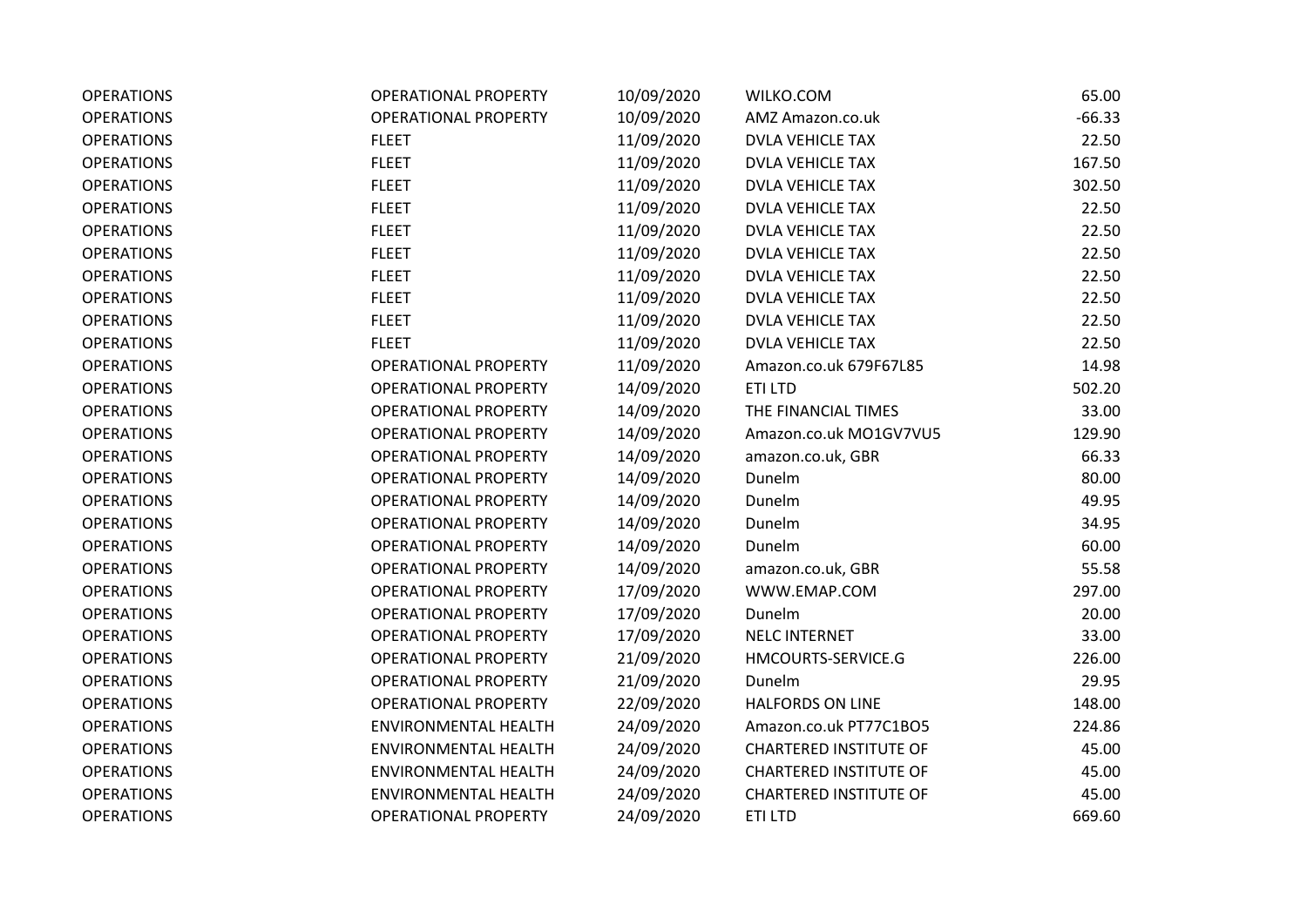| <b>OPERATIONS</b> | <b>OPERATIONAL PROPERTY</b> | 25/09/2020 | ROYAL MAIL ONLINE SHOP        | 282.00   |
|-------------------|-----------------------------|------------|-------------------------------|----------|
| <b>OPERATIONS</b> | <b>ENVIRONMENTAL HEALTH</b> | 29/09/2020 | amazon.co.uk, GBR             | 244.24   |
| <b>OPERATIONS</b> | <b>FLEET</b>                | 29/09/2020 | HUMBERBRIDGE.CO.UK            | 33.00    |
| <b>OPERATIONS</b> | OPERATIONAL PROPERTY        | 29/09/2020 | TVLICENSING.CO.UK             | 157.50   |
| <b>OPERATIONS</b> | <b>OPERATIONAL PROPERTY</b> | 29/09/2020 | TVLICENSING.CO.UK             | 157.50   |
| <b>OPERATIONS</b> | <b>OPERATIONAL PROPERTY</b> | 29/09/2020 | TVLICENSING.CO.UK             | 157.50   |
| <b>OPERATIONS</b> | <b>OPERATIONAL PROPERTY</b> | 29/09/2020 | <b>ASDA GROCERIES ONLINE</b>  | 40.55    |
| <b>OPERATIONS</b> | <b>OPERATIONAL PROPERTY</b> | 29/09/2020 | <b>ASDA GROCERIES ONLINE</b>  | $-4$     |
| <b>OPERATIONS</b> | <b>OPERATIONAL PROPERTY</b> | 30/09/2020 | WWW.UTILITA.CO.UK             | 20.00    |
| <b>OPERATIONS</b> | <b>OPERATIONAL PROPERTY</b> | 30/09/2020 | WWW.UTILITA.CO.UK             | 10.00    |
| <b>OPERATIONS</b> | <b>OPERATIONAL PROPERTY</b> | 30/09/2020 | HMCOURTS-SERVICE.G            | 20.00    |
| <b>OPERATIONS</b> | <b>OPERATIONAL PROPERTY</b> | 01/10/2020 | AMAZON.CO.UK, LUX             | 95.29    |
| <b>OPERATIONS</b> | <b>OPERATIONAL PROPERTY</b> | 01/10/2020 | amazon.co.uk, GBR             | 57.8     |
| <b>OPERATIONS</b> | <b>OPERATIONAL PROPERTY</b> | 01/10/2020 | WWW.ADASS.ORG.UK              | 120      |
| <b>OPERATIONS</b> | <b>OPERATIONAL PROPERTY</b> | 02/10/2020 | TVLICENSING.CO.UK             | 157.5    |
| <b>OPERATIONS</b> | <b>OPERATIONAL PROPERTY</b> | 02/10/2020 | amazon.co.uk, GBR             | 22.48    |
| <b>OPERATIONS</b> | <b>OPERATIONAL PROPERTY</b> | 02/10/2020 | Dunelm                        | 46.95    |
| <b>OPERATIONS</b> | <b>OPERATIONAL PROPERTY</b> | 02/10/2020 | WWW.UTILITA.CO.UK             | 10       |
| <b>OPERATIONS</b> | <b>OPERATIONAL PROPERTY</b> | 02/10/2020 | WWW.LABELSANDTAGS.CO.U        | 23.4     |
| <b>OPERATIONS</b> | <b>OPERATIONAL PROPERTY</b> | 02/10/2020 | WWW.ADASS.ORG.UK              | 120      |
| <b>OPERATIONS</b> | <b>OPERATIONAL PROPERTY</b> | 02/10/2020 | WWW.ADASS.ORG.UK              | 120      |
| <b>OPERATIONS</b> | <b>OPERATIONAL PROPERTY</b> | 02/10/2020 | HMCOURTS-SERVICE.G            | 226      |
| <b>OPERATIONS</b> | <b>OPERATIONAL PROPERTY</b> | 05/10/2020 | WWW.UTILITA.CO.UK             | 30       |
| <b>OPERATIONS</b> | <b>OPERATIONAL PROPERTY</b> | 05/10/2020 | HMCOURTS-SERVICE.G            | 20       |
| <b>OPERATIONS</b> | <b>OPERATIONAL PROPERTY</b> | 05/10/2020 | Dunelm                        | 39.95    |
| <b>OPERATIONS</b> | <b>FLEET</b>                | 07/10/2020 | <b>VIKING UK</b>              | 176.36   |
| <b>OPERATIONS</b> | <b>OPERATIONAL PROPERTY</b> | 07/10/2020 | NATIONALITY DIRECTORAT        | 205      |
| <b>OPERATIONS</b> | <b>OPERATIONAL PROPERTY</b> | 08/10/2020 | <b>Kindle Svcs</b>            | $-30.39$ |
| <b>OPERATIONS</b> | <b>OPERATIONAL PROPERTY</b> | 08/10/2020 | Kindle Svcs T65HG9RE5         | 30.39    |
| <b>OPERATIONS</b> | <b>OPERATIONAL PROPERTY</b> | 08/10/2020 | AMAZON.CO.UK, LUX             | 173.69   |
| <b>OPERATIONS</b> | <b>OPERATIONAL PROPERTY</b> | 08/10/2020 | <b>WESTMINSTER FORUM PROJ</b> | 228      |
| <b>OPERATIONS</b> | <b>OPERATIONAL PROPERTY</b> | 08/10/2020 | NORTH LINCOLNSHIRE COU        | 13       |
| <b>OPERATIONS</b> | <b>OPERATIONAL PROPERTY</b> | 08/10/2020 | HMCOURTS-SERVICE.G            | 20       |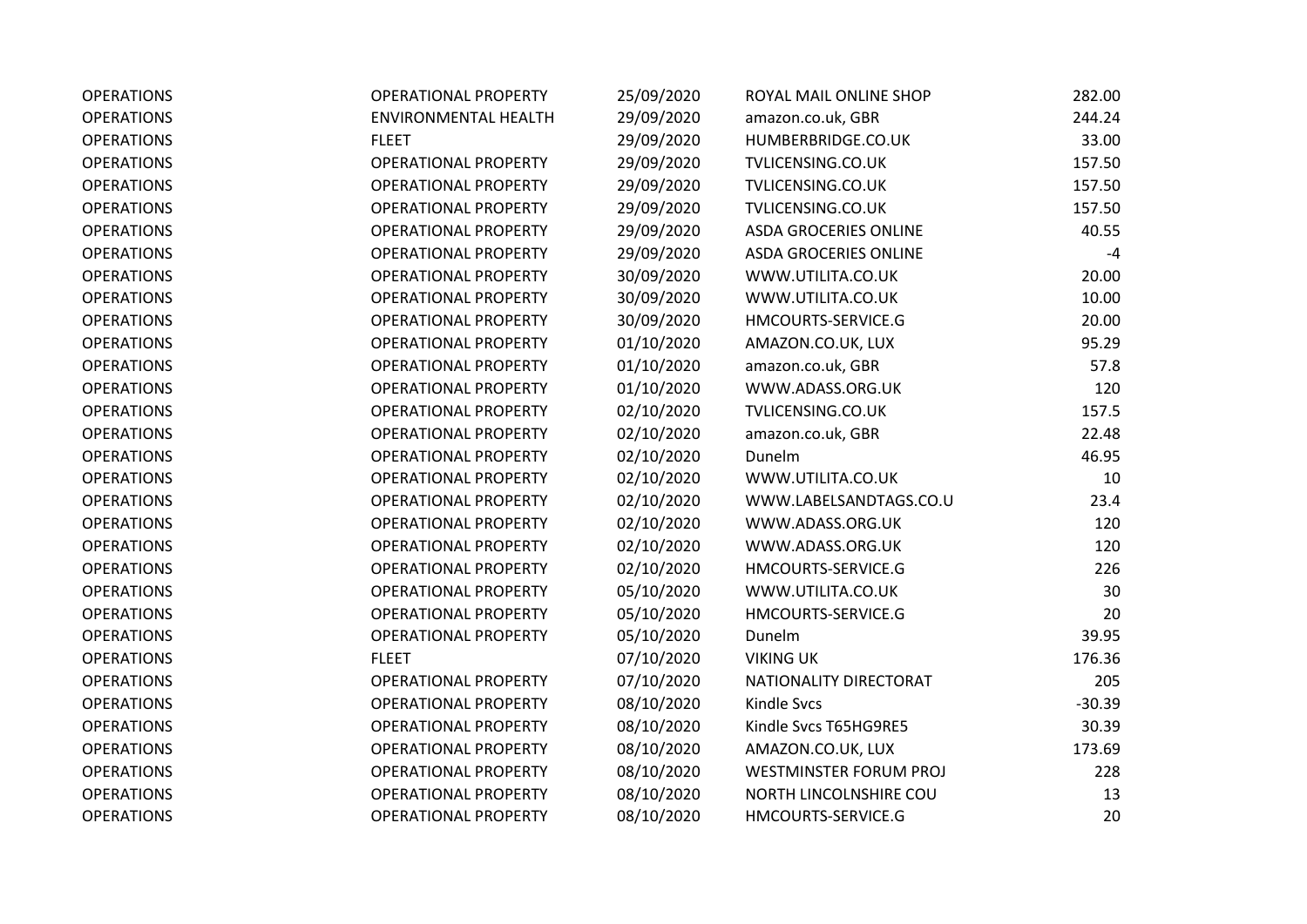| <b>OPERATIONS</b> | <b>OPERATIONAL PROPERTY</b> | 09/10/2020 | TVLICENSING.CO.UK          | 157.5  |
|-------------------|-----------------------------|------------|----------------------------|--------|
| <b>OPERATIONS</b> | <b>OPERATIONAL PROPERTY</b> | 09/10/2020 | AMAZON.CO.UK, LUX          | 191.76 |
| <b>OPERATIONS</b> | <b>OPERATIONAL PROPERTY</b> | 09/10/2020 | DVLA DRIVER ONLINE         | 34     |
| <b>OPERATIONS</b> | <b>OPERATIONAL PROPERTY</b> | 12/10/2020 | AMAZON.CO.UK, LUX          | 7.99   |
| <b>OPERATIONS</b> | <b>OPERATIONAL PROPERTY</b> | 13/10/2020 | THE FINANCIAL TIMES        | 33     |
| <b>OPERATIONS</b> | <b>OPERATIONAL PROPERTY</b> | 13/10/2020 | <b>ARGOS LTD</b>           | 513.95 |
| <b>OPERATIONS</b> | <b>OPERATIONAL PROPERTY</b> | 13/10/2020 | <b>ARGOS LTD</b>           | 267    |
| <b>OPERATIONS</b> | <b>OPERATIONAL PROPERTY</b> | 13/10/2020 | WWW.EDUCARE.CO.UK          | 133.2  |
| <b>OPERATIONS</b> | <b>OPERATIONAL PROPERTY</b> | 13/10/2020 | <b>GEN REGISTER OFFICE</b> | $-7.5$ |
| <b>OPERATIONS</b> | <b>FLEET</b>                | 14/10/2020 | <b>DVLA VEHICLE TAX</b>    | 167.5  |
| <b>OPERATIONS</b> | <b>FLEET</b>                | 14/10/2020 | DVLA VEHICLE TAX           | 22.5   |
| <b>OPERATIONS</b> | <b>FLEET</b>                | 14/10/2020 | <b>DVLA VEHICLE TAX</b>    | 167.5  |
| <b>OPERATIONS</b> | <b>FLEET</b>                | 14/10/2020 | <b>DVLA VEHICLE TAX</b>    | 167.5  |
| <b>OPERATIONS</b> | <b>FLEET</b>                | 14/10/2020 | <b>DVLA VEHICLE TAX</b>    | 302.5  |
| <b>OPERATIONS</b> | <b>FLEET</b>                | 14/10/2020 | <b>DVLA VEHICLE TAX</b>    | 267.5  |
| <b>OPERATIONS</b> | <b>FLEET</b>                | 14/10/2020 | <b>DVLA VEHICLE TAX</b>    | 167.5  |
| <b>OPERATIONS</b> | <b>FLEET</b>                | 14/10/2020 | <b>DVLA VEHICLE TAX</b>    | 167.5  |
| <b>OPERATIONS</b> | <b>FLEET</b>                | 14/10/2020 | DVLA VEHICLE TAX           | 267.5  |
| <b>OPERATIONS</b> | <b>FLEET</b>                | 14/10/2020 | <b>DVLA VEHICLE TAX</b>    | 22.5   |
| <b>OPERATIONS</b> | <b>FLEET</b>                | 14/10/2020 | <b>DVLA VEHICLE TAX</b>    | 22.5   |
| <b>OPERATIONS</b> | <b>FLEET</b>                | 14/10/2020 | <b>DVLA VEHICLE TAX</b>    | 152.5  |
| <b>OPERATIONS</b> | <b>FLEET</b>                | 14/10/2020 | <b>DVLA VEHICLE TAX</b>    | 152.5  |
| <b>OPERATIONS</b> | <b>FLEET</b>                | 14/10/2020 | <b>DVLA VEHICLE TAX</b>    | 302.5  |
| <b>OPERATIONS</b> | <b>OPERATIONAL PROPERTY</b> | 14/10/2020 | AMAZON.CO.UK, GBR          | 284.5  |
| <b>OPERATIONS</b> | <b>OPERATIONAL PROPERTY</b> | 14/10/2020 | <b>GEN REGISTER OFFICE</b> | 14     |
| <b>OPERATIONS</b> | <b>OPERATIONAL PROPERTY</b> | 14/10/2020 | KINGFISHER LEISUREWEAR     | 38.42  |
| <b>OPERATIONS</b> | <b>FLEET</b>                | 15/10/2020 | WWW.FTA.CO.UK              | 94.74  |
| <b>OPERATIONS</b> | <b>OPERATIONAL PROPERTY</b> | 15/10/2020 | TVLICENSING.CO.UK          | 157.5  |
| <b>OPERATIONS</b> | <b>OPERATIONAL PROPERTY</b> | 15/10/2020 | amazon.co.uk, GBR          | 61.88  |
| <b>OPERATIONS</b> | <b>OPERATIONAL PROPERTY</b> | 15/10/2020 | <b>ARGOS LTD</b>           | 63.94  |
| <b>OPERATIONS</b> | <b>FLEET</b>                | 16/10/2020 | <b>DVLA VEHICLE TAX</b>    | 22.5   |
| <b>OPERATIONS</b> | <b>FLEET</b>                | 16/10/2020 | <b>DVLA VEHICLE TAX</b>    | 167.5  |
| <b>OPERATIONS</b> | <b>OPERATIONAL PROPERTY</b> | 16/10/2020 | <b>ANGLIAN WATER</b>       | 36.47  |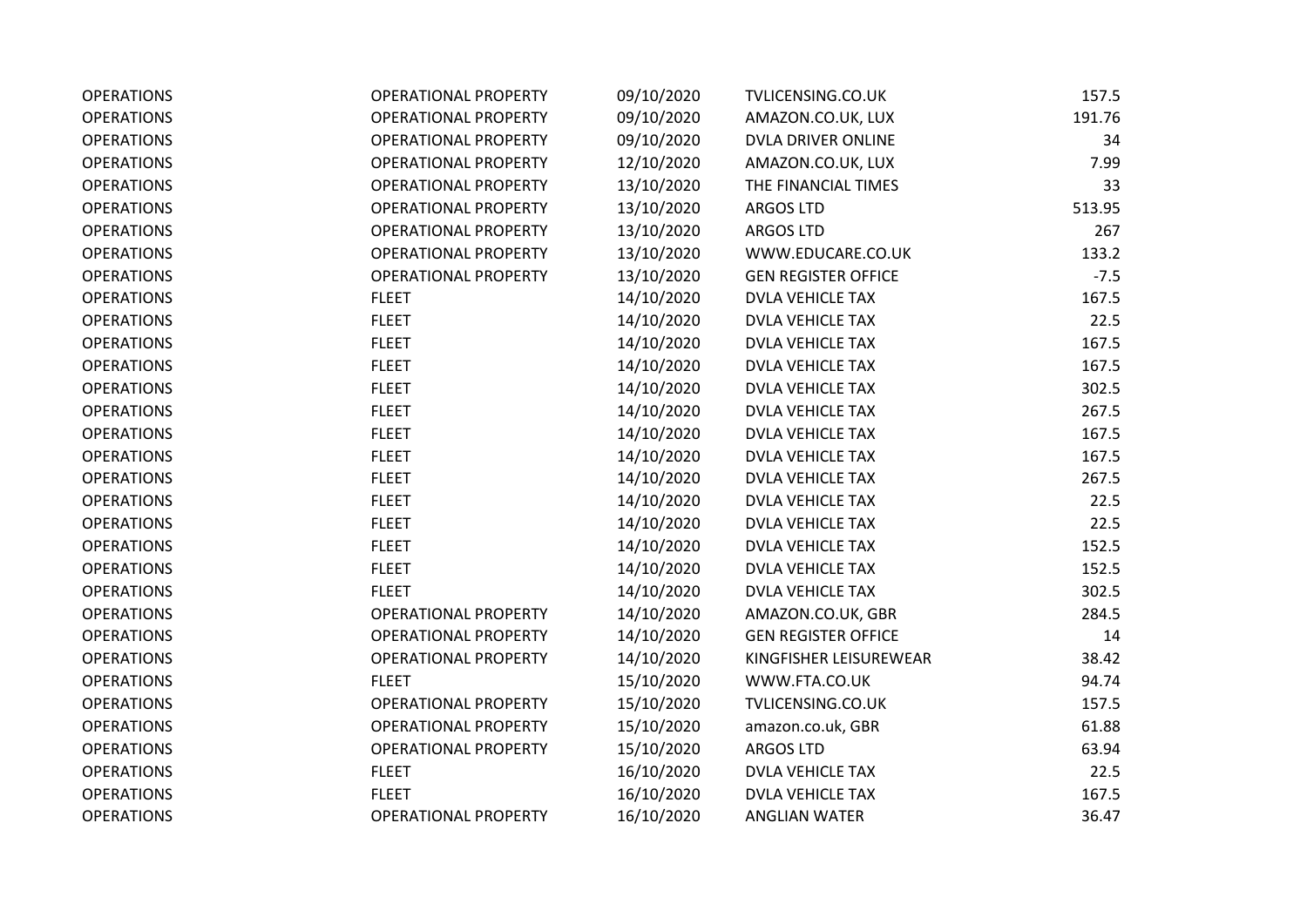| <b>OPERATIONS</b> | <b>OPERATIONAL PROPERTY</b> | 19/10/2020 | TVLICENSING.CO.UK         | 157.5    |
|-------------------|-----------------------------|------------|---------------------------|----------|
| <b>OPERATIONS</b> | <b>OPERATIONAL PROPERTY</b> | 19/10/2020 | NORTH LINCOLNSHIRE COU    | 35       |
| <b>OPERATIONS</b> | <b>OPERATIONAL PROPERTY</b> | 19/10/2020 | AMAZON.CO.UK, GBR         | 40.98    |
| <b>OPERATIONS</b> | <b>OPERATIONAL PROPERTY</b> | 19/10/2020 | AMAZON.CO.UK, LUX         | 37       |
| <b>OPERATIONS</b> | <b>OPERATIONAL PROPERTY</b> | 19/10/2020 | amazon.co.uk, GBR         | 37.76    |
| <b>OPERATIONS</b> | <b>OPERATIONAL PROPERTY</b> | 20/10/2020 | WWW.ADASS.ORG.UK          | 120      |
| <b>OPERATIONS</b> | <b>OPERATIONAL PROPERTY</b> | 21/10/2020 | <b>TRAVELODGE</b>         | 98.91    |
| <b>OPERATIONS</b> | <b>OPERATIONAL PROPERTY</b> | 21/10/2020 | highstreetvouchers        | 726.25   |
| <b>OPERATIONS</b> | <b>OPERATIONAL PROPERTY</b> | 22/10/2020 | TVLICENSING.CO.UK         | 157.5    |
| <b>OPERATIONS</b> | <b>OPERATIONAL PROPERTY</b> | 22/10/2020 | <b>JD SPORTS INTERNET</b> | 90       |
| <b>OPERATIONS</b> | <b>FLEET</b>                | 23/10/2020 | <b>DVLA VEHICLE TAX</b>   | 267.5    |
| <b>OPERATIONS</b> | <b>OPERATIONAL PROPERTY</b> | 23/10/2020 | STAGECOACH SERVICE        | 45       |
| <b>OPERATIONS</b> | <b>OPERATIONAL PROPERTY</b> | 23/10/2020 | EB AIMH UK NATIONAL C     | 49.1     |
| <b>OPERATIONS</b> | <b>OPERATIONAL PROPERTY</b> | 26/10/2020 | STAGECOACH SERVICE        | 114      |
| <b>OPERATIONS</b> | <b>OPERATIONAL PROPERTY</b> | 26/10/2020 | STAGECOACH SERVICE        | 114      |
| <b>OPERATIONS</b> | <b>OPERATIONAL PROPERTY</b> | 26/10/2020 | STAGECOACH SERVICE        | 45       |
| <b>OPERATIONS</b> | <b>OPERATIONAL PROPERTY</b> | 26/10/2020 | STAGECOACH SERVICE        | 45       |
| <b>OPERATIONS</b> | <b>OPERATIONAL PROPERTY</b> | 26/10/2020 | TVLICENSING.CO.UK         | 157.5    |
| <b>OPERATIONS</b> | <b>OPERATIONAL PROPERTY</b> | 26/10/2020 | <b>DVSA LEARNER</b>       | 23       |
| <b>OPERATIONS</b> | <b>FLEET</b>                | 27/10/2020 | <b>DVSA</b>               | 410      |
| <b>OPERATIONS</b> | <b>FLEET</b>                | 28/10/2020 | <b>DVSA</b>               | 115      |
| <b>OPERATIONS</b> | <b>OPERATIONAL PROPERTY</b> | 28/10/2020 | WWW.GOV.UK                | 1.5      |
| <b>OPERATIONS</b> | <b>OPERATIONAL PROPERTY</b> | 28/10/2020 | DVLA DRIVER ONLINE        | 20       |
| <b>OPERATIONS</b> | <b>OPERATIONAL PROPERTY</b> | 28/10/2020 | OTTER.AI                  | 79.22    |
| <b>OPERATIONS</b> | <b>OPERATIONAL PROPERTY</b> | 28/10/2020 | SP KJBECKETT              | 8.9      |
| <b>OPERATIONS</b> | <b>OPERATIONAL PROPERTY</b> | 28/10/2020 | amazon.co.uk, GBR         | 36.08    |
| <b>OPERATIONS</b> | <b>OPERATIONAL PROPERTY</b> | 28/10/2020 | UTILITA ENERGY LTD        | 20       |
| <b>OPERATIONS</b> | <b>OPERATIONAL PROPERTY</b> | 28/10/2020 | WWW.UTILITA.CO.UK         | 20       |
| <b>OPERATIONS</b> | <b>OPERATIONAL PROPERTY</b> | 28/10/2020 | WWW.CULTPEN.COM           | 7.49     |
| <b>OPERATIONS</b> | <b>OPERATIONAL PROPERTY</b> | 28/10/2020 | TICKETS08712200260        | $-718.2$ |
| <b>OPERATIONS</b> | <b>FLEET</b>                | 29/10/2020 | TVLICENSING.CO.UK         | 157.5    |
| <b>OPERATIONS</b> | <b>OPERATIONAL PROPERTY</b> | 29/10/2020 | TVLICENSING.CO.UK         | 157.5    |
| <b>OPERATIONS</b> | <b>OPERATIONAL PROPERTY</b> | 29/10/2020 | TVLICENSING.CO.UK         | 157.5    |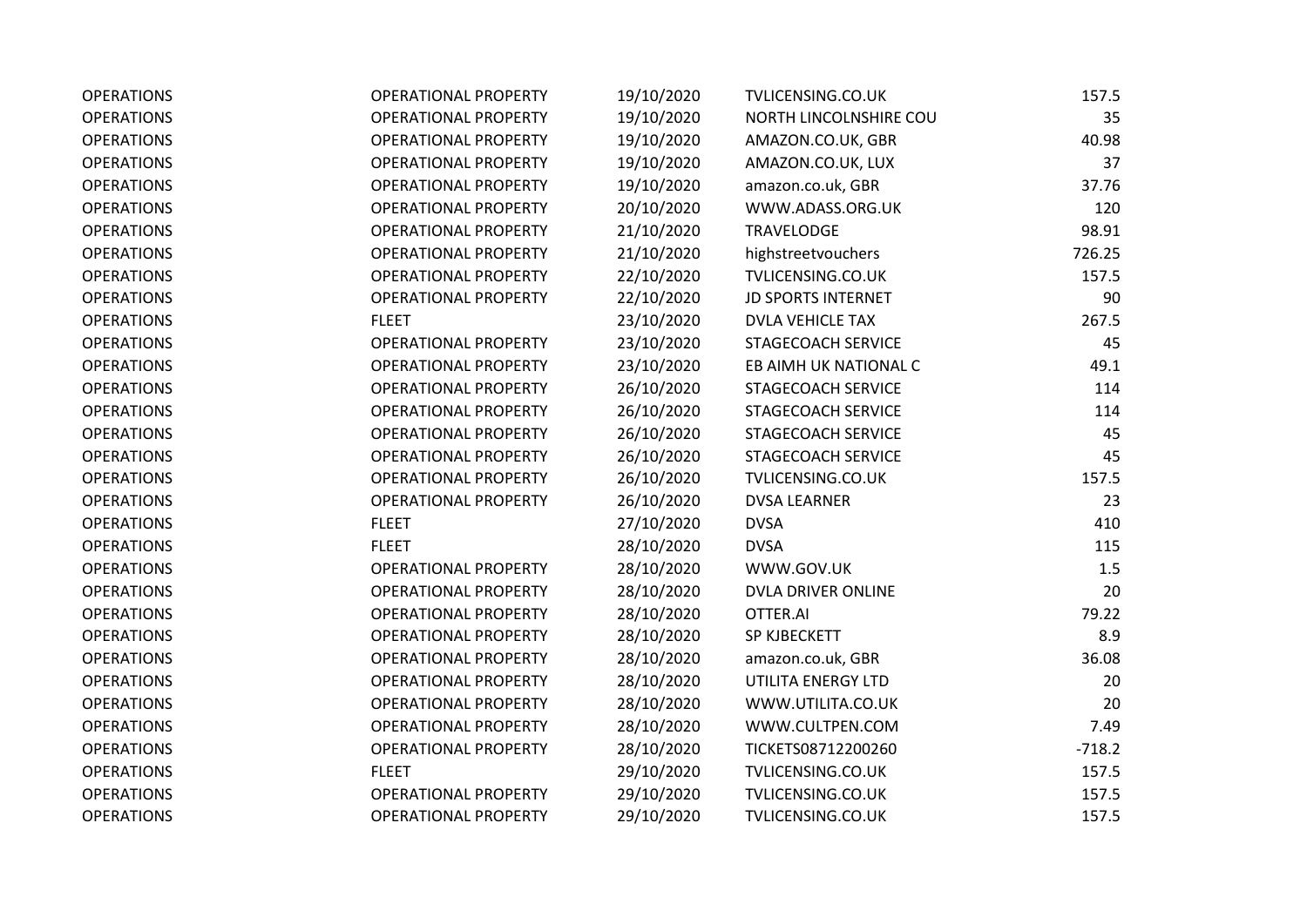| <b>OPERATIONS</b> | <b>OPERATIONAL PROPERTY</b> | 29/10/2020 | TVLICENSING.CO.UK            | 157.5  |
|-------------------|-----------------------------|------------|------------------------------|--------|
| <b>OPERATIONS</b> | <b>OPERATIONAL PROPERTY</b> | 29/10/2020 | WWW.UTILITA.CO.UK            | 20     |
| <b>OPERATIONS</b> | <b>OPERATIONAL PROPERTY</b> | 29/10/2020 | WWW.UTILITA.CO.UK            | 20     |
| <b>OPERATIONS</b> | <b>OPERATIONAL PROPERTY</b> | 30/10/2020 | HMCOURTS-SERVICE.G           | 226    |
| <b>OPERATIONS</b> | <b>OPERATIONAL PROPERTY</b> | 30/10/2020 | AMAZON.CO.UK, GBR            | 19.4   |
| <b>OPERATIONS</b> | <b>OPERATIONAL PROPERTY</b> | 30/10/2020 | AMAZON.CO.UK, LUX            | 19.49  |
| <b>OPERATIONS</b> | <b>OPERATIONAL PROPERTY</b> | 02/11/2020 | TVLICENSING.CO.UK            | 157.5  |
| <b>OPERATIONS</b> | <b>OPERATIONAL PROPERTY</b> | 02/11/2020 | TVLICENSING.CO.UK            | 157.5  |
| <b>OPERATIONS</b> | <b>OPERATIONAL PROPERTY</b> | 02/11/2020 | TVLICENSING.CO.UK            | 157.5  |
| <b>OPERATIONS</b> | <b>OPERATIONAL PROPERTY</b> | 02/11/2020 | ROYAL MAIL ONLINE SHOP       | 65     |
| <b>OPERATIONS</b> | <b>OPERATIONAL PROPERTY</b> | 02/11/2020 | <b>PARTRIDGE &amp; PRINT</b> | 208    |
| <b>OPERATIONS</b> | <b>OPERATIONAL PROPERTY</b> | 04/11/2020 | STAGECOACH SERVICE           | 114    |
| <b>OPERATIONS</b> | OPERATIONAL PROPERTY        | 05/11/2020 | TVLICENSING.CO.UK            | 157.5  |
| <b>OPERATIONS</b> | <b>OPERATIONAL PROPERTY</b> | 05/11/2020 | AMAZON.CO.UK, LUX            | 88.65  |
| <b>OPERATIONS</b> | <b>OPERATIONAL PROPERTY</b> | 05/11/2020 | WWW.UTILITA.CO.UK            | 10     |
| <b>OPERATIONS</b> | <b>OPERATIONAL PROPERTY</b> | 05/11/2020 | WWW.UTILITA.CO.UK            | 20     |
| <b>OPERATIONS</b> | <b>OPERATIONAL PROPERTY</b> | 05/11/2020 | WWW.UTILITA.CO.UK            | 40     |
| <b>OPERATIONS</b> | <b>ENVIRONMENTAL HEALTH</b> | 06/11/2020 | AMAZON.CO.UK, LUX            | 11.08  |
| <b>OPERATIONS</b> | <b>OPERATIONAL PROPERTY</b> | 06/11/2020 | TVLICENSING.CO.UK            | 157.5  |
| <b>OPERATIONS</b> | <b>OPERATIONAL PROPERTY</b> | 06/11/2020 | TVLICENSING.CO.UK            | 157.5  |
| <b>OPERATIONS</b> | <b>OPERATIONAL PROPERTY</b> | 06/11/2020 | <b>SCREWFIX DIRECT</b>       | 399.99 |
| <b>OPERATIONS</b> | <b>OPERATIONAL PROPERTY</b> | 06/11/2020 | <b>GEN REGISTER OFFICE</b>   | $-7.5$ |
| <b>OPERATIONS</b> | <b>OPERATIONAL PROPERTY</b> | 09/11/2020 | TVLICENSING.CO.UK            | 157.5  |
| <b>OPERATIONS</b> | <b>OPERATIONAL PROPERTY</b> | 09/11/2020 | TVLICENSING.CO.UK            | 157.5  |
| <b>OPERATIONS</b> | <b>OPERATIONAL PROPERTY</b> | 09/11/2020 | TVLICENSING.CO.UK            | 157.5  |
| <b>OPERATIONS</b> | <b>OPERATIONAL PROPERTY</b> | 09/11/2020 | EB HEALTHY HAPPY CURI        | 35     |
| <b>OPERATIONS</b> | <b>OPERATIONAL PROPERTY</b> | 09/11/2020 | WWW.UTILITA.CO.UK            | 20     |
| <b>OPERATIONS</b> | <b>OPERATIONAL PROPERTY</b> | 09/11/2020 | WWW.UTILITA.CO.UK            | 20     |
| <b>OPERATIONS</b> | <b>OPERATIONAL PROPERTY</b> | 09/11/2020 | DVLA DRIVER ONLINE           | 34     |
| <b>OPERATIONS</b> | <b>OPERATIONAL PROPERTY</b> | 10/11/2020 | TVLICENSING.CO.UK            | 157.5  |
| <b>OPERATIONS</b> | <b>OPERATIONAL PROPERTY</b> | 10/11/2020 | TVLICENSING.CO.UK            | 157.5  |
| <b>OPERATIONS</b> | OPERATIONAL PROPERTY        | 10/11/2020 | TVLICENSING.CO.UK            | 157.5  |
| <b>OPERATIONS</b> | <b>OPERATIONAL PROPERTY</b> | 10/11/2020 | TVLICENSING.CO.UK            | 157.5  |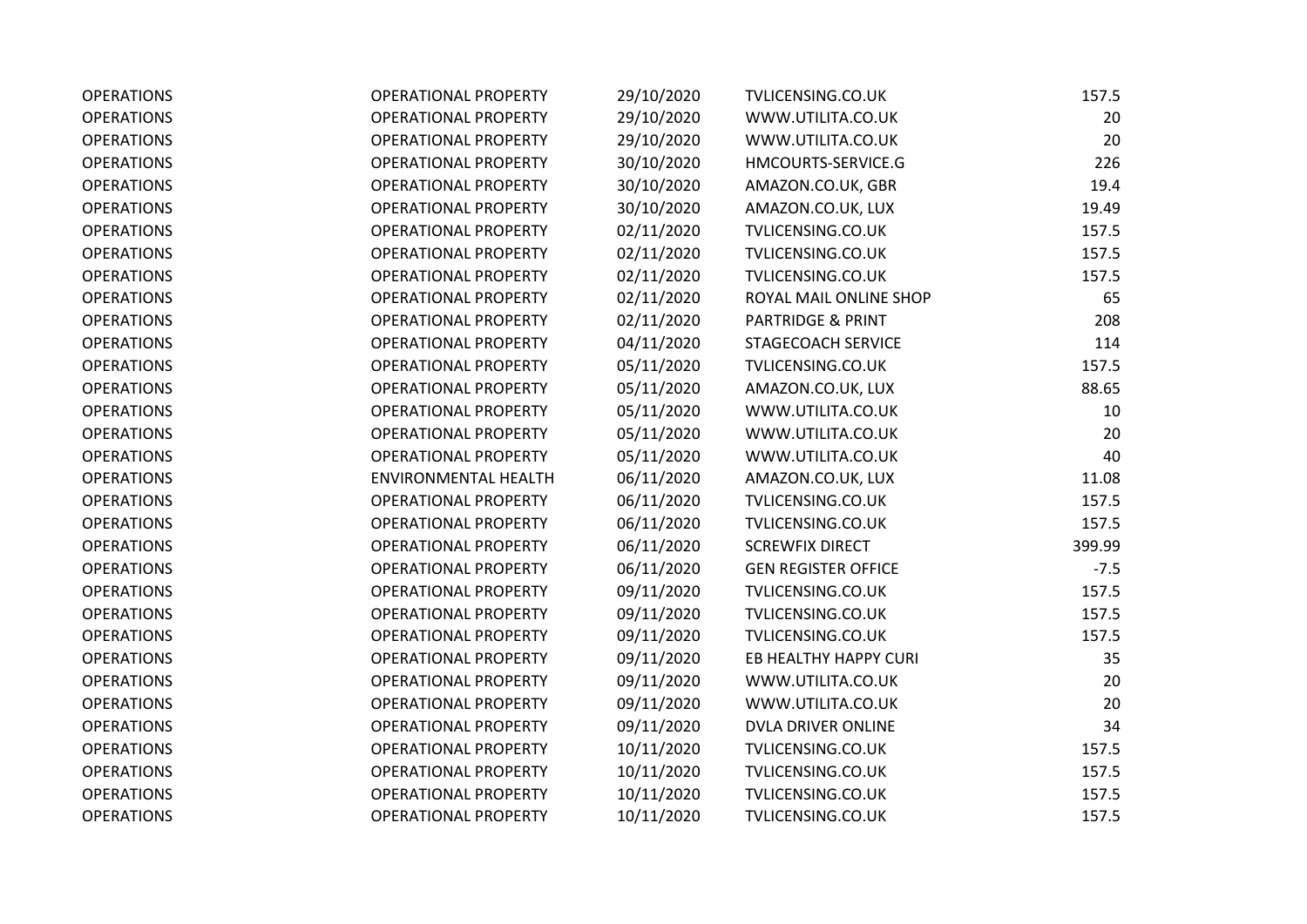| <b>OPERATIONS</b> | <b>OPERATIONAL PROPERTY</b> | 10/11/2020 | TVLICENSING.CO.UK       | 157.5 |
|-------------------|-----------------------------|------------|-------------------------|-------|
| <b>OPERATIONS</b> | <b>OPERATIONAL PROPERTY</b> | 11/11/2020 | Dunelm                  | 23.95 |
| <b>OPERATIONS</b> | <b>OPERATIONAL PROPERTY</b> | 11/11/2020 | WWW.UTILITA.CO.UK       | 40    |
| <b>OPERATIONS</b> | <b>OPERATIONAL PROPERTY</b> | 12/11/2020 | AMAZON.CO.UK, LUX       | 10    |
| <b>OPERATIONS</b> | <b>OPERATIONAL PROPERTY</b> | 12/11/2020 | EB CREC LEARNING CIRC   | 3     |
| <b>OPERATIONS</b> | <b>OPERATIONAL PROPERTY</b> | 12/11/2020 | WWW.UTILITA.CO.UK       | 60    |
| <b>OPERATIONS</b> | <b>OPERATIONAL PROPERTY</b> | 13/11/2020 | TVLICENSING.CO.UK       | 157.5 |
| <b>OPERATIONS</b> | <b>OPERATIONAL PROPERTY</b> | 13/11/2020 | TVLICENSING.CO.UK       | 157.5 |
| <b>OPERATIONS</b> | <b>OPERATIONAL PROPERTY</b> | 13/11/2020 | TVLICENSING.CO.UK       | 157.5 |
| <b>OPERATIONS</b> | <b>OPERATIONAL PROPERTY</b> | 13/11/2020 | TVLICENSING.CO.UK       | 157.5 |
| <b>OPERATIONS</b> | <b>OPERATIONAL PROPERTY</b> | 13/11/2020 | TVLICENSING.CO.UK       | 157.5 |
| <b>OPERATIONS</b> | <b>OPERATIONAL PROPERTY</b> | 13/11/2020 | THE FINANCIAL TIMES     | 33    |
| <b>OPERATIONS</b> | <b>OPERATIONAL PROPERTY</b> | 13/11/2020 | KINGFISHER LEISUREWEAR  | 38.42 |
| <b>OPERATIONS</b> | <b>OPERATIONAL PROPERTY</b> | 16/11/2020 | HULL CITY COUNCIL       | 11    |
| <b>OPERATIONS</b> | <b>OPERATIONAL PROPERTY</b> | 16/11/2020 | HULL CITY COUNCIL       | 11    |
| <b>OPERATIONS</b> | <b>FLEET</b>                | 17/11/2020 | <b>DVLA VEHICLE TAX</b> | 267.5 |
| <b>OPERATIONS</b> | <b>FLEET</b>                | 17/11/2020 | <b>DVLA VEHICLE TAX</b> | 167.5 |
| <b>OPERATIONS</b> | <b>FLEET</b>                | 17/11/2020 | <b>DVLA VEHICLE TAX</b> | 167.5 |
| <b>OPERATIONS</b> | <b>FLEET</b>                | 17/11/2020 | <b>DVLA VEHICLE TAX</b> | 167.5 |
| <b>OPERATIONS</b> | <b>FLEET</b>                | 17/11/2020 | <b>DVLA VEHICLE TAX</b> | 167.5 |
| <b>OPERATIONS</b> | <b>FLEET</b>                | 17/11/2020 | <b>DVLA VEHICLE TAX</b> | 302.5 |
| <b>OPERATIONS</b> | <b>FLEET</b>                | 17/11/2020 | <b>DVLA VEHICLE TAX</b> | 167.5 |
| <b>OPERATIONS</b> | <b>FLEET</b>                | 17/11/2020 | <b>DVLA VEHICLE TAX</b> | 207.5 |
| <b>OPERATIONS</b> | <b>FLEET</b>                | 17/11/2020 | <b>DVLA VEHICLE TAX</b> | 167.5 |
| <b>OPERATIONS</b> | <b>FLEET</b>                | 17/11/2020 | <b>DVLA VEHICLE TAX</b> | 167.5 |
| <b>OPERATIONS</b> | <b>FLEET</b>                | 17/11/2020 | <b>DVLA VEHICLE TAX</b> | 167.5 |
| <b>OPERATIONS</b> | <b>FLEET</b>                | 17/11/2020 | <b>DVLA VEHICLE TAX</b> | 22.5  |
| <b>OPERATIONS</b> | <b>FLEET</b>                | 17/11/2020 | <b>DVLA VEHICLE TAX</b> | 22.5  |
| <b>OPERATIONS</b> | <b>FLEET</b>                | 17/11/2020 | <b>DVLA VEHICLE TAX</b> | 22.5  |
| <b>OPERATIONS</b> | <b>FLEET</b>                | 17/11/2020 | <b>DVLA VEHICLE TAX</b> | 97.5  |
| <b>OPERATIONS</b> | <b>FLEET</b>                | 17/11/2020 | <b>DVLA VEHICLE TAX</b> | 302.5 |
| <b>OPERATIONS</b> | <b>FLEET</b>                | 17/11/2020 | <b>DVLA VEHICLE TAX</b> | 272.5 |
| <b>OPERATIONS</b> | <b>FLEET</b>                | 17/11/2020 | <b>DVLA VEHICLE TAX</b> | 22.5  |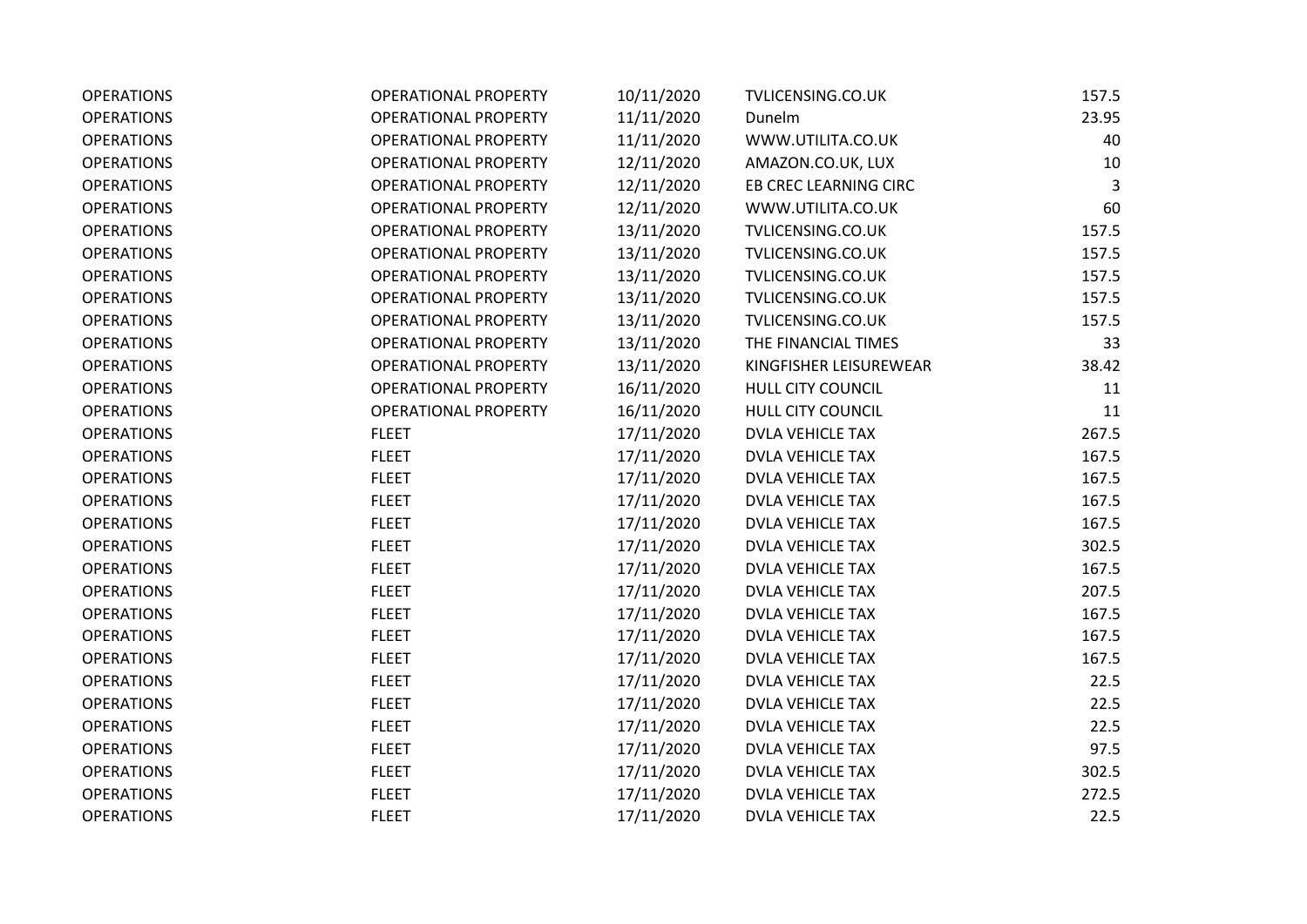| <b>OPERATIONS</b> | <b>FLEET</b>                | 17/11/2020 | <b>DVLA VEHICLE TAX</b> | 22.5   |
|-------------------|-----------------------------|------------|-------------------------|--------|
| <b>OPERATIONS</b> | <b>FLEET</b>                | 17/11/2020 | <b>DVLA VEHICLE TAX</b> | 167.5  |
| <b>OPERATIONS</b> | <b>OPERATIONAL PROPERTY</b> | 17/11/2020 | TVLICENSING.CO.UK       | 157.5  |
| <b>OPERATIONS</b> | <b>OPERATIONAL PROPERTY</b> | 17/11/2020 | TVLICENSING.CO.UK       | 157.5  |
| <b>OPERATIONS</b> | <b>OPERATIONAL PROPERTY</b> | 17/11/2020 | DVLA DRIVER ONLINE      | 34     |
| <b>OPERATIONS</b> | <b>OPERATIONAL PROPERTY</b> | 17/11/2020 | TVLICENSING.CO.UK       | 157.5  |
| <b>OPERATIONS</b> | <b>FLEET</b>                | 18/11/2020 | <b>TAMWORTH YAMAHA</b>  | 238.8  |
| <b>OPERATIONS</b> | <b>OPERATIONAL PROPERTY</b> | 18/11/2020 | TVLICENSING.CO.UK       | 157.5  |
| <b>OPERATIONS</b> | <b>OPERATIONAL PROPERTY</b> | 18/11/2020 | TVLICENSING.CO.UK       | 157.5  |
| <b>OPERATIONS</b> | <b>OPERATIONAL PROPERTY</b> | 18/11/2020 | amazon.co.uk, GBR       | 36.98  |
| <b>OPERATIONS</b> | <b>OPERATIONAL PROPERTY</b> | 18/11/2020 | KINGFISHER LEISUREWEAR  | 125.14 |
| <b>OPERATIONS</b> | <b>OPERATIONAL PROPERTY</b> | 18/11/2020 | DVLA DRIVER ONLINE      | 34     |
| <b>OPERATIONS</b> | <b>ENVIRONMENTAL HEALTH</b> | 19/11/2020 | <b>ARGOS LTD</b>        | 199.98 |
| <b>OPERATIONS</b> | <b>OPERATIONAL PROPERTY</b> | 19/11/2020 | Dunelm                  | 52     |
| <b>OPERATIONS</b> | <b>OPERATIONAL PROPERTY</b> | 19/11/2020 | Dunelm                  | 92     |
| <b>OPERATIONS</b> | <b>FLEET</b>                | 20/11/2020 | WWW.FTA.CO.UK           | 62.34  |
| <b>OPERATIONS</b> | <b>FLEET</b>                | 20/11/2020 | RETAIL MOTOR IND FED V  | 378    |
| <b>OPERATIONS</b> | <b>OPERATIONAL PROPERTY</b> | 20/11/2020 | FACEBK PTW2UY6HP2       | 17     |
| <b>OPERATIONS</b> | <b>OPERATIONAL PROPERTY</b> | 20/11/2020 | TVLICENSING.CO.UK       | 157.5  |
| <b>OPERATIONS</b> | <b>OPERATIONAL PROPERTY</b> | 20/11/2020 | TVLICENSING.CO.UK       | 157.5  |
| <b>OPERATIONS</b> | <b>OPERATIONAL PROPERTY</b> | 20/11/2020 | TVLICENSING.CO.UK       | 157.5  |
| <b>OPERATIONS</b> | <b>OPERATIONAL PROPERTY</b> | 20/11/2020 | TVLICENSING.CO.UK       | 157.5  |
| <b>OPERATIONS</b> | <b>OPERATIONAL PROPERTY</b> | 20/11/2020 | TVLICENSING.CO.UK       | 157.5  |
| <b>OPERATIONS</b> | <b>OPERATIONAL PROPERTY</b> | 20/11/2020 | TVLICENSING.CO.UK       | 157.5  |
| <b>OPERATIONS</b> | <b>OPERATIONAL PROPERTY</b> | 20/11/2020 | DVLA DRIVER ONLINE      | 34     |
| <b>OPERATIONS</b> | <b>FLEET</b>                | 23/11/2020 | <b>DVLA VEHICLE TAX</b> | 167.5  |
| <b>OPERATIONS</b> | <b>FLEET</b>                | 23/11/2020 | <b>DVLA VEHICLE TAX</b> | 267.5  |
| <b>OPERATIONS</b> | <b>FLEET</b>                | 23/11/2020 | <b>DVLA VEHICLE TAX</b> | 167.5  |
| <b>OPERATIONS</b> | <b>OPERATIONAL PROPERTY</b> | 23/11/2020 | FACEBK 6XH6LZAC62       | 300    |
| <b>OPERATIONS</b> | <b>OPERATIONAL PROPERTY</b> | 23/11/2020 | FACEBK G8HAVY6HP2       | 17     |
| <b>OPERATIONS</b> | <b>OPERATIONAL PROPERTY</b> | 23/11/2020 | <b>ABRATAX - MTD</b>    | 103.68 |
| <b>OPERATIONS</b> | <b>OPERATIONAL PROPERTY</b> | 23/11/2020 | WWW.UTILITA.CO.UK       | 30     |
| <b>OPERATIONS</b> | <b>OPERATIONAL PROPERTY</b> | 23/11/2020 | WWW.UTILITA.CO.UK       | 40     |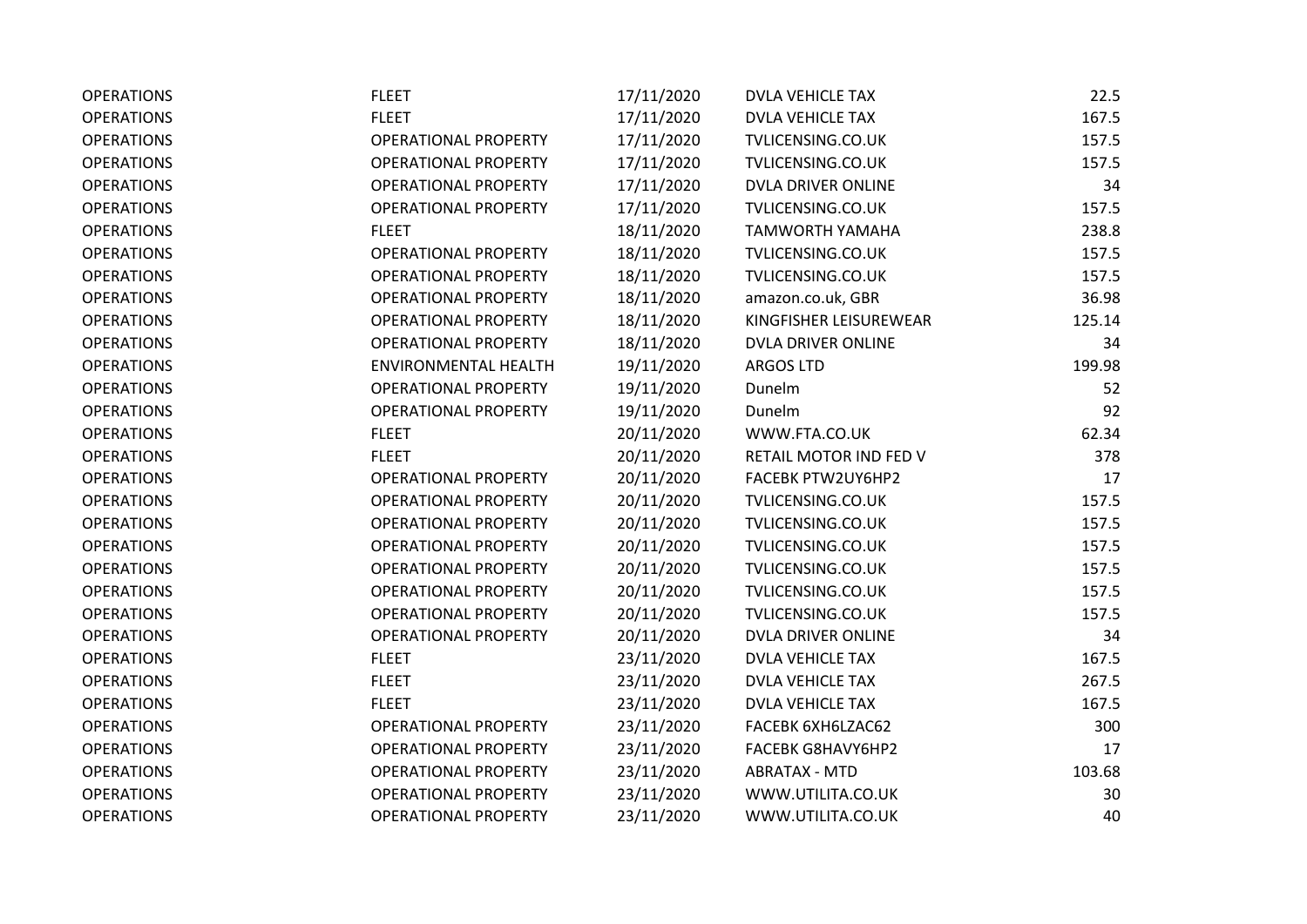| <b>OPERATIONS</b> | <b>OPERATIONAL PROPERTY</b> | 23/11/2020 | <b>CURRYS ONLINE</b>    | 219    |
|-------------------|-----------------------------|------------|-------------------------|--------|
| <b>OPERATIONS</b> | <b>OPERATIONAL PROPERTY</b> | 23/11/2020 | <b>ARGOS LTD</b>        | 132.95 |
| <b>OPERATIONS</b> | <b>OPERATIONAL PROPERTY</b> | 23/11/2020 | FACEBK KYLEWY6HP2       | 17     |
| <b>OPERATIONS</b> | <b>OPERATIONAL PROPERTY</b> | 23/11/2020 | STAGECOACH SERVICE      | 45     |
| <b>OPERATIONS</b> | <b>OPERATIONAL PROPERTY</b> | 23/11/2020 | Dunelm                  | 95     |
| <b>OPERATIONS</b> | <b>OPERATIONAL PROPERTY</b> | 24/11/2020 | STAGECOACH SERVICE      | 114    |
| <b>OPERATIONS</b> | <b>OPERATIONAL PROPERTY</b> | 24/11/2020 | STAGECOACH SERVICE      | 114    |
| <b>OPERATIONS</b> | <b>OPERATIONAL PROPERTY</b> | 24/11/2020 | STAGECOACH SERVICE      | 45     |
| <b>OPERATIONS</b> | <b>OPERATIONAL PROPERTY</b> | 24/11/2020 | WWW.UTILITA.CO.UK       | 30     |
| <b>OPERATIONS</b> | <b>OPERATIONAL PROPERTY</b> | 24/11/2020 | <b>HALFORDS ON LINE</b> | 150    |
| <b>OPERATIONS</b> | <b>OPERATIONAL PROPERTY</b> | 25/11/2020 | amazon.co.uk, GBR       | 59.99  |
| <b>OPERATIONS</b> | <b>OPERATIONAL PROPERTY</b> | 25/11/2020 | AMAZON.CO.UK, LUX       | 394.49 |
| <b>OPERATIONS</b> | <b>OPERATIONAL PROPERTY</b> | 25/11/2020 | <b>SCREWFIX DIRECT</b>  | 12.99  |
| <b>OPERATIONS</b> | <b>OPERATIONAL PROPERTY</b> | 25/11/2020 | WWW.THEWORKS.CO.UK      | 130    |
| <b>OPERATIONS</b> | <b>OPERATIONAL PROPERTY</b> | 25/11/2020 | DVLA DRIVER ONLINE      | 34     |
| <b>OPERATIONS</b> | <b>OPERATIONAL PROPERTY</b> | 26/11/2020 | FACEBK 97SAY5KHP2       | 25     |
| <b>OPERATIONS</b> | <b>OPERATIONAL PROPERTY</b> | 26/11/2020 | amazon.co.uk, GBR       | 67.14  |
| <b>OPERATIONS</b> | <b>OPERATIONAL PROPERTY</b> | 26/11/2020 | amazon.co.uk, GBR       | 83.79  |
| <b>OPERATIONS</b> | <b>OPERATIONAL PROPERTY</b> | 26/11/2020 | AMAZON.CO.UK, GBR       | 65.98  |
| <b>OPERATIONS</b> | <b>OPERATIONAL PROPERTY</b> | 26/11/2020 | WWW.INFORMA.COM         | 33.29  |
| <b>OPERATIONS</b> | <b>OPERATIONAL PROPERTY</b> | 26/11/2020 | DVLA DRIVER ONLINE      | 34     |
| <b>OPERATIONS</b> | <b>FLEET</b>                | 27/11/2020 | WWW.FTA.CO.UK           | 52.74  |
| <b>OPERATIONS</b> | <b>OPERATIONAL PROPERTY</b> | 27/11/2020 | Femme Luxe              | 51.29  |
| <b>OPERATIONS</b> | <b>OPERATIONAL PROPERTY</b> | 27/11/2020 | AMAZON.CO.UK, LUX       | 16.54  |
| <b>OPERATIONS</b> | <b>OPERATIONAL PROPERTY</b> | 27/11/2020 | AMAZON.CO.UK, LUX       | 16.54  |
| <b>OPERATIONS</b> | <b>OPERATIONAL PROPERTY</b> | 27/11/2020 | AMAZON.CO.UK, LUX       | 16.54  |
| <b>OPERATIONS</b> | <b>OPERATIONAL PROPERTY</b> | 27/11/2020 | AMAZON.CO.UK, LUX       | 16.54  |
| <b>OPERATIONS</b> | <b>OPERATIONAL PROPERTY</b> | 27/11/2020 | AMAZON.CO.UK, LUX       | 16.54  |
| <b>OPERATIONS</b> | <b>OPERATIONAL PROPERTY</b> | 27/11/2020 | AMAZON.CO.UK, LUX       | 16.54  |
| <b>OPERATIONS</b> | <b>OPERATIONAL PROPERTY</b> | 27/11/2020 | AMAZON.CO.UK, LUX       | 16.54  |
| <b>OPERATIONS</b> | <b>OPERATIONAL PROPERTY</b> | 27/11/2020 | AMAZON.CO.UK, LUX       | 199.56 |
| <b>OPERATIONS</b> | <b>OPERATIONAL PROPERTY</b> | 27/11/2020 | WWW.UTILITA.CO.UK       | 20     |
| <b>OPERATIONS</b> | <b>OPERATIONAL PROPERTY</b> | 27/11/2020 | WWW.UTILITA.CO.UK       | 20     |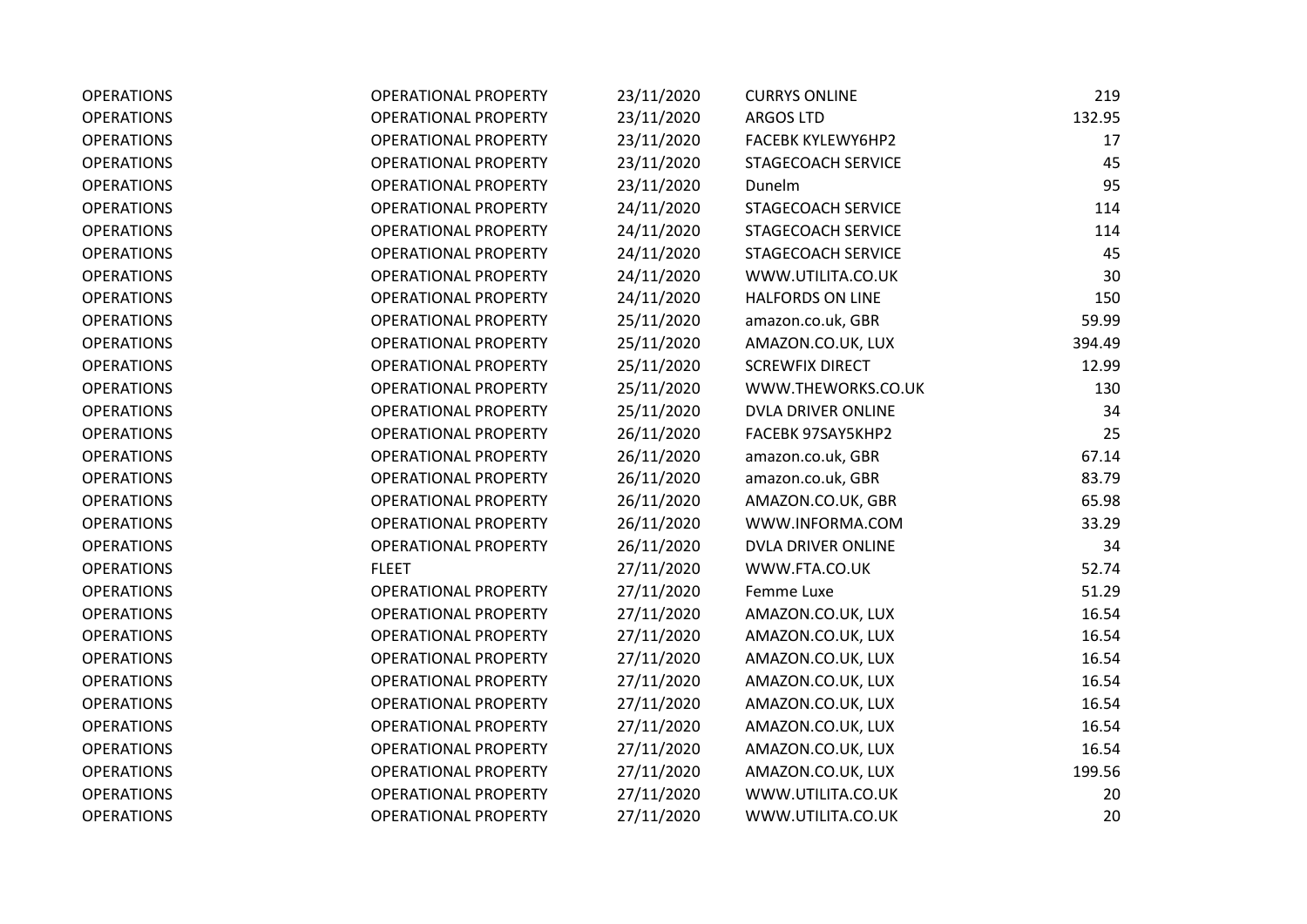| <b>OPERATIONS</b> | <b>OPERATIONAL PROPERTY</b> | 27/11/2020 | WWW.UTILITA.CO.UK           | 20       |
|-------------------|-----------------------------|------------|-----------------------------|----------|
| <b>OPERATIONS</b> | <b>OPERATIONAL PROPERTY</b> | 27/11/2020 | PRETTYLITTLETHING.COM       | 21.99    |
| <b>OPERATIONS</b> | <b>OPERATIONAL PROPERTY</b> | 27/11/2020 | AMAZON.CO.UK, LUX           | 16.54    |
| <b>OPERATIONS</b> | <b>OPERATIONAL PROPERTY</b> | 27/11/2020 | amazon.co.uk, GBR           | 181.87   |
| <b>OPERATIONS</b> | <b>OPERATIONAL PROPERTY</b> | 27/11/2020 | HMCOURTS-SERVICE.G          | 20       |
| <b>OPERATIONS</b> | <b>OPERATIONAL PROPERTY</b> | 30/11/2020 | TVLICENSING.CO.UK           | 157.5    |
| <b>OPERATIONS</b> | <b>OPERATIONAL PROPERTY</b> | 30/11/2020 | FACEBK KXQ426KHP2           | 25       |
| <b>OPERATIONS</b> | <b>OPERATIONAL PROPERTY</b> | 30/11/2020 | AMAZON.CO.UK, LUX           | 16.54    |
| <b>OPERATIONS</b> | <b>OPERATIONAL PROPERTY</b> | 30/11/2020 | AMAZON.CO.UK, LUX           | 16.54    |
| <b>OPERATIONS</b> | <b>OPERATIONAL PROPERTY</b> | 30/11/2020 | ARGOS LTD                   | 69.99    |
| <b>OPERATIONS</b> | <b>OPERATIONAL PROPERTY</b> | 30/11/2020 | WWW.NYAS.NET                | 1560     |
| <b>OPERATIONS</b> | <b>FLEET</b>                | 01/12/2020 | <b>DVLA VEHICLE TAX</b>     | 167.5    |
| <b>OPERATIONS</b> | <b>FLEET</b>                | 01/12/2020 | <b>DVSA</b>                 | $-115$   |
| <b>OPERATIONS</b> | <b>OPERATIONAL PROPERTY</b> | 01/12/2020 | WWW.NYAS.NET                | 1560     |
| <b>OPERATIONS</b> | <b>OPERATIONAL PROPERTY</b> | 02/12/2020 | FACEBK BMPY8ZJGP2           | 40       |
| <b>OPERATIONS</b> | <b>OPERATIONAL PROPERTY</b> | 04/12/2020 | STAGECOACH SERVICE          | 114      |
| <b>OPERATIONS</b> | <b>OPERATIONAL PROPERTY</b> | 04/12/2020 | KINGFISHER LEISUREWEAR      | 38.42    |
| <b>OPERATIONS</b> | <b>OPERATIONAL PROPERTY</b> | 07/12/2020 | EB ONLINE TRAINING DE       | 468      |
| <b>OPERATIONS</b> | <b>OPERATIONAL PROPERTY</b> | 08/12/2020 | AMAZON.CO.UK, LUX           | $-16.54$ |
| <b>OPERATIONS</b> | <b>OPERATIONAL PROPERTY</b> | 09/12/2020 | THE FINANCIAL TIMES         | $-5$     |
| <b>OPERATIONS</b> | <b>OPERATIONAL PROPERTY</b> | 09/12/2020 | THE FINANCIAL TIMES         | $-5$     |
| <b>OPERATIONS</b> | <b>ENVIRONMENTAL HEALTH</b> | 11/12/2020 | amazon.co.uk, GBR           | 95       |
| <b>OPERATIONS</b> | <b>ENVIRONMENTAL HEALTH</b> | 15/12/2020 | WWW.FARMACY.CO.UK           | 79.94    |
| <b>OPERATIONS</b> | OPERATIONAL PROPERTY        | 15/12/2020 | <b>IKEA LTD SHOP ONLINE</b> | 100      |
| <b>OPERATIONS</b> | <b>OPERATIONAL PROPERTY</b> | 15/12/2020 | DVLA DRIVER ONLINE          | 34       |
| <b>OPERATIONS</b> | <b>OPERATIONAL PROPERTY</b> | 16/12/2020 | ETI LTD                     | 167.4    |
| <b>OPERATIONS</b> | <b>OPERATIONAL PROPERTY</b> | 16/12/2020 | THE FINANCIAL TIMES         | 33       |
| <b>OPERATIONS</b> | <b>OPERATIONAL PROPERTY</b> | 16/12/2020 | Dunelm                      | 94       |
| <b>OPERATIONS</b> | <b>OPERATIONAL PROPERTY</b> | 16/12/2020 | Dunelm                      | 85       |
| <b>OPERATIONS</b> | <b>OPERATIONAL PROPERTY</b> | 16/12/2020 | Dunelm                      | 43.95    |
| <b>OPERATIONS</b> | <b>OPERATIONAL PROPERTY</b> | 16/12/2020 | <b>GCC - REGISTRARS</b>     | 15.65    |
| <b>OPERATIONS</b> | <b>OPERATIONAL PROPERTY</b> | 16/12/2020 | <b>GCC - REGISTRARS</b>     | 15.65    |
| <b>OPERATIONS</b> | <b>OPERATIONAL PROPERTY</b> | 16/12/2020 | <b>JD SPORTS INTERNET</b>   | 63.99    |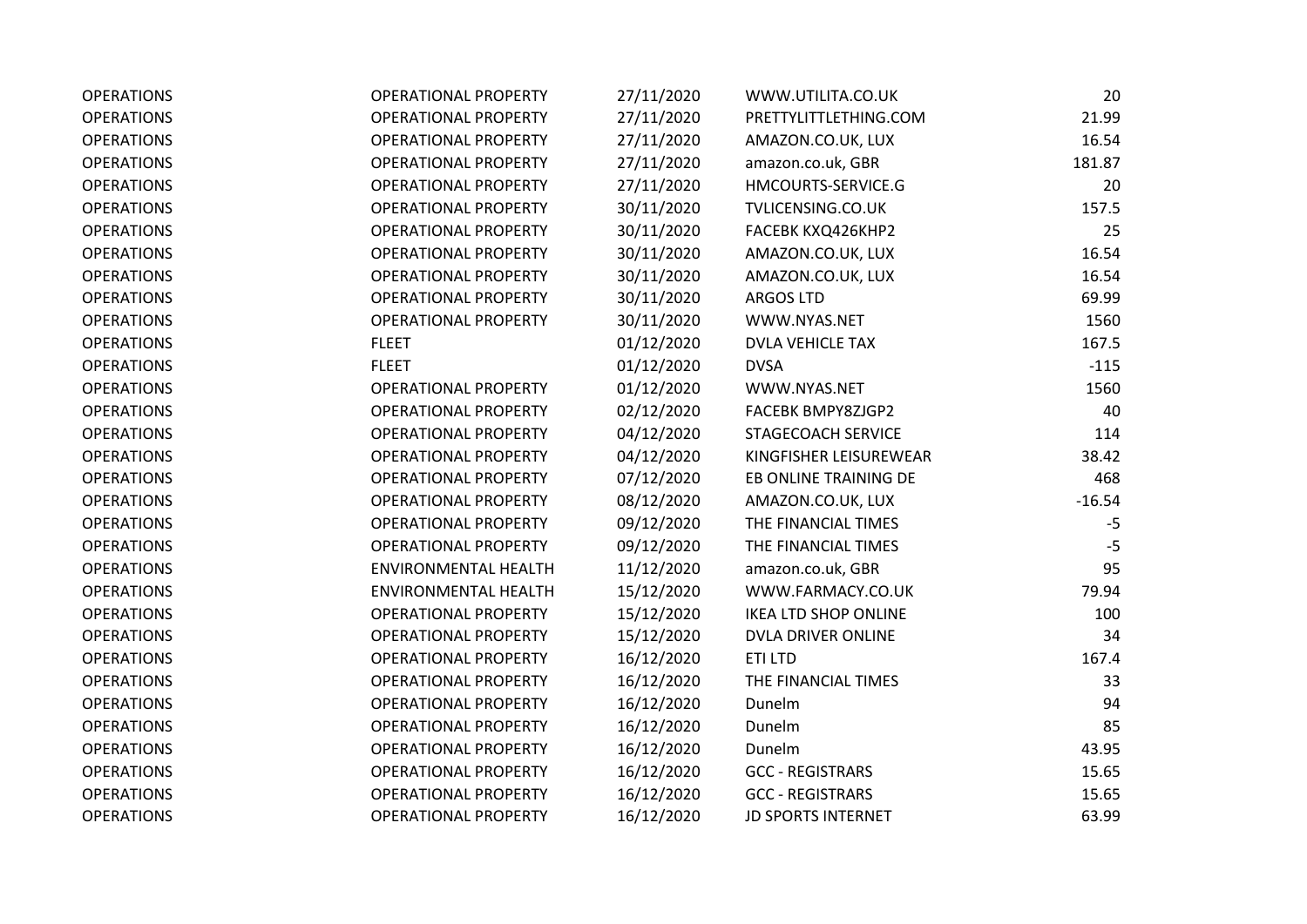| <b>OPERATIONS</b> | OPERATIONAL PROPERTY        | 17/12/2020 | ETI LTD                  | 167.4  |
|-------------------|-----------------------------|------------|--------------------------|--------|
| <b>OPERATIONS</b> | <b>OPERATIONAL PROPERTY</b> | 17/12/2020 | FACEBK 4BQ3DY2HP2        | 59     |
| <b>OPERATIONS</b> | <b>OPERATIONAL PROPERTY</b> | 18/12/2020 | EB NAIRO 10TH ANNUAL     | 55     |
| <b>OPERATIONS</b> | <b>OPERATIONAL PROPERTY</b> | 18/12/2020 | EB NAIRO 10TH ANNUAL     | 55     |
| <b>OPERATIONS</b> | <b>OPERATIONAL PROPERTY</b> | 18/12/2020 | EB NAIRO 10TH ANNUAL     | 55     |
| <b>OPERATIONS</b> | <b>OPERATIONAL PROPERTY</b> | 18/12/2020 | EB NAIRO 10TH ANNUAL     | 55     |
| <b>OPERATIONS</b> | <b>OPERATIONAL PROPERTY</b> | 18/12/2020 | EB NAIRO 10TH ANNUAL     | 55     |
| <b>OPERATIONS</b> | <b>OPERATIONAL PROPERTY</b> | 18/12/2020 | EB NAIRO 10TH ANNUAL     | 55     |
| <b>OPERATIONS</b> | <b>OPERATIONAL PROPERTY</b> | 18/12/2020 | WWW.THERANGE.CO.UK       | 33.93  |
| <b>OPERATIONS</b> | <b>OPERATIONAL PROPERTY</b> | 21/12/2020 | Dunelm                   | 52     |
| <b>OPERATIONS</b> | <b>OPERATIONAL PROPERTY</b> | 21/12/2020 | EB KNOWLEDGE EXCHANGE    | 30     |
| <b>OPERATIONS</b> | <b>OPERATIONAL PROPERTY</b> | 21/12/2020 | WWW.UTILITA.CO.UK        | 10     |
| <b>OPERATIONS</b> | <b>OPERATIONAL PROPERTY</b> | 23/12/2020 | TVLICENSING.CO.UK        | 157.5  |
| <b>OPERATIONS</b> | <b>OPERATIONAL PROPERTY</b> | 23/12/2020 | TVLICENSING.CO.UK        | 157.5  |
| <b>OPERATIONS</b> | <b>OPERATIONAL PROPERTY</b> | 23/12/2020 | TVLICENSING.CO.UK        | 157.5  |
| <b>OPERATIONS</b> | <b>OPERATIONAL PROPERTY</b> | 23/12/2020 | <b>FACEBK GGWHUYSGP2</b> | 60     |
| <b>OPERATIONS</b> | <b>OPERATIONAL PROPERTY</b> | 23/12/2020 | FACEBK G777YWJC62        | 198.36 |
| <b>OPERATIONS</b> | <b>OPERATIONAL PROPERTY</b> | 23/12/2020 | STAGECOACH SERVICE       | 45     |
| <b>OPERATIONS</b> | <b>FLEET</b>                | 24/12/2020 | <b>DVLA VEHICLE TAX</b>  | 167.5  |
| <b>OPERATIONS</b> | <b>FLEET</b>                | 24/12/2020 | <b>DVLA VEHICLE TAX</b>  | 167.5  |
| <b>OPERATIONS</b> | <b>FLEET</b>                | 24/12/2020 | <b>DVLA VEHICLE TAX</b>  | 302.5  |
| <b>OPERATIONS</b> | <b>FLEET</b>                | 24/12/2020 | <b>DVLA VEHICLE TAX</b>  | 167.5  |
| <b>OPERATIONS</b> | <b>FLEET</b>                | 24/12/2020 | <b>DVLA VEHICLE TAX</b>  | 267.5  |
| <b>OPERATIONS</b> | <b>FLEET</b>                | 24/12/2020 | <b>DVLA VEHICLE TAX</b>  | 167.5  |
| <b>OPERATIONS</b> | <b>FLEET</b>                | 24/12/2020 | <b>DVLA VEHICLE TAX</b>  | 167.5  |
| <b>OPERATIONS</b> | <b>FLEET</b>                | 24/12/2020 | <b>DVLA VEHICLE TAX</b>  | 167.5  |
| <b>OPERATIONS</b> | <b>FLEET</b>                | 24/12/2020 | <b>DVLA VEHICLE TAX</b>  | 167.5  |
| <b>OPERATIONS</b> | <b>FLEET</b>                | 24/12/2020 | <b>DVLA VEHICLE TAX</b>  | 302.5  |
| <b>OPERATIONS</b> | <b>FLEET</b>                | 24/12/2020 | <b>DVLA VEHICLE TAX</b>  | 167.5  |
| <b>OPERATIONS</b> | <b>FLEET</b>                | 24/12/2020 | <b>DVLA VEHICLE TAX</b>  | 167.5  |
| <b>OPERATIONS</b> | <b>FLEET</b>                | 24/12/2020 | <b>DVLA VEHICLE TAX</b>  | 272.5  |
| <b>OPERATIONS</b> | <b>FLEET</b>                | 24/12/2020 | <b>DVLA VEHICLE TAX</b>  | 167.5  |
| <b>OPERATIONS</b> | <b>FLEET</b>                | 24/12/2020 | <b>DVLA VEHICLE TAX</b>  | 167.5  |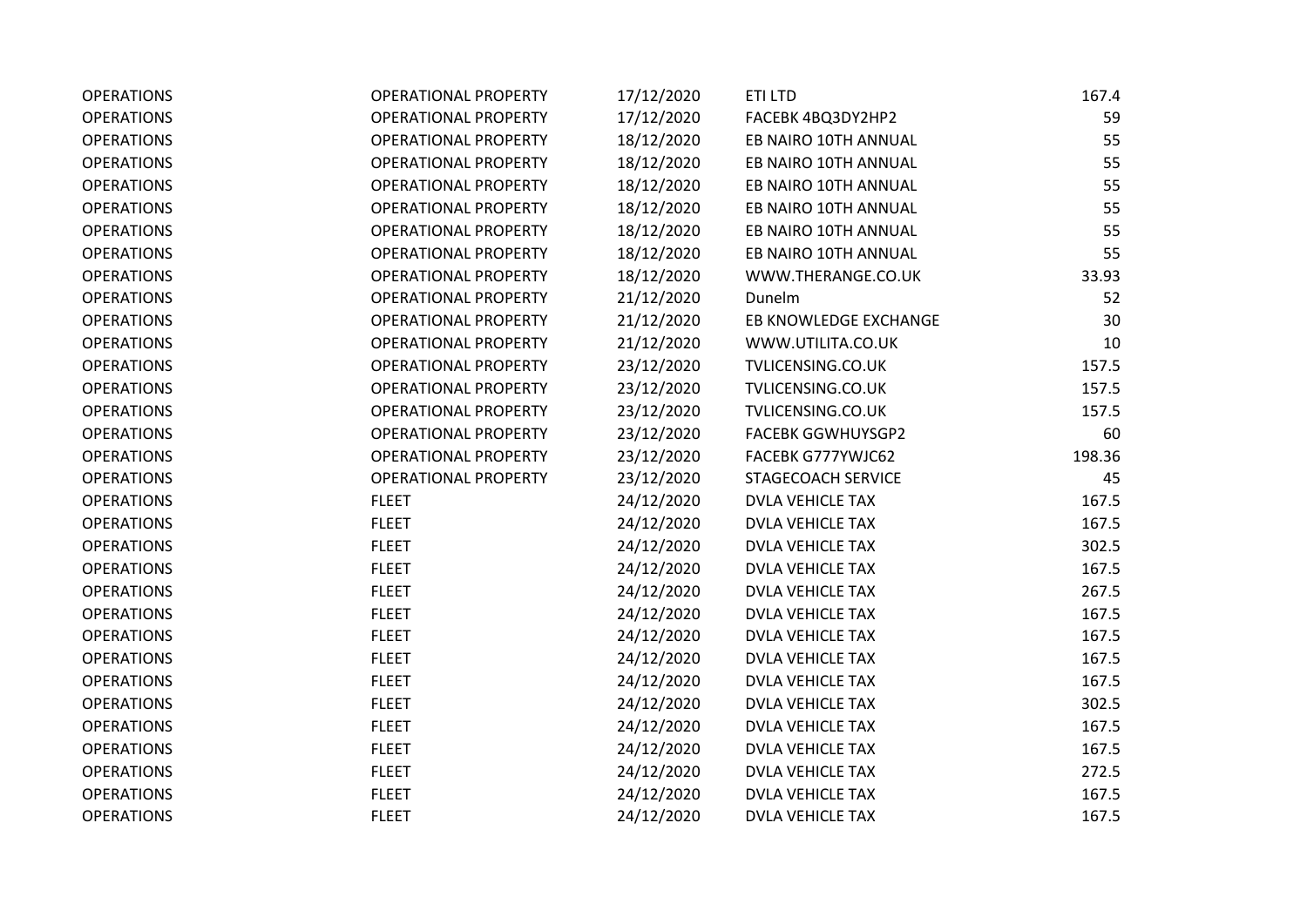| <b>OPERATIONS</b> | <b>FLEET</b>                | 24/12/2020 | <b>DVLA VEHICLE TAX</b>      | 302.5   |
|-------------------|-----------------------------|------------|------------------------------|---------|
| <b>OPERATIONS</b> | <b>FLEET</b>                | 24/12/2020 | <b>DVLA VEHICLE TAX</b>      | 302.5   |
| <b>OPERATIONS</b> | <b>FLEET</b>                | 24/12/2020 | <b>DVLA VEHICLE TAX</b>      | 167.5   |
| <b>OPERATIONS</b> | <b>FLEET</b>                | 24/12/2020 | <b>DVLA VEHICLE TAX</b>      | 167.5   |
| <b>OPERATIONS</b> | <b>FLEET</b>                | 24/12/2020 | <b>DVLA VEHICLE TAX</b>      | 167.5   |
| <b>OPERATIONS</b> | <b>FLEET</b>                | 24/12/2020 | <b>DVLA VEHICLE TAX</b>      | 302.5   |
| <b>OPERATIONS</b> | <b>FLEET</b>                | 24/12/2020 | <b>DVLA VEHICLE TAX</b>      | 302.5   |
| <b>OPERATIONS</b> | <b>FLEET</b>                | 24/12/2020 | <b>DVLA VEHICLE TAX</b>      | 167.5   |
| <b>OPERATIONS</b> | <b>FLEET</b>                | 24/12/2020 | <b>DVLA VEHICLE TAX</b>      | 167.5   |
| <b>OPERATIONS</b> | <b>FLEET</b>                | 24/12/2020 | <b>DVLA VEHICLE TAX</b>      | 167.5   |
| <b>OPERATIONS</b> | <b>FLEET</b>                | 24/12/2020 | <b>DVLA VEHICLE TAX</b>      | 167.5   |
| <b>OPERATIONS</b> | <b>OPERATIONAL PROPERTY</b> | 24/12/2020 | STAGECOACH SERVICE           | 114     |
| <b>OPERATIONS</b> | <b>OPERATIONAL PROPERTY</b> | 24/12/2020 | STAGECOACH SERVICE           | 114     |
| <b>OPERATIONS</b> | <b>OPERATIONAL PROPERTY</b> | 24/12/2020 | STAGECOACH SERVICE           | 45      |
| <b>OPERATIONS</b> | <b>FLEET</b>                | 28/12/2020 | <b>DVSA</b>                  | 205     |
| <b>OPERATIONS</b> | <b>OPERATIONAL PROPERTY</b> | 28/12/2020 | <b>FACEBK EFE8FYEGP2</b>     | 90      |
| <b>OPERATIONS</b> | <b>OPERATIONAL PROPERTY</b> | 30/12/2020 | FACEBK 6SMMUZ6HP2            | 125     |
| <b>OPERATIONS</b> | <b>OPERATIONAL PROPERTY</b> | 31/12/2020 | AMAZON.CO.UK, LUX            | 403.99  |
| <b>OPERATIONS</b> | <b>OPERATIONAL PROPERTY</b> | 01/01/2021 | <b>HALFORDS ON LINE</b>      | 140.00  |
| <b>OPERATIONS</b> | <b>OPERATIONAL PROPERTY</b> | 04/01/2021 | STAGECOACH SERVICE           | 114.00  |
| <b>OPERATIONS</b> | <b>OPERATIONAL PROPERTY</b> | 05/01/2021 | WWW.UTILITA.CO.UK            | 20.00   |
| <b>OPERATIONS</b> | <b>OPERATIONAL PROPERTY</b> | 05/01/2021 | WWW.UTILITA.CO.UK            | 20.00   |
| <b>OPERATIONS</b> | <b>OPERATIONAL PROPERTY</b> | 05/01/2021 | WWW.UTILITA.CO.UK            | 20.00   |
| <b>OPERATIONS</b> | <b>OPERATIONAL PROPERTY</b> | 05/01/2021 | <b>JD SPORTS INTERNET</b>    | (63.99) |
| <b>OPERATIONS</b> | <b>FLEET</b>                | 06/01/2021 | <b>DVLA VEHICLE TAX</b>      | 167.50  |
| <b>OPERATIONS</b> | <b>OPERATIONAL PROPERTY</b> | 06/01/2021 | <b>INTERIOR GOODS DIRECT</b> | 52.61   |
| <b>OPERATIONS</b> | <b>OPERATIONAL PROPERTY</b> | 06/01/2021 | WWW.UTILITA.CO.UK            | 40.00   |
| <b>OPERATIONS</b> | <b>OPERATIONAL PROPERTY</b> | 06/01/2021 | WWW.UTILITA.CO.UK            | 20.00   |
| <b>OPERATIONS</b> | <b>OPERATIONAL PROPERTY</b> | 06/01/2021 | WWW.UTILITA.CO.UK            | 20.00   |
| <b>OPERATIONS</b> | <b>OPERATIONAL PROPERTY</b> | 08/01/2021 | SP ENVY & DESIRE BOU         | 22.98   |
| <b>OPERATIONS</b> | <b>OPERATIONAL PROPERTY</b> | 08/01/2021 | <b>FRUUGO</b>                | 54.99   |
| <b>OPERATIONS</b> | <b>OPERATIONAL PROPERTY</b> | 08/01/2021 | PRETTYLITTLETHING.COM        | 22.99   |
| <b>OPERATIONS</b> | <b>OPERATIONAL PROPERTY</b> | 11/01/2021 | SP OMGFASHION.COM            | 13.99   |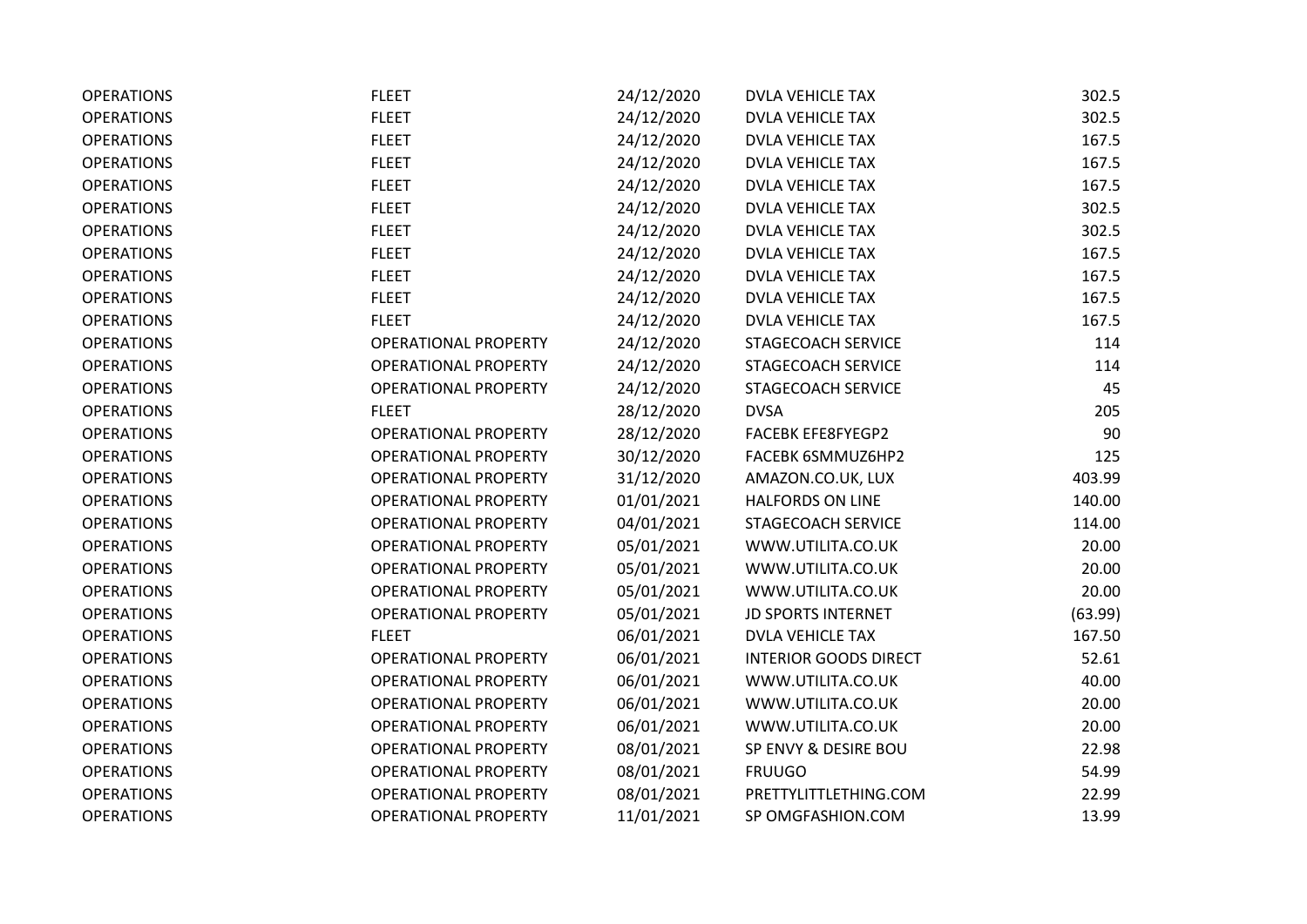| <b>OPERATIONS</b> | <b>OPERATIONAL PROPERTY</b> | 11/01/2021 | PAYPAL KIRWINMACLE           | 24.00  |
|-------------------|-----------------------------|------------|------------------------------|--------|
| <b>OPERATIONS</b> | <b>OPERATIONAL PROPERTY</b> | 11/01/2021 | PAYPAL KIRWINMACLE           | 24.00  |
| <b>OPERATIONS</b> | <b>OPERATIONAL PROPERTY</b> | 11/01/2021 | PAYPAL KIRWINMACLE           | 24.00  |
| <b>OPERATIONS</b> | <b>OPERATIONAL PROPERTY</b> | 11/01/2021 | Dunelm                       | 66.00  |
| <b>OPERATIONS</b> | <b>OPERATIONAL PROPERTY</b> | 11/01/2021 | PARTRIDGE & PRINT            | 738.00 |
| <b>OPERATIONS</b> | <b>OPERATIONAL PROPERTY</b> | 12/01/2021 | M and M Direct Ltd           | 99.99  |
| <b>OPERATIONS</b> | <b>OPERATIONAL PROPERTY</b> | 12/01/2021 | <b>PARTRIDGE &amp; PRINT</b> | 378.00 |
| <b>OPERATIONS</b> | <b>OPERATIONAL PROPERTY</b> | 12/01/2021 | WWW.CORAM.ORG.UK             | 258.00 |
| <b>OPERATIONS</b> | <b>OPERATIONAL PROPERTY</b> | 12/01/2021 | WWW.CORAM.ORG.UK             | 13.95  |
| <b>OPERATIONS</b> | <b>OPERATIONAL PROPERTY</b> | 12/01/2021 | KINGFISHER LEISUREWEAR       | 39.64  |
| <b>OPERATIONS</b> | <b>OPERATIONAL PROPERTY</b> | 13/01/2021 | THE FINANCIAL TIMES          | 33.00  |
| <b>OPERATIONS</b> | <b>OPERATIONAL PROPERTY</b> | 13/01/2021 | Dunelm                       | 78.00  |
| <b>OPERATIONS</b> | <b>OPERATIONAL PROPERTY</b> | 13/01/2021 | Dunelm                       | 88.00  |
| <b>OPERATIONS</b> | <b>OPERATIONAL PROPERTY</b> | 13/01/2021 | Dunelm                       | 35.95  |
| <b>OPERATIONS</b> | <b>OPERATIONAL PROPERTY</b> | 14/01/2021 | Dunelm                       | 40.95  |
| <b>OPERATIONS</b> | <b>OPERATIONAL PROPERTY</b> | 14/01/2021 | <b>NSPCC</b>                 | 35.00  |
| <b>OPERATIONS</b> | <b>OPERATIONAL PROPERTY</b> | 15/01/2021 | <b>HALFORDS ON LINE</b>      | 175.00 |
| <b>OPERATIONS</b> | <b>OPERATIONAL PROPERTY</b> | 15/01/2021 | <b>HALFORDS ON LINE</b>      | 188.00 |
| <b>OPERATIONS</b> | <b>OPERATIONAL PROPERTY</b> | 15/01/2021 | <b>HALFORDS ON LINE</b>      | 150.00 |
| <b>OPERATIONS</b> | <b>FLEET</b>                | 18/01/2021 | THE SOCIETY OF OPE           | 900.00 |
| <b>OPERATIONS</b> | <b>OPERATIONAL PROPERTY</b> | 18/01/2021 | Dunelm                       | 53.00  |
| <b>OPERATIONS</b> | <b>OPERATIONAL PROPERTY</b> | 18/01/2021 | WWW.UTILITA.CO.UK            | 20.00  |
| <b>OPERATIONS</b> | <b>OPERATIONAL PROPERTY</b> | 18/01/2021 | WWW.UTILITA.CO.UK            | 20.00  |
| <b>OPERATIONS</b> | <b>OPERATIONAL PROPERTY</b> | 18/01/2021 | <b>FACEBK</b>                | 73.59  |
| <b>OPERATIONS</b> | <b>OPERATIONAL PROPERTY</b> | 18/01/2021 | Dunelm                       | 82.00  |
| <b>OPERATIONS</b> | <b>OPERATIONAL PROPERTY</b> | 18/01/2021 | Dunelm                       | 96.00  |
| <b>OPERATIONS</b> | <b>OPERATIONAL PROPERTY</b> | 18/01/2021 | Dunelm                       | 86.00  |
| <b>OPERATIONS</b> | <b>OPERATIONAL PROPERTY</b> | 19/01/2021 | Amazon.co.uk                 | 15.27  |
| <b>OPERATIONS</b> | <b>FLEET</b>                | 20/01/2021 | <b>DVLA VEHICLE TAX</b>      | 242.50 |
| <b>OPERATIONS</b> | <b>FLEET</b>                | 20/01/2021 | <b>DVLA VEHICLE TAX</b>      | 267.50 |
| <b>OPERATIONS</b> | <b>FLEET</b>                | 20/01/2021 | <b>DVLA VEHICLE TAX</b>      | 207.50 |
| <b>OPERATIONS</b> | <b>FLEET</b>                | 20/01/2021 | <b>DVLA VEHICLE TAX</b>      | 302.50 |
| <b>OPERATIONS</b> | <b>FLEET</b>                | 20/01/2021 | <b>DVLA VEHICLE TAX</b>      | 302.50 |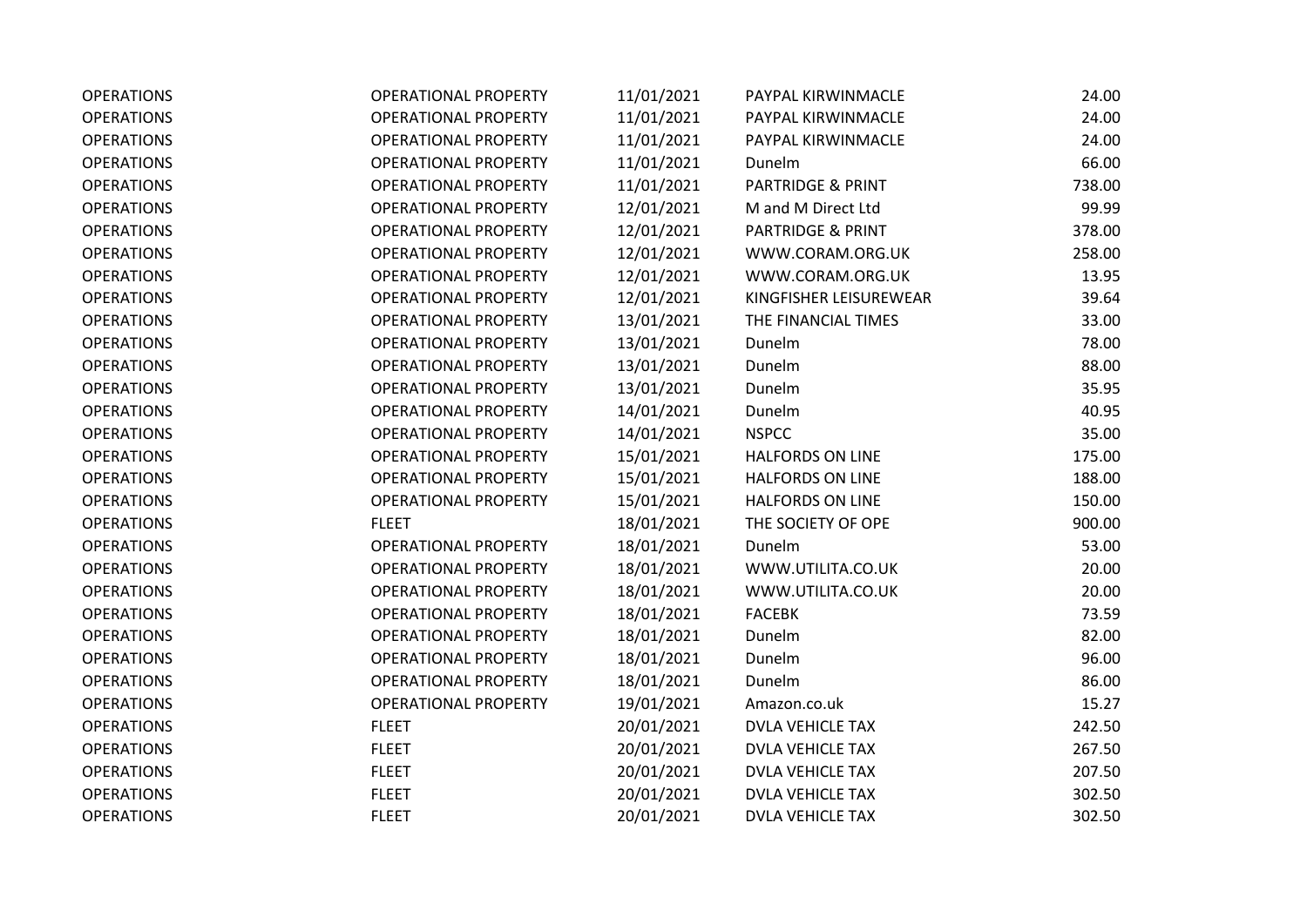| <b>OPERATIONS</b> | <b>FLEET</b>                | 20/01/2021 | <b>DVLA VEHICLE TAX</b>   | 167.50   |
|-------------------|-----------------------------|------------|---------------------------|----------|
| <b>OPERATIONS</b> | <b>FLEET</b>                | 20/01/2021 | <b>DVLA VEHICLE TAX</b>   | 167.50   |
| <b>OPERATIONS</b> | <b>FLEET</b>                | 20/01/2021 | <b>DVLA VEHICLE TAX</b>   | 167.50   |
| <b>OPERATIONS</b> | <b>FLEET</b>                | 20/01/2021 | <b>DVLA VEHICLE TAX</b>   | 302.50   |
| <b>OPERATIONS</b> | <b>FLEET</b>                | 20/01/2021 | <b>DVLA VEHICLE TAX</b>   | 302.50   |
| <b>OPERATIONS</b> | <b>FLEET</b>                | 20/01/2021 | <b>DVLA VEHICLE TAX</b>   | 167.50   |
| <b>OPERATIONS</b> | <b>FLEET</b>                | 20/01/2021 | <b>DVLA VEHICLE TAX</b>   | 302.50   |
| <b>OPERATIONS</b> | <b>FLEET</b>                | 20/01/2021 | <b>DVLA VEHICLE TAX</b>   | 302.50   |
| <b>OPERATIONS</b> | <b>FLEET</b>                | 20/01/2021 | <b>DVLA VEHICLE TAX</b>   | 167.50   |
| <b>OPERATIONS</b> | <b>FLEET</b>                | 20/01/2021 | <b>DVLA VEHICLE TAX</b>   | 302.50   |
| <b>OPERATIONS</b> | <b>FLEET</b>                | 20/01/2021 | <b>DVLA VEHICLE TAX</b>   | 152.50   |
| <b>OPERATIONS</b> | <b>FLEET</b>                | 20/01/2021 | <b>DVLA VEHICLE TAX</b>   | 302.50   |
| <b>OPERATIONS</b> | <b>FLEET</b>                | 20/01/2021 | <b>DVLA VEHICLE TAX</b>   | 167.50   |
| <b>OPERATIONS</b> | <b>FLEET</b>                | 20/01/2021 | <b>DVLA VEHICLE TAX</b>   | 152.50   |
| <b>OPERATIONS</b> | <b>OPERATIONAL PROPERTY</b> | 20/01/2021 | DVLA DRIVER ONLINE        | 34.00    |
| <b>OPERATIONS</b> | <b>OPERATIONAL PROPERTY</b> | 20/01/2021 | <b>DVLA DRIVER ONLINE</b> | 34.00    |
| <b>OPERATIONS</b> | <b>OPERATIONAL PROPERTY</b> | 21/01/2021 | PARTRIDGE & PRINT         | (738.00) |
| <b>OPERATIONS</b> | <b>OPERATIONAL PROPERTY</b> | 22/01/2021 | UK DP - NAME CHANGE       | 33.45    |
| <b>OPERATIONS</b> | <b>OPERATIONAL PROPERTY</b> | 22/01/2021 | <b>ARGOS LTD</b>          | 476.94   |
| <b>OPERATIONS</b> | <b>OPERATIONAL PROPERTY</b> | 22/01/2021 | PRETTYLITTLETHING.COM     | (19.00)  |
| <b>OPERATIONS</b> | <b>OPERATIONAL PROPERTY</b> | 25/01/2021 | <b>FACEBK</b>             | 157.12   |
| <b>OPERATIONS</b> | <b>OPERATIONAL PROPERTY</b> | 25/01/2021 | WWW.UTILITA.CO.UK         | 30.00    |
| <b>OPERATIONS</b> | <b>OPERATIONAL PROPERTY</b> | 25/01/2021 | STAGECOACH SERVICE        | 114.00   |
| <b>OPERATIONS</b> | <b>OPERATIONAL PROPERTY</b> | 25/01/2021 | STAGECOACH SERVICE        | 114.00   |
| <b>OPERATIONS</b> | <b>OPERATIONAL PROPERTY</b> | 25/01/2021 | STAGECOACH SERVICE        | 45.00    |
| <b>OPERATIONS</b> | <b>OPERATIONAL PROPERTY</b> | 25/01/2021 | STAGECOACH SERVICE        | 45.00    |
| <b>OPERATIONS</b> | <b>OPERATIONAL PROPERTY</b> | 25/01/2021 | Dunelm                    | 56.00    |
| <b>OPERATIONS</b> | <b>OPERATIONAL PROPERTY</b> | 25/01/2021 | Dunelm                    | 96.00    |
| <b>OPERATIONS</b> | <b>FLEET</b>                | 26/01/2021 | <b>DVLA VEHICLE TAX</b>   | 267.50   |
| <b>OPERATIONS</b> | <b>OPERATIONAL PROPERTY</b> | 26/01/2021 | <b>FACEBK</b>             | 200.00   |
| <b>OPERATIONS</b> | <b>OPERATIONAL PROPERTY</b> | 26/01/2021 | <b>ARGOS LTD</b>          | 123.95   |
| <b>OPERATIONS</b> | <b>OPERATIONAL PROPERTY</b> | 26/01/2021 | highstreetvouchers        | 63.50    |
| <b>OPERATIONS</b> | <b>OPERATIONAL PROPERTY</b> | 27/01/2021 | Dunelm                    | 76.00    |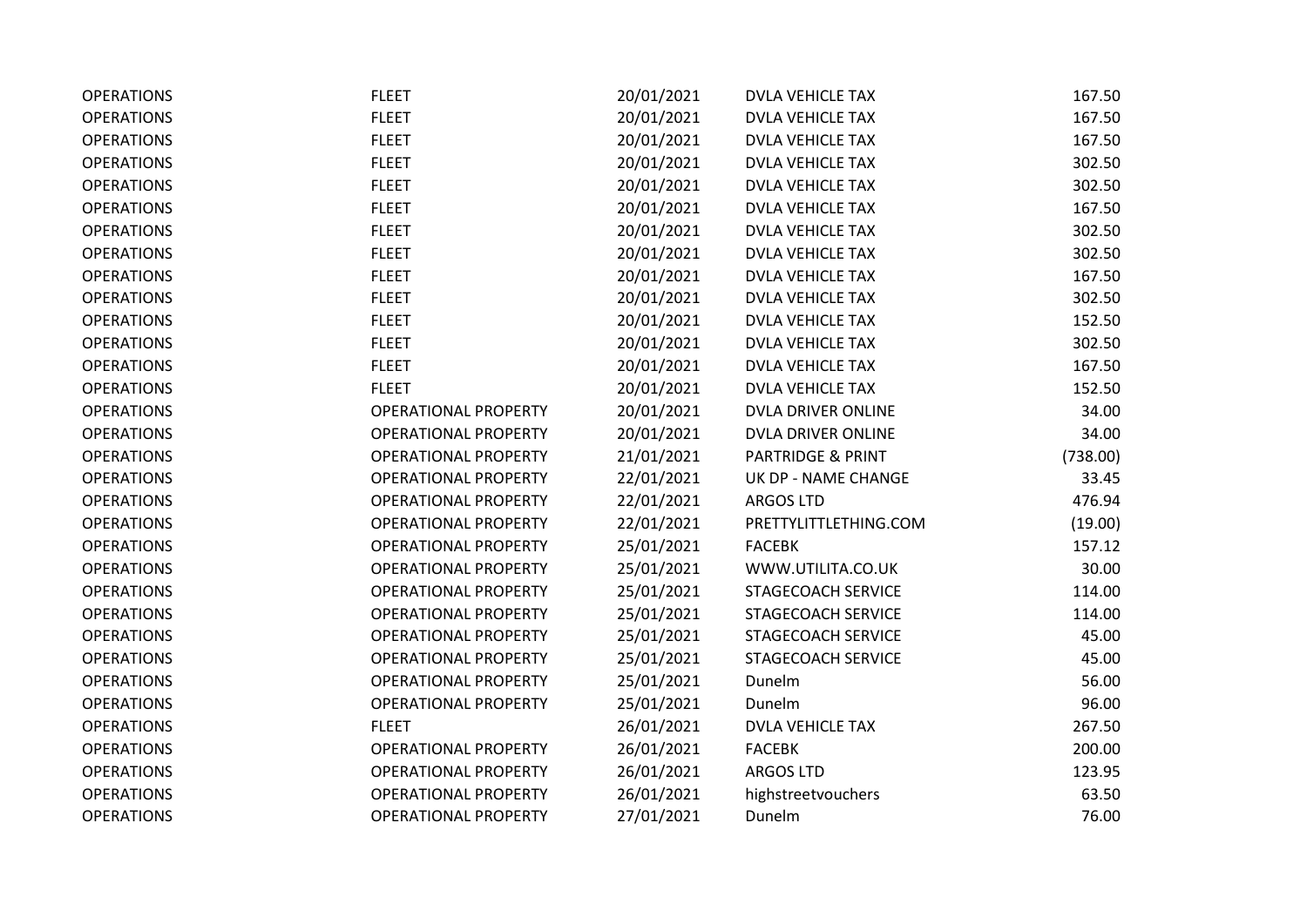| <b>OPERATIONS</b> | <b>OPERATIONAL PROPERTY</b> | 27/01/2021 | WWW.UTILITA.CO.UK          | 10.00    |
|-------------------|-----------------------------|------------|----------------------------|----------|
| <b>OPERATIONS</b> | <b>OPERATIONAL PROPERTY</b> | 27/01/2021 | <b>ARGOS LTD</b>           | 78.94    |
| <b>OPERATIONS</b> | <b>OPERATIONAL PROPERTY</b> | 27/01/2021 | <b>HIGHSTREET VOUCHERS</b> | 15.00    |
| <b>OPERATIONS</b> | <b>OPERATIONAL PROPERTY</b> | 27/01/2021 | <b>HIGHSTREET VOUCHERS</b> | 15.00    |
| <b>OPERATIONS</b> | <b>OPERATIONAL PROPERTY</b> | 27/01/2021 | <b>HIGHSTREET VOUCHERS</b> | 15.00    |
| <b>OPERATIONS</b> | <b>OPERATIONAL PROPERTY</b> | 27/01/2021 | <b>HIGHSTREET VOUCHERS</b> | 15.00    |
| <b>OPERATIONS</b> | <b>OPERATIONAL PROPERTY</b> | 27/01/2021 | <b>HIGHSTREET VOUCHERS</b> | 15.00    |
| <b>OPERATIONS</b> | <b>OPERATIONAL PROPERTY</b> | 27/01/2021 | <b>HIGHSTREET VOUCHERS</b> | 15.00    |
| <b>OPERATIONS</b> | <b>OPERATIONAL PROPERTY</b> | 27/01/2021 | <b>HIGHSTREET VOUCHERS</b> | 15.00    |
| <b>OPERATIONS</b> | <b>OPERATIONAL PROPERTY</b> | 27/01/2021 | <b>HIGHSTREET VOUCHERS</b> | 15.00    |
| <b>OPERATIONS</b> | <b>OPERATIONAL PROPERTY</b> | 27/01/2021 | <b>HIGHSTREET VOUCHERS</b> | 15.00    |
| <b>OPERATIONS</b> | <b>OPERATIONAL PROPERTY</b> | 27/01/2021 | <b>HIGHSTREET VOUCHERS</b> | 15.00    |
| <b>OPERATIONS</b> | <b>OPERATIONAL PROPERTY</b> | 28/01/2021 | WWW.NYAS.NET               | 624.00   |
| <b>OPERATIONS</b> | <b>OPERATIONAL PROPERTY</b> | 29/01/2021 | PAYPAL KIRWINMACLE         | 13.00    |
| <b>OPERATIONS</b> | <b>OPERATIONAL PROPERTY</b> | 29/01/2021 | PAYPAL KIRWINMACLE         | 13.00    |
| <b>OPERATIONS</b> | <b>OPERATIONAL PROPERTY</b> | 29/01/2021 | WWW.NEOPOST.CO.UK          | 1,000.00 |
| <b>OPERATIONS</b> | <b>OPERATIONAL PROPERTY</b> | 29/01/2021 | ROYAL MAIL ONLINE SHOP     | 7.40     |
| <b>OPERATIONS</b> | <b>OPERATIONAL PROPERTY</b> | 29/01/2021 | DVLA DRIVER ONLINE         | 34.00    |
| <b>OPERATIONS</b> | <b>FLEET</b>                | 01/02/2021 | STONEACRE VOLVO GRIMSB     | 757.22   |
| <b>OPERATIONS</b> | <b>OPERATIONAL PROPERTY</b> | 02/02/2021 | WWW.UTILITA.CO.UK          | 30.00    |
| <b>OPERATIONS</b> | <b>OPERATIONAL PROPERTY</b> | 02/02/2021 | WWW.UTILITA.CO.UK          | 40.00    |
| <b>OPERATIONS</b> | <b>OPERATIONAL PROPERTY</b> | 03/02/2021 | HM PASSPORT OFFICE         | 54.00    |
| <b>OPERATIONS</b> | <b>OPERATIONAL PROPERTY</b> | 04/02/2021 | WWW.NEOPOST.CO.UK          | 1,000.00 |
| <b>OPERATIONS</b> | <b>OPERATIONAL PROPERTY</b> | 04/02/2021 | STAGECOACH SERVICE         | 114.00   |
| <b>OPERATIONS</b> | <b>OPERATIONAL PROPERTY</b> | 05/02/2021 | REDACTIVE PUBLISH          | 942.00   |
| <b>OPERATIONS</b> | <b>OPERATIONAL PROPERTY</b> | 05/02/2021 | <b>FACEBK</b>              | 200.00   |
| <b>OPERATIONS</b> | <b>OPERATIONAL PROPERTY</b> | 08/02/2021 | <b>SIMS FLOWERS</b>        | 60.00    |
| <b>OPERATIONS</b> | <b>FLEET</b>                | 09/02/2021 | <b>DVSA</b>                | 410.00   |
| <b>OPERATIONS</b> | <b>OPERATIONAL PROPERTY</b> | 09/02/2021 | WWW.UTILITA.CO.UK          | 20.00    |
| <b>OPERATIONS</b> | <b>OPERATIONAL PROPERTY</b> | 09/02/2021 | WWW.UTILITA.CO.UK          | 20.00    |
| <b>OPERATIONS</b> | <b>OPERATIONAL PROPERTY</b> | 09/02/2021 | WWW.UTILITA.CO.UK          | 20.00    |
| <b>OPERATIONS</b> | <b>OPERATIONAL PROPERTY</b> | 10/02/2021 | Dunelm                     | 35.00    |
| <b>OPERATIONS</b> | <b>OPERATIONAL PROPERTY</b> | 12/02/2021 | ETI LTD                    | 168.00   |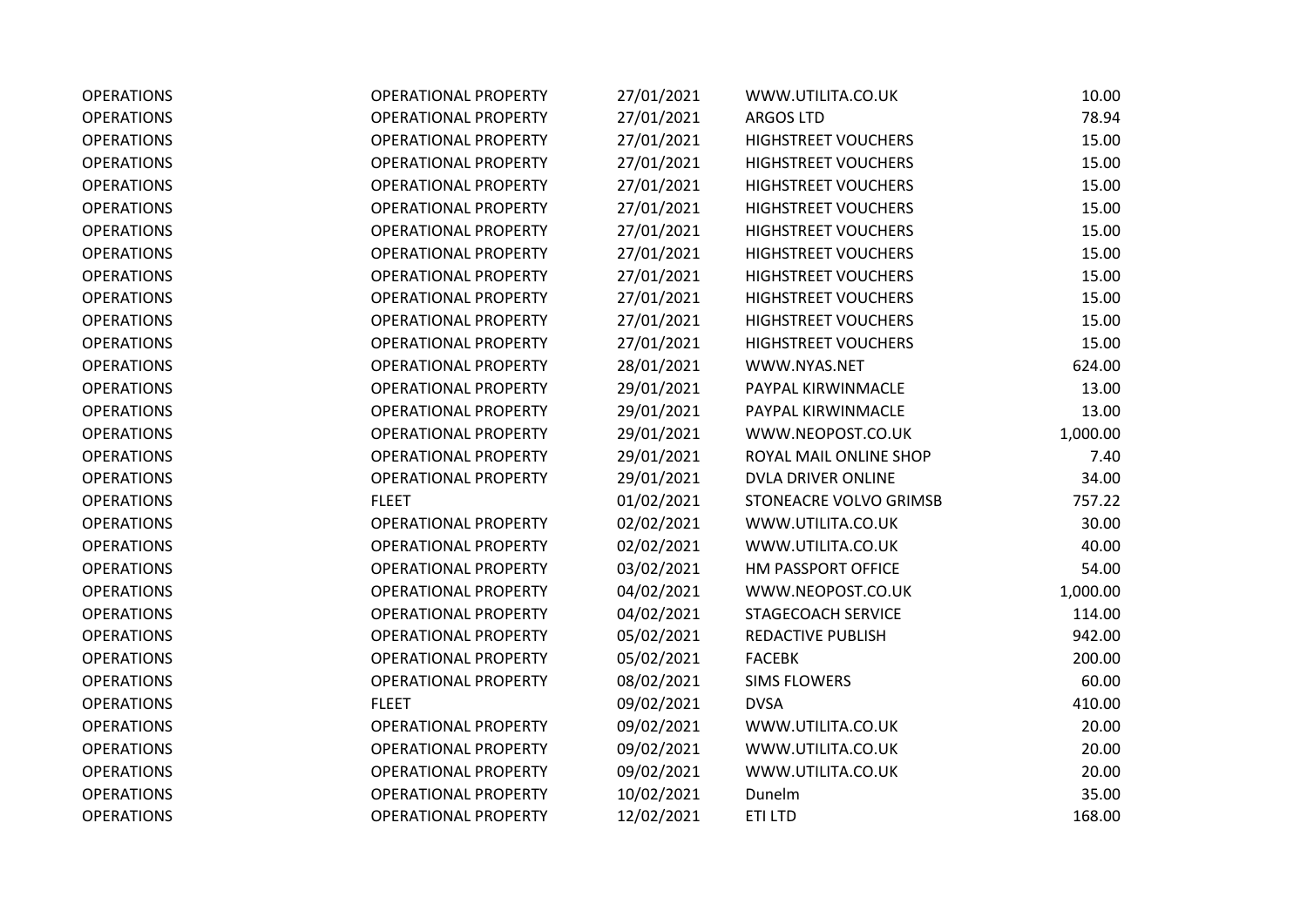| <b>OPERATIONS</b> | <b>OPERATIONAL PROPERTY</b> | 15/02/2021 | Amazon.co.uk            | 150.00 |
|-------------------|-----------------------------|------------|-------------------------|--------|
| <b>OPERATIONS</b> | <b>OPERATIONAL PROPERTY</b> | 15/02/2021 | Dunelm                  | 94.00  |
| <b>OPERATIONS</b> | <b>OPERATIONAL PROPERTY</b> | 15/02/2021 | THE FINANCIAL TIMES     | 33.00  |
| <b>OPERATIONS</b> | <b>OPERATIONAL PROPERTY</b> | 15/02/2021 | DVLA DRIVER ONLINE      | 34.00  |
| <b>OPERATIONS</b> | OPERATIONAL PROPERTY        | 16/02/2021 | WWW.UTILITA.CO.UK       | 40.00  |
| <b>OPERATIONS</b> | <b>OPERATIONAL PROPERTY</b> | 16/02/2021 | WWW.UTILITA.CO.UK       | 50.00  |
| <b>OPERATIONS</b> | <b>OPERATIONAL PROPERTY</b> | 16/02/2021 | WWW.UTILITA.CO.UK       | 20.00  |
| <b>OPERATIONS</b> | <b>OPERATIONAL PROPERTY</b> | 16/02/2021 | DVLA DRIVER ONLINE      | 34.00  |
| <b>OPERATIONS</b> | <b>OPERATIONAL PROPERTY</b> | 17/02/2021 | <b>FACEBK</b>           | 51.41  |
| <b>OPERATIONS</b> | <b>OPERATIONAL PROPERTY</b> | 19/02/2021 | WWW.UTILITA.CO.UK       | 20.00  |
| <b>OPERATIONS</b> | <b>OPERATIONAL PROPERTY</b> | 23/02/2021 | STAGECOACH SERVICE      | 45.00  |
| <b>OPERATIONS</b> | <b>OPERATIONAL PROPERTY</b> | 23/02/2021 | WWW.ADASS.ORG.UK        | 240.00 |
| <b>OPERATIONS</b> | <b>OPERATIONAL PROPERTY</b> | 23/02/2021 | <b>FACEBK</b>           | 323.36 |
| <b>OPERATIONS</b> | <b>FLEET</b>                | 24/02/2021 | <b>DVLA VEHICLE TAX</b> | 267.50 |
| <b>OPERATIONS</b> | <b>FLEET</b>                | 24/02/2021 | <b>DVLA VEHICLE TAX</b> | 267.50 |
| <b>OPERATIONS</b> | <b>FLEET</b>                | 24/02/2021 | <b>DVLA VEHICLE TAX</b> | 267.50 |
| <b>OPERATIONS</b> | <b>FLEET</b>                | 24/02/2021 | <b>DVLA VEHICLE TAX</b> | 267.50 |
| <b>OPERATIONS</b> | <b>FLEET</b>                | 24/02/2021 | <b>DVLA VEHICLE TAX</b> | 267.50 |
| <b>OPERATIONS</b> | <b>FLEET</b>                | 24/02/2021 | <b>DVLA VEHICLE TAX</b> | 267.50 |
| <b>OPERATIONS</b> | <b>FLEET</b>                | 24/02/2021 | <b>DVLA VEHICLE TAX</b> | 167.50 |
| <b>OPERATIONS</b> | <b>FLEET</b>                | 24/02/2021 | <b>DVLA VEHICLE TAX</b> | 167.50 |
| <b>OPERATIONS</b> | <b>FLEET</b>                | 24/02/2021 | <b>DVLA VEHICLE TAX</b> | 167.50 |
| <b>OPERATIONS</b> | <b>FLEET</b>                | 24/02/2021 | <b>DVLA VEHICLE TAX</b> | 302.50 |
| <b>OPERATIONS</b> | <b>FLEET</b>                | 24/02/2021 | <b>DVLA VEHICLE TAX</b> | 267.50 |
| <b>OPERATIONS</b> | <b>FLEET</b>                | 24/02/2021 | <b>DVLA VEHICLE TAX</b> | 267.50 |
| <b>OPERATIONS</b> | <b>FLEET</b>                | 24/02/2021 | <b>DVLA VEHICLE TAX</b> | 267.50 |
| <b>OPERATIONS</b> | <b>FLEET</b>                | 24/02/2021 | <b>DVLA VEHICLE TAX</b> | 167.50 |
| <b>OPERATIONS</b> | <b>FLEET</b>                | 24/02/2021 | <b>DVLA VEHICLE TAX</b> | 267.50 |
| <b>OPERATIONS</b> | <b>FLEET</b>                | 24/02/2021 | DVLA VEHICLE TAX        | 267.50 |
| <b>OPERATIONS</b> | <b>FLEET</b>                | 24/02/2021 | <b>DVLA VEHICLE TAX</b> | 302.50 |
| <b>OPERATIONS</b> | <b>FLEET</b>                | 24/02/2021 | <b>DVLA VEHICLE TAX</b> | 167.50 |
| <b>OPERATIONS</b> | <b>FLEET</b>                | 24/02/2021 | DVLA VEHICLE TAX        | 167.50 |
| <b>OPERATIONS</b> | <b>FLEET</b>                | 24/02/2021 | <b>DVLA VEHICLE TAX</b> | 167.50 |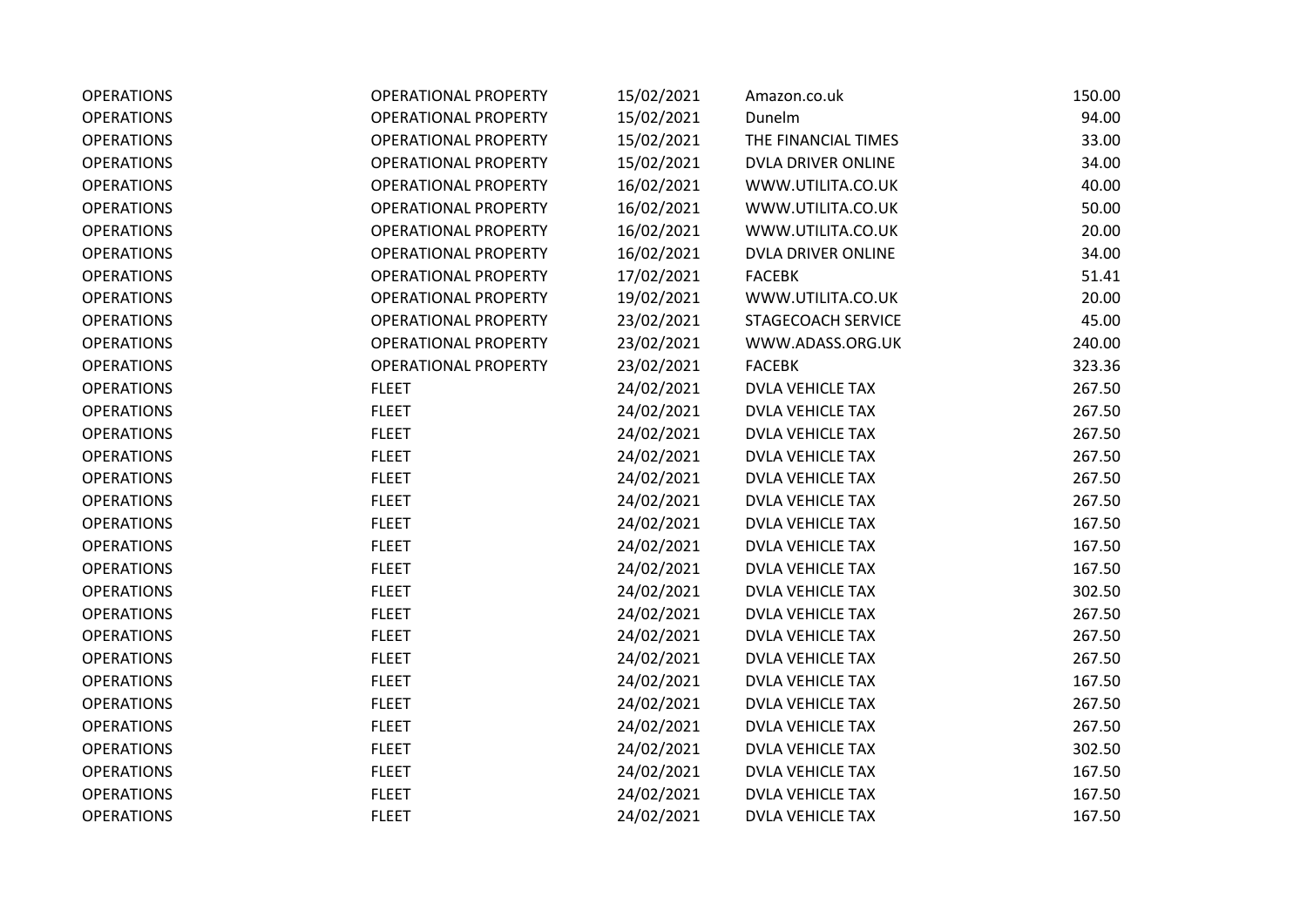| <b>OPERATIONS</b> | <b>FLEET</b>                | 24/02/2021 | <b>DVLA VEHICLE TAX</b> | 302.50 |
|-------------------|-----------------------------|------------|-------------------------|--------|
| <b>OPERATIONS</b> | <b>FLEET</b>                | 24/02/2021 | <b>DVLA VEHICLE TAX</b> | 167.50 |
| <b>OPERATIONS</b> | <b>FLEET</b>                | 24/02/2021 | <b>DVLA VEHICLE TAX</b> | 302.50 |
| <b>OPERATIONS</b> | <b>FLEET</b>                | 24/02/2021 | <b>DVLA VEHICLE TAX</b> | 267.50 |
| <b>OPERATIONS</b> | <b>FLEET</b>                | 24/02/2021 | <b>DVLA VEHICLE TAX</b> | 167.50 |
| <b>OPERATIONS</b> | <b>FLEET</b>                | 24/02/2021 | <b>DVLA VEHICLE TAX</b> | 267.50 |
| <b>OPERATIONS</b> | <b>FLEET</b>                | 24/02/2021 | <b>DVLA VEHICLE TAX</b> | 167.50 |
| <b>OPERATIONS</b> | <b>FLEET</b>                | 24/02/2021 | <b>DVLA VEHICLE TAX</b> | 167.50 |
| <b>OPERATIONS</b> | <b>FLEET</b>                | 24/02/2021 | <b>DVLA VEHICLE TAX</b> | 267.50 |
| <b>OPERATIONS</b> | <b>OPERATIONAL PROPERTY</b> | 24/02/2021 | WWW.UTILITA.CO.UK       | 30.00  |
| <b>OPERATIONS</b> | <b>OPERATIONAL PROPERTY</b> | 24/02/2021 | STAGECOACH SERVICE      | 114.00 |
| <b>OPERATIONS</b> | <b>OPERATIONAL PROPERTY</b> | 24/02/2021 | STAGECOACH SERVICE      | 45.00  |
| <b>OPERATIONS</b> | <b>OPERATIONAL PROPERTY</b> | 24/02/2021 | STAGECOACH SERVICE      | 114.00 |
| <b>OPERATIONS</b> | <b>FLEET</b>                | 25/02/2021 | <b>DVLA VEHICLE TAX</b> | 267.50 |
| <b>OPERATIONS</b> | <b>FLEET</b>                | 25/02/2021 | <b>DVLA VEHICLE TAX</b> | 267.50 |
| <b>OPERATIONS</b> | <b>FLEET</b>                | 25/02/2021 | <b>DVLA VEHICLE TAX</b> | 267.50 |
| <b>OPERATIONS</b> | <b>FLEET</b>                | 25/02/2021 | <b>DVLA VEHICLE TAX</b> | 267.50 |
| <b>OPERATIONS</b> | <b>FLEET</b>                | 25/02/2021 | <b>DVLA VEHICLE TAX</b> | 267.50 |
| <b>OPERATIONS</b> | <b>FLEET</b>                | 25/02/2021 | <b>DVLA VEHICLE TAX</b> | 267.50 |
| <b>OPERATIONS</b> | <b>FLEET</b>                | 25/02/2021 | <b>DVLA VEHICLE TAX</b> | 267.50 |
| <b>OPERATIONS</b> | <b>FLEET</b>                | 25/02/2021 | <b>DVLA VEHICLE TAX</b> | 267.50 |
| <b>OPERATIONS</b> | <b>FLEET</b>                | 25/02/2021 | <b>DVLA VEHICLE TAX</b> | 167.50 |
| <b>OPERATIONS</b> | <b>FLEET</b>                | 25/02/2021 | <b>DVLA VEHICLE TAX</b> | 267.50 |
| <b>OPERATIONS</b> | <b>FLEET</b>                | 25/02/2021 | <b>DVLA VEHICLE TAX</b> | 167.50 |
| <b>OPERATIONS</b> | OPERATIONAL PROPERTY        | 25/02/2021 | <b>ELSA NETWORK</b>     | 100.00 |
| <b>OPERATIONS</b> | <b>OPERATIONAL PROPERTY</b> | 25/02/2021 | ANC ANCESTRY.CO.UK      | 99.99  |
| <b>OPERATIONS</b> | <b>OPERATIONAL PROPERTY</b> | 25/02/2021 | SP SCHOOL WELLBEING     | 50.00  |
| <b>OPERATIONS</b> | <b>OPERATIONAL PROPERTY</b> | 25/02/2021 | BOOKDEPOSITORY.COM      | 26.84  |
| <b>OPERATIONS</b> | <b>OPERATIONAL PROPERTY</b> | 25/02/2021 | WWW.EMAP.COM/EVENTS     | 600.00 |
| <b>OPERATIONS</b> | <b>OPERATIONAL PROPERTY</b> | 25/02/2021 | HALFORDS ON LINE        | 173.00 |
| <b>OPERATIONS</b> | <b>OPERATIONAL PROPERTY</b> | 25/02/2021 | <b>HALFORDS ON LINE</b> | 350.00 |
| <b>OPERATIONS</b> | <b>OPERATIONAL PROPERTY</b> | 25/02/2021 | WWW.NASEN.ORG.UK        | 200.00 |
| <b>OPERATIONS</b> | <b>OPERATIONAL PROPERTY</b> | 26/02/2021 | WWW.SIGN-HOLDERS.CO.UK  | 155.04 |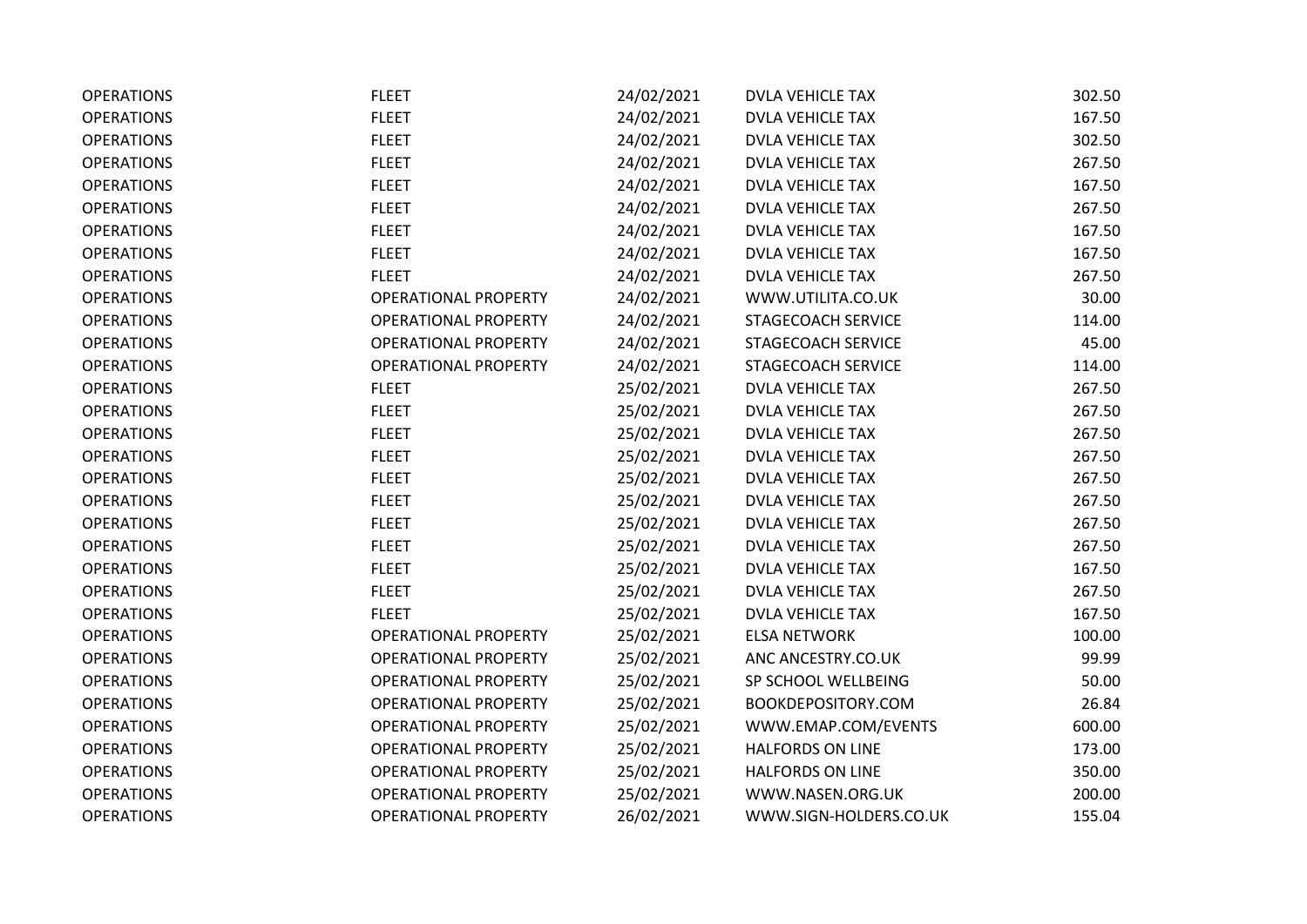| <b>OPERATIONS</b> | <b>OPERATIONAL PROPERTY</b> | 26/02/2021 | Dunelm                     | 368.00 |
|-------------------|-----------------------------|------------|----------------------------|--------|
| <b>OPERATIONS</b> | <b>OPERATIONAL PROPERTY</b> | 26/02/2021 | AMZNMktplace               | 72.63  |
| <b>OPERATIONS</b> | <b>OPERATIONAL PROPERTY</b> | 26/02/2021 | AMZNMktplace               | 22.92  |
| <b>OPERATIONS</b> | <b>OPERATIONAL PROPERTY</b> | 01/03/2021 | <b>GEN REGISTER OFFICE</b> | 28.00  |
| <b>OPERATIONS</b> | <b>OPERATIONAL PROPERTY</b> | 01/03/2021 | Amazon.co.uk               | 283.94 |
| <b>OPERATIONS</b> | <b>OPERATIONAL PROPERTY</b> | 01/03/2021 | Amazon.co.uk               | 394.99 |
| <b>OPERATIONS</b> | <b>OPERATIONAL PROPERTY</b> | 01/03/2021 | AMZNMktplace               | 45.84  |
| <b>OPERATIONS</b> | <b>OPERATIONAL PROPERTY</b> | 01/03/2021 | AMZNMktplace               | 45.84  |
| <b>OPERATIONS</b> | <b>OPERATIONAL PROPERTY</b> | 02/03/2021 | WWW.HEARTINTERNET.COM      | 308.21 |
| <b>OPERATIONS</b> | <b>ENVIRONMENTAL HEALTH</b> | 03/03/2021 | <b>CARD FEE</b>            | 45.00  |
| <b>OPERATIONS</b> | <b>OPERATIONAL PROPERTY</b> | 03/03/2021 | WWW.HEARTINTERNET.COM      | 19.18  |
| <b>OPERATIONS</b> | <b>OPERATIONAL PROPERTY</b> | 03/03/2021 | <b>SCREWFIX DIRECT</b>     | 86.40  |
| <b>OPERATIONS</b> | <b>OPERATIONAL PROPERTY</b> | 04/03/2021 | AMZNMKTPLACE AMAZON.CO     | 40.95  |
| <b>OPERATIONS</b> | <b>OPERATIONAL PROPERTY</b> | 04/03/2021 | WWW.HEARTINTERNET.COM      | 21.58  |
| <b>OPERATIONS</b> | <b>OPERATIONAL PROPERTY</b> | 04/03/2021 | Dunelm                     | 44.00  |
| <b>OPERATIONS</b> | <b>OPERATIONAL PROPERTY</b> | 04/03/2021 | STAGECOACH SERVICE         | 114.00 |
| <b>OPERATIONS</b> | <b>OPERATIONAL PROPERTY</b> | 04/03/2021 | ROYAL MAIL FEES            | 321.00 |
| <b>OPERATIONS</b> | <b>OPERATIONAL PROPERTY</b> | 04/03/2021 | WWW.ADASS.ORG.UK           | 240.00 |
| <b>OPERATIONS</b> | <b>OPERATIONAL PROPERTY</b> | 04/03/2021 | WWW.ADASS.ORG.UK           | 240.00 |
| <b>OPERATIONS</b> | <b>OPERATIONAL PROPERTY</b> | 04/03/2021 | WWW.ADASS.ORG.UK           | 240.00 |
| <b>OPERATIONS</b> | <b>OPERATIONAL PROPERTY</b> | 05/03/2021 | AMZNMktplace               | 74.04  |
| <b>OPERATIONS</b> | <b>OPERATIONAL PROPERTY</b> | 05/03/2021 | WWW.ADASS.ORG.UK           | 240.00 |
| <b>OPERATIONS</b> | <b>OPERATIONAL PROPERTY</b> | 05/03/2021 | AMZNMKTPLACE AMAZON.CO     | 25.98  |
| <b>OPERATIONS</b> | <b>OPERATIONAL PROPERTY</b> | 05/03/2021 | AMZNMktplace               | 62.97  |
| <b>OPERATIONS</b> | <b>OPERATIONAL PROPERTY</b> | 08/03/2021 | WWW.HEARTINTERNET.COM      | 21.58  |
| <b>OPERATIONS</b> | <b>OPERATIONAL PROPERTY</b> | 08/03/2021 | WWW.HEARTINTERNET.COM      | 64.74  |
| <b>OPERATIONS</b> | <b>OPERATIONAL PROPERTY</b> | 08/03/2021 | SP MITRAS METERBOXES       | 41.86  |
| <b>OPERATIONS</b> | <b>OPERATIONAL PROPERTY</b> | 08/03/2021 | Amazon.co.uk               | 11.78  |
| <b>OPERATIONS</b> | <b>OPERATIONAL PROPERTY</b> | 09/03/2021 | Amazon.co.uk               | 28.49  |
| <b>OPERATIONS</b> | <b>OPERATIONAL PROPERTY</b> | 09/03/2021 | AMZNMktplace               | 46.99  |
| <b>OPERATIONS</b> | <b>OPERATIONAL PROPERTY</b> | 09/03/2021 | Dunelm                     | 20.00  |
| <b>OPERATIONS</b> | <b>OPERATIONAL PROPERTY</b> | 09/03/2021 | EB CREC CPD DAY LEADI      | 48.00  |
| <b>OPERATIONS</b> | <b>OPERATIONAL PROPERTY</b> | 10/03/2021 | 2MAA025578911 TD E-PMT     | 75.00  |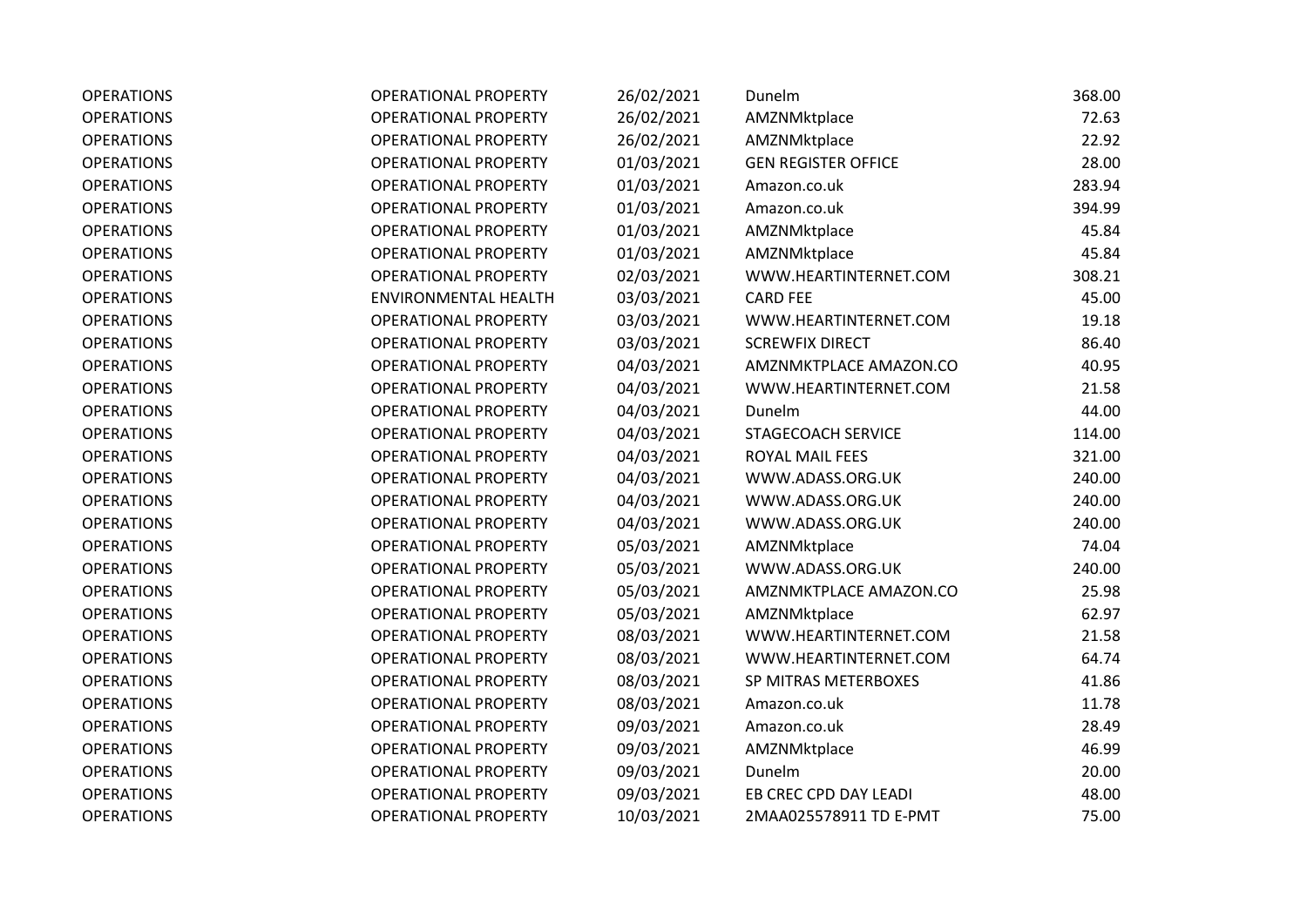| <b>OPERATIONS</b> | <b>OPERATIONAL PROPERTY</b> | 10/03/2021 | <b>HALFORDS ON LINE</b>       | 190.00 |
|-------------------|-----------------------------|------------|-------------------------------|--------|
| <b>OPERATIONS</b> | <b>OPERATIONAL PROPERTY</b> | 10/03/2021 | DVLA DRIVER ONLINE            | 34.00  |
| <b>OPERATIONS</b> | <b>OPERATIONAL PROPERTY</b> | 10/03/2021 | DVLA DRIVER ONLINE            | 34.00  |
| <b>OPERATIONS</b> | <b>OPERATIONAL PROPERTY</b> | 11/03/2021 | <b>VESTA VODAFONE TOPUP</b>   | 50.00  |
| <b>OPERATIONS</b> | <b>OPERATIONAL PROPERTY</b> | 11/03/2021 | <b>VESTA VODAFONE</b>         | 50.00  |
| <b>OPERATIONS</b> | <b>OPERATIONAL PROPERTY</b> | 11/03/2021 | <b>VESTA VODAFONE</b>         | 50.00  |
| <b>OPERATIONS</b> | <b>OPERATIONAL PROPERTY</b> | 11/03/2021 | SPORTSDIRECT.COM              | 52.98  |
| <b>OPERATIONS</b> | <b>OPERATIONAL PROPERTY</b> | 12/03/2021 | <b>QUT LIVEAGENT</b>          | 48.60  |
| <b>OPERATIONS</b> | <b>OPERATIONAL PROPERTY</b> | 12/03/2021 | <b>SCREWFIX DIRECT</b>        | 179.97 |
| <b>OPERATIONS</b> | <b>OPERATIONAL PROPERTY</b> | 15/03/2021 | WWW.UTILITA.CO.UK             | 20.00  |
| <b>OPERATIONS</b> | <b>OPERATIONAL PROPERTY</b> | 15/03/2021 | THE FINANCIAL TIMES           | 33.00  |
| <b>OPERATIONS</b> | <b>OPERATIONAL PROPERTY</b> | 15/03/2021 | ARGOS LTD                     | 399.00 |
| <b>OPERATIONS</b> | <b>OPERATIONAL PROPERTY</b> | 15/03/2021 | <b>ARGOS LTD</b>              | 37.95  |
| <b>OPERATIONS</b> | <b>OPERATIONAL PROPERTY</b> | 15/03/2021 | <b>HALFORDS ON LINE</b>       | 180.00 |
| <b>OPERATIONS</b> | <b>OPERATIONAL PROPERTY</b> | 15/03/2021 | <b>HALFORDS ON LINE</b>       | 180.00 |
| <b>OPERATIONS</b> | <b>OPERATIONAL PROPERTY</b> | 15/03/2021 | WWW.HEARTINTERNET.COM         | 21.58  |
| <b>OPERATIONS</b> | <b>OPERATIONAL PROPERTY</b> | 16/03/2021 | ROYAL MAIL ONLINE SHOP        | 66.00  |
| <b>OPERATIONS</b> | <b>OPERATIONAL PROPERTY</b> | 17/03/2021 | <b>TELEGRAPH SUBSCRIPTION</b> | 197.00 |
| <b>OPERATIONS</b> | <b>OPERATIONAL PROPERTY</b> | 18/03/2021 | Dunelm                        | 43.00  |
| <b>OPERATIONS</b> | <b>OPERATIONAL PROPERTY</b> | 18/03/2021 | Dunelm                        | 47.95  |
| <b>OPERATIONS</b> | <b>OPERATIONAL PROPERTY</b> | 18/03/2021 | Dunelm                        | 99.00  |
| <b>OPERATIONS</b> | <b>FLEET</b>                | 19/03/2021 | <b>DVLA VEHICLE TAX</b>       | 302.50 |
| <b>OPERATIONS</b> | <b>FLEET</b>                | 19/03/2021 | <b>DVLA VEHICLE TAX</b>       | 302.50 |
| <b>OPERATIONS</b> | <b>FLEET</b>                | 19/03/2021 | <b>DVLA VEHICLE TAX</b>       | 167.50 |
| <b>OPERATIONS</b> | <b>FLEET</b>                | 19/03/2021 | <b>DVLA VEHICLE TAX</b>       | 302.50 |
| <b>OPERATIONS</b> | <b>FLEET</b>                | 19/03/2021 | <b>DVLA VEHICLE TAX</b>       | 97.50  |
| <b>OPERATIONS</b> | <b>FLEET</b>                | 19/03/2021 | <b>DVLA VEHICLE TAX</b>       | 167.50 |
| <b>OPERATIONS</b> | <b>FLEET</b>                | 19/03/2021 | <b>DVLA VEHICLE TAX</b>       | 167.50 |
| <b>OPERATIONS</b> | <b>FLEET</b>                | 19/03/2021 | <b>DVLA VEHICLE TAX</b>       | 167.50 |
| <b>OPERATIONS</b> | <b>FLEET</b>                | 19/03/2021 | <b>DVLA VEHICLE TAX</b>       | 167.50 |
| <b>OPERATIONS</b> | <b>FLEET</b>                | 19/03/2021 | <b>DVLA VEHICLE TAX</b>       | 207.50 |
| <b>OPERATIONS</b> | <b>FLEET</b>                | 19/03/2021 | <b>DVLA VEHICLE TAX</b>       | 302.50 |
| <b>OPERATIONS</b> | <b>FLEET</b>                | 19/03/2021 | <b>DVLA VEHICLE TAX</b>       | 97.50  |
|                   |                             |            |                               |        |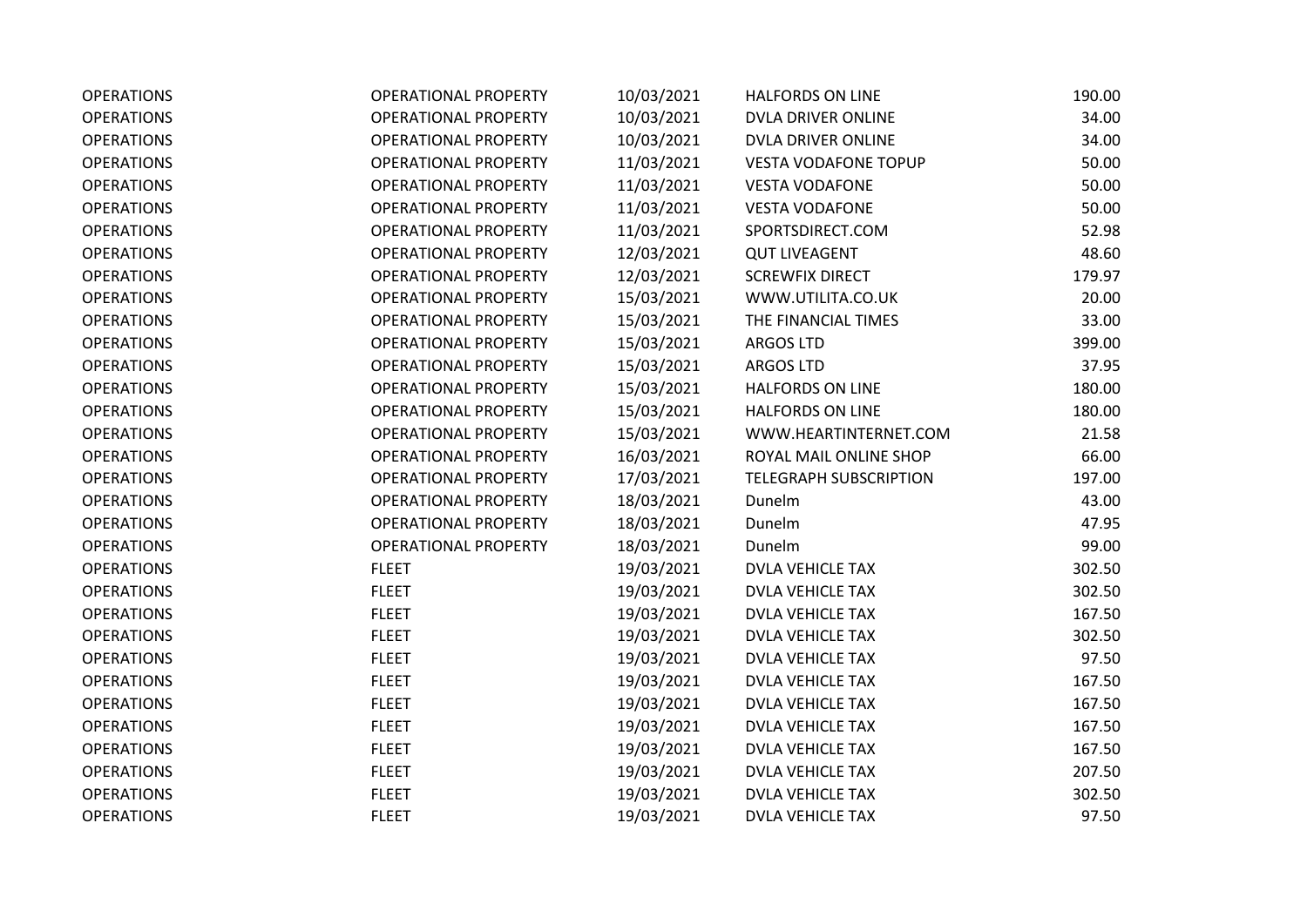| <b>OPERATIONS</b> | <b>FLEET</b>                | 19/03/2021 | <b>DVLA VEHICLE TAX</b> | 97.50  |
|-------------------|-----------------------------|------------|-------------------------|--------|
| <b>OPERATIONS</b> | <b>FLEET</b>                | 19/03/2021 | DVLA VEHICLE TAX        | 97.50  |
| <b>OPERATIONS</b> | <b>FLEET</b>                | 19/03/2021 | <b>DVLA VEHICLE TAX</b> | 97.50  |
| <b>OPERATIONS</b> | <b>FLEET</b>                | 19/03/2021 | <b>DVLA VEHICLE TAX</b> | 202.50 |
| <b>OPERATIONS</b> | <b>FLEET</b>                | 19/03/2021 | <b>DVLA VEHICLE TAX</b> | 97.50  |
| <b>OPERATIONS</b> | <b>FLEET</b>                | 19/03/2021 | <b>DVLA VEHICLE TAX</b> | 97.50  |
| <b>OPERATIONS</b> | <b>FLEET</b>                | 19/03/2021 | <b>DVLA VEHICLE TAX</b> | 267.50 |
| <b>OPERATIONS</b> | <b>FLEET</b>                | 19/03/2021 | <b>DVLA VEHICLE TAX</b> | 267.50 |
| <b>OPERATIONS</b> | <b>FLEET</b>                | 19/03/2021 | <b>DVLA VEHICLE TAX</b> | 97.50  |
| <b>OPERATIONS</b> | <b>FLEET</b>                | 19/03/2021 | DVLA VEHICLE TAX        | 97.50  |
| <b>OPERATIONS</b> | <b>FLEET</b>                | 19/03/2021 | <b>DVLA VEHICLE TAX</b> | 97.50  |
| <b>OPERATIONS</b> | <b>FLEET</b>                | 19/03/2021 | <b>DVLA VEHICLE TAX</b> | 302.50 |
| <b>OPERATIONS</b> | <b>FLEET</b>                | 19/03/2021 | <b>DVLA VEHICLE TAX</b> | 302.50 |
| <b>OPERATIONS</b> | <b>OPERATIONAL PROPERTY</b> | 19/03/2021 | EB SCALING GOOD SERVI   | 714.00 |
| <b>OPERATIONS</b> | <b>ENVIRONMENTAL HEALTH</b> | 22/03/2021 | ST JOHN AMBULANCE       | 360.00 |
| <b>OPERATIONS</b> | <b>ENVIRONMENTAL HEALTH</b> | 22/03/2021 | PAYPAL SOCIETYBROW      | 10.00  |
| <b>OPERATIONS</b> | <b>OPERATIONAL PROPERTY</b> | 22/03/2021 | <b>ARGOS LTD</b>        | 148.95 |
| <b>OPERATIONS</b> | <b>OPERATIONAL PROPERTY</b> | 22/03/2021 | <b>UPDRAFTPLUS</b>      | 90.00  |
| <b>OPERATIONS</b> | <b>OPERATIONAL PROPERTY</b> | 22/03/2021 | EB SCALING GOOD SERVI   | 714.00 |
| <b>OPERATIONS</b> | <b>OPERATIONAL PROPERTY</b> | 22/03/2021 | DONCASTER MBC           | 13.00  |
| <b>OPERATIONS</b> | <b>OPERATIONAL PROPERTY</b> | 22/03/2021 | HMCOURTS-SERVICE.G      | 20.00  |
| <b>OPERATIONS</b> | <b>OPERATIONAL PROPERTY</b> | 22/03/2021 | WWW.HEARTINTERNET.COM   | 28.78  |
| <b>OPERATIONS</b> | <b>OPERATIONAL PROPERTY</b> | 22/03/2021 | <b>ARGOS LTD</b>        | 49.99  |
| <b>OPERATIONS</b> | <b>OPERATIONAL PROPERTY</b> | 22/03/2021 | <b>ARGOS LTD</b>        | 199.99 |
| <b>OPERATIONS</b> | <b>OPERATIONAL PROPERTY</b> | 22/03/2021 | <b>HALFORDS ON LINE</b> | 215.00 |
| <b>OPERATIONS</b> | <b>OPERATIONAL PROPERTY</b> | 23/03/2021 | MIRO.COM                | 285.82 |
| <b>OPERATIONS</b> | <b>OPERATIONAL PROPERTY</b> | 23/03/2021 | STAGECOACH SERVICE      | 45.00  |
| <b>OPERATIONS</b> | <b>OPERATIONAL PROPERTY</b> | 23/03/2021 | <b>FACEBK</b>           | 299.99 |
| <b>OPERATIONS</b> | <b>OPERATIONAL PROPERTY</b> | 25/03/2021 | <b>ARGOS LTD</b>        | 226.95 |
| <b>OPERATIONS</b> | <b>OPERATIONAL PROPERTY</b> | 25/03/2021 | <b>ARGOS LTD</b>        | 40.00  |
| <b>OPERATIONS</b> | <b>OPERATIONAL PROPERTY</b> | 25/03/2021 | Dunelm                  | 20.00  |
| <b>OPERATIONS</b> | <b>OPERATIONAL PROPERTY</b> | 25/03/2021 | STAGECOACH SERVICE      | 114.00 |
| <b>OPERATIONS</b> | <b>OPERATIONAL PROPERTY</b> | 25/03/2021 | STAGECOACH SERVICE      | 45.00  |